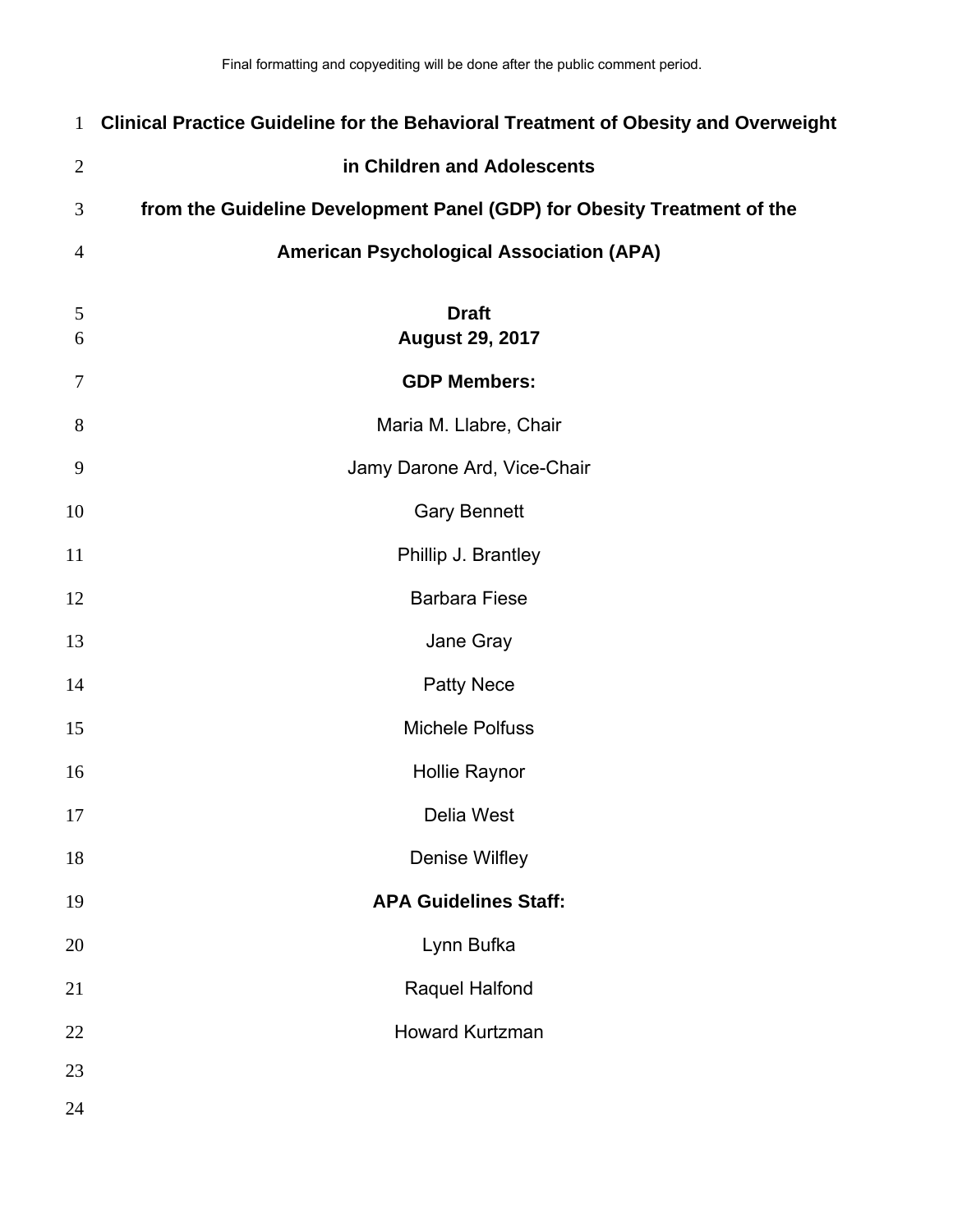1 **Abstract- Summarize objective, Methods, Results, & Recommendations (Staff)**  2 **[To be drafted when document is submitted for publication.]**  3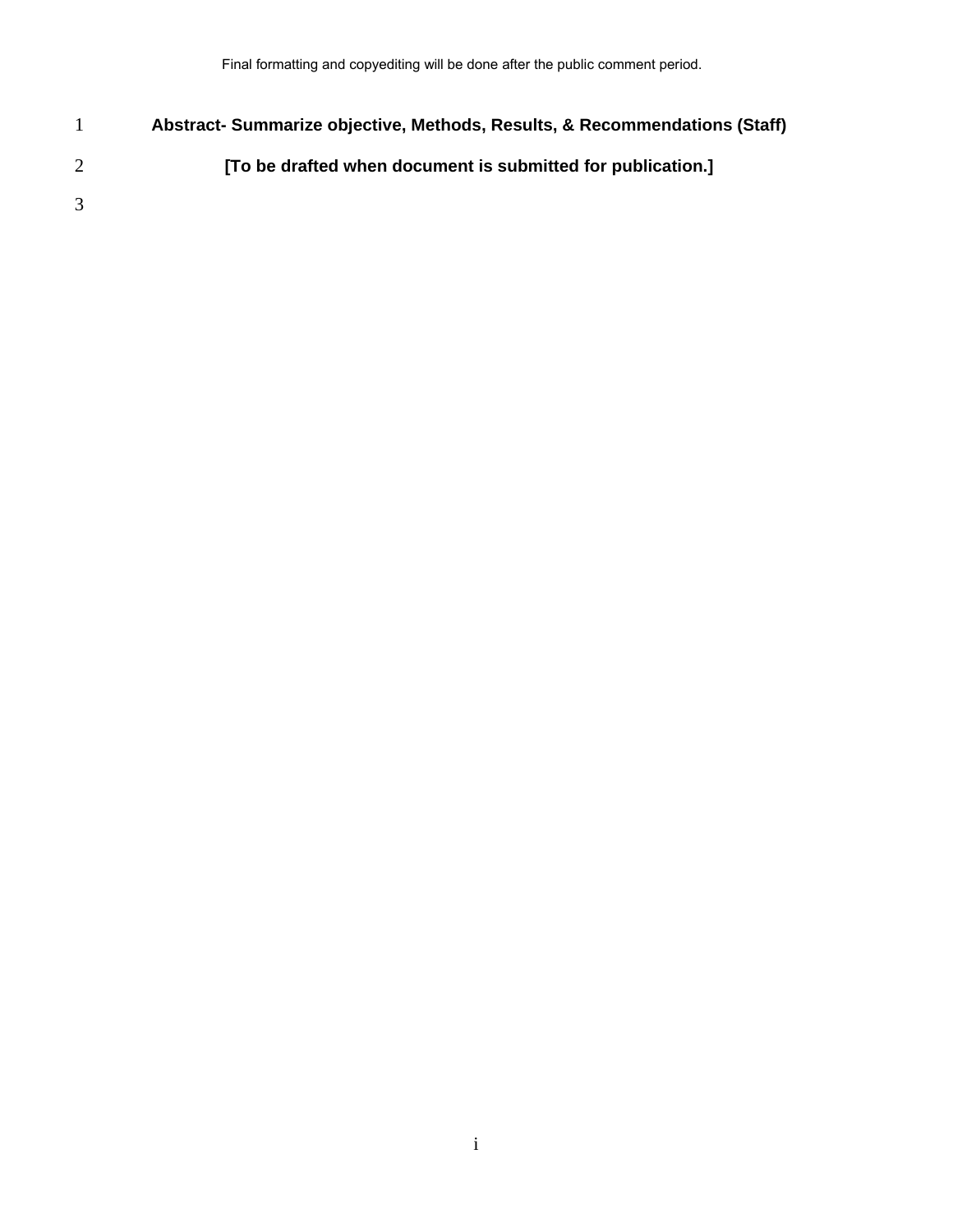| 1  | <b>Table of Contents</b>                                          |
|----|-------------------------------------------------------------------|
| 2  |                                                                   |
| 3  |                                                                   |
| 4  |                                                                   |
| 5  |                                                                   |
| 6  |                                                                   |
| 7  | Scope of the Guideline                                            |
| 8  | <b>Summary of Recommendations</b>                                 |
| 9  | Introduction to the Topic: Overview of Problem, Healthcare Burden |
| 10 | <b>Current Guidelines for Treatment of Childhood Obesity</b>      |
| 11 |                                                                   |
| 12 | Vetting and Appointment of Members to the Obesity GDP             |
| 13 | <b>Conflicts of Interest</b>                                      |
| 14 | Scoping and Key Questions                                         |
| 15 | Comprehensive Search of the Professional Literature               |
| 16 | Development and Use of Evidence Tables                            |
| 17 | Development and Use of the Grid                                   |
| 18 | Rating of Aggregate/ Global Strength of Evidence (SOE)            |
| 19 | Assessing Magnitude of Benefits                                   |
| 20 | Assessing Magnitude of Harms/Burdens                              |
| 21 | Assessing Patient Values and Preferences                          |
| 22 | Applicability of Evidence                                         |
| 23 | <b>Decision Making Regarding Treatment Recommendations</b>        |
| 24 | <b>External Review Process</b>                                    |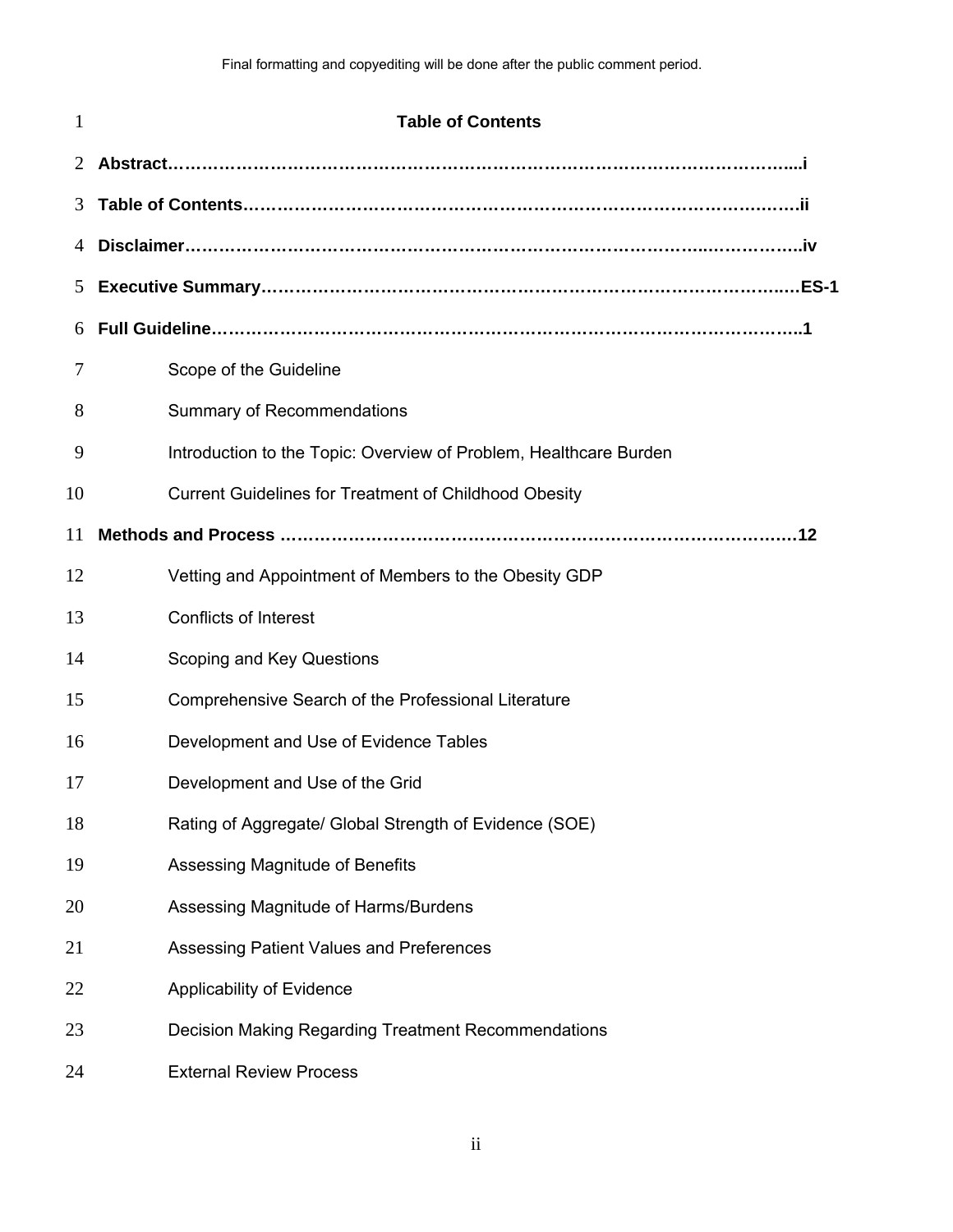| $\mathbf{1}$ |                                                                                |
|--------------|--------------------------------------------------------------------------------|
| 2            |                                                                                |
| 3            |                                                                                |
| 4            |                                                                                |
| 5            | Applicability of Results and Clinical Significance                             |
| 6            | <b>Considerations of Patient Values and Preferences</b>                        |
| 7            | How this Guideline Compares to Other Guidelines for Treatment of Children and  |
| 8            | <b>Adolescents with Obesity</b>                                                |
| 9            | Limitations of Existing Treatment Research Literature: Future Research Needs39 |
| 10           |                                                                                |
| 11           |                                                                                |
|              | 12 Author Disclosures………………………………………………………………………………48                          |
|              | 13 Funding Source/Sponsor……………………………………………………………………52                          |
|              |                                                                                |
|              | 15 References………………………………………………………………………………………54                               |
|              |                                                                                |
| 17           |                                                                                |
| 18           |                                                                                |
| 19           | C. Voting Procedures Established by Advisory Steering Committee (ASC)88        |
| 20           |                                                                                |
| 21           |                                                                                |
| 22           |                                                                                |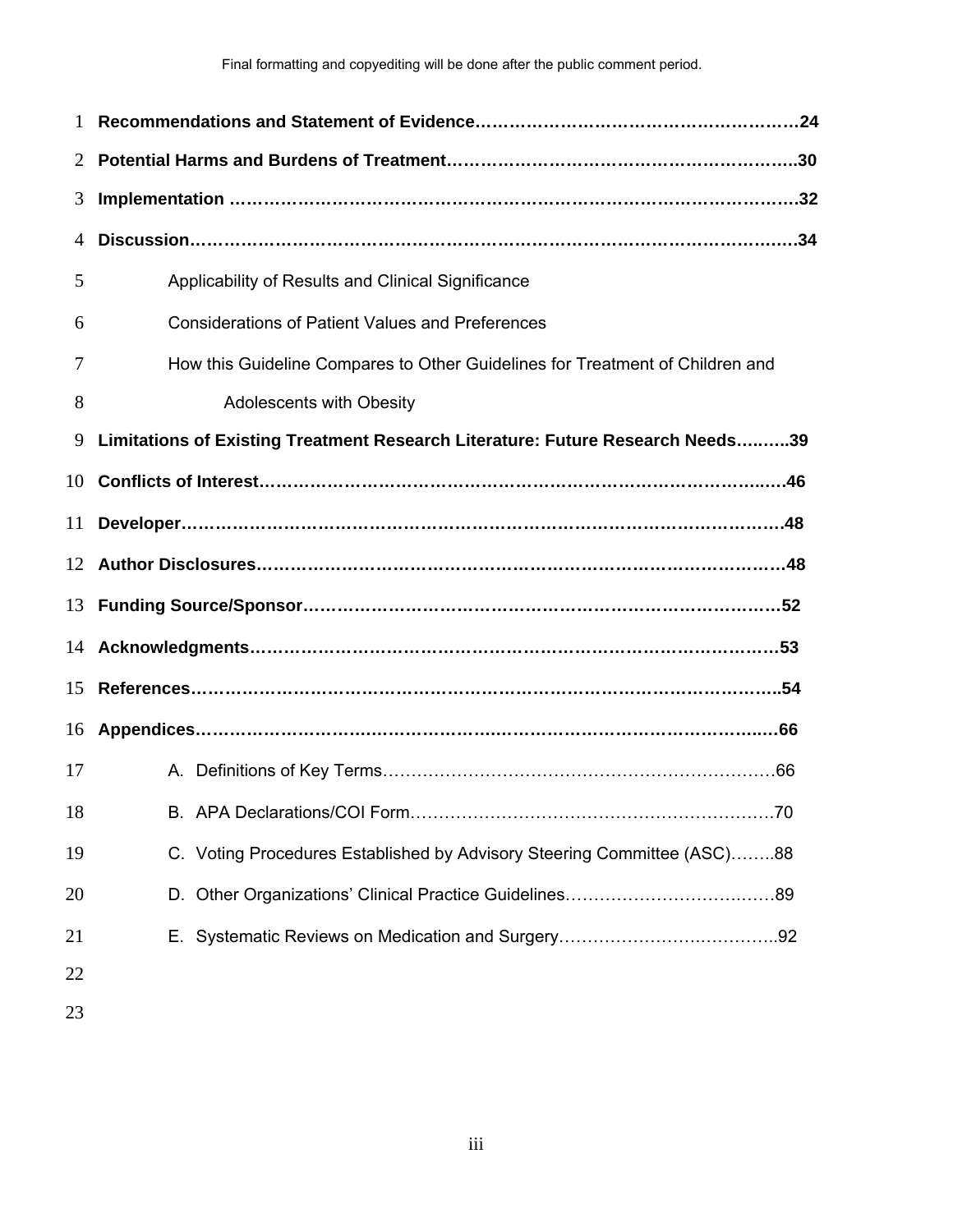#### **Disclaimer**

This guideline is intended to be aspirational and is not intended to create a requirement for practice. It is not intended to limit scope of practice in licensing laws for psychologists or for other independently licensed professionals, nor limit coverage for reimbursement by third party payers.

The term guidelines refers to statements that suggest or recommend specific professional behavior, endeavor, or conduct for psychologists. Guidelines differ from standards in that standards are mandatory and may be accompanied by an enforcement mechanism. Thus, guidelines are aspirational in intent. They are intended to facilitate the continued systematic development of the profession and to help assure a high level of professional practice by psychologists. Guidelines are not intended to be mandatory or exhaustive and may 12 not be applicable to every professional and clinical situation. They are not definitive and they are not intended to take precedence over the judgment of psychologists. Clinical practice guidelines provide research-based recommendations for treatment of particular conditions (APA, 2015). In considering the present guideline recommendations, the APA Obesity Guideline Development Panel (GDP) endorses the following statement from the British National Institute for Health and Clinical Excellence (NICE), *"The recommendations in this guideline represent the view of NICE [APA], arrived at after careful consideration of the evidence available. When exercising their judgement, professionals are expected to take this guideline fully into account, alongside the individual needs, preferences and values of their patients or service users. The application of the recommendations in this guideline is not mandatory and the guideline does not override the responsibility of healthcare professionals to make decisions appropriate to the circumstances of the individual patient, in consultation with the patient and/or their carer or guardian,"* (2009).

iv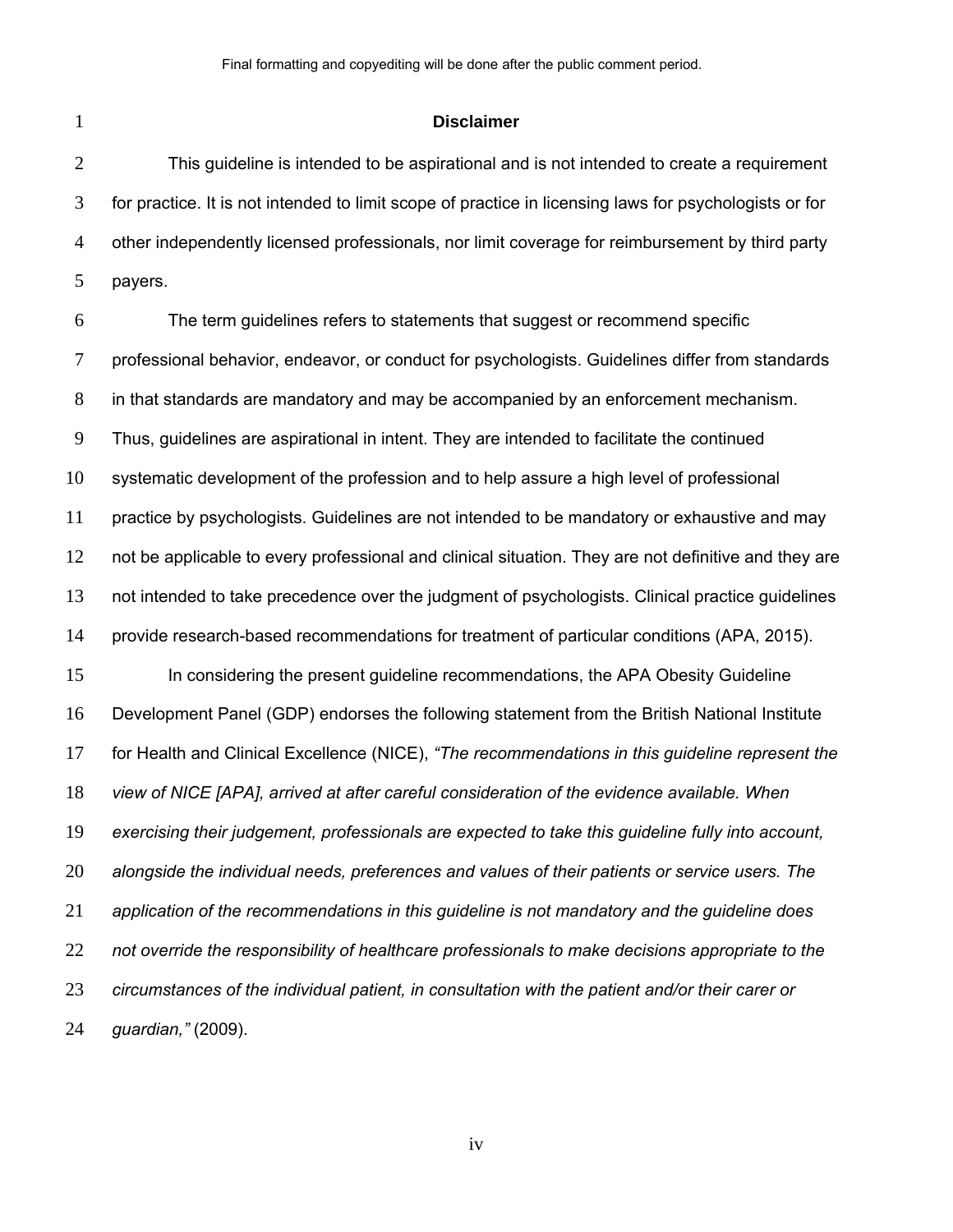| 1<br>$\overline{2}$ | <b>Executive Summary</b><br><b>Introduction</b>                                                  |
|---------------------|--------------------------------------------------------------------------------------------------|
| 3                   | Over the past five decades, rates of childhood obesity have increased almost four-fold           |
| 4                   | (Ogden, Carroll, Kit, & Flegal, 2014). Moreover, there are differences in prevalence rates by    |
| 5                   | race (American Academy of Family Physicians, 2014; Ogden, Carroll, Fryar & Flegal, 2015) and     |
| 6                   | socioeconomic status (August et al., 2008; Ogden, Lamb, Carroll & Flegal, 2010), with higher     |
| 7                   | rates in minority and low socioeconomic status groups. Obesity in children can result in both    |
| 8                   | immediate and long-term health risks, such as type 2 diabetes, asthma, hypertension,             |
| 9                   | hyperlipidemia, nonalcoholic fatty liver disease, polycystic ovarian syndrome, obstructive sleep |
| 10                  | apnea and musculoskeletal/joint dysfunction (Barlow, 2007; Bass & Eneli, 2015). Obesity can      |
| 11                  | also negatively impact children's mental health and psychosocial development (Small &            |
| 12                  | Aplasca, 2016). Children with overweight or obesity may experience weight-based                  |
| 13                  | stigmatization.                                                                                  |
| 14                  | Evidence-based clinical practice guidelines are intended to assist the healthcare system         |
| 15                  | in providing appropriate care, improving quality and consistency of care, and reducing mortality |
| 16                  | and morbidity. Guidelines are particularly needed to address care of children and adolescents    |
| 17                  | with overweight or obesity in order to prevent the onset of more serious health problems.        |
| 18                  |                                                                                                  |
| 19                  | <b>Scope</b>                                                                                     |
| 20                  | This guideline is intended to provide treatment recommendations regarding the use of             |
| 21                  | family-based multicomponent behavioral interventions for overweight (body mass index $\geq$ 85 % |
| 22                  | percentile for age and gender) and obesity (body mass index $\geq$ 95 % percentile for age and   |
| 23                  | gender) in children and adolescents, ages 2-18 years, based on a systematic review of the        |
| 24                  | evidence. The panel commissioned a systematic review conducted by Kaiser Permanente              |
| 25                  | Research Affiliates Evidence-based Practice Center (O'Connor, Burda, Eder, Walsh, & Evans,       |
| 26                  | 2016), which served as the evidence base for drafting its recommendations. This guideline        |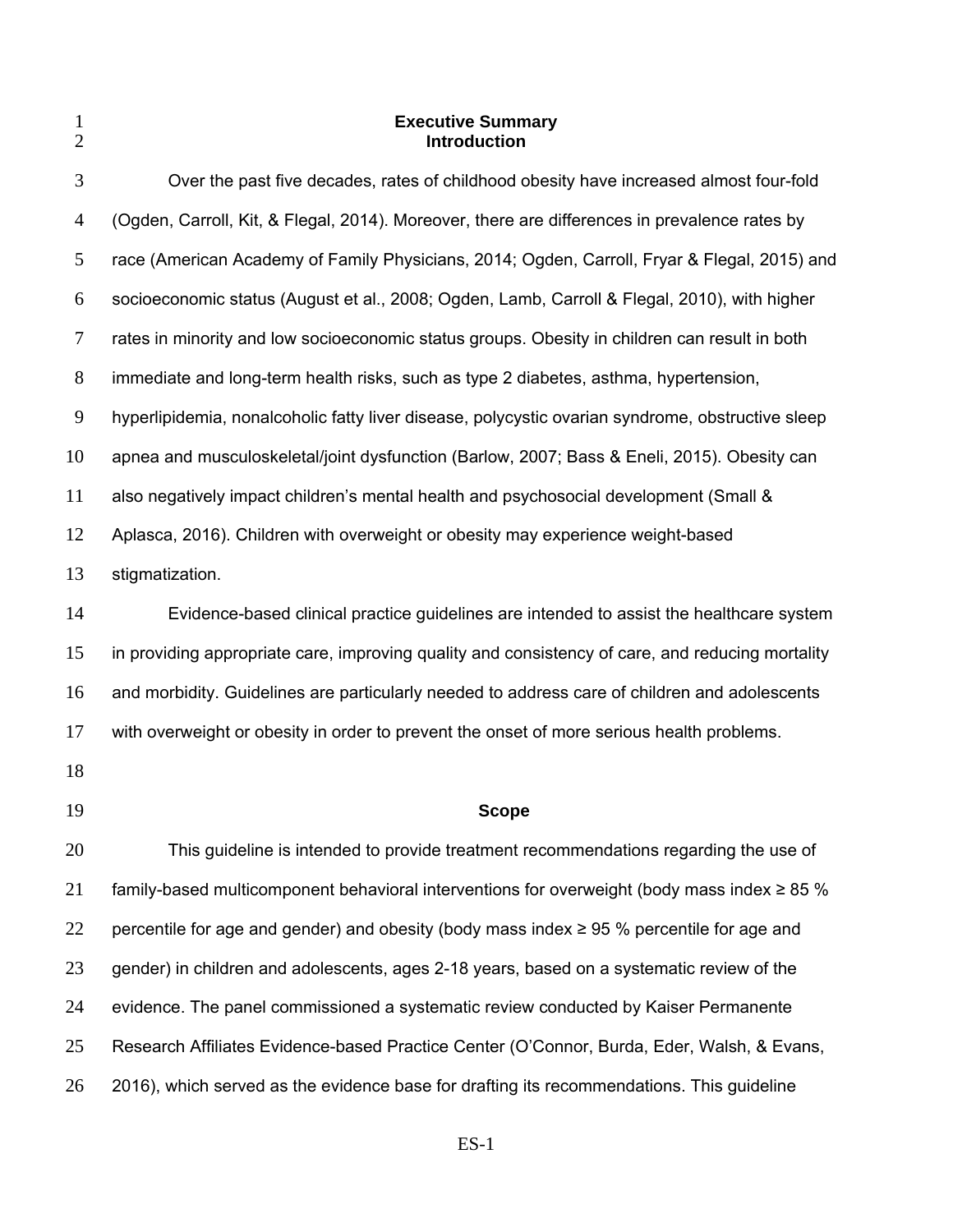| $\mathbf{1}$   | addresses the efficacy of family- based multicomponent behavioral interventions in reducing     |  |
|----------------|-------------------------------------------------------------------------------------------------|--|
| 2              | and maintaining change in age/sex standardized BMI. It also reviews how selected intervention   |  |
| 3              | characteristics and strategies, as well as patient and family sociodemographic characteristics  |  |
| $\overline{4}$ | and patient adherence, engagement, and retention might impact these interventions and results.  |  |
| 5              | This guideline does not address other treatments for overweight or obesity, screening or        |  |
| 6              | assessment for overweight or obesity and related conditions, treatment follow-up, prevention of |  |
| $\tau$         | overweight or obesity, costs of treatments, pharmacological or surgical interventions, or       |  |
| $8\phantom{1}$ | availability of care (see rationale for scope pp. 23).                                          |  |
| 9              | <b>Key Questions</b>                                                                            |  |
| 10             | The panel considered the following five key questions:                                          |  |
| 11             | 1. In children and adolescents with overweight or obesity, do family-based multicomponent       |  |
| 12             | behavioral interventions reduce and maintain change in age/sex-standardized BMI?                |  |
| 13             | 2. What is the impact of selected characteristics of family-based multicomponent                |  |
| 14             | behavioral interventions (dosage of contact, setting, interventionist qualifications, mode      |  |
| 15             | of delivery, use of multidisciplinary team, involvement of psychologist, cultural tailoring)    |  |
| 16             | in the management of age/sex-standardized BMI? Specifically:                                    |  |
| 17             | a. Are these characteristics associated with the efficacy of the interventions?                 |  |
| 18             | b. What is the comparative effectiveness of these characteristics?                              |  |
| 19             | How do selected patient and family sociodemographic characteristics (child's age,<br>3.         |  |
| 20             | severity of adiposity, parental obesity, race, socioeconomic status) affect family-based        |  |
| 21             | multicomponent behavioral interventions? Specifically, are different strategies used or         |  |
| 22             | needed for families with different sociodemographic characteristics?                            |  |
| 23             | 4. What is the impact of selected strategies of family-based behavioral interventions (goals    |  |
| 24             | and planning, comparison of outcomes, self-monitoring of behavior, self-monitoring of           |  |
| 25             | outcome, reward and threat, stimulus control, modeling of healthy lifestyle behaviors by        |  |
| 26             | parents, motivational interviewing, general parenting skills [e.g., positive parenting] or      |  |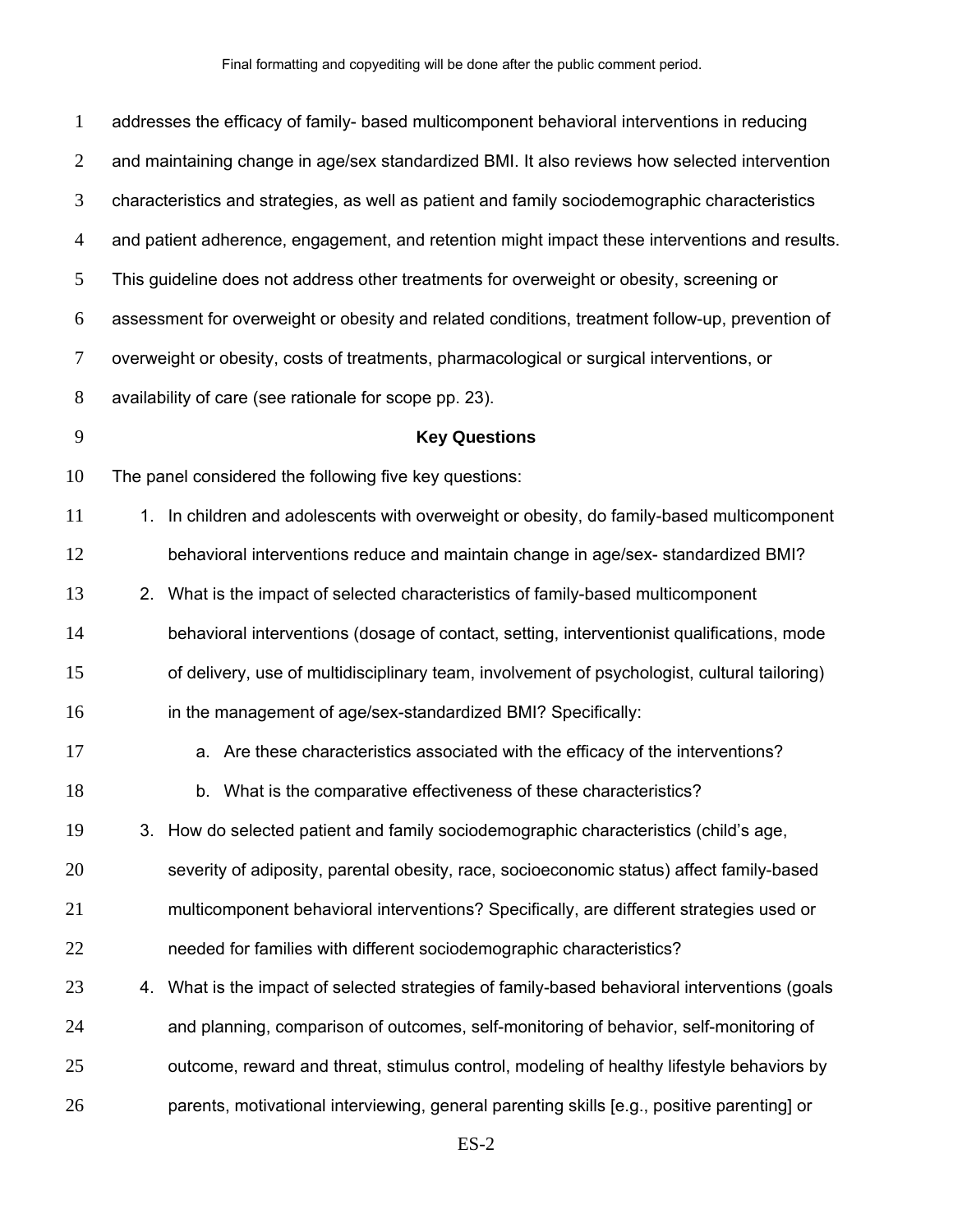| $\mathbf{1}$   | family conflict management) in the management of age/sex-standardized BMI?                    |  |
|----------------|-----------------------------------------------------------------------------------------------|--|
| $\overline{2}$ | Specifically:                                                                                 |  |
| 3              | a. Are these strategies associated with the efficacy of the interventions?                    |  |
| $\overline{4}$ | b. What is the comparative effectiveness of these strategies?                                 |  |
| 5              | 5. What is the effect of patient adherence (e.g., percentage of homework completed,           |  |
| 6              | percentage of sessions attended), engagement, and retention on BMI outcomes?                  |  |
| 7              | Specifically:                                                                                 |  |
| 8              | a. What interventions or intervention characteristics and strategies are associated           |  |
| 9              | with these factors?                                                                           |  |
| 10             | b. What levels of patient adherence, engagement, and retention are associated with            |  |
| 11             | improved efficacy of the interventions?                                                       |  |
| 12             | This guideline does not address any of the following:                                         |  |
| 13             | 1. Screening for overweight or obesity, treatments other than family-based multicomponent     |  |
| 14             | interventions, assessment of associated conditions, or follow-up after treatment.             |  |
| 15             | 2. Prevention of overweight or obesity.                                                       |  |
| 16             | 3. Costs of treatments.                                                                       |  |
| 17             | 4. Availability of care.                                                                      |  |
| 18             | <b>Recommendations</b>                                                                        |  |
| 19             | The panel recommends the following:                                                           |  |
| 20             | 1. For child and adolescent patients with overweight or obesity, the panel strongly           |  |
| 21             | recommends the provision of family-based multicomponent behavioral interventions,             |  |
| 22             | with a minimum of 26 contact hours, initiated at the earliest age possible.                   |  |
| 23             | There was insufficient evidence to make specific recommendations for subgroups of children or |  |
| 24             | adolescents based on gender, race/ethnicity, or socioeconomic status. Furthermore, there was  |  |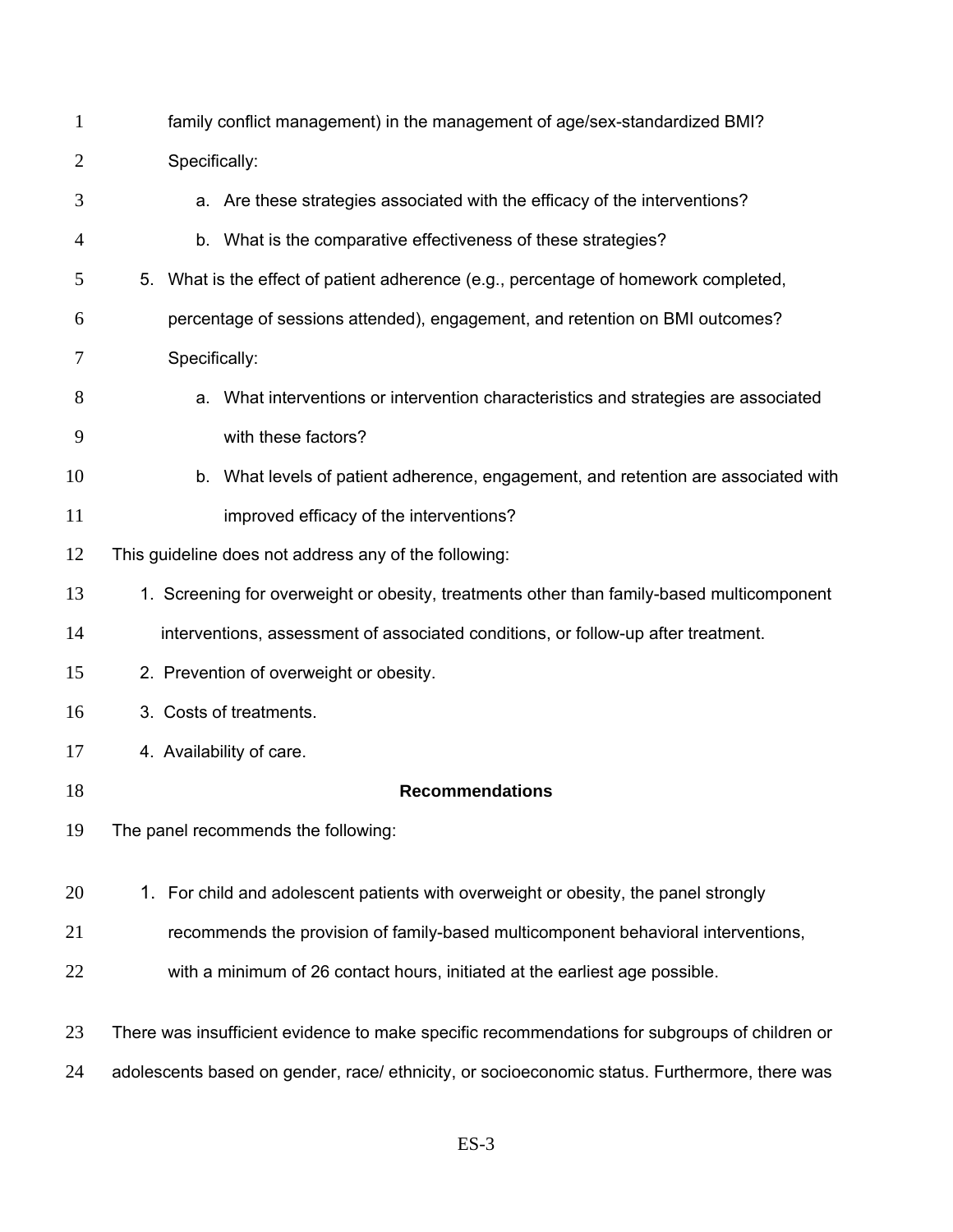insufficient evidence to determine whether specific intervention characteristics or strategies were associated with greater adherence, engagement, or retention. There was also insufficient evidence to determine whether patient adherence or population characteristics other than child's age were associated with efficacy. The evidence supports family-based multicomponent behavioral interventions that address behavior change, diet and physical activity with sufficient intensity. Within this framework which includes all components, providers have flexibility in the specific strategies used to accomplish change.

### **Process and Method**

APA's Advisory Steering Committee issued a call for nominations (including self-nominations) for individuals to serve as panel members from a variety of backgrounds (consumer, psychology, psychiatry, general medicine) with content knowledge in the area of obesity or methodological expertise in systematic reviews or treatment research. Conflicts of interest (financial and non-financial) were considered and managed both during panel member 14 selection and throughout the guideline development process.

After engaging in a discussion of scoping and review of currently existing guidelines, the panel decided to focus on widely recommended family-based multicomponent behavioral interventions for children and adolescents. Further, the panel decided to focus on body mass index (BMI) and standardized BMI (zBMI), and not weight loss as some children may need to stop gaining weight while continuing to grow to return to a healthy weight range, and serious adverse events as the critical outcomes. However, the lack of information on serious adverse events in the articles resulted in the panel having insufficient empirical data on this outcome and 22 relying heavily on lower quality evidence (clinician and consumer input) in this domain. The panel commissioned a systematic review to address questions related to efficacy of key strategies of multicomponent behavioral interventions for children and adolescents (O'Connor, et al., 2016) which served as the evidence base for drafting its recommendations. Additional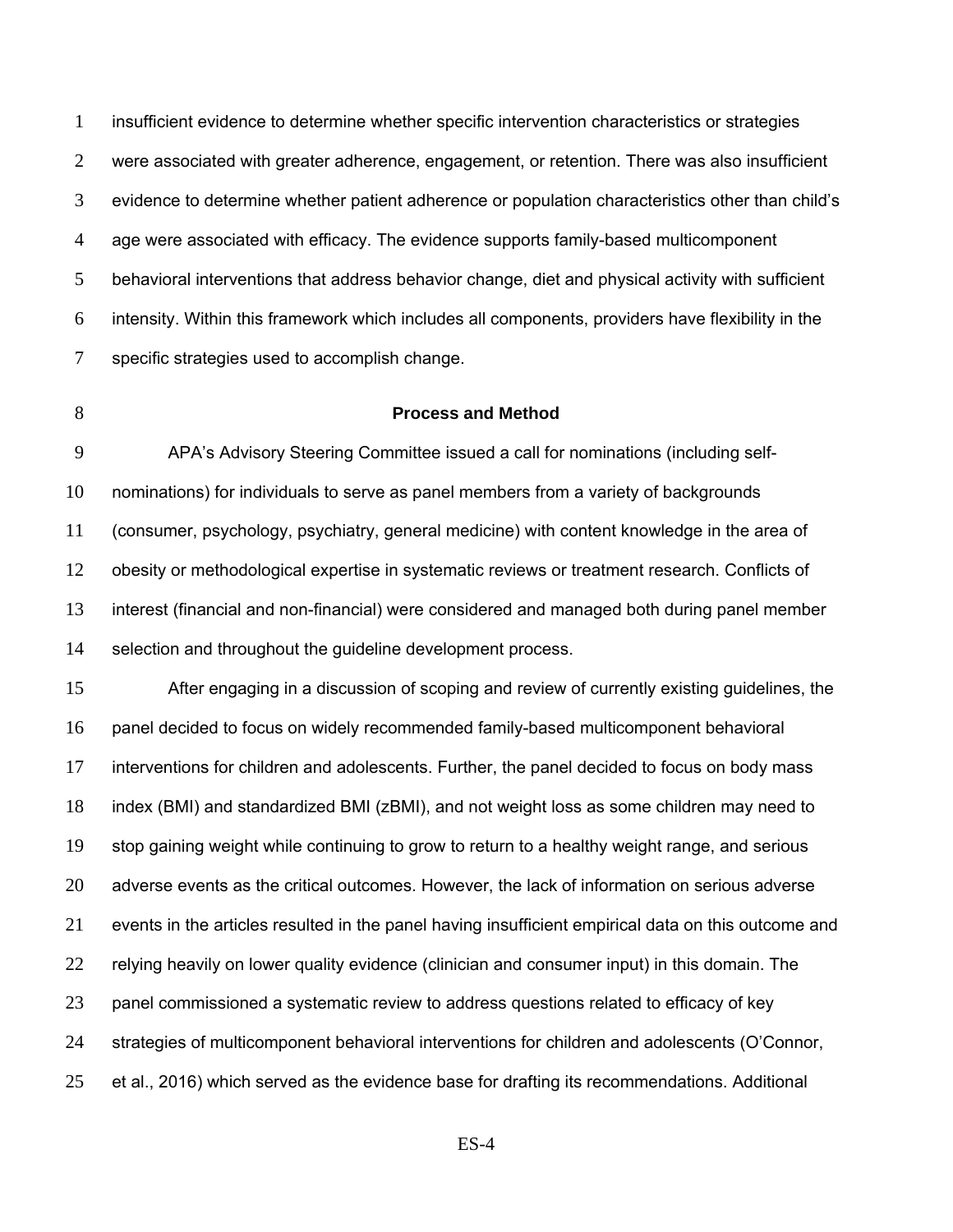information regarding harms/burdens of care and patient values and preferences for care was derived from the professional literature and panel member experience.

| 3              | Following recommendations from the Institute of Medicine (2011a) and the Grading of                   |
|----------------|-------------------------------------------------------------------------------------------------------|
| $\overline{4}$ | Recommendations Assessment, Development and Evaluation (GRADE) working group (Guyatt                  |
| 5              | et al., 2011), the panel considered four factors as it drafted recommendations: 1) overall            |
| 6              | strength of the evidence; 2) the balance of benefits vs. harms/burdens; 3) patient values and         |
| 7              | preferences; and 4) applicability (generalizability across populations, interventions,                |
| 8              | comparators, outcomes, timing, and settings). Based on the combination of these factors, the          |
| 9              | panel made a strong or weak recommendation for or against the treatment or treatment                  |
| 10             | strategy or made a statement that there was insufficient evidence to be able to make a                |
| 11             | recommendation. The panel used a Grid to document its decision-making process for each                |
| 12             | recommendation. A copy of the Grid is available at                                                    |
| 13             | (http://apacustomout.apa.org/commentPracGuidelines/Practice/Grid%20for%20Obesity%20GD                 |
| 14             | P%20Recommendations%20for%20posting.pdf).                                                             |
|                |                                                                                                       |
| 15             | <b>Conclusion</b>                                                                                     |
|                | While the panel recommends family-based multicomponent interventions of 26 or more                    |
| 16<br>17<br>18 | contact hours, there was insufficient evidence for the panel to make recommendations                  |
| 19             | pertaining to specificity such as type of setting or provider, race and ethnicity of patients, and    |
|                | socioeconomic status. Further, the panel only examined the outcome of BMI/zBMI, as that was           |
| 20<br>21       | of critical interest and few other outcomes of interest (such as quality of life, change in emotional |
| 22             | functioning) were consistently reported; thus, other outcomes that might have resulted from the       |
| 23             | intervention are not captured in this document. Health care providers are encouraged to help          |
| 24             | facilitate awareness of childhood obesity among parents, address barriers to treatment with           |
| 25             | families, advocate for financial coverage of treatment, and to treat children and adolescents with    |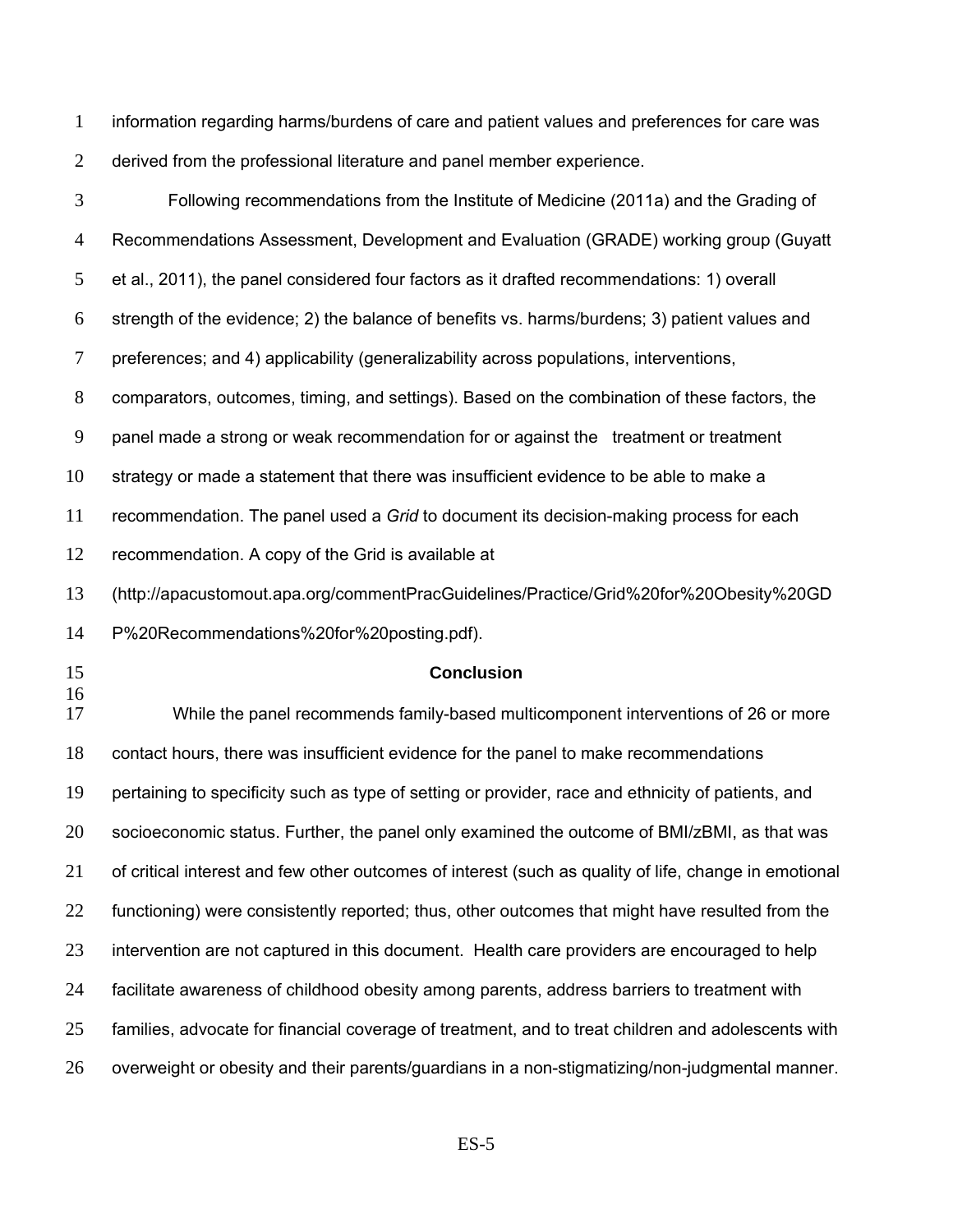| $\overline{2}$ | The recommendations in this guideline are similar to those of other health organizations.           |
|----------------|-----------------------------------------------------------------------------------------------------|
| 3              | However, the review and conclusion that there was insufficient evidence that setting,               |
| $\overline{4}$ | interventionist qualifications, mode of delivery, use of multidisciplinary team including           |
| 5              | involvement of a psychologist, or cultural tailoring, in the implementation of family-based         |
| 6              | multicomponent behavioral interventions, had independent effects on standardized body mass          |
| $\tau$         | index (zBMI) is a contribution to this arena. There were several limitations identified in the      |
| 8              | systematic review underlying this guideline. Limitations include a lack of information about the    |
| 9              | amount of adiposity reduction needed in children and adolescents to improve certain other           |
| 10             | aspects of health and the focus on only BMI as an outcome. It is possible that other outcomes       |
| 11             | could show improvement (e.g., diet quality, physical activity, and psychosocial outcomes).          |
| 12             | Frequently, race and ethnicity as well as socioeconomic status data were not reported in            |
| 13             | published studies, making it difficult to determine whether outcome disparities occur across SES    |
| 14             | or race and ethnicity, which may be a particularly critical question given the significantly higher |
| 15             | prevalence of overweight and obesity among Hispanic and black youth. In addition, there was         |
| 16             | insufficient information in the review to address two key questions (what is the impact of          |
| 17             | selected strategies of family-based behavioral interventions in the management of age/sex-          |
| 18             | standardized BMI and what is the effect of patient adherence, engagement, and retention on the      |
| 19             | efficacy of intervention). There was also a lack of information on potential harms of               |
| 20             | interventions, although behavioral interventions are generally viewed as not harmful.               |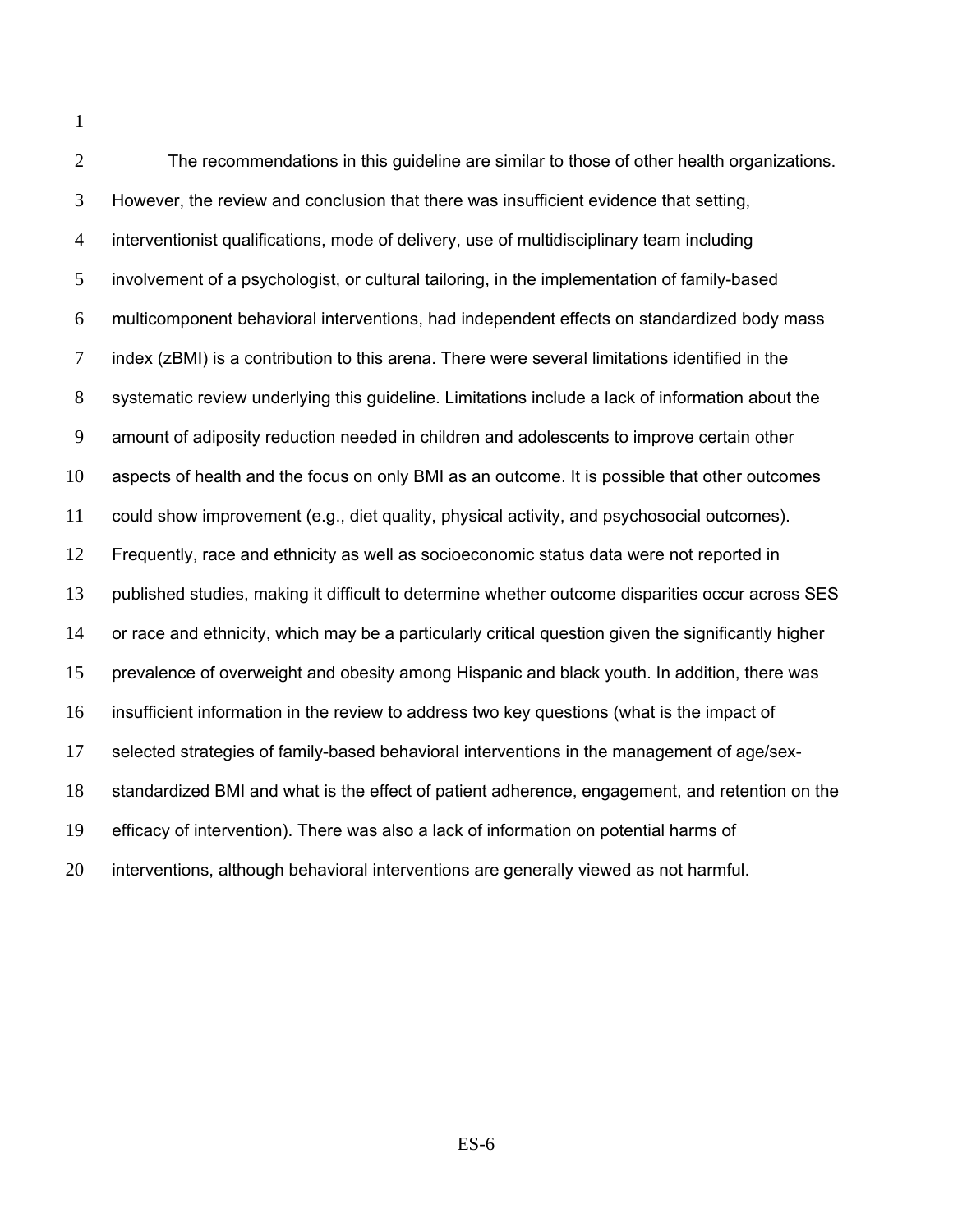| $\mathbf{1}$   | <b>Clinical Practice Guideline for the Behavioral Treatment of Obesity and</b>                    |
|----------------|---------------------------------------------------------------------------------------------------|
| $\overline{2}$ | <b>Overweight in Children and Adolescents</b>                                                     |
| 3              | from the Guideline Development Panel (GDP) for Obesity Treatment of the                           |
| $\overline{4}$ | <b>American Psychological Association (APA)</b>                                                   |
| 5              |                                                                                                   |
| 6              | <b>Scope of the Guideline</b>                                                                     |
| 7<br>8         | The scope of this clinical practice guideline is on behavioral weight management for              |
| $\overline{9}$ | children and adolescents between the ages of 2 and 18 years with overweight or obesity as         |
| 10             | defined based on the Centers for Disease Control and Prevention BMI for Age and Gender            |
| 11             | growth charts. Given recommendations provided by the USPSTF in 2010 and 2017, and                 |
| 12             | consistent with statements or guidelines from other health organizations (see Appendix D),        |
| 13             | family-based, multicomponent behavioral interventions, including both diet and a physical         |
| 14             | activity or sedentary behavior (screen time) components, have shown the most promise in           |
| 15             | improving weight status in children and adolescents with overweight or obesity. Additionally,     |
| 16             | these programs are accepted as initial interventions due to the perceived reluctance of families  |
| 17             | and providers to begin weight management with children and adolescents with either medication     |
| 18             | or surgery, given the limited information about long term impact or potential for adverse events. |
| 19             | However, relatively little is known about the efficacy of specific characteristics of these       |
| 20             | multicomponent interventions or their efficacy for different subgroups of children and            |
| 21             | adolescents.                                                                                      |
| 22             | The panel considered the most recent systematic review in this area with a similar scope          |
| 23             | (Janicke et al., 2014) and determined there was a need to update and expand the information       |
| 24             | on efficacy studies. Earlier reviews and guidelines did not specify factors that may be important |
| 25             | for understanding how to successfully implement an intervention, who may benefit most from        |
| 26             | intervention, what strategies are most efficacious, or areas of patient engagement needed for     |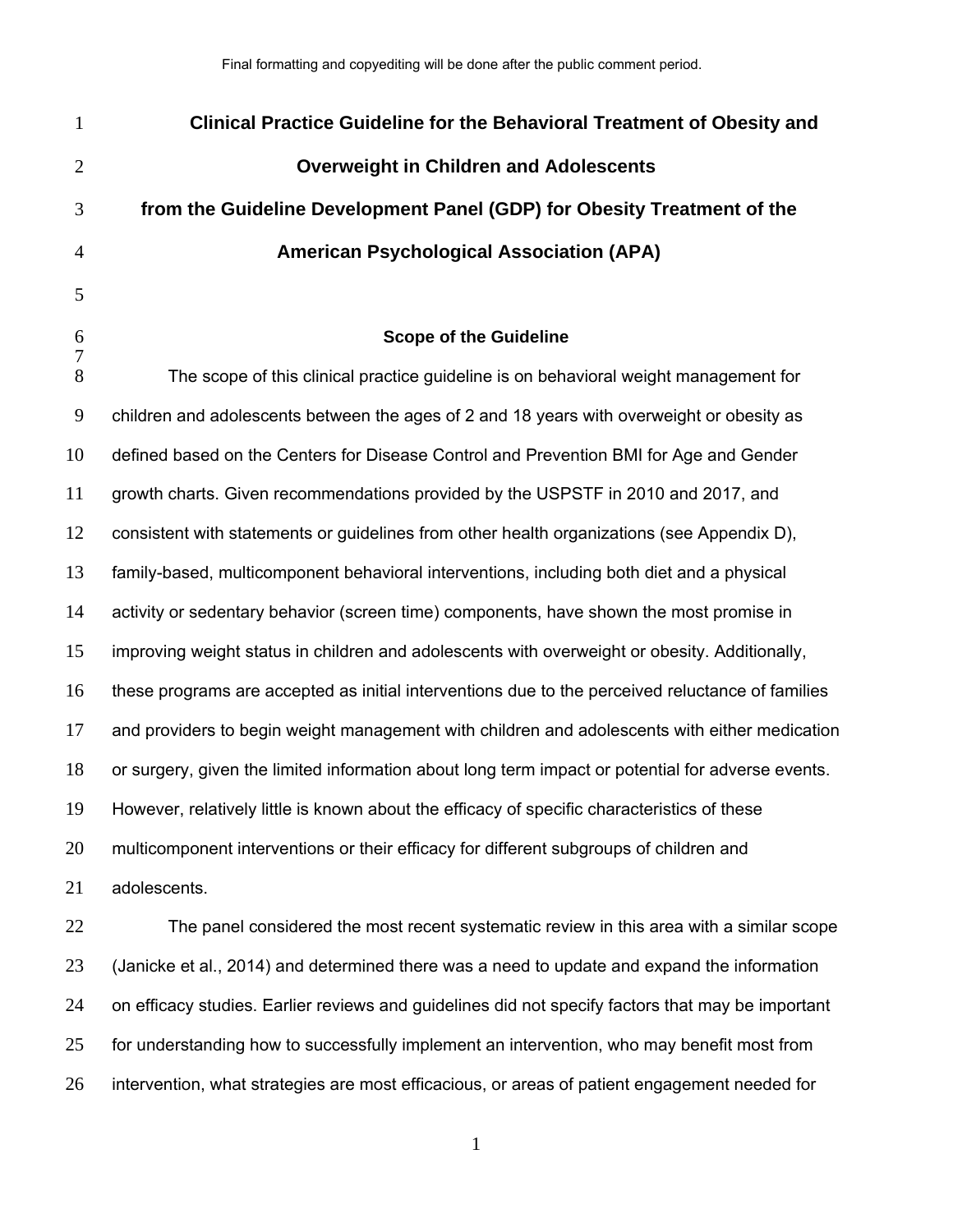| $\mathbf{1}$   | successful outcomes. Therefore, to enhance understanding of clinical implementation of a                                    |  |
|----------------|-----------------------------------------------------------------------------------------------------------------------------|--|
| $\overline{2}$ | family-based, multicomponent behavioral intervention, the scope of this effort included an                                  |  |
| 3              | examination of evidence including comparative effectiveness studies that would inform                                       |  |
| $\overline{4}$ | implementation characteristics, child/family moderators, intervention strategies, and patient                               |  |
| 5              | engagement to provide recommendations important for clinical implementation of the                                          |  |
| 6              | intervention. The panel commissioned Kaiser Permanente Research Affiliates Evidence-Based                                   |  |
| 7              | Practice Center to conduct a systematic review of the evidence to address these questions and                               |  |
| 8              | based this guideline on that review (O'Connor, et al., 2016). The guideline does not address                                |  |
| 9              | other possible interventions. The intended users of this document include psychologists, other                              |  |
| 10             | health and mental health professionals, students/ training programs, consumers, families of                                 |  |
| 11             | consumers, policy makers, and the public.                                                                                   |  |
| 12<br>13       | Summary of Recommendations of the APA GPD for the Treatment of Overweight and<br><b>Obesity in Children and Adolescents</b> |  |
| 14             |                                                                                                                             |  |
| 15             | The panel recommends the following:                                                                                         |  |
| 16             | 1. For child and adolescent patients with overweight or obesity, the panel strongly                                         |  |
| 17             | recommends the provision of family-based multicomponent behavioral interventions,                                           |  |
| 18             | with a minimum of 26 contact hours, initiated at the earliest age possible.                                                 |  |
| 19             | The Panel was unable to make recommendations on the following:                                                              |  |
| 20             | There was insufficient evidence to determine the comparative effectiveness of selected<br>1.                                |  |
| 21             | strategies of family-based multicomponent behavioral interventions, including goals and                                     |  |
| 22             | planning, comparison of outcomes, self-monitoring of behavior, self-monitoring of                                           |  |
| 23             | outcome, contingent reward or threat, stimulus control, modeling of healthy lifestyle                                       |  |
| 24             | behaviors by parents, motivational interviewing, or parenting skills training.                                              |  |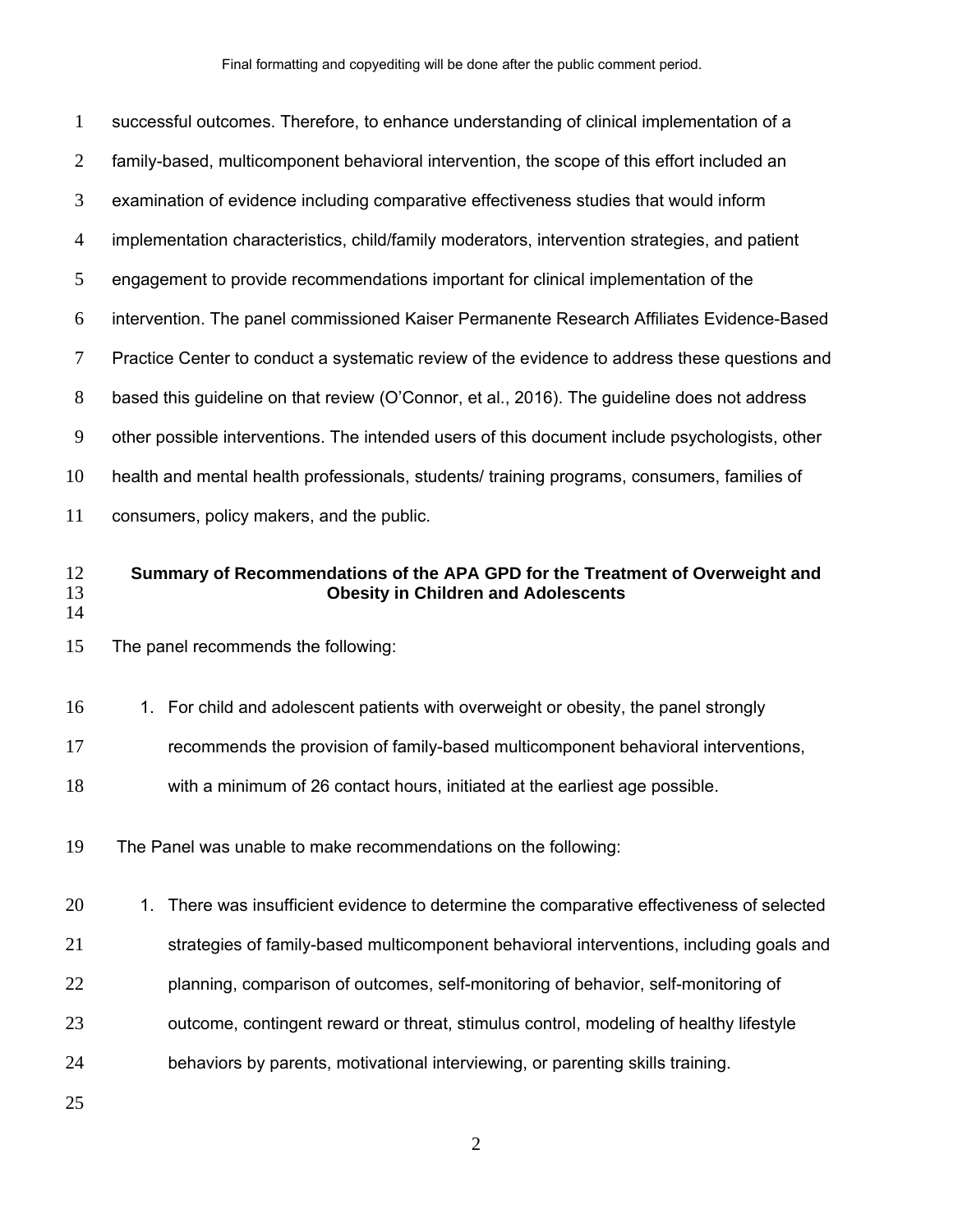Final formatting and copyediting will be done after the public comment period.

2. There was insufficient evidence to determine whether specific intervention characteristics or strategies were associated with adherence, engagement, or retention. Higher attendance was associated with greater efficacy but there was insufficient evidence to determine whether adherence (beyond attendance) was associated with efficacy. 3. There was insufficient evidence to determine whether specific intervention strategies were more effective with patients or families having specific characteristics. Other than 9 age, there was either no association or insufficient evidence<sup>1</sup> to determine whether population characteristics were associated with outcome. Thus, providers have flexibility in selecting an efficacious family-based multicomponent behavioral intervention program that addresses behavior change, diet and physical activity of sufficient intensity with strategies used to accomplish change appropriate for particular patients and local implementation needs.

 $\overline{a}$  Participant race/ ethnicity, severity of adiposity and parental obesity status were not associated with outcome. There was insufficient evidence to determine whether socioeconomic status was associated with outcome.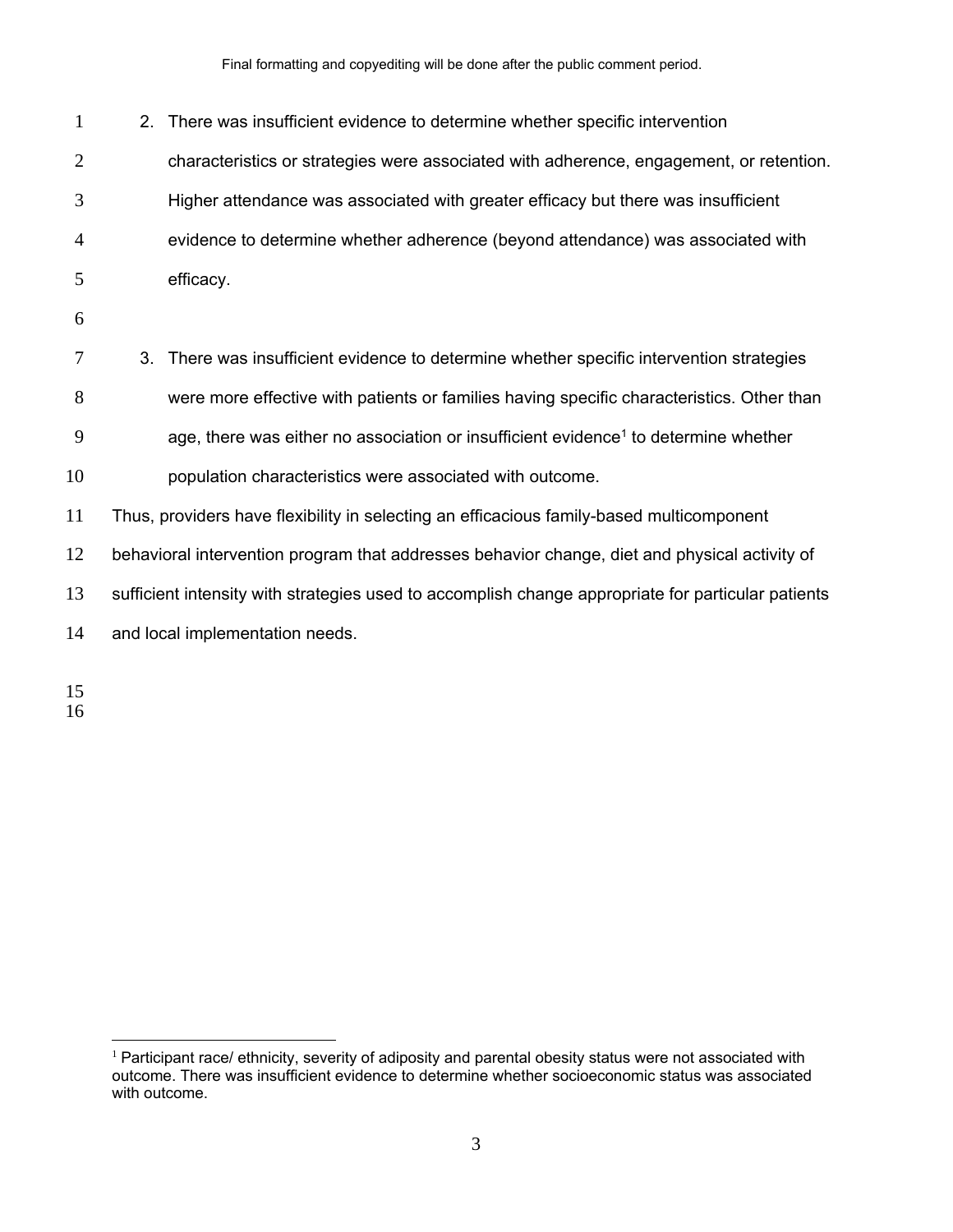# 1 **Table 1: Summary of Recommendations of the APA Guideline Development Panel for the**

## 2 **Treatment of Obesity**

| <b>Family-Based Multicomponent Interventions</b>                                                                                                                                                                                                                                                              | <b>Strength of</b><br>Recommen<br>dation |
|---------------------------------------------------------------------------------------------------------------------------------------------------------------------------------------------------------------------------------------------------------------------------------------------------------------|------------------------------------------|
| For child and adolescent patients with overweight or obesity, the panel strongly<br>recommends that clinicians provide:<br>family-based multicomponent behavioral interventions with at least 26<br>contact hours initiated at the earliest age possible.                                                     | Strong For                               |
| <b>Comparative Effectiveness of Components</b>                                                                                                                                                                                                                                                                |                                          |
| For child and adolescent patients with overweight or obesity, the panel<br>concludes that there is insufficient evidence to recommend for or against<br>clinicians offering any selected strategies of family based multicomponent<br>behavioral interventions over another, including:<br>goals and planning |                                          |
| comparison of outcomes<br>٠                                                                                                                                                                                                                                                                                   |                                          |
| self-monitoring of behavior<br>٠                                                                                                                                                                                                                                                                              |                                          |
| self-monitoring of outcome<br>٠                                                                                                                                                                                                                                                                               | Insufficient                             |
| contingent reward or threat<br>٠                                                                                                                                                                                                                                                                              |                                          |
| stimulus control                                                                                                                                                                                                                                                                                              |                                          |
| modeling of healthy lifestyle behaviors by parents                                                                                                                                                                                                                                                            |                                          |
| motivational interviewing                                                                                                                                                                                                                                                                                     |                                          |
| parenting skills training                                                                                                                                                                                                                                                                                     |                                          |
| For child and adolescent patients with overweight or obesity, the panel<br>concludes that there is insufficient evidence to determine if specific intervention<br>characteristics or strategies are associated with adherence, engagement, or<br>retention, or if adherence was associated with efficacy.     | Insufficient                             |
| For child and adolescent patients with overweight or obesity, the panel<br>concludes that there is insufficient evidence to determine whether specific<br>intervention strategies were needed with patients or families having specific<br>characteristics.                                                   | Insufficient                             |
| For child and adolescent patients with overweight or obesity, the panel<br>concludes that there is either no association or insufficient evidence to<br>determine whether other population characteristics other than age were<br>associated with outcome.                                                    | Insufficient                             |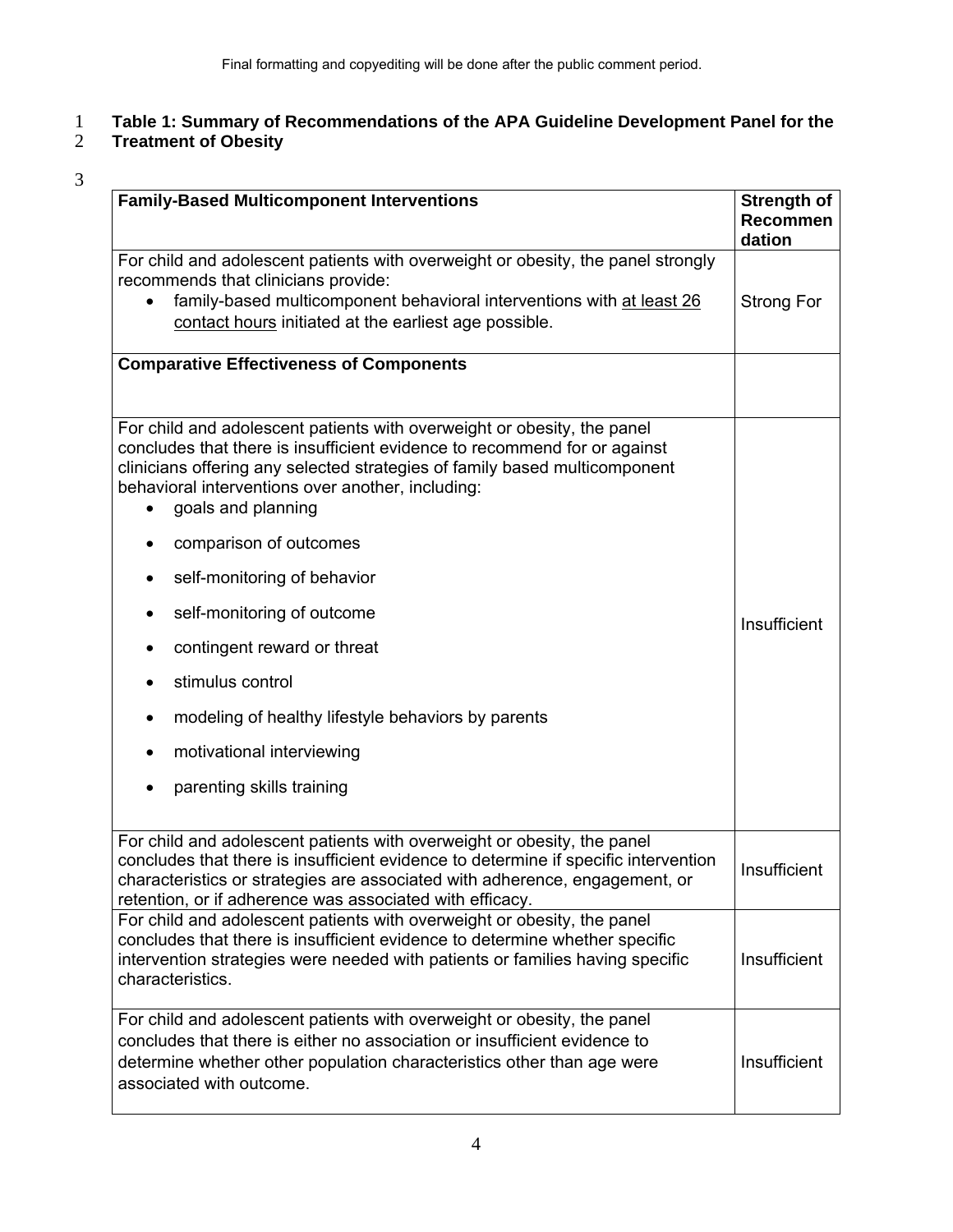| $\mathbf{1}$   | How these recommendations compare to recommendations in other obesity guideline                    |
|----------------|----------------------------------------------------------------------------------------------------|
| 2              | documents is addressed on pages 19-24.                                                             |
| 3              | <b>People-first Language</b>                                                                       |
| $\overline{4}$ | Throughout the document the panel refers to the target population as "persons with obesity" so     |
| 5              | as to separate the individual from the condition.                                                  |
| 6              |                                                                                                    |
| 7<br>8         | <b>Introduction to the Topic</b>                                                                   |
| 9              | <b>Overview of Problem, Healthcare Burden</b>                                                      |
| 10             | Obesity is defined as body mass index (BMI) $\geq$ 95 <sup>th</sup> percentile while overweight is |
| 11             | defined as BMI $\geq$ 85 % percentile based on the Centers for Disease Control growth curves for   |
| 12             | age and gender. Childhood obesity rates have increased in the United States in the past five       |
| 13             | decades. In the 1960s the prevalence of obesity was approximately 4% in 6-11 year olds and         |
| 14             | 5% in those 12-19 years old; however, by 1994, the prevalence had increased to 11% for both        |
| 15             | age groups (Ogden, 2002). As of 2014, 17% of youth (ages 2-19 years) had obesity (Ogden et         |
| 16             | al., 2014). The prevalence of obesity increases with age. Preschool age children (2-5 years)       |
| 17             | have the lowest prevalence at 8.9%, increasing to 17.5% for children 6-11 years old, and 20.5%     |
| 18             | for adolescents (12-19 years) (Ogden et al., 2015). When including overweight statistics, 31.8 %   |
| 19             | of youth (ages 2-19 years) have overweight or obesity (Ogden et al., 2014).                        |
| 20             | In addition to differences by age group, there are also differences in obesity prevalence          |
| 21             | by race and ethnicity. Overall, non-Hispanic white and Asian youth have a significantly lower      |
| 22             | prevalence of obesity (14.7% and 8.6% respectively) compared to non-Hispanic black (19.5%)         |
| 23             | and Hispanic youth (21.9%) (Ogden et al., 2015). The race and ethnicity pattern of obesity was     |
| 24             | similar for female children, with Asian females having the lowest observed prevalence at 5.3%      |
| 25             | compared to 15.1% for non-Hispanic white females, 20.7% for non-Hispanic black females and         |
| 26             | 21.4% in Hispanic females (Ogden et al., 2015). For male children, Asians and non-Hispanic         |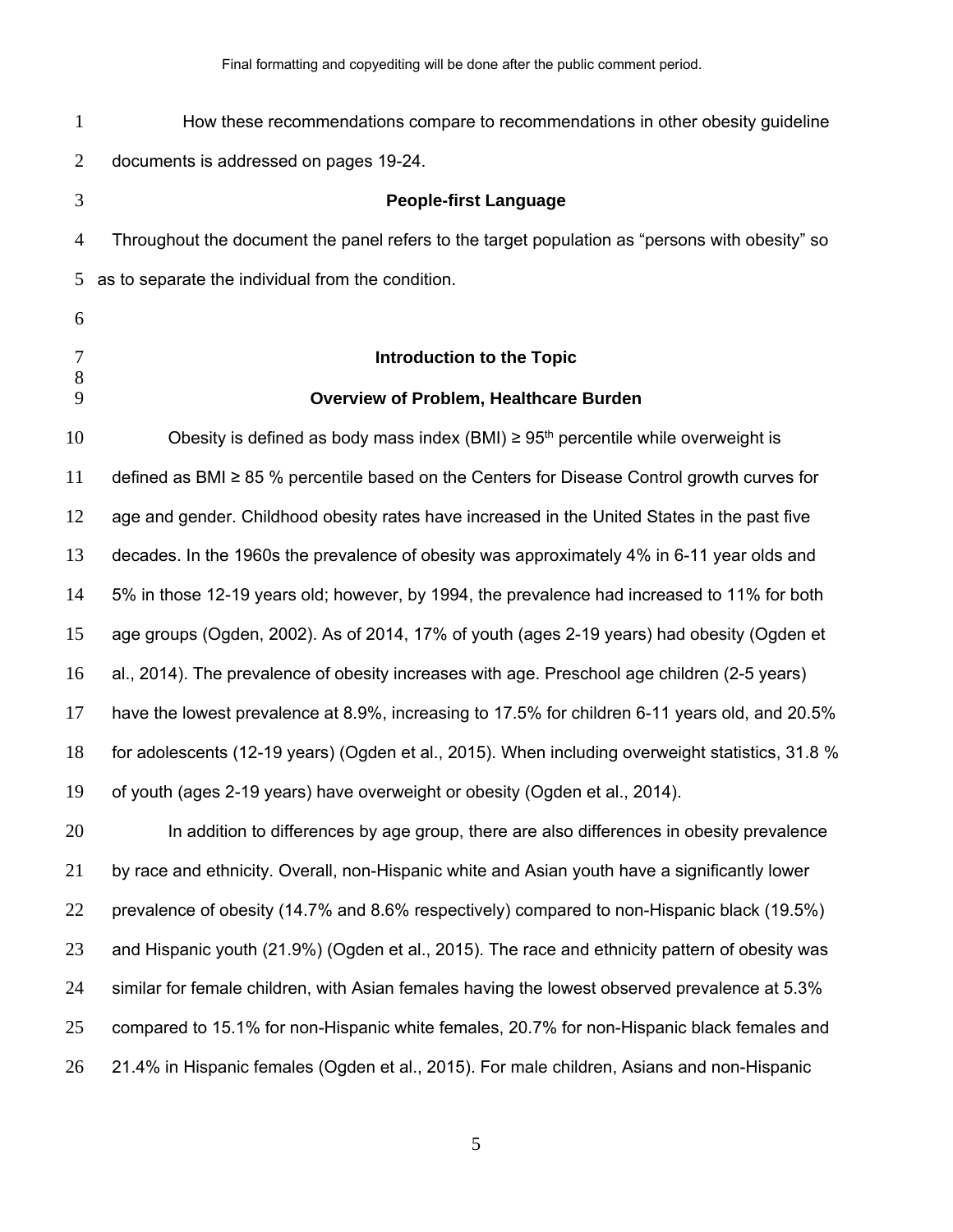whites have a lower rate of obesity (11.8% and 14.3% respectively) compared to non-Hispanic 2 black (18.4%) and Hispanic males (22.4%) (Ogden et al., 2015).<sup>2</sup>

Childhood obesity prevalence also varies based on the parents' educational level and socioeconomic status. For example, in a study of data from 1999-2010, the prevalence rates of obesity among children with an adult head of household who completed college were nearly half the rates (9% for females, 11% for males) as those with an adult head of household who did not complete high school (19% for females, 21% for males) (May, Freedman, Sherry, & Blanck, 2013). In relation to household income, obesity prevalence typically has an inverse relationship with income; however, this relationship is found more consistently in non-Hispanic whites compared to non-Hispanic black and Hispanic youth (Freedman, Ogden, Flegal, Khan, Serdula, & Dietz, 2007). However, while low income children and adolescents are more likely to have obesity than their higher income counterparts, the relationship is not consistent across racial/ ethnic groups and it should be noted that most children and adolescents with obesity are not low income.

The burden of obesity poses some immediate and longer-term health risks for children. There are a number of negative medical consequences due to obesity—many of which increase as a function of the severity of obesity. These health effects include type 2 diabetes, hypertension, hyperlipidemia, asthma, polycystic ovarian syndrome, and nonalcoholic fatty liver disease (Pulgaron, 2013). More severe obesity can lead to obstructive sleep apnea and musculoskeletal/joint dysfunction (Bass & Eneli, 2015). In the longer term, children with obesity have a higher probability of having obesity as adults, and many of the comorbid conditions are associated with a prolonged history of obesity (Goldhaber-Fiebert, Rubinfield, Bhattacharya, Robinson, & Wise, 2013; Singh, Mulder, Twisk, Mechelen, & Chinapaw, 2008). As children 24 reach adolescence, an elevated BMI becomes increasingly predictive of risk of obesity (BMI  $\ge$ 

 $\overline{a}$ 

No data were reported for other racial/ ethnic groups, such as Native Americans.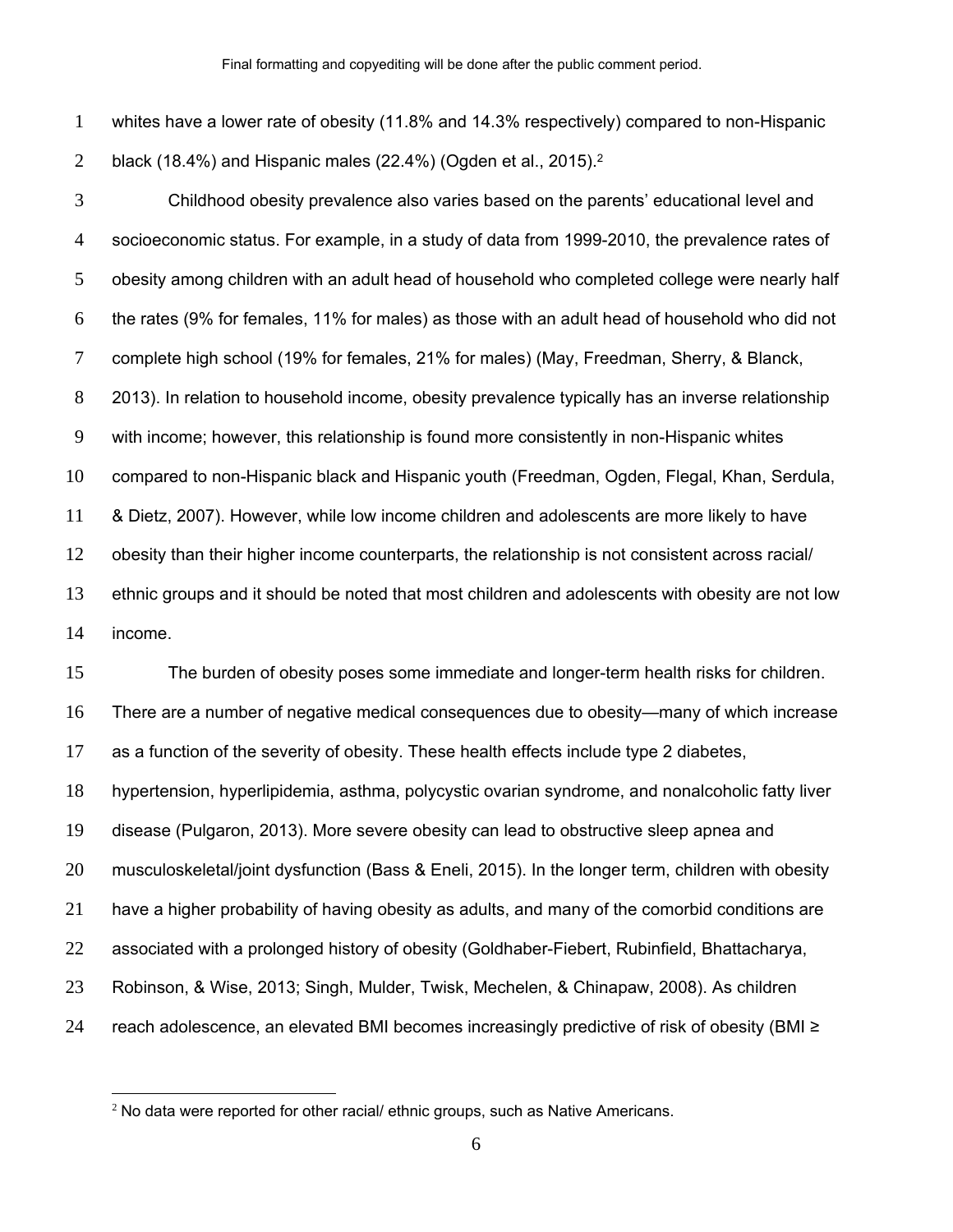30 kg/m<sup>2</sup>) later in life (Singh et al., 2008). For black and white males who have a BMI at or above the 85th percentile (overweight) at the age of 15, 56.6% and 59.2% respectively, are predicted to have obesity in their early 40's. For black and white females who have a BMI at or above the 85th percentile at the age of 15, the estimate is that 89.4% and 78.3%, respectively, are predicted to have obesity in their early 40's (Goldhaber-Fiebert et al., 2013). The higher probability of obesity in adulthood portends worse health outcomes later in life. For instance, it is estimated that over the next 40 years, those younger than 20 years old with obesity may experience an increase in the prevalence of type 2 diabetes of 49% (Imperatore et al., 2012). Obesity can also have deleterious effects on mental health and psychosocial development in children. Compared to children who have a healthy weight, those with obesity have higher rates of depression, social isolation, low self-esteem, and poorer quality of life (Small & Aplasca, 2016). Weight-based stigmatization may play an important role in these outcomes. Children with overweight or obesity experience pervasive and often unrelenting weight stigmatization from an early age (Puhl & Latner, 2007; Harrist, Swindle, Hubbs-Tait, Topham, Shriver, & Page, 2016). Indeed, weight-based bullying is more prevalent than bullying based on race, sexual orientation and religion (Puhl, Latner, O'Brien, Luedicke, Forhan, & Danielsdottir, 2016). Overweight youth experience significantly more bullying than their peers who are of a healthy weight (Van Geel et al., 2014), with the severity of bullying and stigmatization increasing as weight increases (Puhl, Luedicke, & Grilo, 2013). Sources of stigmatization include peers, parents, teachers, coaches and strangers (Puhl et al., 2013). Weight stigmatization can take many forms, including teasing, ignoring, excluding, or rejecting the individual; and physical or verbal harassment (Harrist et al., 2016; Schvey, Puhl, & Brownell, 2011). Although childhood obesity has become far more commonplace, weight based stigmatization remains pervasive (Lumeng, Forrest, Appugliese, Kaciroti, Corwyn, & Bradley, 2010).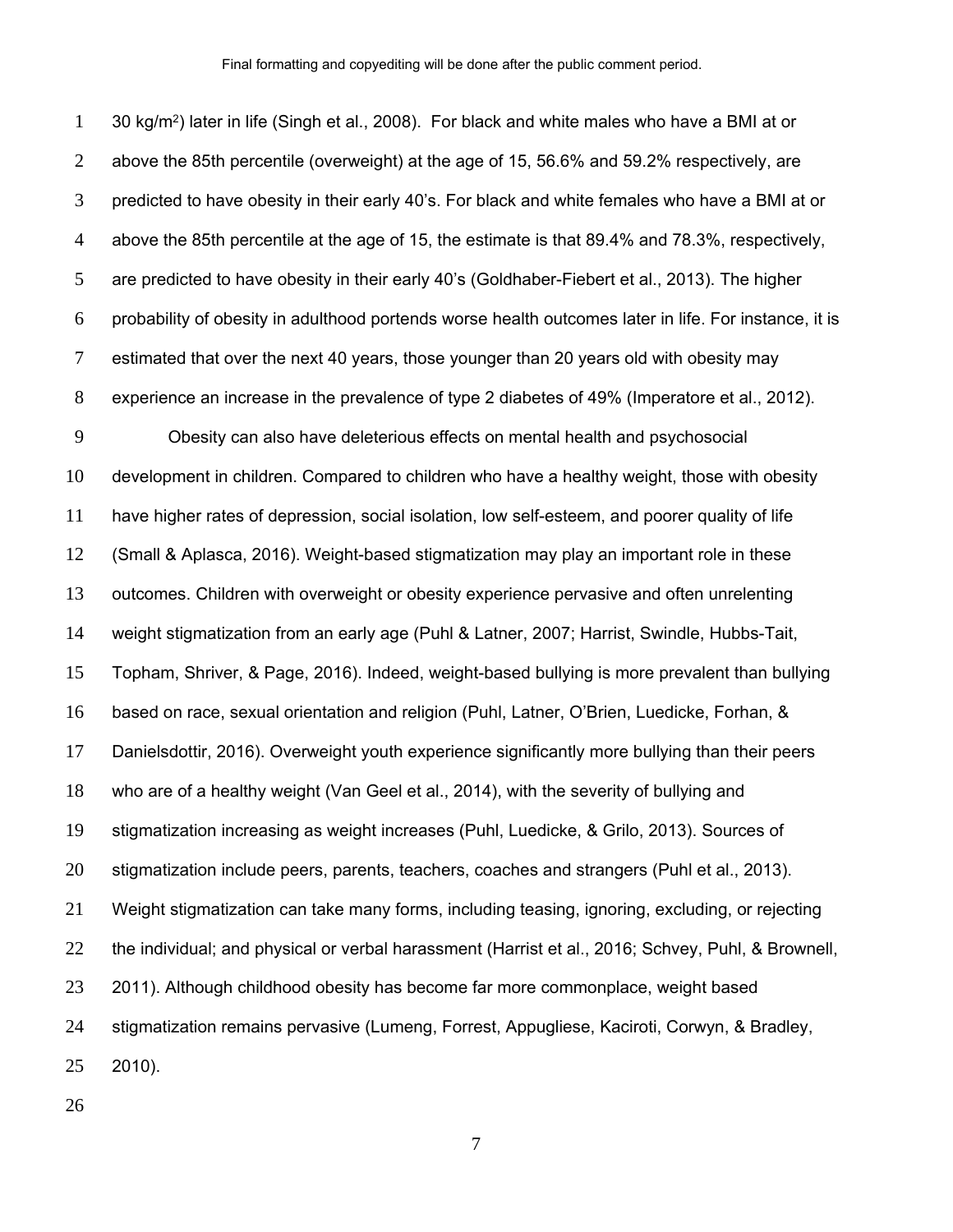### **Current Guidelines for Treatment of Childhood Obesity**

The need for evidence-based recommendations for the treatment of overweight and obesity in children and adolescents has been recognized for over two decades. In 1997, the Department of Health and Human Services Health Resources and Service Administration convened an expert committee to develop recommendations on the assessment and treatment of childhood obesity (Barlow & Dietz, 1998). However, their recommendations, published in 1998, were predominantly developed from consensus reached by the expert committee, with few of the recommendations for assessment and intervention being evidence-based, due to a lack of published research in the area.

In 2005, the American Medical Association, the Health Resources and Service Administration, and the Centers for Disease Control and Prevention (CDC) convened a new expert committee so that new recommendations could be developed for childhood obesity (Barlow, 2007). As the research base in the area of childhood obesity had expanded, the 14 committee relied primarily on research evidence but, where evidence was lacking, also relied on clinical experience to provide practitioners with practical guidelines for the treatment of obesity in childhood. While the recommendations were developed mostly from research, a systematic review was not conducted to inform the guidelines. Instead, the writing groups of the committee broadly rated the evidence as being consistent, mixed, or suggestive. Furthermore, these practical guidelines provided recommendations in all areas of care for childhood obesity. Thus, when evidence in a considered area was lacking, the writing groups took into account extant literature, clinical experience, other health benefits and harms, and feasibility of implementation in making the recommendations.

These guidelines, published in 2007, propose a staged-approach to treatment (Spear, Barlow, Ervin, Ludwig, Saelens, Schetzina, & Taveras, 2007). The authors of the report 25 acknowledged that while the components of the stages may be supported by evidence, the staged-approach had not been evaluated, and therefore the staged aspect is not evidence-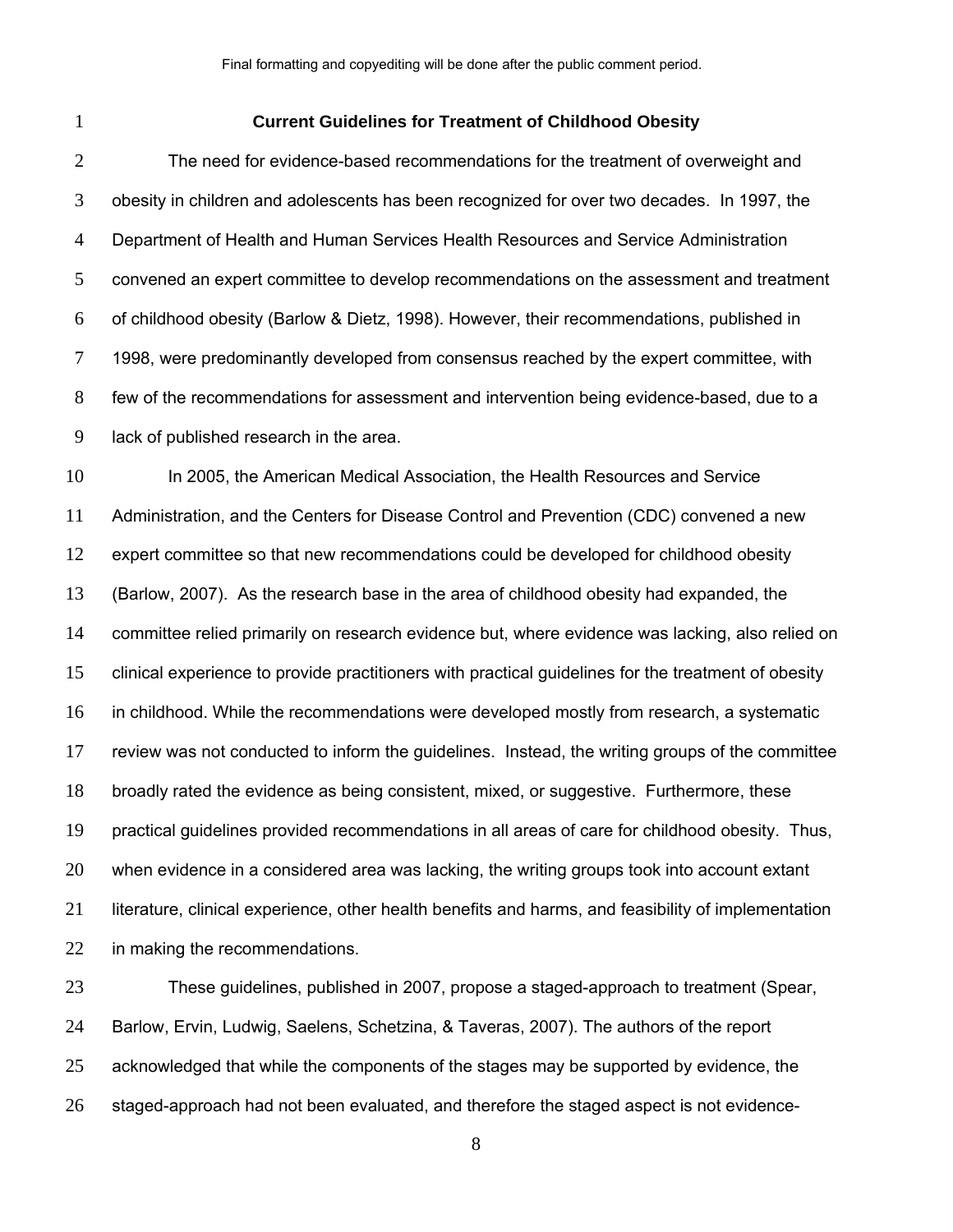based. This approach contains four stages: 1) Prevention Plus (healthy lifestyle changes), 2) structured weight management, 3) comprehensive multidisciplinary intervention, and 4) tertiary care intervention. The stages are recommended to be implemented in children starting at the 4 age of two years, when the BMI is  $> 85<sup>th</sup>$  percentile. Prevention Plus starts with recommending changes in a few dietary (e.g., increase fruits and vegetables, decrease sugar sweetened beverages), physical activity, and/or screen-based (e.g., television watching) behaviors; incorporating the family into making these changes; using behavioral strategies in support of the changes; and having monthly assessments. Each sequential stage is to be implemented if the child's weight status does not improve after 3 to 6 months of active treatment at the current stage. The intervention increases in intensity through the stages in five ways: 1) enhanced dietary structure; 2) greater use of a broader range of behavioral strategies for assisting with changing diet, activity, and screen-based behaviors; 3) increased frequency of contact; 4) greater use of specialists trained in the intervention, as well as the use of professionals from across multiple disciplines; and 5) the addition of medication and/or surgery to the intervention. When the second expert committee was convened in 2005, the United States Preventive Services Task Force (USPSTF) had just published a systematic review (Whitlock, Williams, Gold, Smith, & Shipman, 2005) on screening and interventions for childhood overweight, which found insufficient evidence to recommend for or against routine primary care screening for overweight in children and adolescents (an "I" recommendation) (US Preventive Services Task Force, 2005). This rating was due to the finding that the efficacy of behavioral counseling or other primary care–relevant interventions in childhood obesity was not clear. In 2010, the USPSTF updated their systematic review and examined primary care–relevant behavioral and pharmacologic weight management interventions for children aged 2 to 18 years who had overweight or obesity. Behaviorally-based interventions were defined as interventions that targeted changes in diet and/or physical activity, often involved parents or the entire family, and included cognitive and behavioral techniques to assist with changing diet and activity (Whitlock,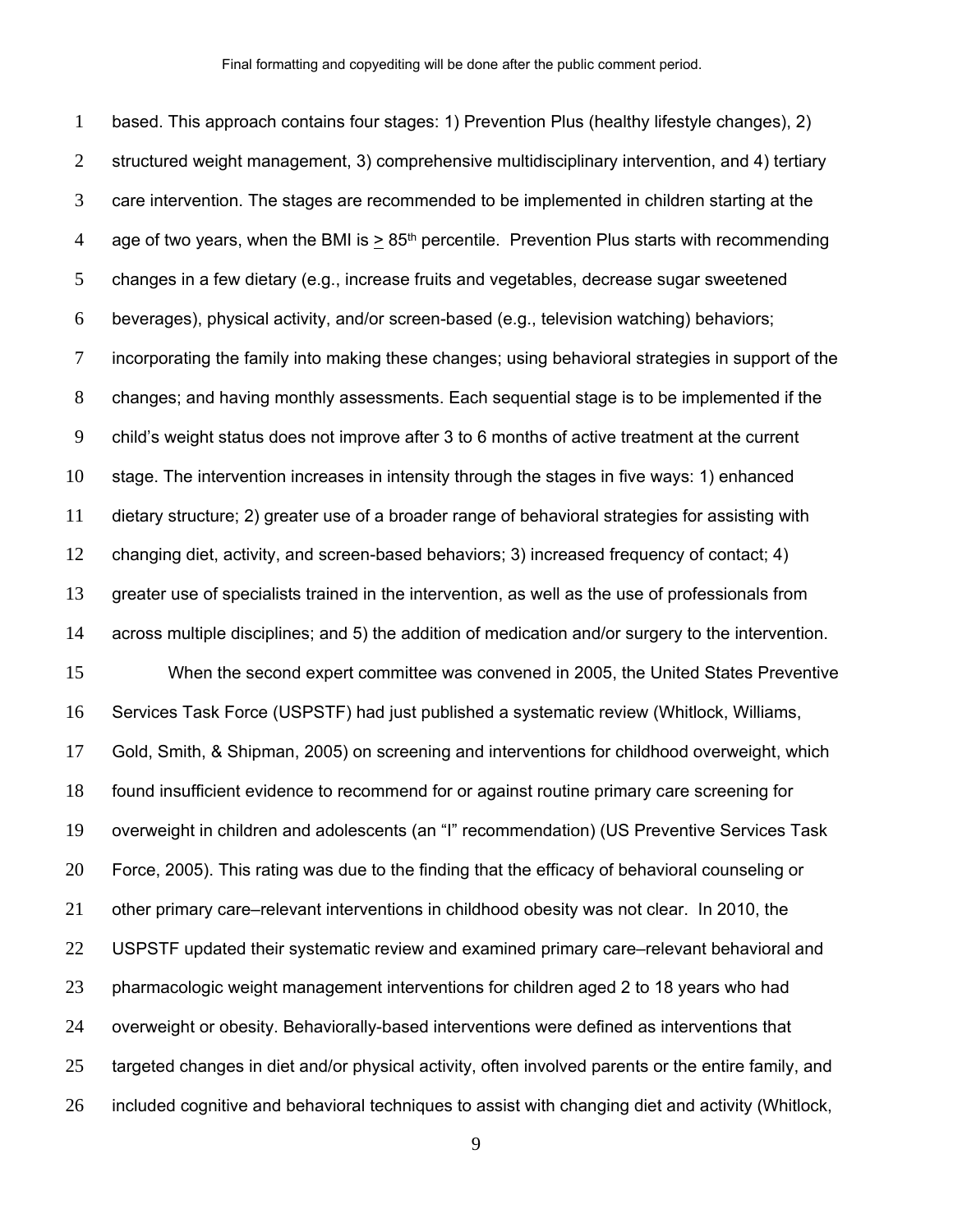O'Connor, Williams, Beil, & Lutz, 2010). Pharmacological interventions were considered 2 adjunctive interventions to behaviorally-based interventions, but only for adolescents with severe obesity. Bariatric surgery as an intervention was considered out of the scope of the review.

Results of the systematic review found that the available research had been conducted in children aged 4 to 18 years, with no study implemented in children under the age of 4 years (Whitlock et al., 2010). Comprehensive behavioral interventions that included a diet and activity focus, involved the family, and used behavioral strategies with contact time of 26 to 75 hours were the most efficacious approach, with weight improvements at 12 months favoring behavioral intervention. Two medications used as adjunctive therapy to behaviorally-based interventions found small (orlistat) or moderate (sibutramine) improvements in weight status in adolescents who had obesity and only when on active medication. Based on the results of the review, the USPSTF recommended that clinicians screen children aged 6 to 18 years for obesity 14 and offer or refer these children to intensive counseling and behavioral interventions to promote improvements in weight status (grade B recommendation) (United States Preventive Services Task Force, 2010) and re-confirmed that recommendation in 2017. These recommendations were endorsed by the American Academy of Family Physicians (2014).

Several other health organizations have published recommendations for weight management in children and adolescents with overweight or obesity. The American Heart Association (AHA) in 2005 recommended five guiding principles for treating children who are overweight. These were: 1) establishing an age and comorbidity appropriate treatment plan, 2) involving the family, 3) frequent assessment and monitoring, 4) considering other behavioral, psychological, and social correlates, and 5) recommending change in diet and increase in physical activity within the family environment (Daniels et al., 2005). In 2013, the AHA recognized limitations of initial lifestyle modifications and pharmacotherapy for children and adolescents with severe obesity and recommended bariatric surgery as the most efficacious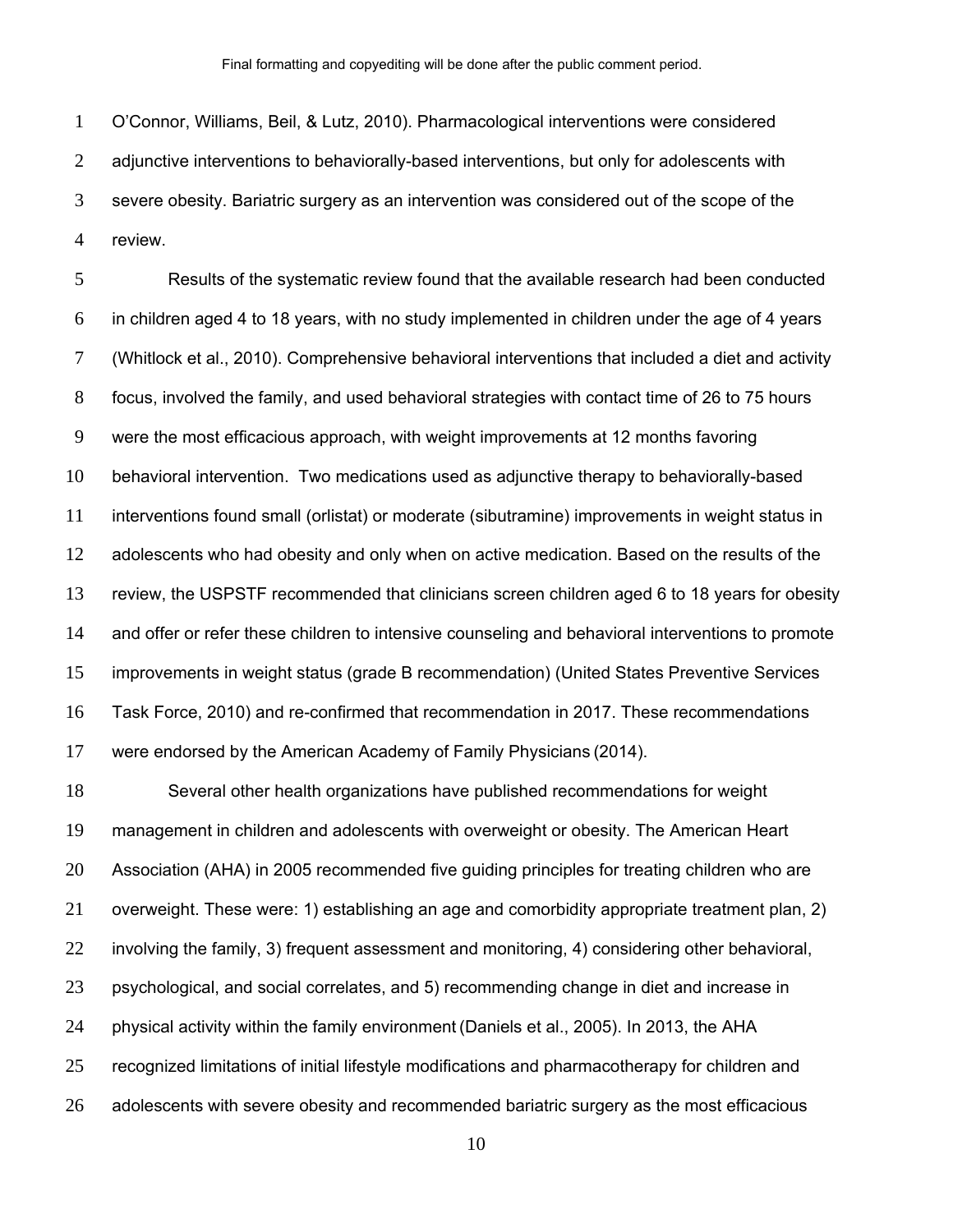treatment for severe obesity in adolescents (Kelly et al., 2013). The 2013 AHA

recommendations were endorsed by The Obesity Society.

Also in 2013, two other organizations published their own statements. The Academy of Nutrition and Dietetics recommended comprehensive interventions for weight management in children and adolescents (Hoelscher, Kirk, Ritchie, & Cunningham-Sabo, 2013). The recommended interventions include the following components: 1) change in diet, 2) increase in physical activity, 3) behavioral counseling, and 4) parental/caregiver involvement. Active participation of parents/caregivers was deemed necessary for 2- to 5-year-old children along with monitoring of weight status. More intensive therapies, including pharmacotherapy or bariatric surgery were to be considered for children older than 6 years, after more intensive evaluation (Hoelscher et al., 2013). The National Institute for Health and Care Excellence (NICE) has recommendations for lifestyle weight management programs. Broadly, NICE (2013) recommended that all such programs be multicomponent and focused on diet and healthy eating habits, increase in physical activity and reduction in sedentary time, and behavior modification techniques in support of the children or adolescents, along with their families. Other earlier expert statements also focused on multicomponent interventions targeting diet, physical 17 activity, sedentary behavior, and behavioral components in a family context. These include those published by the National Heart, Lung, and Blood Institute (NHLBI) Expert Panel (2011) and by the Endocrine Society (2008).

While the strength of the evidence in support of the recommendations proposed by these health organizations is variable, a common consensus is the requirement that interventions for the management of weight in children and adolescents with overweight or obesity include four key components. These components are: following a healthy diet, increasing physical activity and/or reducing sedentary time, incorporating behavioral practices in support of the required changes in behavior, and parental involvement. Involvement of parents or caretakers is considered important, particularly for young children.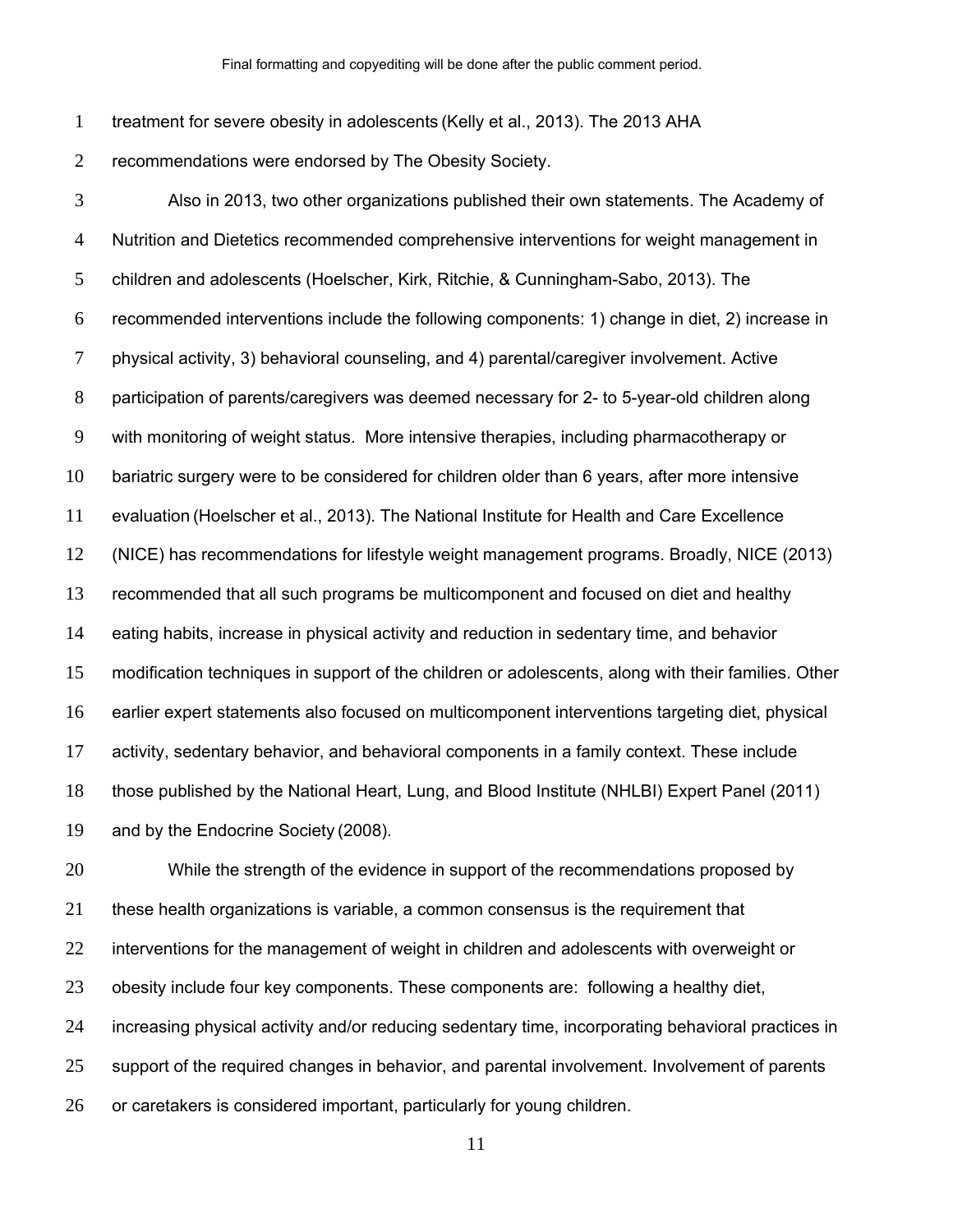| $\mathbf{1}$   | The panel reviewed some existing systematic reviews that examined the efficacy of                           |
|----------------|-------------------------------------------------------------------------------------------------------------|
| $\overline{2}$ | surgery for adolescents. While the panel did not conduct an exhaustive review of the literature in          |
| 3              | this domain, several reviews were identified. Three reviews examined reduction in weight or                 |
| $\overline{4}$ | BMI outcomes (Ells et al., 2015; Paulus, DeVaan, Verdam, Bouvy, Ambergen, & Van Heurn,                      |
| 5              | 2015; and Willcox & Brennan, 2014) while two reviews examined psychosocial outcomes of                      |
| 6              | bariatric surgery (Herget, Rudolph, Hilbert, & Bluher, 2014 and Willcox & Brennan, 2014). The               |
| 7              | reviews did find that adolescents experienced substantial weight loss post-surgery with an                  |
| 8              | acceptable complication rate" <sup>3</sup> (Paulus, 2015, p. 860). Additionally, Herget et al. (2014) found |
| 9              | that levels of depressive symptoms improved post-operatively and Willcox and Brennan (2014)                 |
| 10             | found evidence for resolution of medical comorbidities but limited reporting of psychosocial                |
| 11             | outcomes. However, most reviews noted that surgery is typically considered only after attempts              |
| 12             | at lifestyle modification, consistent with recommendations from existing guidelines such as the             |
| 13             | recent document from the Endocrine Society (Styne, Arslanian, Connor, Faroogi, Murad,                       |
| 14             | Silverstein, & Yanovski, 2017).                                                                             |
| 15             | <b>Methods and Process</b>                                                                                  |
| 16             |                                                                                                             |
| 17             | Vetting and Appointment of Members to the Obesity GDP. The Advisory Steering                                |
| 18             | Committee (ASC) put out a call for the nomination (including self-nomination) of both                       |
| 19             | researchers and clinicians across various professional disciplines (psychology, social work,                |
| 20             | psychiatry, general medicine) who had content expertise in the topic area of obesity treatment              |
| 21             | as well as in biostatistics or methodology. The ASC sought those with knowledge of obesity                  |

 $\overline{a}$ 

<sup>&</sup>lt;sup>3</sup> Three surgeries were reviewed (laparascopic adjustable gastric band, Roux-en-Y gastric bypass, laparscopic sleeve gastrectomy) in a total of 37 studies. Perioperative complications occurred in 1-2% of surgeries. Up to 6% experienced infection at the surgical site. Depending on surgery, 5-10% of patients had gastrointestinal complaints (nausea, vomiting, GERD, diarrhea and gallstones) post surgery. Post LAGB, 14.7% had additional surgeries such as replacement, repositioning or removal of the band. Late complications, such as obstruction, ulcers and abdominal wall hernias, occurred in 20% of RYGB patients.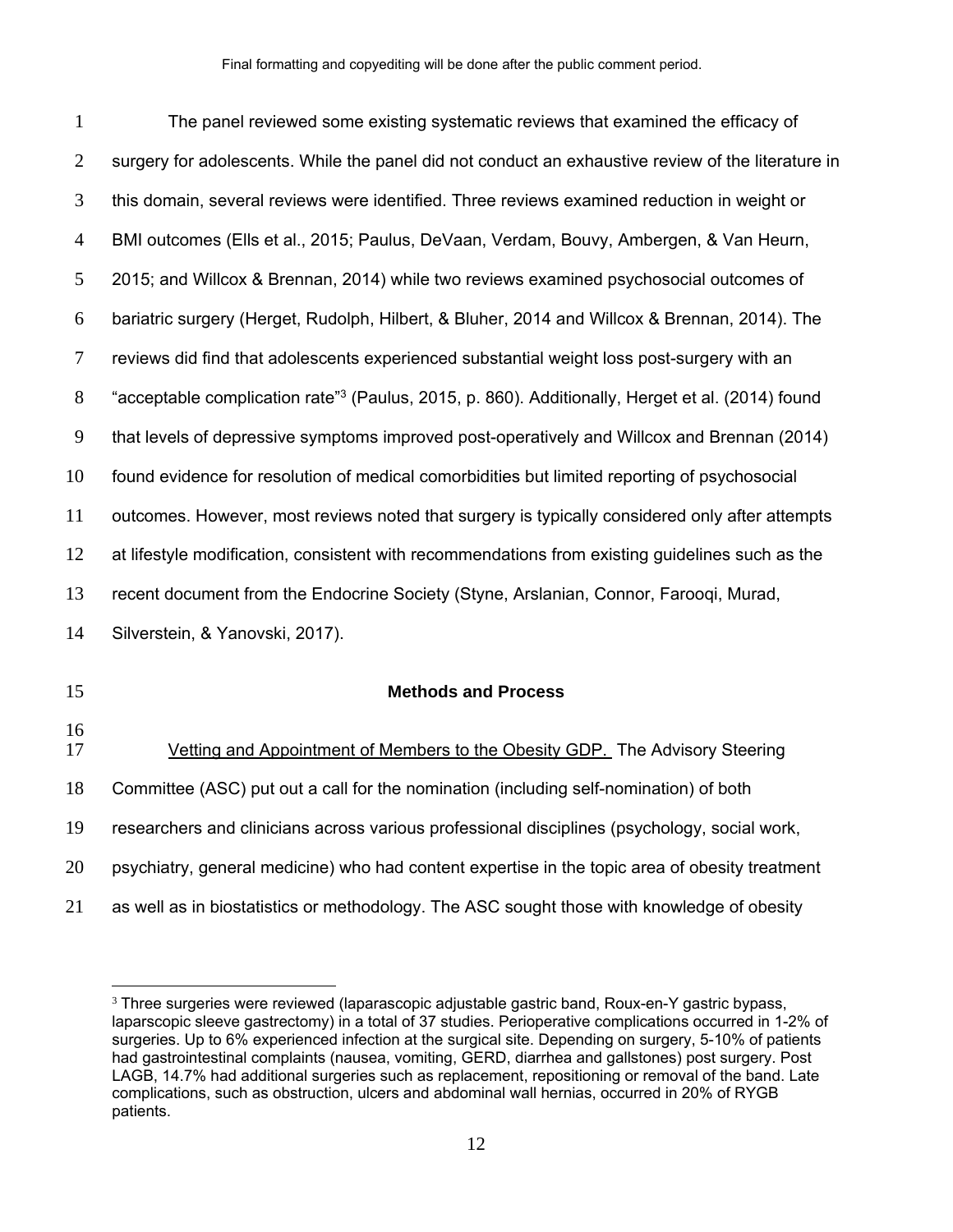across age groups, sex, populations and treatment settings in order to seat a diverse panel with a variety of perspectives on obesity and its treatment that could discuss the research evidence and its applicability to those seeking treatment. Treatment developers who might have a strong allegiance to their particular method were not selected to serve on the guideline development panel (GDP) by the ASC, but their participation in the public comment period was encouraged. Additionally, community members, self-identified as having had obesity (currently or in the past), who were active in the leadership of groups that sought to enhance public awareness and access to services, were sought.

Conflicts of interest. Before final appointment to the GDP, nominees provided information regarding possible conflicts of interest, a significant issue in the AHRQ and IOM standards. *Conflicts of interest* (COI) are defined as, "a divergence between an individual's private interests and his or her professional obligations such that an independent observer might reasonably question whether the individual's professional actions or decisions are motivated by personal gain, such as financial, academic advancement, clinical revenue streams, or community standing" (Institute of Medicine, 2011; Schünemann et al., 2009). The IOM report additionally discusses intellectual COIs relevant to clinical practice guidelines, which are defined as "academic activities that create the potential for an attachment to a specific point of view that could unduly affect an individual's judgment about a specific recommendation" (Institute of Medicine, 2011; Guyatt et al., 2010).

Candidates to the GDP each completed an APA COI form. Emphasis was placed on their disclosing all potential conflicts for the APA staff and ASC members to review and decide 22 upon. While intellectual affiliations were expected, panel members were not to be singularly identified with particular interventions nor were they to have significant known financial conflicts that would compromise their ability (or appearance thereof) to weigh evidence fairly. It was understood however that some "adversarial collaboration" representing different points of view was to be expected and encouraged as part of the process. Upon successful completion of the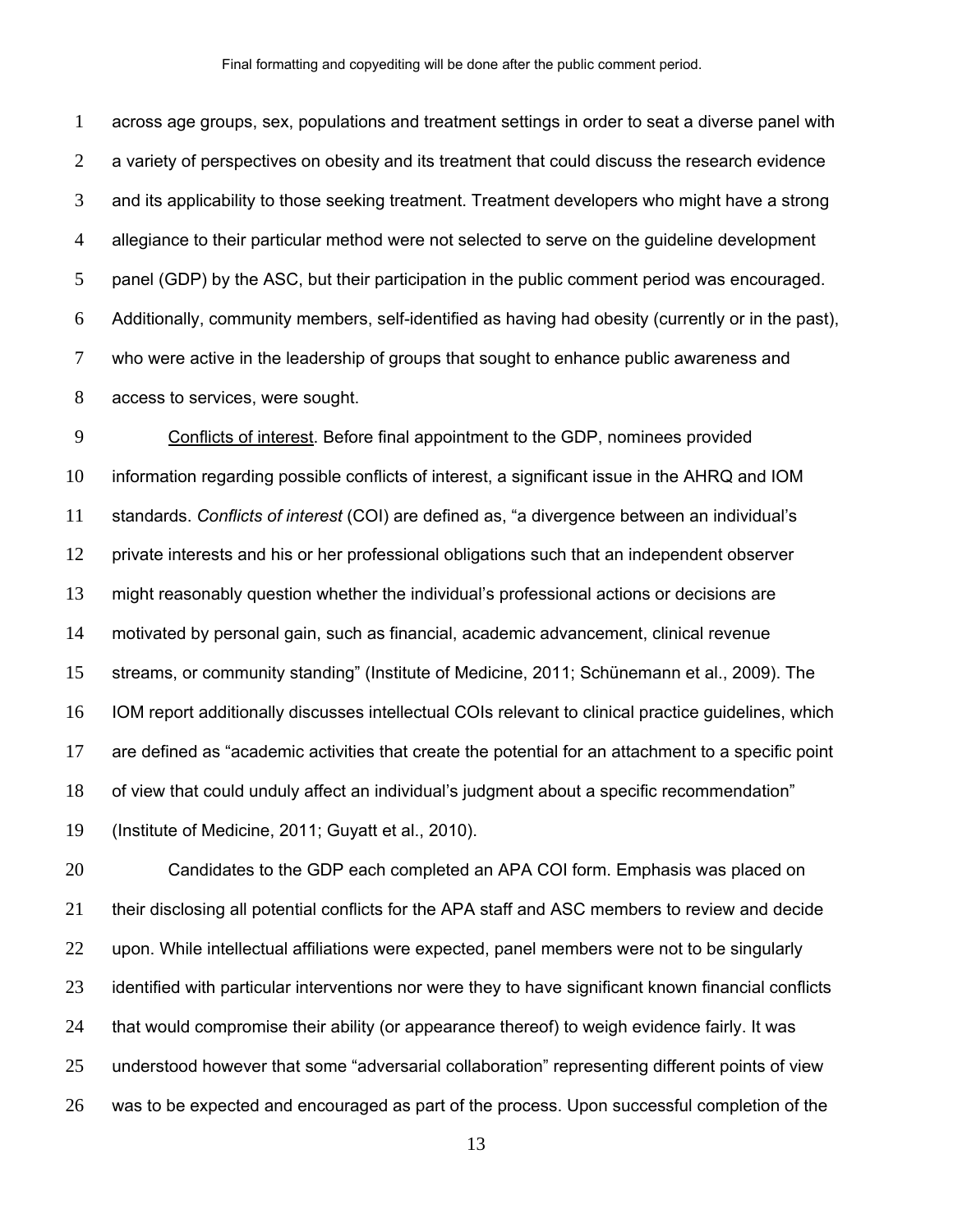reviews, the ASC made the final membership recommendations to the APA Board of Directors for confirmation.

Once the panel was formed, all members completed an educational module on COI that underscored the importance of identifying and managing any COI that had either been identified 5 or that might come to light. Members were asked to verbalize any actual or potential conflicts in their face-to-face meetings, so all members of the GDP would be familiar with the diversity of perspectives and range of possible influences and biases. COI forms were updated on an annual basis and panel members and staff were asked to provide more timely updates if there was any change in their disclosures that could be relevant to the development of an unbiased guideline. The APA COI policy and disclosure form can be found in Appendix B.

Scoping and Key Questions. The panel engaged in preliminary discussion of topic scoping at its first in-person meeting and then continued this discussion over a series of conference calls. The panel used a "PICOTS" (Population, Intervention, Comparator, Outcomes, Timing, and Setting) approach to scoping. With this approach, the panel used each of these elements as a framework to guide decisions about scope. Two tools were used to facilitate the scoping discussion: a review of existing guidelines and reviews on obesity identified by Kaiser Permanente Research Affiliates scientists and a survey that the panel used in order to rate the priority of various outcomes. Based on the existence of a recently released guideline focusing on treatment of obesity in adults (AHA/ACC/TOS, 2013), the panel decided to focus its work on children and adolescents. Based on the outcome prioritization survey in which panel members rated outcomes from 1 "not important" to 9 "critical" for making a decision about what treatment to recommend the panel decided to focus on BMI/ zBMI and serious adverse events as the most critical outcomes. Scoping decisions about which populations, interventions, comparators, outcomes, timing, and settings to include were as follows (O'Connor et al., 2016; p. A-17):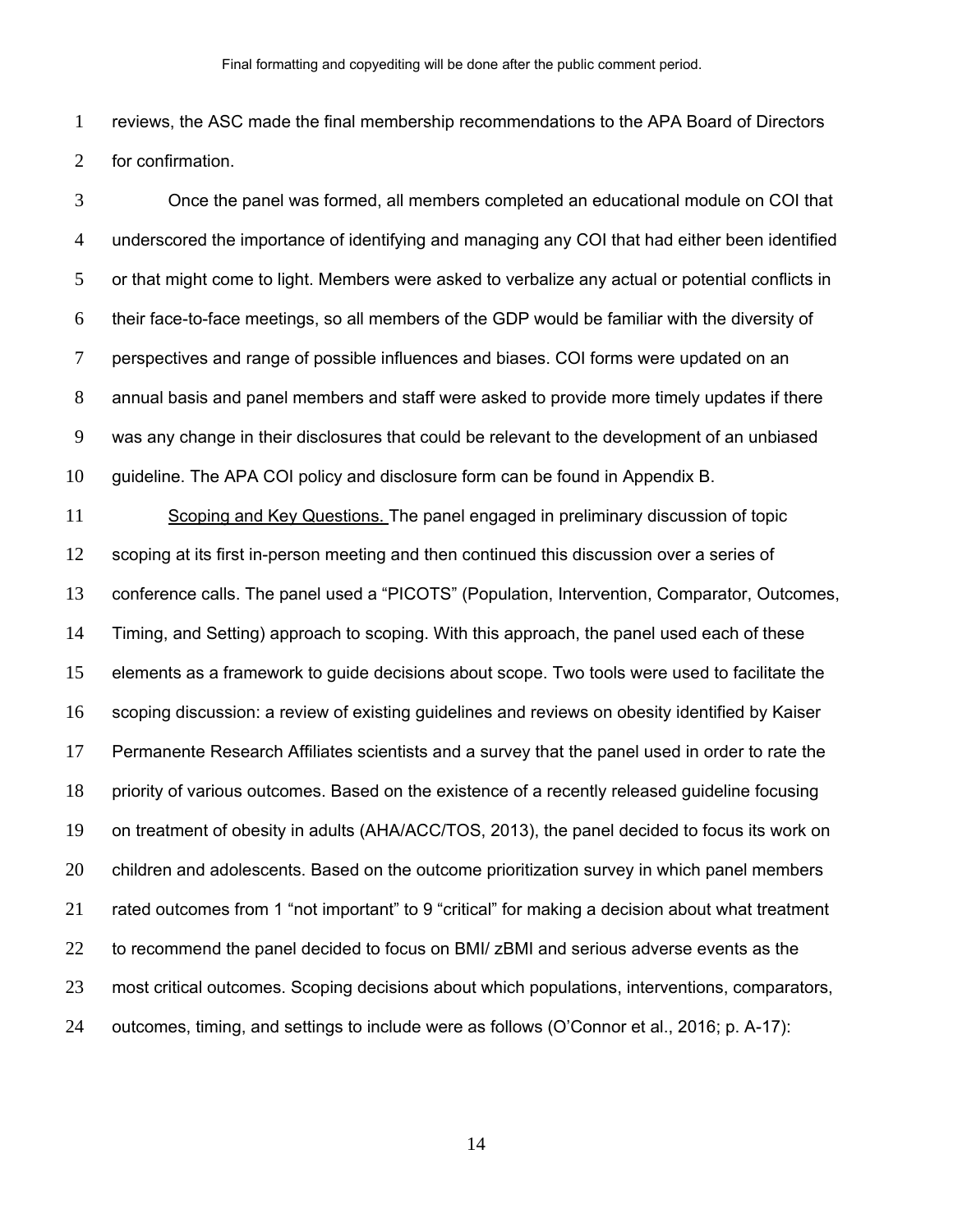| <b>Category</b>                       | <b>Include</b>                                                                                                                                                                                                                                                                                                                                                                                                                                                                                                                                                                                                       | <b>Exclude</b>                                                                                                                                                                                                                                                                                                                                                                                                                                                                                                                              |
|---------------------------------------|----------------------------------------------------------------------------------------------------------------------------------------------------------------------------------------------------------------------------------------------------------------------------------------------------------------------------------------------------------------------------------------------------------------------------------------------------------------------------------------------------------------------------------------------------------------------------------------------------------------------|---------------------------------------------------------------------------------------------------------------------------------------------------------------------------------------------------------------------------------------------------------------------------------------------------------------------------------------------------------------------------------------------------------------------------------------------------------------------------------------------------------------------------------------------|
| <b>Condition</b><br><b>Definition</b> | Studies identifying children [with]<br>overweight or obesity according to sex-<br>and age-specific criteria using methods<br>such as BMI, BMI percentile, BMI z-<br>score, or weight adjusted for height<br>(percent ideal weight, percent<br>overweight).                                                                                                                                                                                                                                                                                                                                                           | Studies using waist circumference,<br>skin fold, bioimpedance, or other<br>adiposity measures without also<br>using age/sex-specific BMI<br>measures.                                                                                                                                                                                                                                                                                                                                                                                       |
| Aim                                   | Studies that include a weight reduction<br>focus (primary aim may be targeting a<br>comorbidity using weight reduction).                                                                                                                                                                                                                                                                                                                                                                                                                                                                                             |                                                                                                                                                                                                                                                                                                                                                                                                                                                                                                                                             |
| <b>Population</b>                     | Age 2-18 years<br>Either:<br>(a) the entire sample has an age- and<br>sex-specific BMI ≥ 85th percentile or<br>meets other similar criteria for<br>overweight based on ideal body weight,<br>or<br>$(b) \ge 50\%$ of the sample has an age- and<br>sex-specific BMI ≥ 85th percentile and ≥<br>80% have risk factors for overweight<br>(e.g., children of overweight parents;<br>Hispanic, Black, or American<br>Indian/Alaska Native ethnicity) or<br>obesity-related medical problems (e.g.,<br>diabetes, metabolic syndrome,<br>hypertension, lipid abnormalities, or<br>other cardiovascular-related disorders). | Average age $<$ 2 years or $>$ 18<br>$\bullet$<br>years<br>Youth who:<br>(1) have an eating disorder,<br>(2) are pregnant or postpartum,<br>(3) [have] overweight or obesity<br>secondary to a genetic or<br>medical condition (e.g.,<br>polycystic ovarian syndrome,<br>hypothyroidism, Cushing's<br>Syndrome, growth hormone<br>deficiency, insulinoma,<br>hypothalamic disorders (e.g.,<br>Froelich's syndrome), Bardet-<br>Biedl syndrome, Prader-Willi<br>syndrome) or medication use<br>(e.g., antipsychotics),<br>(4) are in college |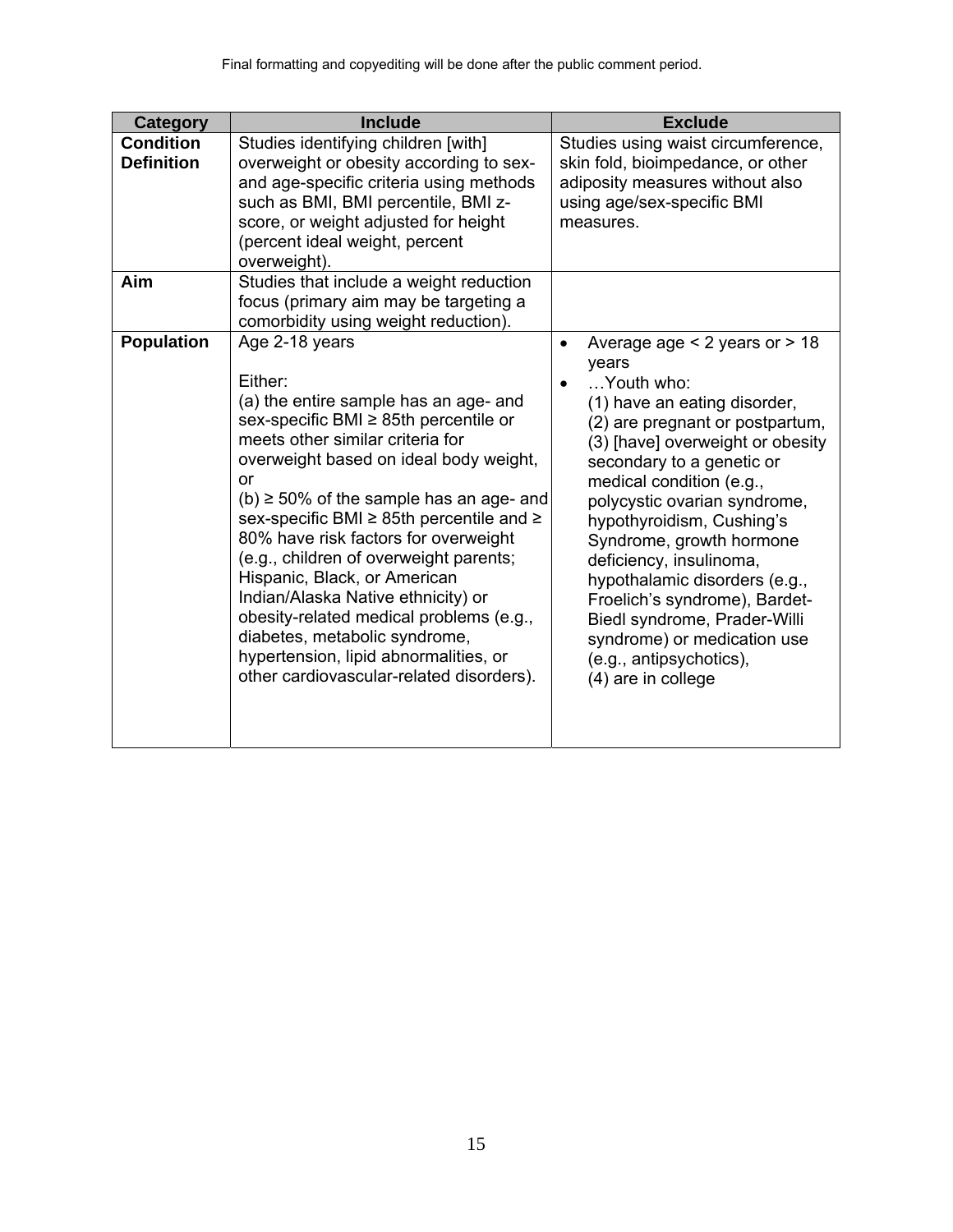| <b>Category</b>                                         | <b>Include</b>                                                                                                                                                                                                                                                                                                                                                                                                                                                                                                                                                                                                                                                                                                 | <b>Exclude</b>                                                                                                                                                                                                                                                                      |
|---------------------------------------------------------|----------------------------------------------------------------------------------------------------------------------------------------------------------------------------------------------------------------------------------------------------------------------------------------------------------------------------------------------------------------------------------------------------------------------------------------------------------------------------------------------------------------------------------------------------------------------------------------------------------------------------------------------------------------------------------------------------------------|-------------------------------------------------------------------------------------------------------------------------------------------------------------------------------------------------------------------------------------------------------------------------------------|
| <b>Intervention</b>                                     | Behavioral interventions that involve<br>parents or caregivers in some way<br>and include a minimum of 3<br>components:<br>Focus on increase in physical<br>$\circ$<br>activity or decrease in<br>sedentary behavior<br>Focus on dietary change<br>$\circ$<br>Behavioral component in<br>$\circ$<br>support of 1 and/or 2<br>May include complementary and<br>alternative medicine approaches if 3<br>minimum components above are<br>present<br>Intervention may target parents alone<br>٠<br>or in combination with the child<br>Mode of delivery must involve an<br>٠<br>interventionist and may include<br>individual, group, family,<br>multidisciplinary, internet, telephone,<br>mailings, social media | Primary prevention in normal<br>$\bullet$<br>weight children<br>Pharmacological interventions<br>$\bullet$<br>Surgical interventions<br>$\bullet$<br>Self-help intervention (must be<br>$\bullet$<br>interventionist)<br>Provides all or most of<br>$\bullet$<br>participants' food |
| Comparator                                              | Any comparison of behaviorally-based<br>components<br>Agreed on 2-step approach. Efficacy<br>studies were examined as a first step,<br>followed by examination of only those<br>comparative effectiveness studies that<br>involve interventions that were found to<br>be efficacious in the first step.                                                                                                                                                                                                                                                                                                                                                                                                        | Active comparator if no efficacy<br>established through review. [If the<br>efficacy of an intervention could not<br>be established first via the<br>systematic review, it was not<br>included as an active comparator<br>(i.e., for comparative effectiveness).]                    |
| <b>Outcomes</b>                                         | Studies must report BMI or weight<br>adjusted for height or a similar measure<br>(e.g. age- and sex-specific zBMI, BMI<br>percentile, percent overweight)                                                                                                                                                                                                                                                                                                                                                                                                                                                                                                                                                      | Population changes in BMI or other<br>adiposity measures in mixed<br>primary prevention (normal weight)<br>and populations that are overweight<br>or have obesity.                                                                                                                  |
| <b>Timing of</b><br><b>Outcome</b><br><b>Assessment</b> | Outcomes assessed at or after 12<br>months post initial assessment and total<br>duration of intervention.                                                                                                                                                                                                                                                                                                                                                                                                                                                                                                                                                                                                      |                                                                                                                                                                                                                                                                                     |
| <b>Setting</b>                                          | All outpatient settings (e.g., primary care,<br>clinic, psychological services center,<br>community, after school, virtual<br>[technologically-delivered]).                                                                                                                                                                                                                                                                                                                                                                                                                                                                                                                                                    | Residential/Inpatient<br>Classroom-based [These settings<br>were excluded to meet constraints<br>for the time and budget to complete<br>systematic review.]                                                                                                                         |
| <b>Study</b><br>Design                                  | [Randomized controlled trials] RCT,<br>[Controlled clinical trials] CCT. [Trial that<br>includes a control group comparison.]                                                                                                                                                                                                                                                                                                                                                                                                                                                                                                                                                                                  | All other study designs.                                                                                                                                                                                                                                                            |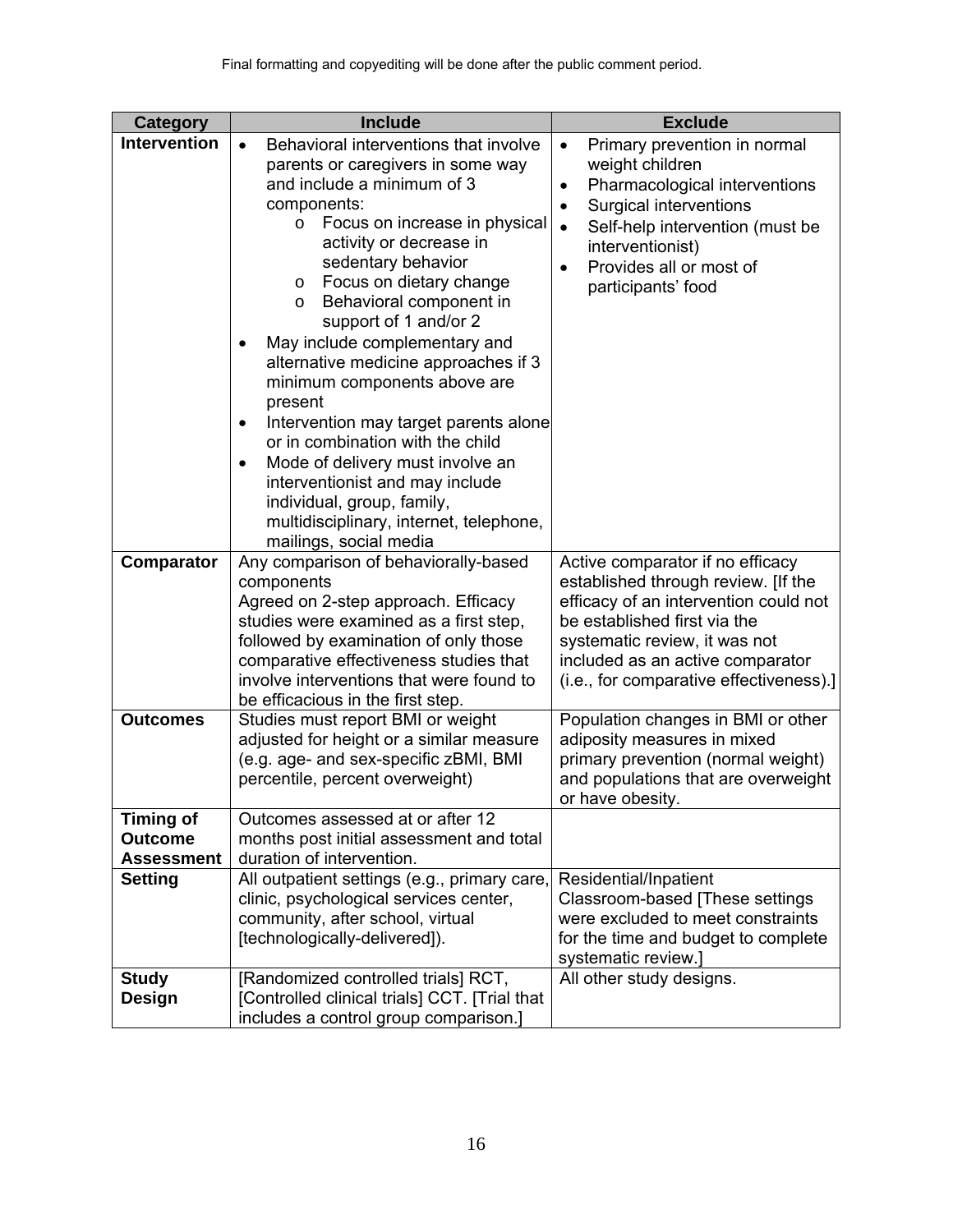| <b>Category</b>                   | <b>Include</b>                                                                                                                                                                                                                                                                                                                                                                                                                                            | <b>Exclude</b>                                                                                                                   |
|-----------------------------------|-----------------------------------------------------------------------------------------------------------------------------------------------------------------------------------------------------------------------------------------------------------------------------------------------------------------------------------------------------------------------------------------------------------------------------------------------------------|----------------------------------------------------------------------------------------------------------------------------------|
| Country                           | Economically developed countries,<br>defined as OECD member countries:<br>Australia, Austria, Belgium, Canada,<br>Chile, Czech Republic, Denmark,<br>Estonia, Finland, France, Germany,<br>Greece, Hungary, Iceland, Ireland,<br>Israel, Italy, Japan, Korea, Luxembourg,<br>Mexico, Netherlands, New Zealand,<br>Norway, Poland, Portugal, Slovak<br>Republic, Slovenia, Spain, Sweden,<br>Switzerland, Turkey, United Kingdom,<br><b>United States.</b> | Non-OECD member countries.                                                                                                       |
| <b>Publication</b><br><b>Type</b> | Peer-reviewed manuscripts and reports.<br>(We tested for publication bias where<br>there was an adequate number of<br>studies for the statistical test or plotting<br>approach.)                                                                                                                                                                                                                                                                          | Non-peer-reviewed publications,<br>book chapters, editorials, letters,<br>non-systematic reviews, opinions,<br>meeting abstracts |
| Language                          | English.                                                                                                                                                                                                                                                                                                                                                                                                                                                  | Languages other than English.                                                                                                    |
| <b>Publication</b>                | 1985 – 2016 [Reflecting dates of earlier                                                                                                                                                                                                                                                                                                                                                                                                                  |                                                                                                                                  |
| <b>Date</b>                       | incorporated systematic reviews as well<br>as updated bridge searches.]                                                                                                                                                                                                                                                                                                                                                                                   |                                                                                                                                  |
| <b>Study</b><br>Quality           | Fair or good, according to design-<br>specific criteria. <sup>4</sup><br>---                                                                                                                                                                                                                                                                                                                                                                              | Poor, according to design-specific<br>criteria.                                                                                  |

1 **Abbreviations**: BMI = body mass index; CCT = clinical controlled trial; e.g. = for example;<br>2 **OECD = Organization of Economic Cooperation and Development: RCT = randomized** 

2 OECD = Organization of Economic Cooperation and Development; RCT = randomized

3 controlled trial; USPSTF = U.S. Preventive Services Task Force

- 4
- 5 The five key questions identified by the panel were noted at the beginning of the document and

6 in the key questions section below.

 $\frac{7}{8}$ 

 $\overline{a}$ 

- Comprehensive Search of the Professional Literature. As the name implies, a systematic
- 9 review involves a methodical and organized search for studies and evidence of efficacy (and

10 comparative effectiveness) regarding the treatment under consideration (Institute of Medicine,

- 11 2011b). The panel considered available systematic reviews and deemed no existing review met
- 12 the criteria consistent with its key questions. Thus, the panel decided to commission a new
- 13 systematic review, which was conducted by the Kaiser Permanente Research Affiliates EPC
- 14 (O'Connor et al., 2016). For the systematic review, a variety of scientific databases were

<sup>4</sup> See Harris et al. 2001 for details regarding evaluation of study design and quality with particular emphasis on internal validity.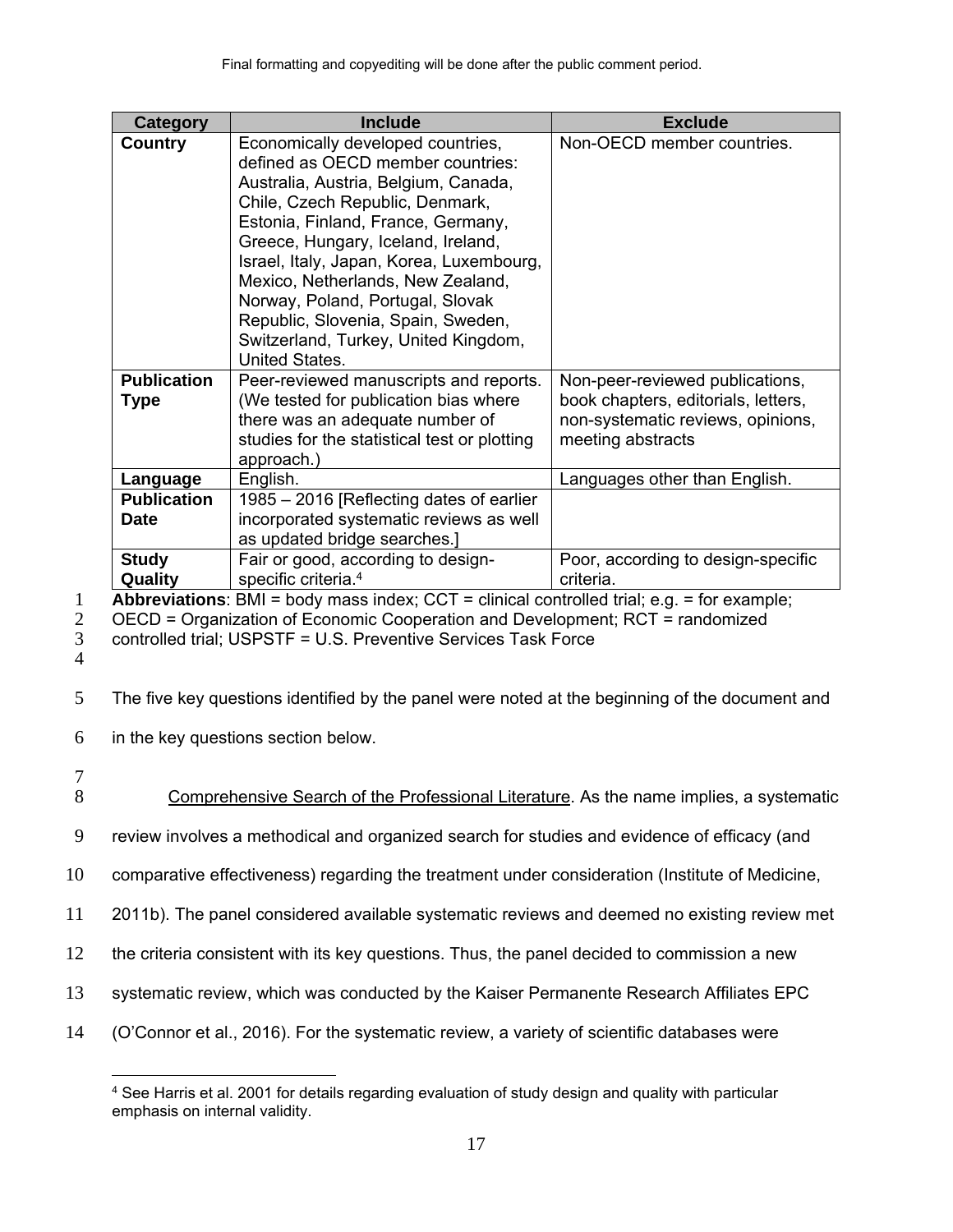searched using selective search terms to identify relevant studies. The list of search terms is too 2 extensive to include in this document but can be found in Appendix A (pp.  $A1 - A15$ ) of the systematic review. The identified individual studies were then assessed to determine whether they met inclusion criteria (e.g., were ages 2-18) and rated, using pre-defined criteria, to establish quality. Studies were included if they met inclusion criteria and were randomized controlled trials (RCTs) or non-randomized controlled clinical trials (CCTs) that were of fair or good quality. Quality was rated based on criteria from the U.S. Preventive Services Task Force (USPSTF). Please see A17- A18 and page A19 in Appendix A of the systematic review for details of the inclusion/exclusion criteria and of the quality rating criteria respectively. A diagram on page A16 of Appendix A in the systematic review (O'Connor et al., 2016) shows the disposition of articles excluded and included in the systematic review. In brief, after an exhaustive search strategy, screening of 9,491 records, review by researchers of the full-text of 577 articles, 119 articles (65 studies [i.e., more than one published article resulted from some studies]) were included in the systematic review.

The Development of Evidence Tables. Evidence tables (summaries of data in available studies) were created by the Kaiser Permanente scientists from evidence collected for the systematic review regarding the efficacy or comparative effectiveness of treatments. These tables contain the foundational evidence on which current recommendations were made and generated some of the information included in the Grid (described below). The evidence tables (please see Appendix D of the Kaiser Systematic Review (O'Connor, et al., 2016)) were abstracts of data included in the systematic review and include, as available for each body of evidence, the number of studies, effect sizes, confidence intervals (when available) and quality ratings.

The Development and Use of the Grid. The Grid was a document developed and used 25 by panel members to summarize and evaluate the evidence generated in the systematic review, along with any supplemental information. Panel ratings and judgments were documented on the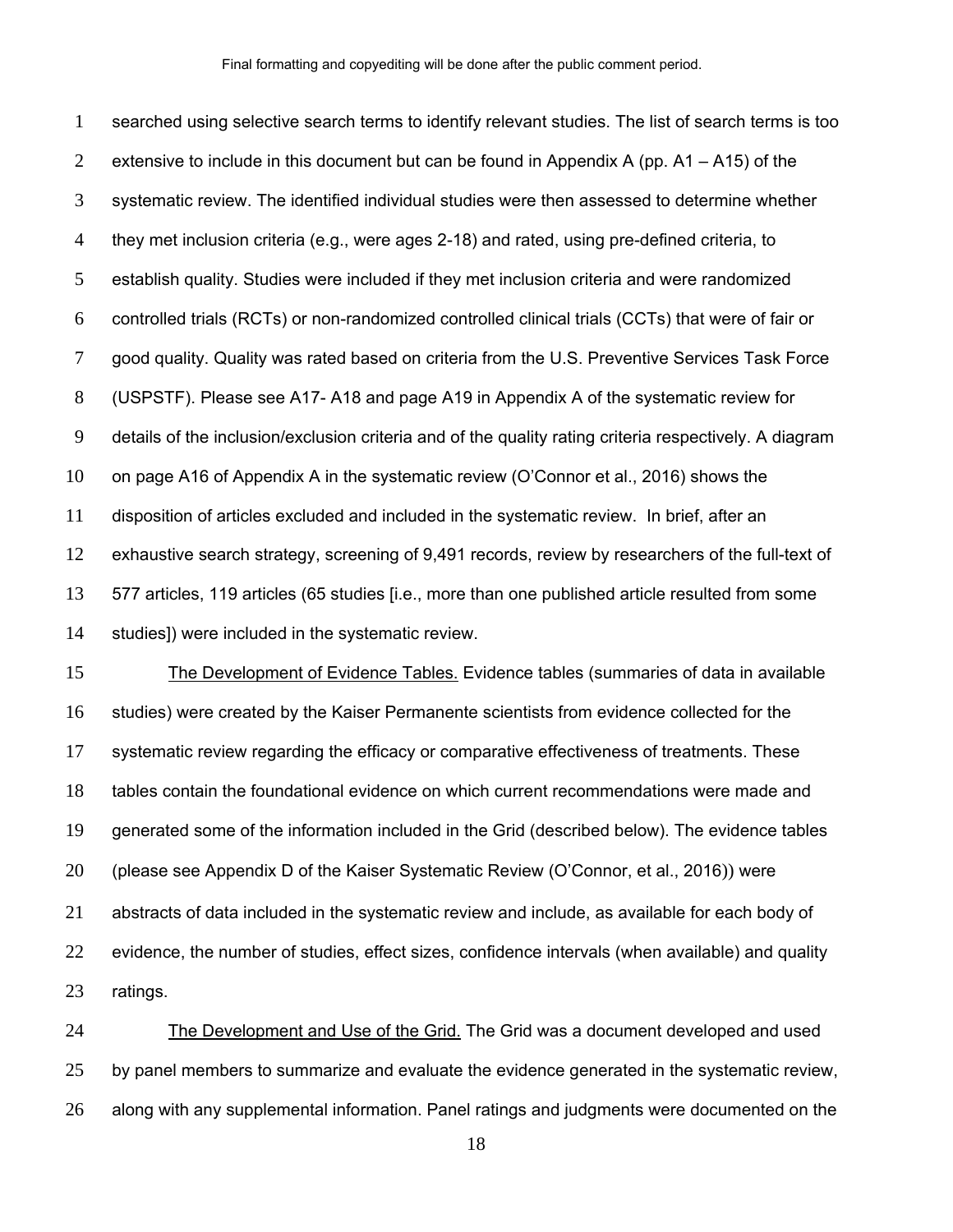Grid to assist in the formulation of recommendations. This Grid allowed panel members to 2 document decisions, compare consistency across decisions, and provide transparency to reviewers and users of the guideline document. Decisions were documented in four main domains: 1) strength of evidence; 2) the balance of benefits vs. harms/ burdens of interventions; 3) patient values and preferences; and, 4) applicability of the evidence to various treatment populations. The Grid

(http://apacustomout.apa.org/commentPracGuidelines/Practice/Grid%20for%20Obesity%20GD

P%20Recommendations%20for%20posting.pdf) was comprised of distinct columns for separate key questions to allow decision-making by key question. However, it was formatted to allow

consideration of the same data for harms and burdens across those columns/key questions.

Although some have questioned the applicability of some randomized trials due to potential differences between sample characteristics or treatment settings and the "real world," the panel decided to not supplement the randomized trials included in the systematic reviews (SRs) with observational (i.e., non-randomized and less methodological rigorous) treatment studies, due to the potential for confounding bias in observational studies (Fewell, Smith, & Sterne, 2007; Rothman, Greenland, & Lash, 2008). This decision is consistent with the position of all major organizations that evaluate research and conduct systematic reviews, including GRADE, Cochrane, NICE, AHRQ Evidence-Based Practice Centers, that randomized trials have lower potential for bias than observational studies (Guyatt et al., 2011; National Institute for Health and Care Excellence, 2012; Reeves et al., 2011; Viswanathan et al., 2012). Panel members made two significant exceptions to this decision when it became clear

22 that data were lacking in randomized trials regarding two outcomes: 1) harms and burdens of psychosocial treatments, and 2) patient values and preferences with regard to particular treatments. In response, the panel determined there was a need to gather and review additional information on these topics. Concerning harms, panel members decided to review those observational studies that gave attention to the assessment of harms that were identified in the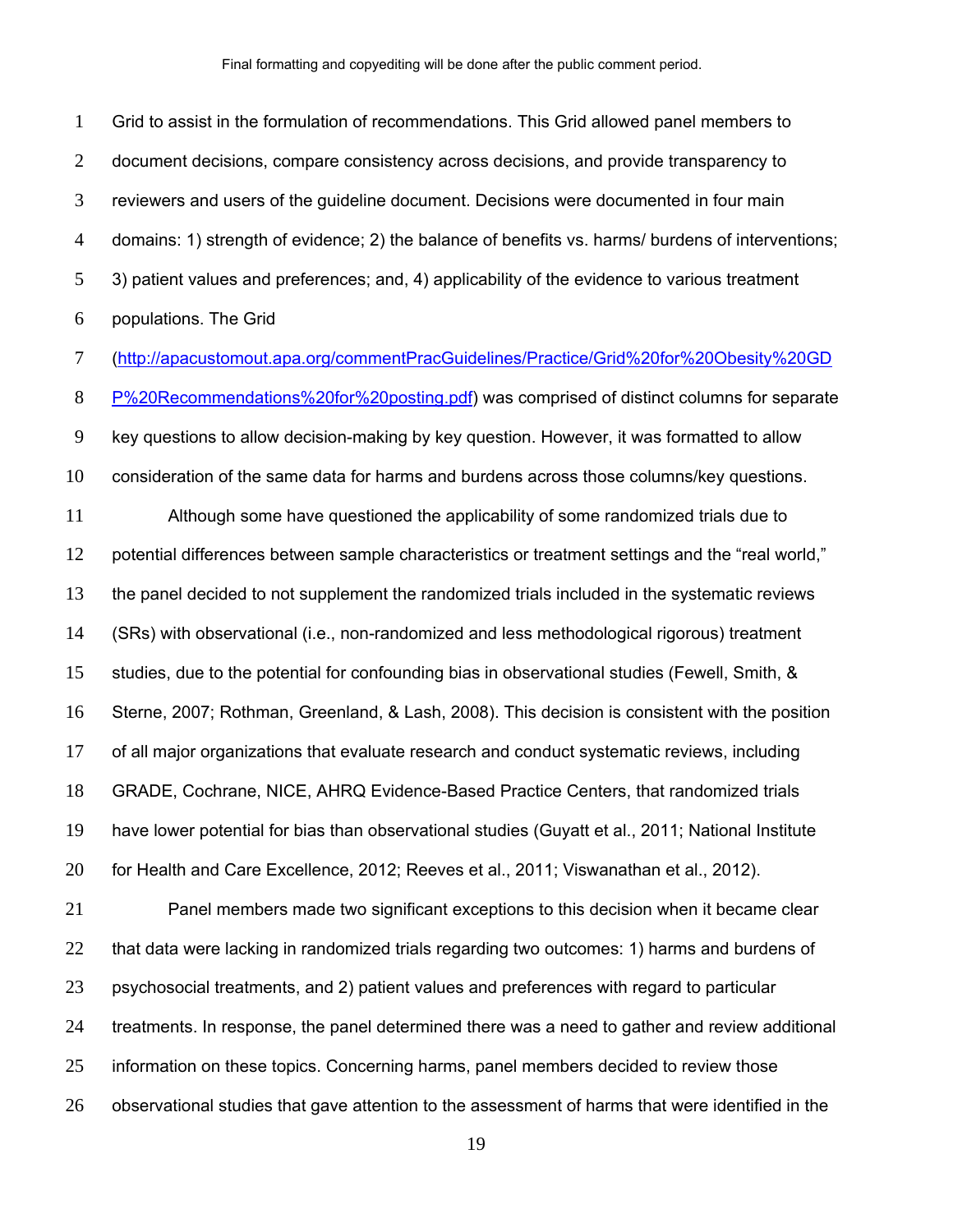systematic reviews. It also authorized APA staff assigned to the GDP to compile information on 2 possible harms and burdens of interventions as well as patient values and preferences from an additional review of the literature. Concerning patient values and preferences, the panel considered data from the search of the literature conducted by APA staff and information from consumer and clinician members of the panel. Details of the search process methodology for both of these supplemental sources of information are described below. The findings of these 7 additional reviews along with input from clinicians and consumers on the panel were used to make the treatment recommendations more comprehensive with regard to the risk of harm or adverse events associated with treatment for overweight or obesity, and patient values and preferences.

Each panel member was given an explicit opportunity to raise any questions or concerns about how the Grid was completed. The panel reviewed the Grid to identify any questions or concerns that audiences of the guideline (including patients, clinicians, and scientists) might raise. For purposes of consistency across all CPG, the ASC established voting procedures that can be found in Appendix C.

These four domains of information (overall strength of the evidence, balance of benefits vs. harms, patient values and preferences, and applicability) constituted the basis on which each treatment recommendation and its strength was determined. For each recommendation, text description and a justification for the recommendation were included on the Grid.

Rating of Aggregate/Global Strength of Evidence (SOE). For each column of the Grid (which corresponds to a question of interest), aggregate/global SOE was based on the SOE from the systematic review for the two critical outcomes; namely, response to treatment (measured as BMI/zBMI) and serious adverse events. In accordance with the GRADE consortium system, the panel adhered to the rule that the aggregate SOE could be no higher than the lowest individual SOE for each of the critical outcomes *(*Guyatt et al 2013*).* For example, if one critical outcome had 'high' strength of evidence but the other critical outcome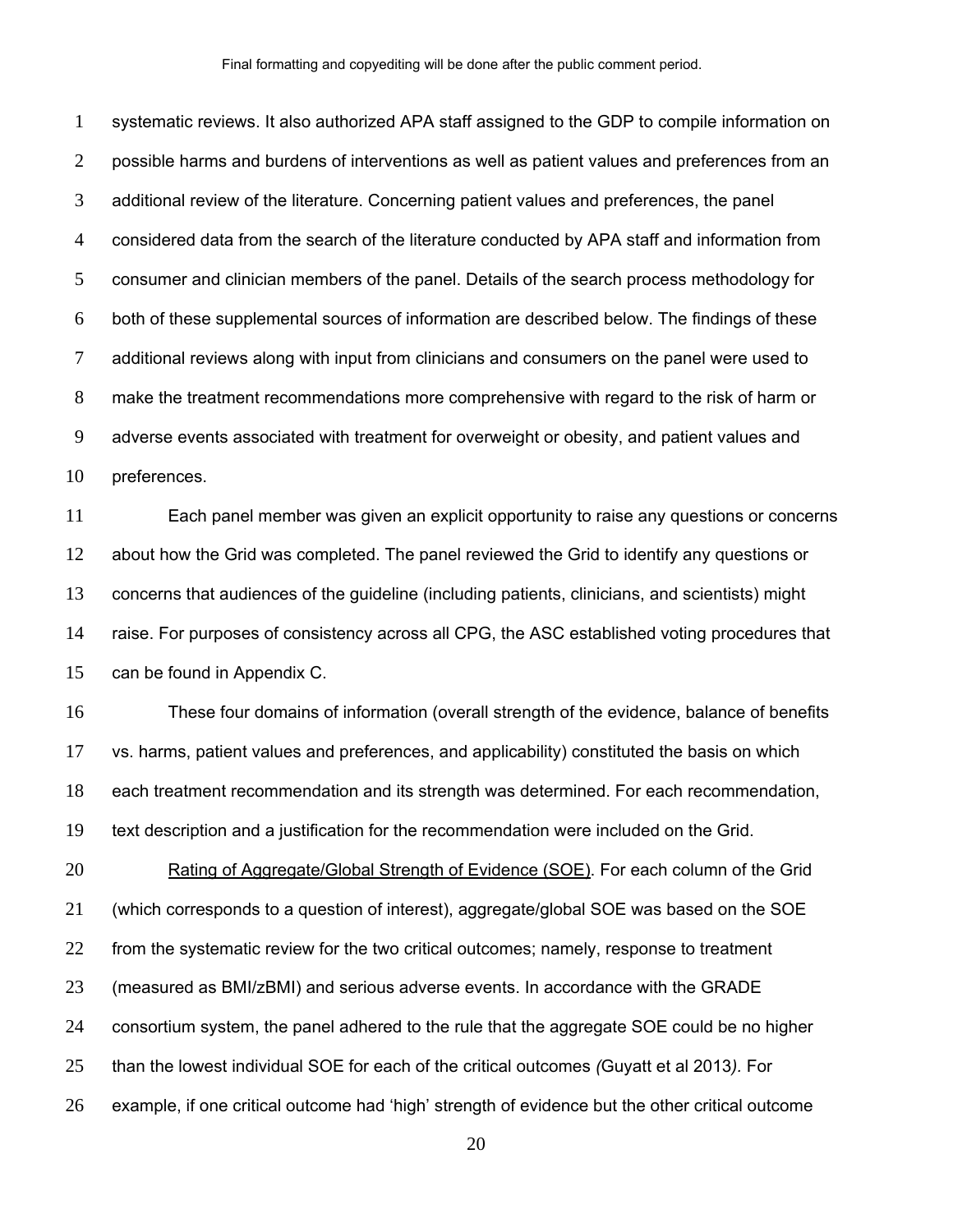had 'low' strength of evidence, the global quality of evidence for that particular column in the Grid would be 'low,' since that is the lowest SOE for an individual critical outcome. The strength of evidence for serious adverse events, one of the panel's critical outcomes, was insufficient/very low, for all interventions for which Grid columns were completed. This explains why the global strength of evidence was insufficient/very low for all interventions, despite low, moderate or high strength of evidence for the critical outcome of BMI/zBMI. Thus, the application of the rule of aggregate strength of evidence is a limitation in the case of behavioral interventions where the harms are considered minimal. The panel rated each component separately to highlight the higher strength of evidence for BMI/zBMI. Assessing Magnitude of Benefits. One of the key components of the decision-making process for the GDP was assessment of the balance between benefits and harms. This required that both benefits and harms be quantified. This section describes the methods used to quantify the magnitude (size) of benefits. Quantification of benefits was based on data from the quantitative meta-analyses for each column of the Grid. Magnitude of benefits was rated as large, medium, or small benefit of treatment or no difference in effect or unable to rate. Assessing Magnitude of Harms/Burdens. Since "serious adverse events" was one of the two critical outcomes of treatment decided upon by the panel, these needed more precise specification and definition. Ultimately, panel members defined events such as medical problems (e.g., stunted growth) as a serious adverse event. Harms were differentiated from burdens with harms being negative events resulting from treatment (e.g., symptom worsening) and burdens were identified as disruptions associated with treatment (e.g., time spent, convenience). As discussed earlier, the systematic review of the treatment literature did not generate sufficient data on harms and burdens of interventions because this information is not routinely reported in studies.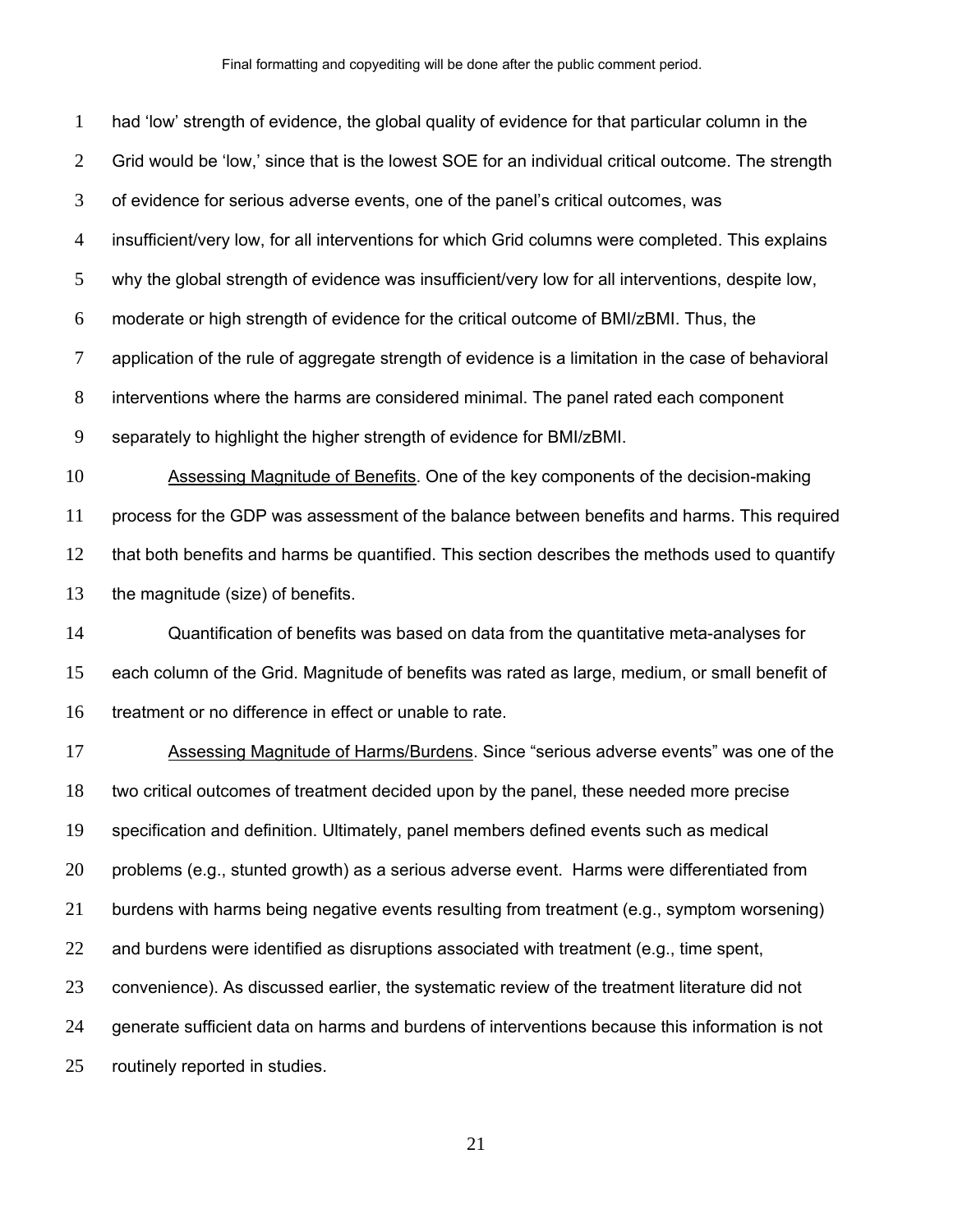In response to this deficit, the panel commissioned APA staff to examine articles in the systematic review to extract data regarding harms and burdens, such as dropout/attrition, symptom worsening, etc. All included trials were reviewed for harms and burdens. Four hundred fifty-eight excluded articles are listed in Appendix B. To reduce this number and to be consistent with methodology utilized with previous CPG panels, excluded articles that were either: (1) not an RCT/CCT and (2) reported high dropout and attrition OR had some other quality issue or not enough information to assess quality were identified, resulting in 93 articles (all other excluded articles did not satisfy other inclusion criteria such as type of intervention, population, etc.). Forty-one of these 93 articles were freely accessible on the internet or through existing library resources (no requests were made to the librarian to locate full text of missing articles). Twenty-five of the studies provided usable data. The other 16 articles included commentaries, study protocols, or secondary analyses of primary trials and as such were not included in analyses of harms and burdens. Information regarding harms and burdens contained in these excluded studies was examined because doing so is acceptable under the IOM standards, which allow more relaxed criteria when examining literature on harms/burdens (Institute of Medicine, 2011b, p. 8). No additional literature searches were conducted.

17 It was from these studies that the panel had additional information on possible harms or burdens associated with the interventions under consideration. All of this evidence was rated insufficient/very low strength of evidence due to inclusion of observational study designs, which have a higher risk of bias than randomized trials.

Finally, to supplement the limited information on harms and burdens gleaned from published research, clinicians on the panel reported their experiences in delivering, supervising or training in particular interventions and the concerns noted by colleagues. The community member reported on both her own and peer experiences with various interventions. Though it was important to obtain all available sources of information on harms and burdens, due to the inclusion of both anecdotal (i.e., clinician and community member report) and peer reviewed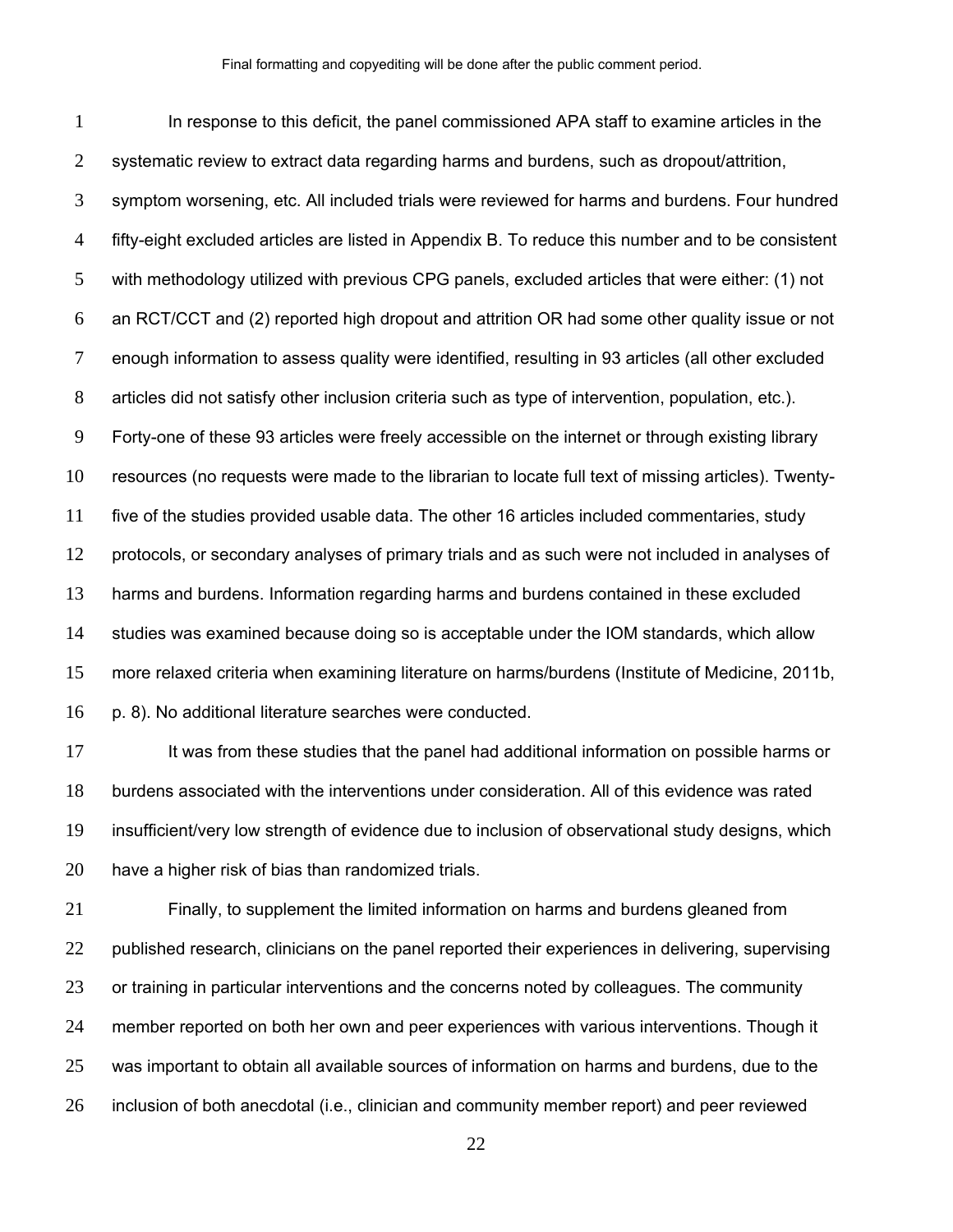article information, the Strength of Evidence on these topics was considered insufficient/very low. Magnitude of harms/burdens was rated as large, medium, small, or no harm/burden of treatment or unable to rate.

Once possible harms and burdens were identified, panel members then compared these with the benefits of the interventions. On the Grid, the panel rated whether the balance of benefits to harms/burdens strongly or slightly favors Treatment 1 over Treatment 2/control or the reverse, if the balance of benefits to harms/burdens was the same, or if the panel was unable to determine the balance of benefits to harms/burdens between Treatment 1 and Treatment 2/control.

Assessing Patient Values and Preferences. In addition to assessing the benefits and the harms/burdens associated with specific interventions, the panel attempted to ascertain patient values and preferences. As described above, to ascertain this information, the panel relied on a search of the literature as well as clinicians and consumers on the panel who voiced their perspectives about preferences for different interventions as well as the value that patients might place on different outcomes or harms/burdens associated with particular treatments. The SOE for all of this information was very low because it included observational studies and "expert" (i.e., panel member) opinion.

Applicability of Evidence. The final determinant that panel members considered, before making recommendations, was the applicability (generalizability) of the evidence to various populations and settings. To organize information on applicability, panel members applied the PICOTS framework (referring to Populations, Interventions, Comparators, Outcomes, Time and Settings; Samson & Schoelles, 2012). The panel reviewed specific information from the studies to determine if there were any concerns pertinent to applicability pertaining to population, interventions, comparators, outcomes, timing, or settings needed to be included and noted on the Grid.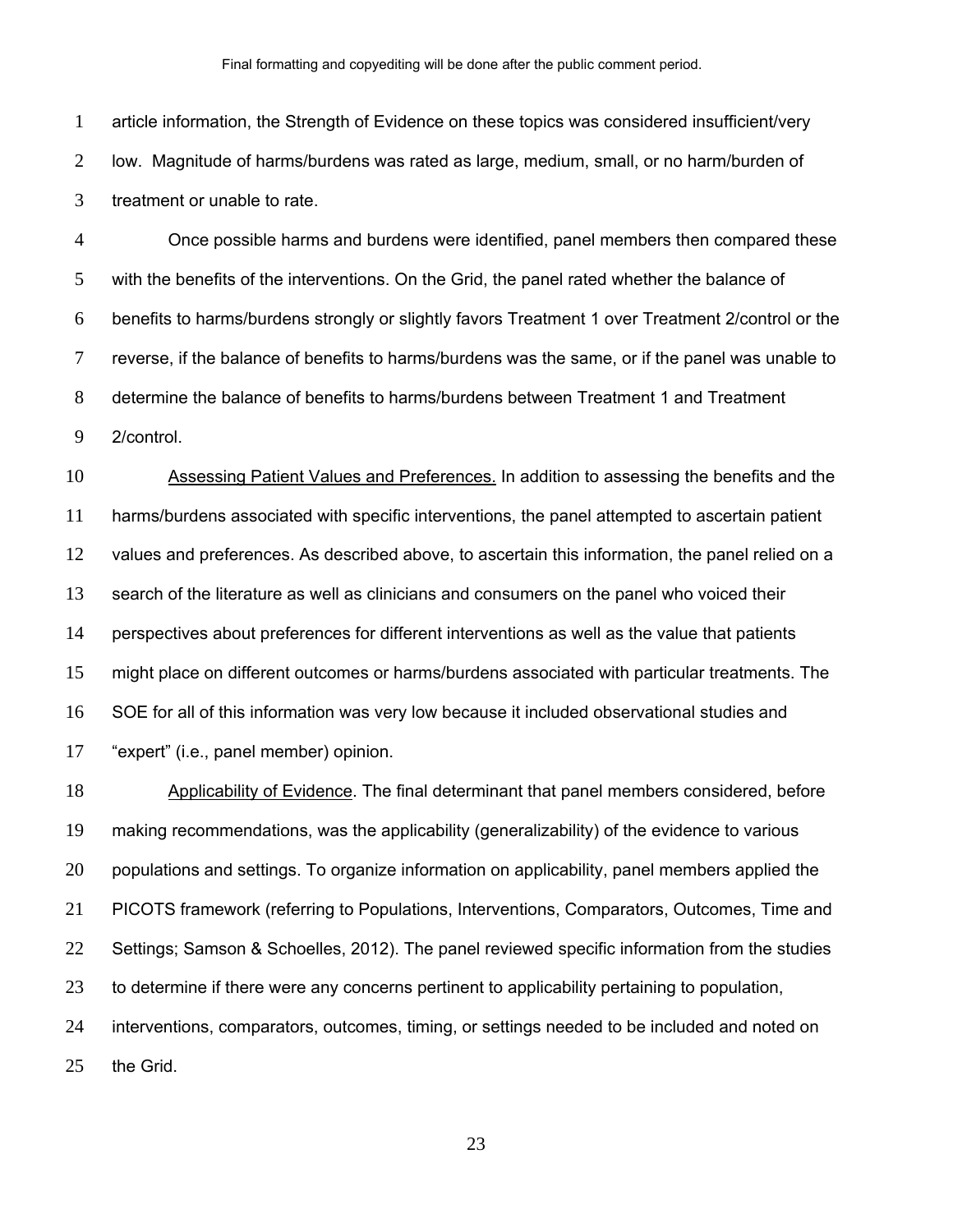| $\mathbf{1}$   | Decision-Making Regarding Treatment Recommendations. On the basis of the ratings of                  |
|----------------|------------------------------------------------------------------------------------------------------|
| $\overline{2}$ | these four factors (strength of evidence, balance of benefits versus harms/burdens, patient          |
| 3              | values and preferences, and applicability) the panel then made a decision regarding its              |
| $\overline{4}$ | recommendation for a particular treatment or comparison of treatments. The options included a        |
| 5              | strong ("the panel recommends") or conditional ("the panel suggests") recommendation either in       |
| 6              | support of or against a particular treatment on the basis of the combination of these factors.       |
| 7              | Panel members could also decide that there was insufficient evidence to be able to make a            |
| $8\,$          | recommendation about a particular treatment. Panel members were able to reach consensus              |
| 9              | regarding the strength of each recommendation.                                                       |
| 10             | <b>External Review Process. This document was submitted to the ASC for feedback. The</b>             |
| 11             | ASC comments were given a detailed review and response, and the document was modified                |
| 12             | based on that feedback. The document is currently posted on the APA web site and public              |
| 13             | feedback is solicited for 60 days. The document will be revised based on that feedback.              |
| 14             | Detailed responses to public comments will be made available upon request.                           |
| 15             | <b>Recommendations and Statement of Evidence</b>                                                     |
|                |                                                                                                      |
| 16<br>17       | Of the 65 included trials, 36 were "efficacy trials" that evaluated the family-based                 |
| 18             | multicomponent behavioral intervention against a control group. Two trials were maintenance          |
| 19             | only interventions ("maintenance trials") that participants engaged in after finishing the weight    |
| 20             | reduction intervention. Thirty-four of the trials were classified as "comparative effectiveness" due |
| 21             | to including at least two active intervention arms. However, six of these were also classified as    |
| 22             | efficacy trials due to including a control group. See Table 2 for details of effect sizes.           |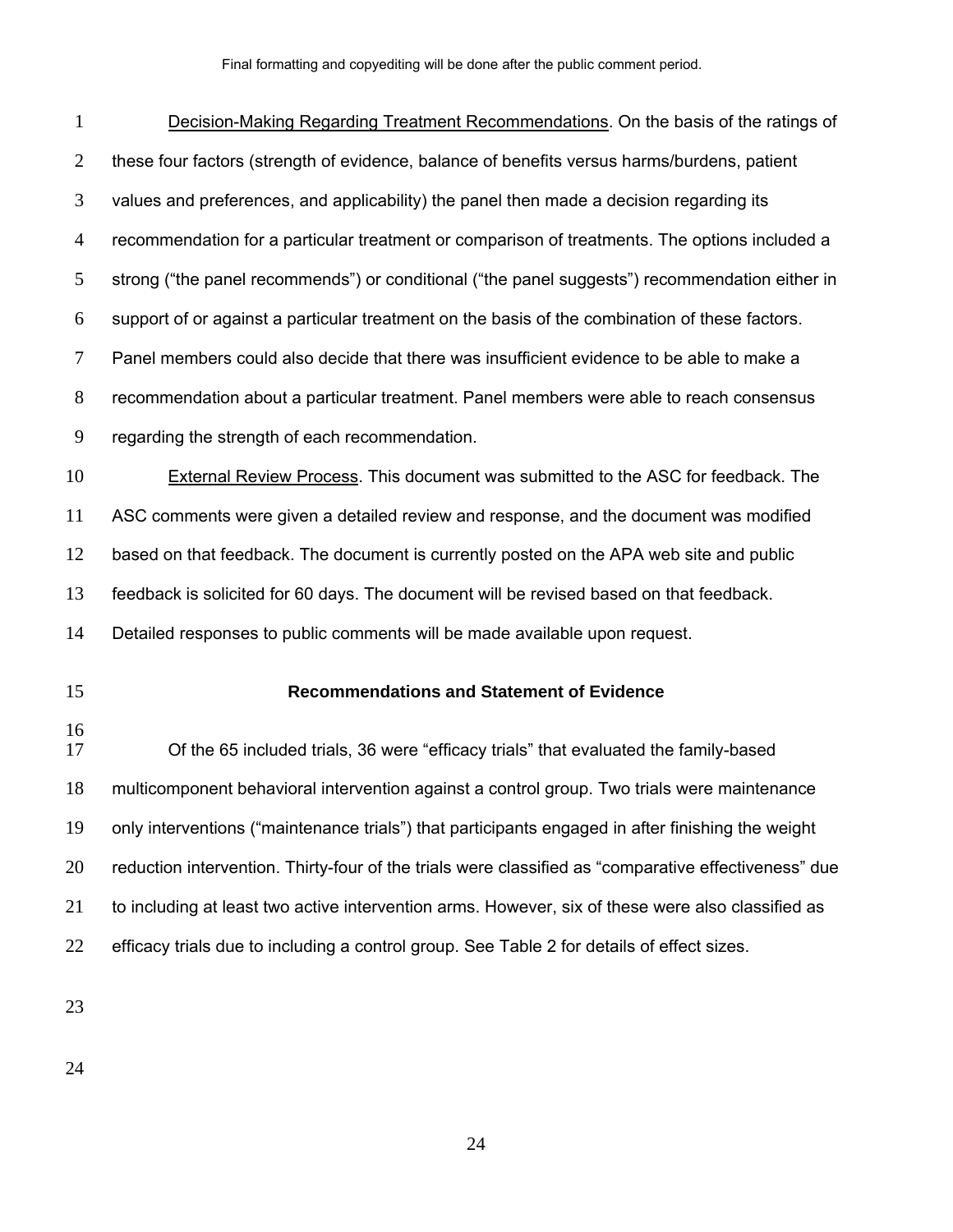### **Recommendation:**

- For child and adolescent patients with overweight or obesity, the panel strongly recommends the provision of family-based multicomponent behavioral interventions,
- with a minimum of 26 contact hours, initiated at the earliest age possible.
- **Statement of evidence rationale:**
- Out of 36 efficacy trials for children or adolescents with overweight or obesity, family-based multicomponent behavioral interventions showed an average reduction of - 0.16 zBMI (95% confidence interval: -0.24 to -0.07) relative to non-active controls.
- **Out of 40 efficacy and comparative effectiveness trials for children or adolescents** with overweight or obesity, family-based multicomponent behavioral interventions achieved a zBMI reduction greater than or equal to -0.25 in 37.5% of the trials. These 40 efficacy and comparative effectiveness trials provided moderate quality
- 13 evidence of a small effect.
- 14 Two trials provided low quality evidence of no maintenance effect.
- **•** Out of 12 efficacy trials for children or adolescents with overweight or obesity, family-based multicomponent behavioral interventions with 26 or more contact hours showed an average reduction of -.27 zBMI (95% confidence interval -0.38- -.16) 18 relative to non-active controls.
- Out of 24 efficacy and comparative effectiveness trials for children or adolescents with overweight or obesity, family-based multicomponent behavioral interventions with 26 or more contact hours achieved a zBMI reduction greater than or equal to - 0.25 in 58.3% of the trials. These 20 efficacy trials provided moderate quality and these 4 comparative effectiveness trials provided low quality evidence of a medium effect.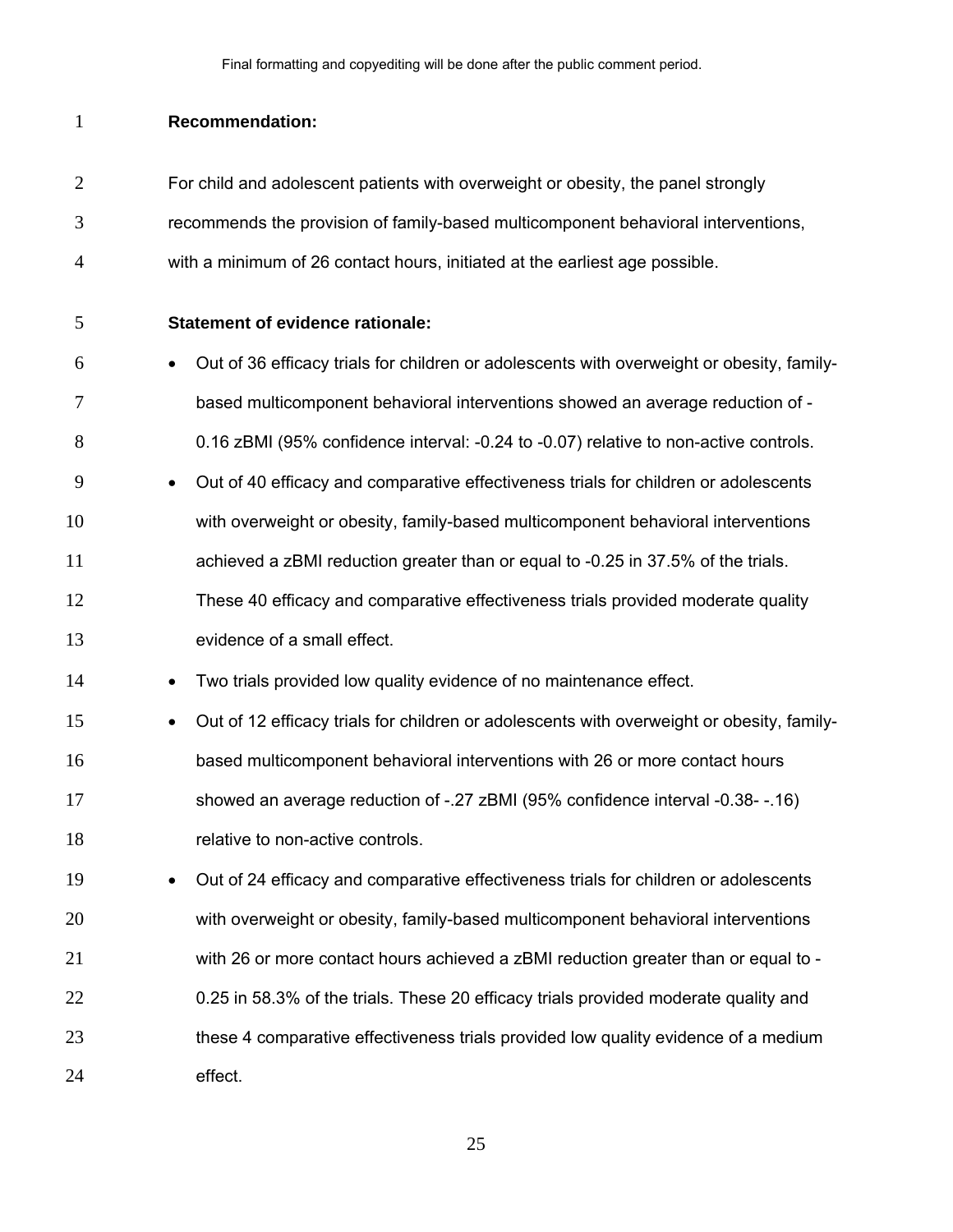| $\mathbf{1}$   | $\bullet$ | Out of 13 efficacy trials for children or adolescents with overweight or obesity, family- |
|----------------|-----------|-------------------------------------------------------------------------------------------|
| $\overline{2}$ |           | based multicomponent behavioral interventions with less than 26 contact hours             |
| 3              |           | showed an average reduction in zBMI of -0.04 (95% CI -0.10 to 0.01).                      |
| 4              | $\bullet$ | Out of 16 efficacy and comparative effectiveness trials for children or adolescents       |
| 5              |           | with overweight or obesity, family-based multicomponent behavioral interventions          |
| 6              |           | with less than 26 contact hours, only one trial achieved a zBMI reduction greater         |
| 7              |           | than or equal to -0.25, which was 6.2% of the trials. These trials provided moderate      |
| 8              |           | quality evidence of no effect.                                                            |
| 9              | $\bullet$ | Out of 25 efficacy or comparative effectiveness trials for children or adolescents with   |
| 10             |           | overweight or obesity using family based multicomponent behavioral interventions          |
| 11             |           | with 26 or more hours of contact, there was a significant association ( $p = 0.03$ )      |
| 12             |           | between age and whether the trial met the clinically significant reduction in zBMI        |
| 13             |           | greater than 0.25.                                                                        |
| 14             | ٠         | Among the 14 trials showing a clinically significant reduction, 10 (71%) targeted         |
| 15             |           | preschool or elementary aged children. All trials targeting preschool children showed     |
| 16             |           | a benefit.                                                                                |
| 17             | $\bullet$ | Of the trials that did not show a benefit, 3 (27%) targeted elementary school age         |
| 18             |           | children, and 4 (36%) targeted adolescents. These trials provided low quality             |
| 19             |           | evidence that the effect is stronger when intervening with young children.                |
| 20             | $\bullet$ | Beyond the number of contact hours, neither the number of sessions or the length of       |
| 21             |           | treatment was related to efficacy of treatment.                                           |
| 22             |           | There was no evidence that other selected characteristics of family-based                 |
| 23             |           | multicomponent behavioral interventions, including setting, interventionist               |
| 24             |           | qualifications, mode of delivery, use of multidisciplinary team including involvement     |
| 25             |           | of a psychologist, or cultural tailoring, had independent effects on zBMI.                |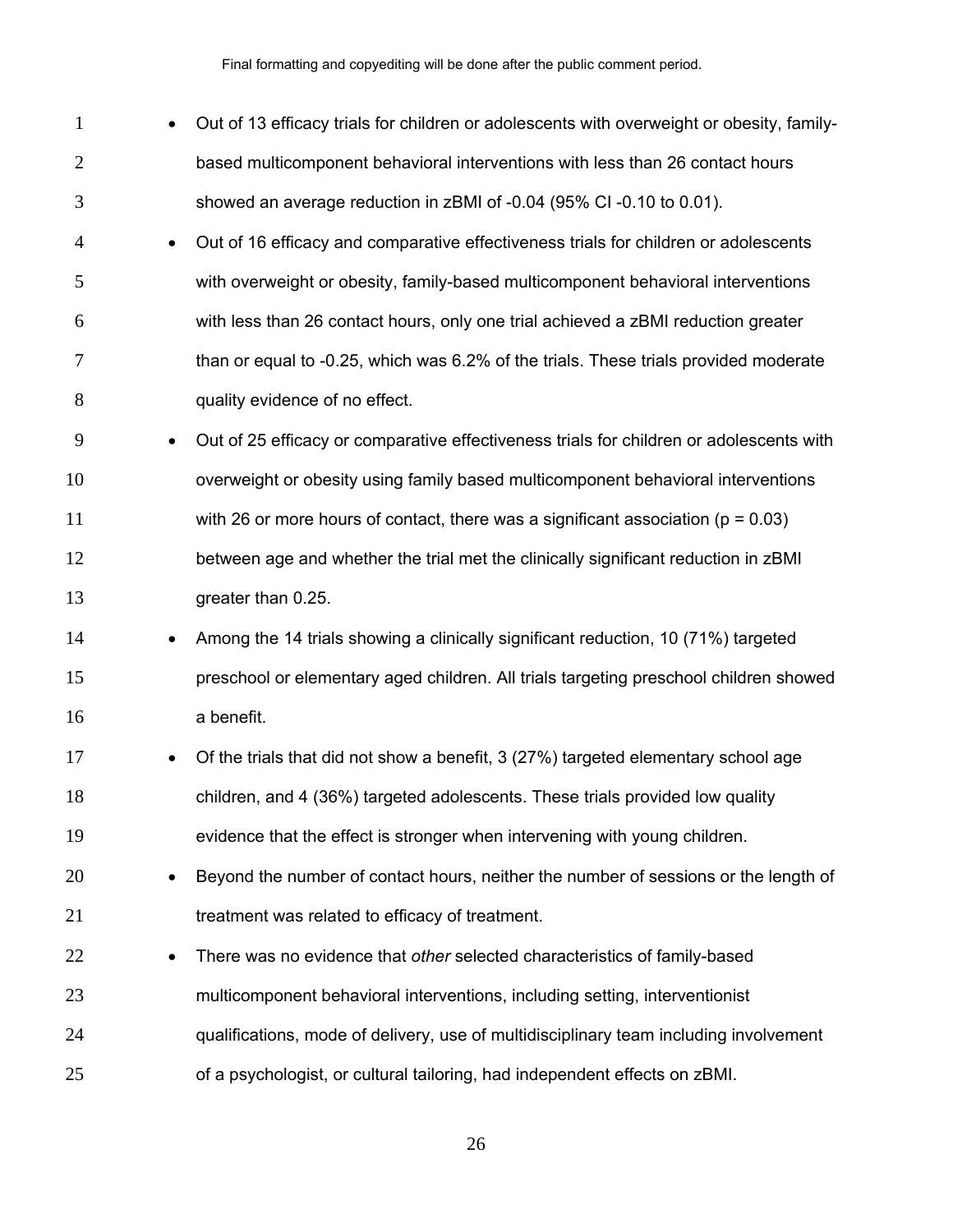**Recommendation:** There was no association to suggest severity of adiposity, parental obesity, race or ethnicity, and insufficient evidence to suggest socioeconomic status made a difference in 5 the outcome of high intensity family based multicomponent behavioral interventions. **Statement of evidence rationale: Duara Federal Contents of 36 efficacy trials for children or adolescents with overweight or obesity using** family based multicomponent behavioral interventions with 26 or more hours of contact, the following characteristics: child's age categorized as preschool (age 2 to 6 years), elementary (ages 6 to 12 years), or adolescent (age 12 to 18 years); target children who are overweight; required at least one parent to have overweight or obesity; or 50% or more Black or Hispanic, showed nonsignificant effect modification on zBMI (ps 0.22 to 0.98) in meta-regression. These trials provided low quality evidence of no effect modification. Evidence was insufficient to evaluate socioeconomic status, as only 2 efficacy trials targeted participants of low socioeconomic status. **•** There was a significant association ( $p = 0.03$ ) between race/ethnicity and whether the trial met the clinically significant reduction in zBMI greater than 0.25. None of the four trials with 50% or more of black and Latino children met criterion for clinical significance. However, none of these four trials targeted young children. Thus, the effect modification associated with race/ethnicity was confounded with age. **Recommendation:** 

There was insufficient evidence to determine the comparative effectiveness of selected strategies of family based multicomponent behavioral interventions including goals and planning, comparison of outcomes, self-monitoring of behavior, self-monitoring of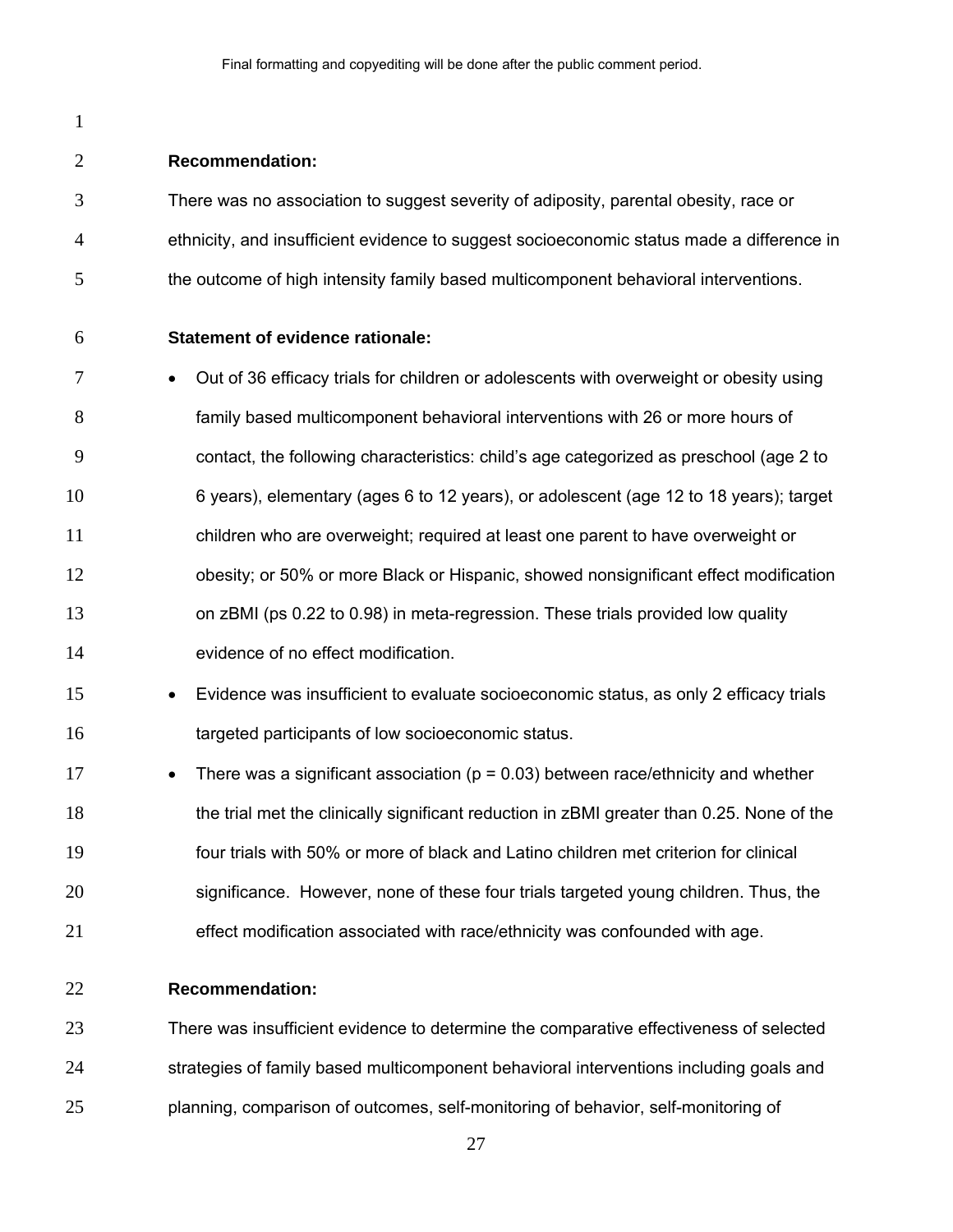1 outcome, contingent reward or threat, stimulus control, modeling of healthy lifestyle behaviors by parents, motivational interviewing, or parenting skills training. Therefore, practitioners have a fair amount of flexibility in selecting an efficacious family-based multicomponent behavioral intervention program of sufficient intensity that addresses physical activity, nutrition, and behavior change with strategies used to accomplish change appropriate for particular patients and local implementation needs.

## **Statement of evidence rationale:**

**Out of 14 efficacy trials for children or adolescents with overweight or obesity, family** based multicomponent behavioral interventions with 26 or more contact hours and clinically significant effects of ≥ -0.25 zBMI included behavioral intervention components including goals and planning, behavioral self-monitoring, contingent reward or threat, stimulus control, parental modeling, or parental skills training in at least 70% of these trials. These 14 trials provide low quality evidence of no effect for any one single intervention strategy. [Based on low quality evidence rating for goals/planning, very low for types of goals, low for collaborative goals, low for parent modeling and skill training, low for other components.]

- **Based on no comparative effectiveness trials for comparison of outcomes.** motivational interviewing, self-monitoring of behavior and outcome, contingent reward or threat, stimulus control, and parental modeling.
- Nonsignificant results from meta-regression analyses for goals/planning, collaborative goals, parent modeling and parenting skills training.
- **•** Only 3 contradictory comparative effectiveness trials for parenting skills and also confounded by age of children where this technique was used most often; low 24 quality evidence.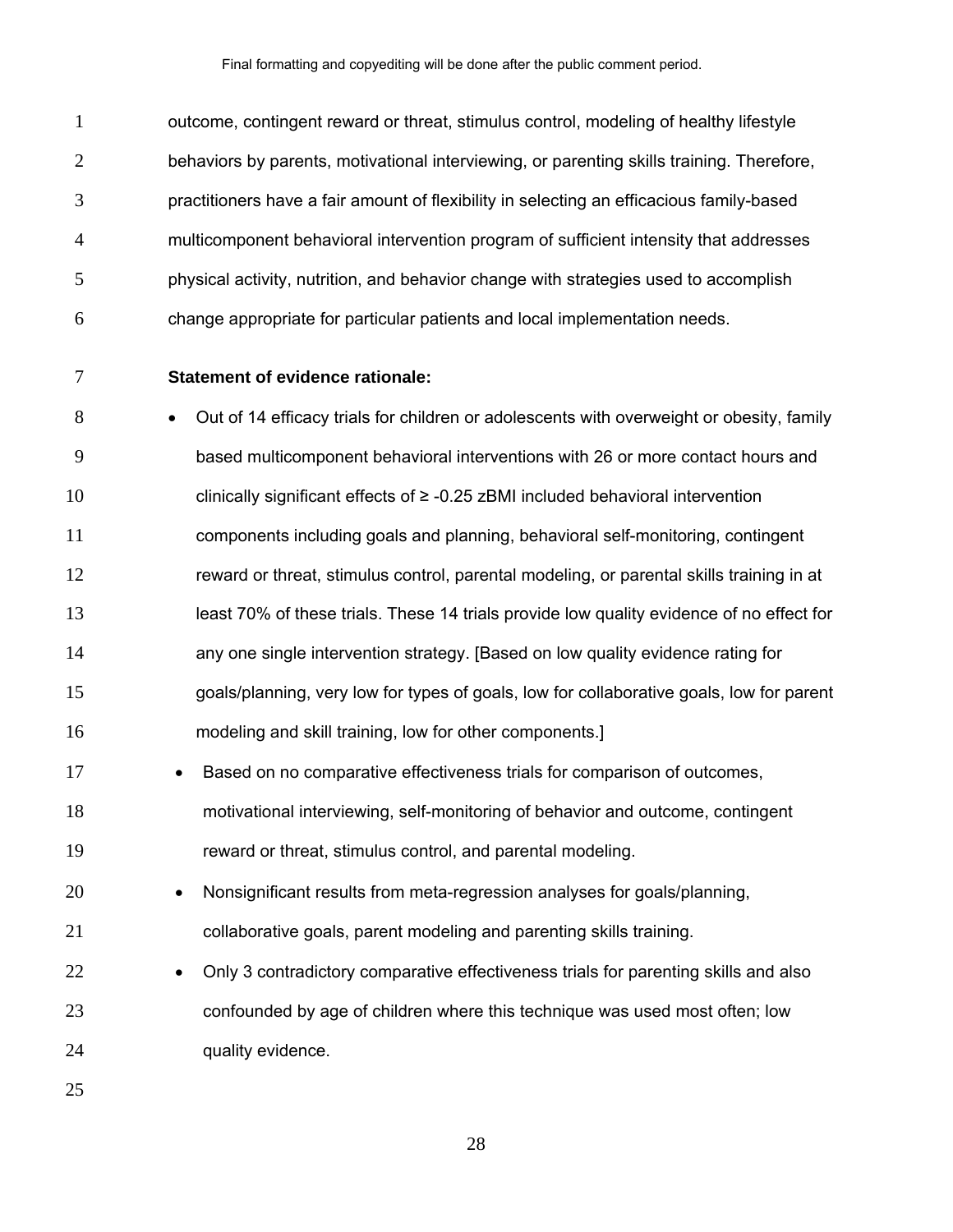## 1 **Recommendation:**

- 2 There was insufficient evidence to determine whether specific intervention
- 3 characteristics or strategies were associated with patient adherence (other than
- 4 attendance), engagement, or retention. Higher attendance was associated with greater
- 5 efficacy but there was insufficient evidence to determine whether patient adherence
- 6 (beyond attendance) was associated with efficacy.

# 7 **Statement of evidence rationale:**

- - 8 No intervention strategy or characteristic was associated with patient adherence.
- 
- 
- 9 **Patient adherence was not consistently defined or reported across studies.**
- 10

## 11 **Table 2: Summary of considered intervention components and association with**  12 **effect size**

| <b>Intervention Strategy</b>        | <b>Effect size</b>             |
|-------------------------------------|--------------------------------|
|                                     | Regression coefficient† (95%   |
|                                     | $Cl$ )                         |
|                                     |                                |
| Goals and planning*                 | $-0.32$ ( $-0.74$ to 0.13)     |
| Collaborative goals                 | 0.15 (-0.07 to 0.37)           |
| Motivational interviewing           | $-0.03$ ( $-0.23$ to $0.29$ )  |
| Self-monitoring behavior            | $-0.04$ ( $-0.26$ to 0.18)     |
| Self-monitoring of weight           | $-0.15$ ( $-0.44$ to 0.15)     |
| Contingent reward or threat         | $-0.15$ ( $-0.38$ to $0.07$ )  |
| Stimulus control                    | 0.07 (-0.16 to 0.30)           |
| Parental modeling                   | $-0.08$ ( $-0.30$ to 0.15)     |
| Parenting skills training           | $0.08$ (-0.16 to 0.33)         |
| Comparison of outcomes              | $0.20$ (-0.03 to 0.43)         |
|                                     |                                |
| <b>Intervention Characteristics</b> |                                |
|                                     |                                |
| Contact hours                       | $-0.01$ ( $-0.01$ to $-0.01$ ) |
| Number of sessions <sup>5</sup>     | $-0.01$ ( $-0.02$ to $-0.01$ ) |
| High $(≥26)$ contact hours          | $-0.43$ ( $-0.68$ to $-0.18$ ) |
| Duration                            | $-0.01$ ( $-0.03$ to $0.01$ )  |
|                                     |                                |
| <b>Provider Qualifications</b>      |                                |

 $\overline{a}$  $5$  While the results for contact hours and number of sessions were significant, the panel determined that the magnitude was so small as to be close to 0. Only when dichotomizing the number of contact hours into high and low did the size of the effect appear meaningful.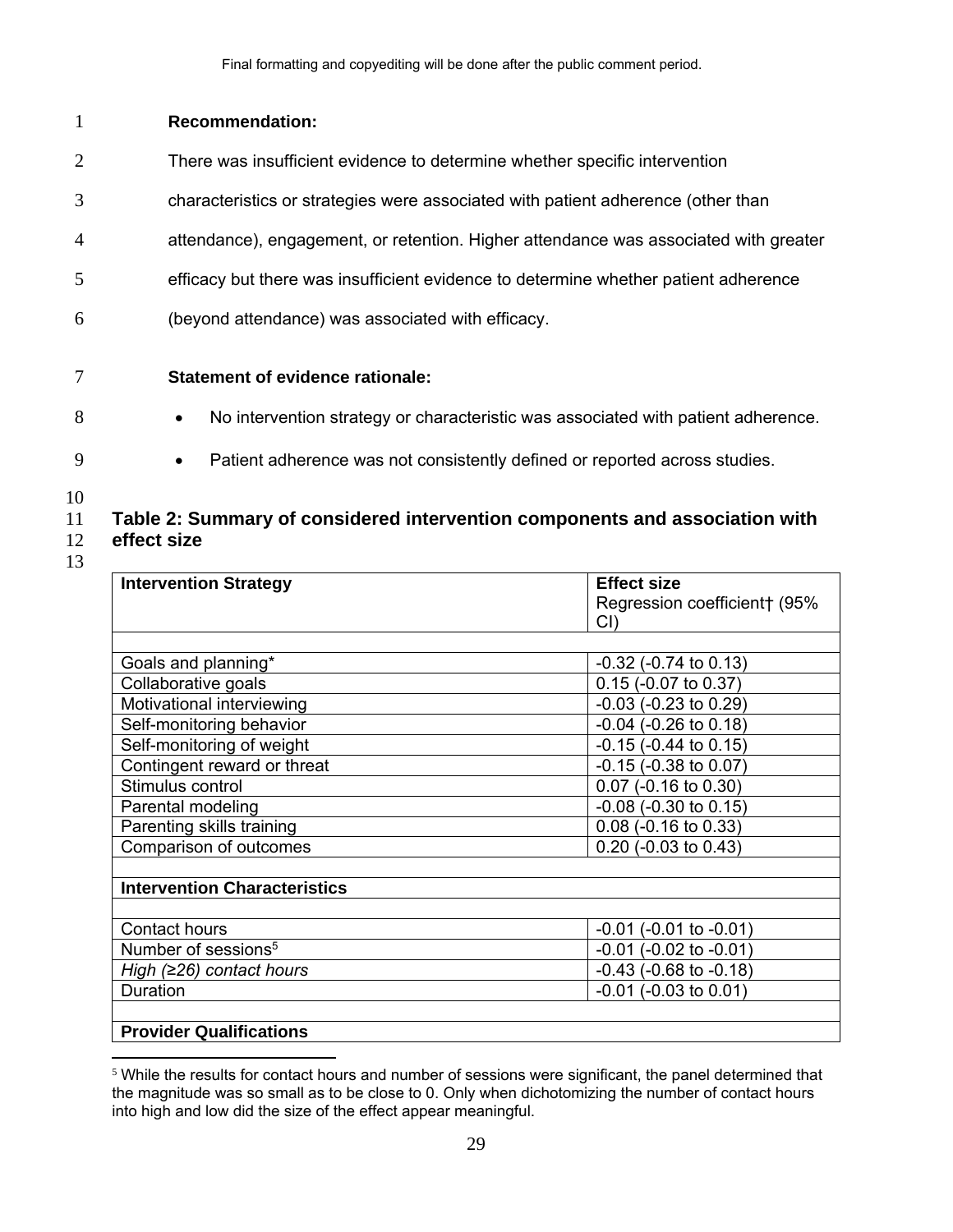| Interventionist who provided the behavioral component was<br>a behavioral specialist               | $-0.28$ ( $-0.56$ to $0.01$ )     |
|----------------------------------------------------------------------------------------------------|-----------------------------------|
| Psychologist on team                                                                               | -0.17 (-0.44 to 0.10)             |
| Interventionist who provided the dietary component was a<br>dietary specialist                     | $0.04$ (-0.25 to 0.33)            |
| Interventionist who provided the physical activity component<br>was a physical activity specialist | $\overline{0.13}$ (-0.18 to 0.45) |
| Multidisciplinary team                                                                             | $0.16$ (-0.09 to 0.42)            |
|                                                                                                    |                                   |
| <b>Setting</b>                                                                                     |                                   |
|                                                                                                    |                                   |
| Primary care                                                                                       | $-0.02$ ( $-0.28$ to 0.25)        |
| Other health care                                                                                  | $-0.10$ ( $-0.36$ to $0.16$ )     |
| Non-health care/community                                                                          | $0.12$ (-0.14 to 0.37)            |
|                                                                                                    |                                   |
| <b>Delivery Format</b>                                                                             |                                   |
|                                                                                                    |                                   |
| Offered group sessions                                                                             | 0.30 (-0.00 to 0.61)              |
| Offered individual (single-family) sessions                                                        | $-0.34$ ( $-0.67$ to $-0.00$ )    |
| Offered individual (single-family) sessions, among trials that<br>also provided group sessions     | $-0.34$ ( $-0.73$ to $0.05$ )     |
| Offered sessions targeting family all together                                                     | $-0.01$ ( $-0.27$ to 0.24)        |
| Offered sessions targeting child only (without parent)                                             | $-0.02$ ( $-0.31$ to $0.26$ )     |
| Offered sessions targeting parent only (without child)                                             | -0.03 (-0.31 to 0.24)             |
| Included an electronic delivery component                                                          | $-0.20$ ( $-0.53$ to $0.13$ )     |
| Included a print-based delivery component                                                          | $0.07$ (-0.16 to 0.30)            |
| Included a phone-based delivery component                                                          | $0.11$ (-0.12 to 0.34)            |
| Included supervised physical activity sessions                                                     | 0.27 (-0.06 to 0.60)              |
| Included supervised physical activity sessions, among                                              | $0.16$ (-0.59 to 0.92)            |
| interventions offering ≥26 contact hours                                                           |                                   |
|                                                                                                    |                                   |
| <b>Cultural Tailoring</b>                                                                          | Insufficient evidence             |

 $\frac{1}{2}$ 

\*Almost all trials featured this strategy so insufficient variability to yield valid meta-

- 3 regression results
- 4
- 5
- 

## 6 **Potential Harms and Burdens of Treatment**

- 7 *Potential Harms*
- 8 No medical harms for the recommended treatment were reported in studies and several
- 9 specifically indicated the following potential medical concerns did not occur: impaired height or
- 10 linear growth (Golan, Kaufman, & Shahar, 2006; Golley et al., 2007; Hughes et al., 2008;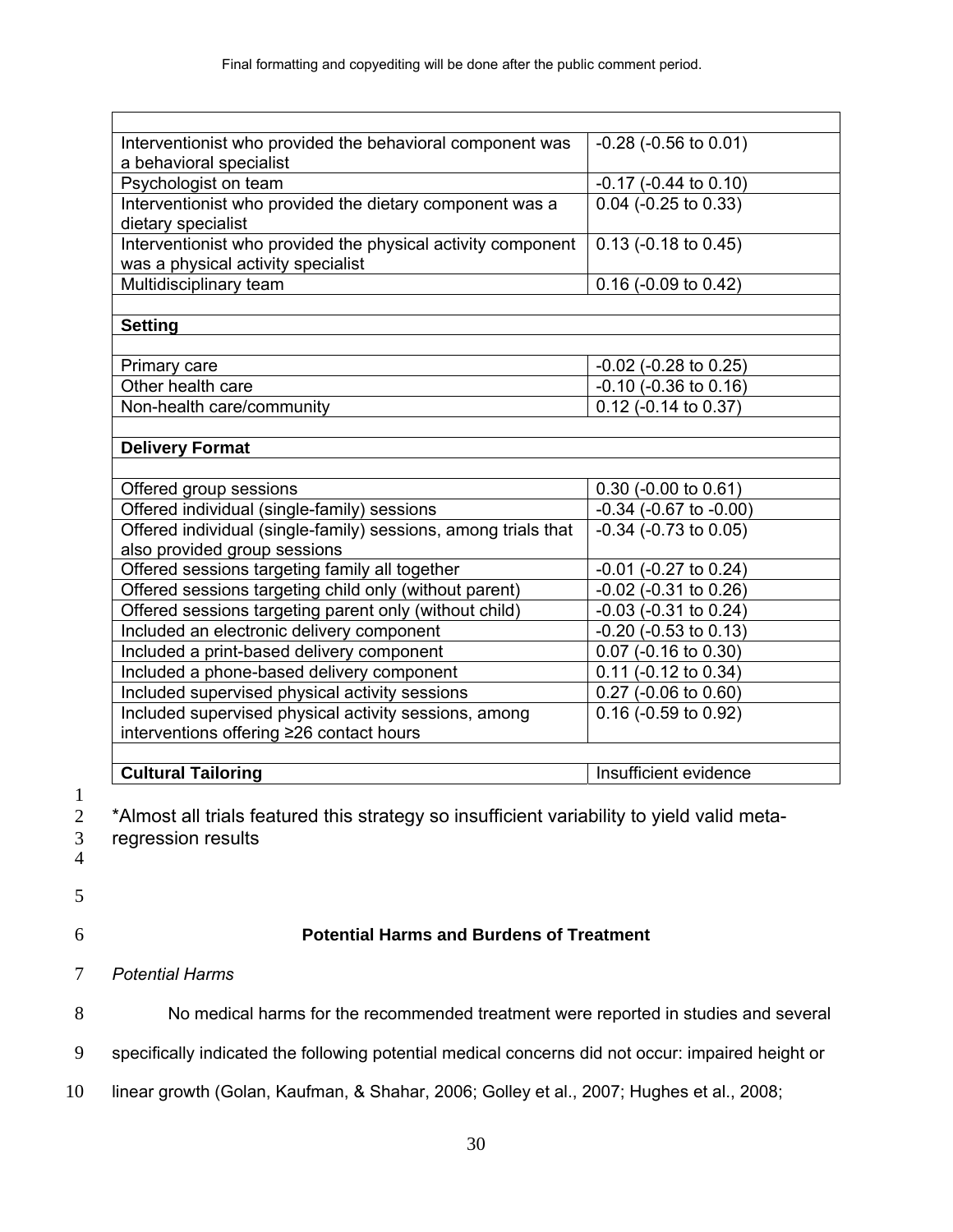Raynor et al., 2012; Savoye et al., 2007), development of injury or allergy (Raynor et al., 2012), impaired child-health status (McCallum et al., 2007, Wake et al., 2009; Wake et al., 2013), or increase in eating pathology (Epstein, Paluch, Saelens, Ernst, & Wilfley, 2001). The panel recognizes that family conflict could arise during treatment. Children could develop psychological issues related to the success or failure of the recommended intervention. Few studies assessed psychological well-being but 11 did report on quality of life and only one study suggested a possible negative impact from the intervention; all others reported no difference or suggested the higher intensity intervention may result in slightly improved quality of life.

*Potential Burdens* 

The panel noted potential burdens, such as extra effort needed to access treatment (recommended treatment is more often available in specialty clinics but specialty clinics are not in every geographical area and not always easily accessed), and lack of access to safe physical 14 activity and healthy foods. Another potential burden is that treatment does require at least two family members, a parent and a child, to be engaged. Not all families may have two family members ready to engage in the recommended intervention. Another potential burden is the amount of time required (both meeting with providers and at home); the hours can be inconvenient and be difficult and costly if parents have to take time off from work, the child can suffer academically if needing to be repeatedly taken out of school, and transportation can be a challenge. While there is a relationship between an increasing number of the burdens and increased contact intensity of the recommended intervention, the panel did not observe a 22 difference in drop out rate between low- and high-intensity interventions.

The panel suggests that providers should address perceived burdens during intervention. Further, potential burdens may be moderated by the socioeconomic status of the family, with families of lower socioeconomic status perceiving potential burdens as larger barriers to participating in the recommended treatment. Note however that these data were not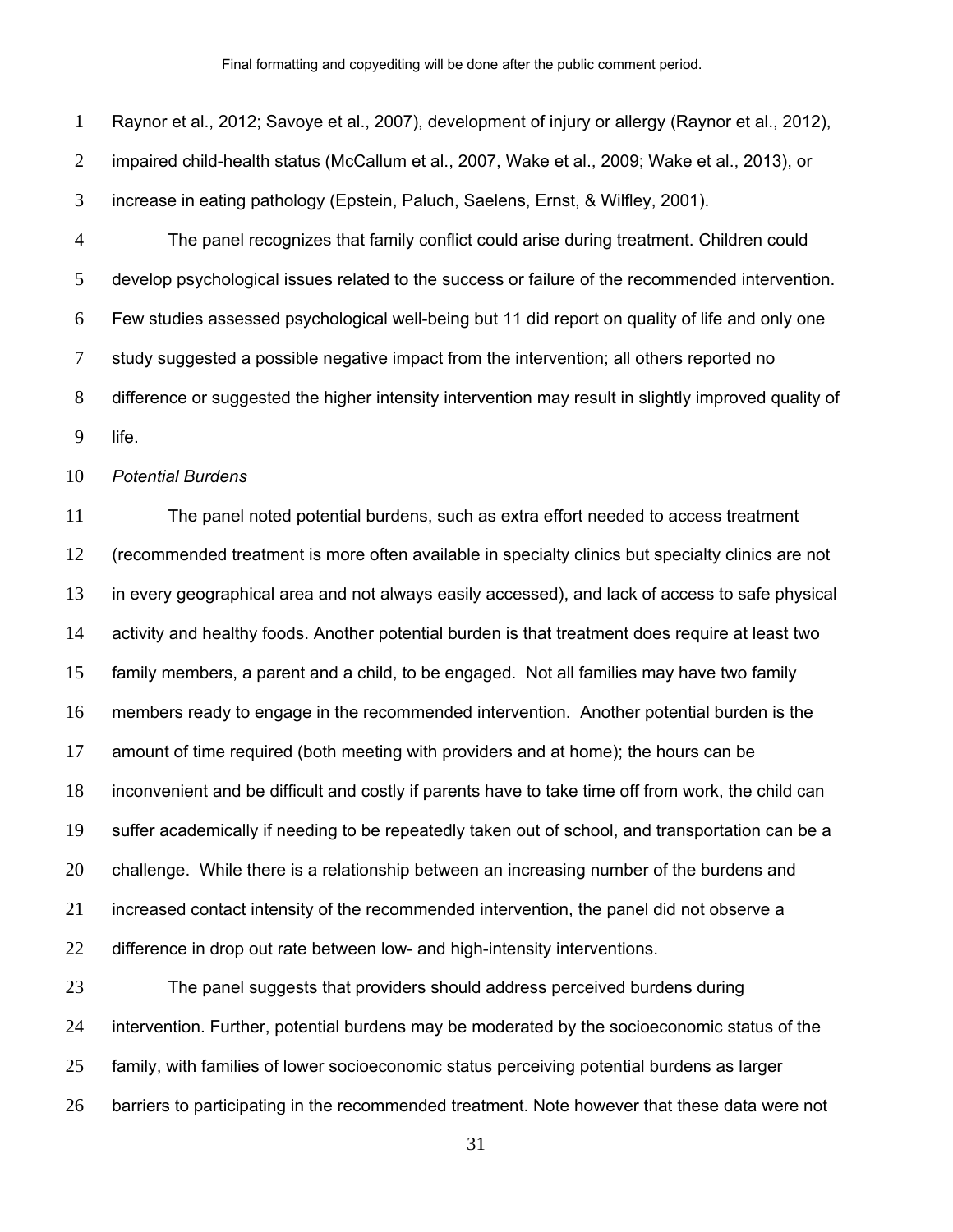| $\mathbf{1}$        | systematically analyzed- they come mostly from anecdotal reports from clinicians and                |
|---------------------|-----------------------------------------------------------------------------------------------------|
| $\overline{2}$      | community members and from public health reports regarding access to food and activity.             |
| 3<br>$\overline{4}$ | Implementation                                                                                      |
| 5                   | The primary focus of this guideline is to provide evidence-based recommendations for                |
| 6                   | interventions used in the treatment of childhood obesity. Based on the synthesis of the             |
| $\tau$              | literature, this section will highlight program components and potential barriers and strategies to |
| 8                   | be considered for successful program implementation. Five things in particular should be            |
| 9                   | considered for successful implementation:                                                           |
| 10                  | First, it is unknown if all of the strategies of successful trials noted above are necessary        |
| 11                  | or how each affect individual outcomes. There was no direct evidence to support a specific          |
| 12                  | strategy or mode of delivery of dietary intervention or physical activity regimen over another.     |
| 13                  | Thus, until further research compares strategies directly, practitioners have a fair amount of      |
| 14                  | flexibility when choosing specific elements or mode of delivery within the areas of physical        |
| 15                  | activity, nutrition, and behavioral change when implementing or developing new programs. The        |
| 16                  | panel recommends utilizing all the strategies employed in one of the studied, efficacious           |
| 17                  | intervention programs when offering care.                                                           |
| 18                  | Second, flexibility in treatment setting together with problem solving is needed to                 |
| 19                  | address location and other practical concerns that are potential barriers to treatment. Since       |
| 20                  | there was insufficient evidence to recommend a specific program venue, offering care in the         |
| 21                  | variety of settings available in rural and urban areas, such as schools, medical settings,          |
| 22                  | community centers and faith-based settings, is important to increase accessibility. Additional      |
| 23                  | concerns include program cost and waitlists. During program development, other barriers to          |
| 24                  | attendance (e.g. scheduling, transportation, and childcare) should be anticipated with potential    |
|                     |                                                                                                     |

solutions made available to the family.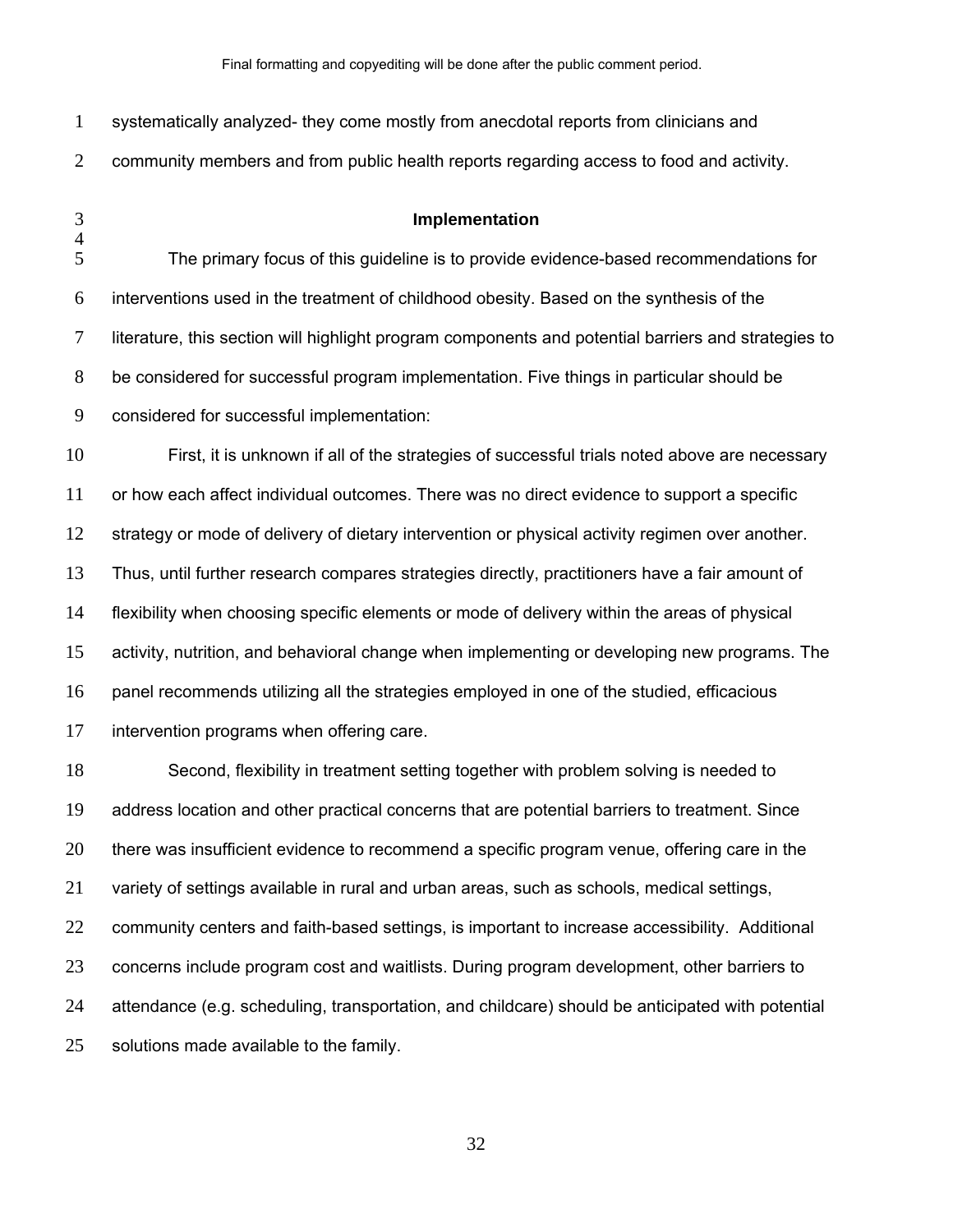The third implementation consideration relates to the age of the child. Evidence 2 suggests treatment may work especially well for young children, supporting the importance of intervening as early as possible. Very few trials targeted adolescents and the trials that did failed to meet clinical significance. Specifically, only three trials targeted adolescents exclusively (ages 12 and up) whereas six trials targeted ages six and younger, 17 trials targeted ages 6-12, and the remaining 10 trials spanned multiple age ranges. However, due to the limited studies 7 targeting adolescents, the increased risk for the obesity to carry over into adulthood, and the subsequent risk of the development of weight-related comorbidities, it is recommended that further research be conducted on this high-risk age group. It would be particularly important to determine whether alternative treatments may be more efficacious among adolescents. As programs are developed for each of the age groups, the child's developmental age as well as the participants' culture, values and preferences should be integrated into the interventions (i.e., see Falbe, Cadiz, Tantoco, Thompson, & Madsen, 2015; and Hammons, Wiley, Fiese, & Teran-Garcia, 2013). Addressing these issues will support respect for the family and participant engagement in the program.

The fourth implementation consideration pertains to the need for practitioners to develop knowledge, skills, and awareness related to weight bias and stigma (differential and negative treatment and attitudes experienced by people who have overweight or obesity). Health professionals and family members have been identified as the most frequent sources of weight stigma for individuals with obesity (Puhl & Brownell, 2006; Puhl & Latner, 2007; Puhl, et al., 2013). Weight stigma has a negative effect on weight management. An increased exposure to weight stigma is associated with higher BMI and controlled research has found increased cortisol and caloric consumption in adult women following stigmatization (Schvey, et al., 2011; Schvey, Puhl, & Brownell, 2014). Consequences of weight stigma reported in children include psychosocial concerns of lower self-esteem, depression, body dissatisfaction, and a negative impact on their interpersonal relationships (Puhl & Latner, 2007). Thus, in the panel's expert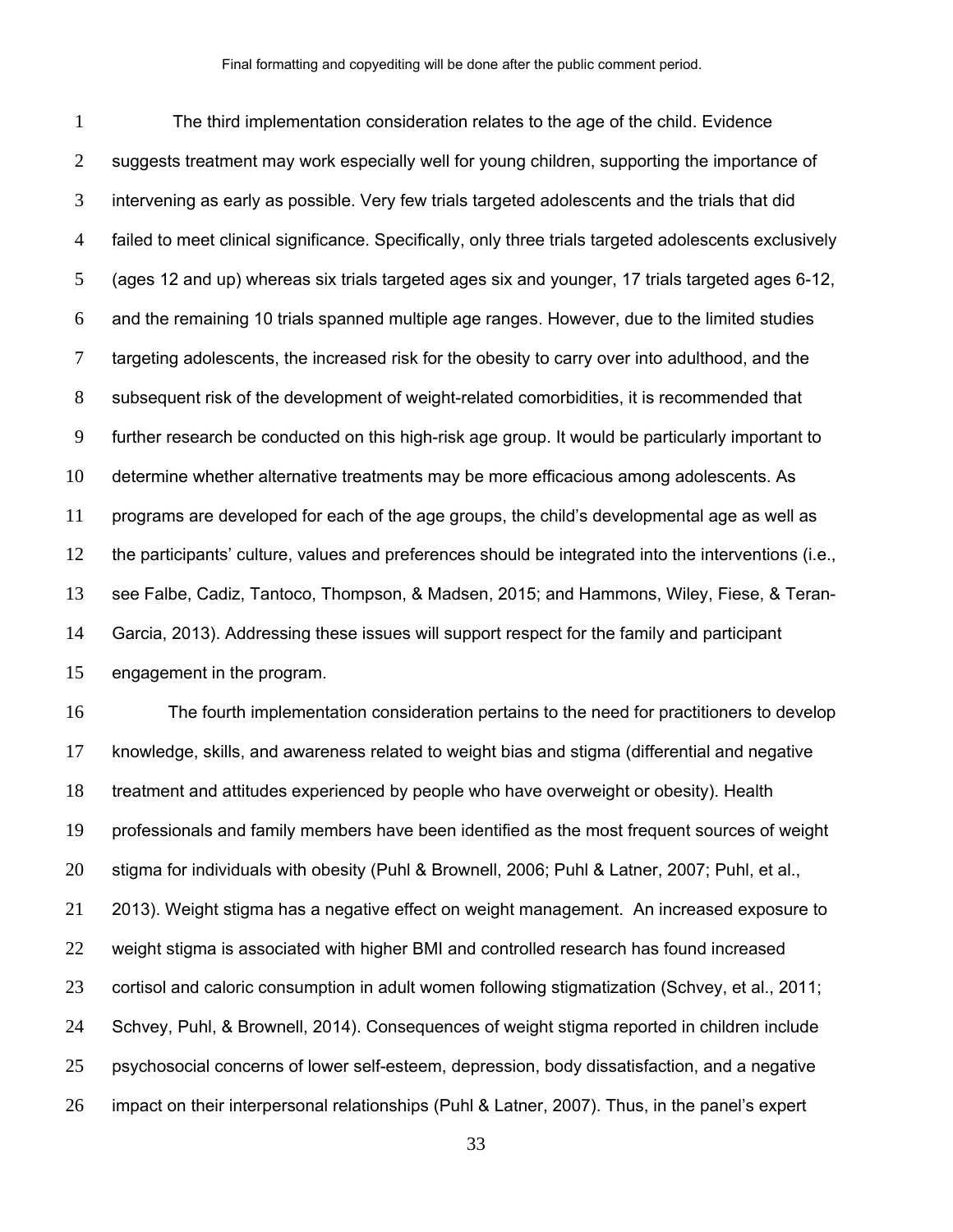opinion, it is critical that providers implementing the intervention be educated about weight bias and stigma, and develop awareness and skills to interact with children and families in a nonjudgmental and empowering manner. Furthermore, the panel encourages providers to work with children and parents to address stigma that may be occurring within the family (e.g. name-calling, shaming, and criticism related to weight). Individuals may want to be familiar with the Provider Competencies for the Prevention and Management of Obesity (Robert Wood Johnson Foundation, 2017).

Fifth and finally, these are multicomponent interventions, often delivered by multidisciplinary teams. These interventions can be delivered in specialty clinics as well as integrated care settings but consensus suggests that providing treatment for obesity within integrated systems of care is preferred (Wilfley et al., 2016). Integrated care that includes both physical and behavioral health experts has been shown to provide many benefits to patients through improved adherence to treatment recommendations, decrease in hospitalizations and improvements in patient outcomes (American Psychological Association, 2016). The care delivery team for the treatment of children with overweight and obesity typically consists of a primary provider tasked with medical oversight along with a behavioral health care provider specifically trained in the management of childhood obesity. Additional team members may include physical activity specialists and dietitians. Team members need to possess skills in working across disciplines, communicating, and working collaboratively with other providers and the patient and family to accomplish shared goals.

## 

#### **Discussion**

#### **Applicability of Results and Clinical Significance**

The trials included in our review spanned a range of ages, settings, recruitment methods, and types of professionals delivering the intervention. There was insufficient evidence to conclude that type of setting or provider has an effect on outcome of the child's BMI. It should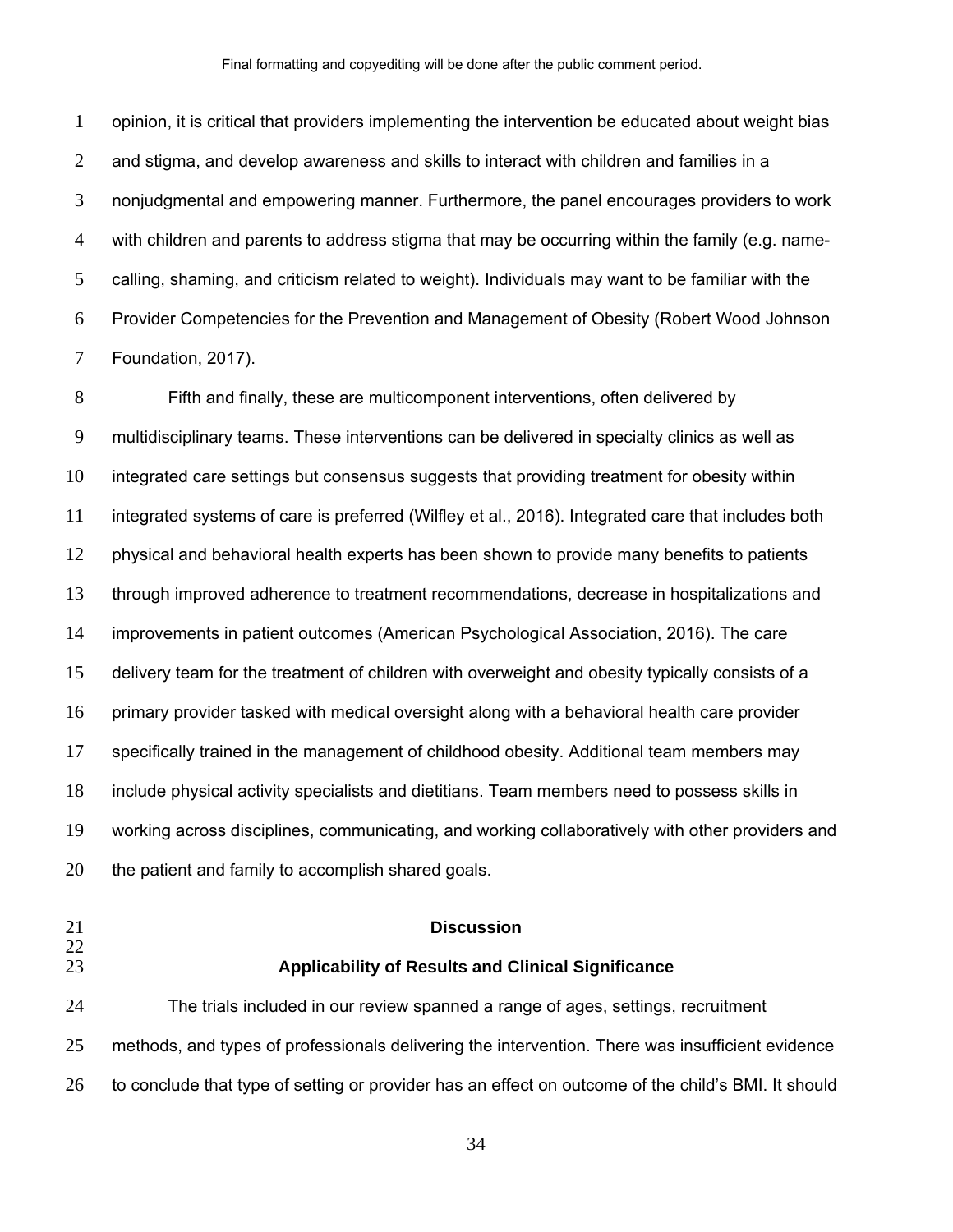be noted that high intensity intervention studies were more likely to report that providers had expertise in behavior change, diet and physical activity. Multiprofessional competencies for providers of care for individuals with overweight and obesity include not only appropriate discipline expertise (such as knowledge of diet and nutrition or knowledge of principles of behavior change) but also knowledge and skills specific to the physiology of overweight and obesity, interprofessional team work and other areas (Robert Wood Johnson Foundation, 2017).

There is some concern, however, about the applicability of results for certain populations, including groups most affected by obesity. Race and ethnicity were not reported in many trials, and there were relatively few trials that included at least 50% black or Hispanic youth, who are disproportionately affected by obesity. Trials including a significant number of Latino or African American participants were more likely to include interventions that were culturally tailored, had supervised physical activity, and occurred in non-health care settings. However, due to the poor overall quality of the data these findings were not able to be considered in drafting recommendations.

The panel was also not able to answer questions related to socioeconomic status due to limited data, and very few trials specifically targeted participants of low socioeconomic status. Regarding age, there is some evidence that family-based interventions geared toward younger children are more likely to meet clinical significance. None of the trials targeting adolescents met the threshold for clinical significance; thus, there is some question of applicability of the recommendation for this population. Adolescents with obesity represent a population at high risk 21 for adult obesity and obesity-related comorbidities, it is critical that attention be given to finding appropriate and effective interventions for them.

Additionally, studies with youth who have an eating disorder, were pregnant or postpartum, or have overweight or obesity secondary to a genetic or medical condition were not 25 included in the review. While these youth also could potentially benefit from family-based, multicomponent behavioral interventions, modifications may be needed with these populations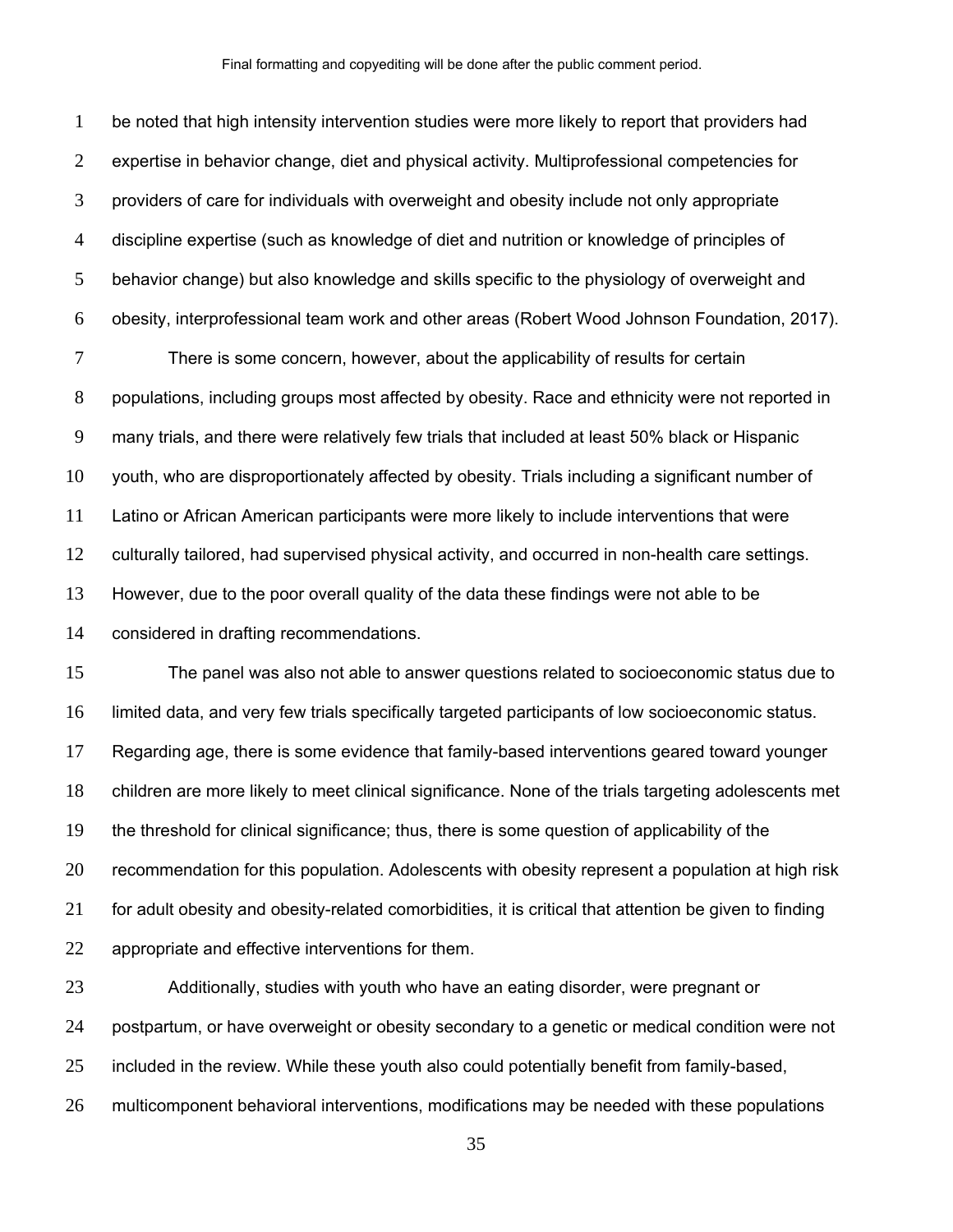and this is an important area for further research. Children and adolescents with eating disorders, for instance, may have problematic eating patterns or beliefs about food that will need to be addressed along with supportive changes to diet. Those females who are pregnant or postpartum or have a genetic or medical condition may have specific dietary or other health care needs that must be addressed along with the implementation of the behavioral intervention.

The panel only examined BMI/zBMI as an outcome as that was the only outcome consistently captured across studies; therefore, while interventions may have impacted other outcomes including health behaviors (e.g. food choices, amount of exercise), other anthropometric variables besides BMI, and/or psychosocial variables, any of which could affect weight status over time, it would not be captured in this document. Thus, recommendations could shift or be refined as more data become available for other indicators of behavior change or health status. However, the lifestyle focus of the intervention results in improvements in eating habits and activity levels which in and of themselves can have important benefits, independent of changes in BMI/zBMI. Further, the level of obesity in the children represented in these trials tended to be quite high. Across all 36 efficacy trials, the average baseline zBMI was 2.1 (weighted by the trials' sample sizes), which is well above the zBMI for the 95th percentile of 1.645. The panel does not know if or how its recommendations apply for children closer to the 95<sup>th</sup> percentile.

#### **Consideration of Patient Values and Preferences**

The panel supported adoption of the 26 contact hour recommendation as a necessary minimum treatment level. For many children and families, more contact hours, including ongoing 23 support, will be necessary to have an impact on weight trajectory. Thus, the panel believes the guideline recommendations are a minimum first-step towards addressing and treating childhood obesity.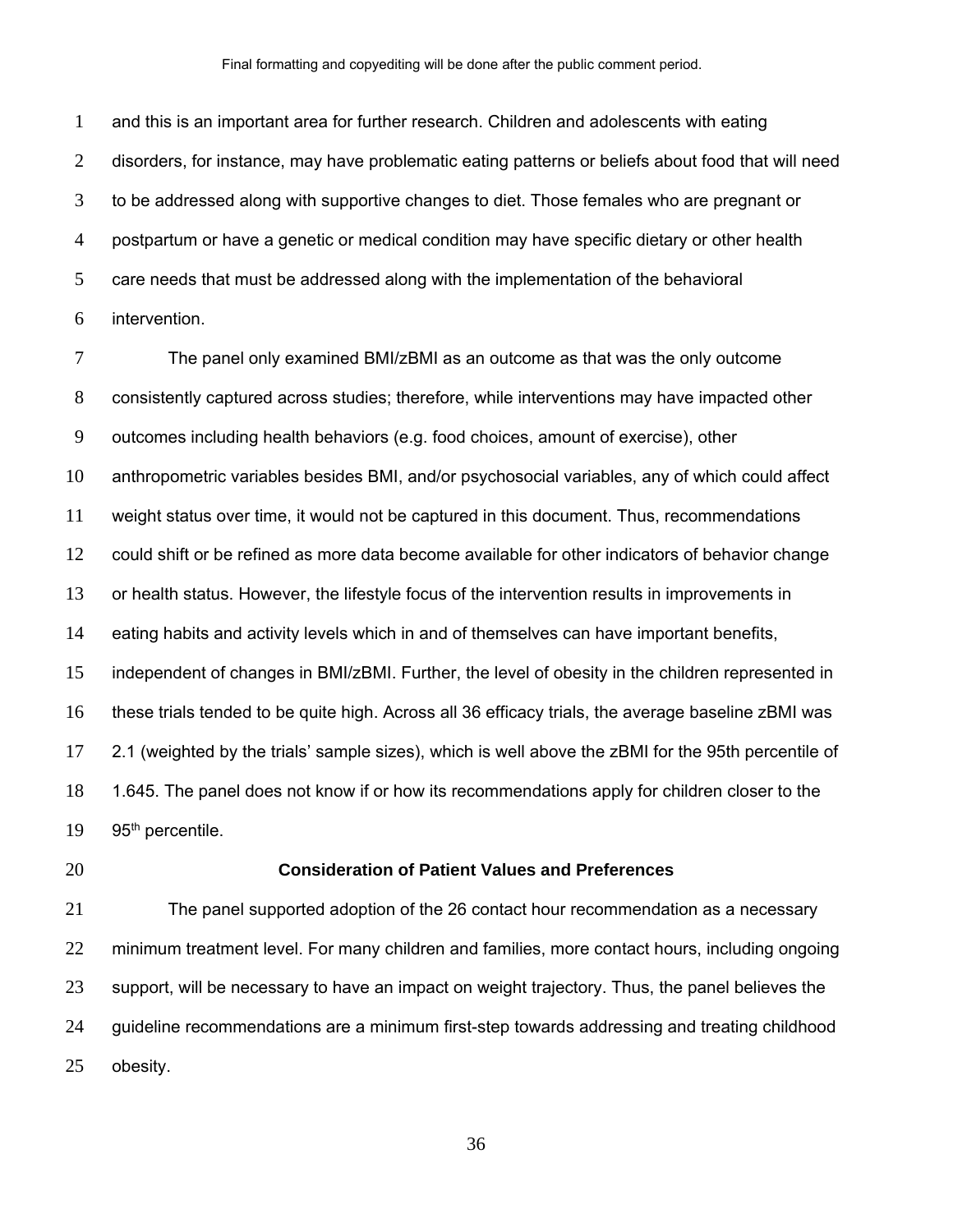While supporting the overall guideline, the panel noted several challenges surrounding its implementation. First, not all parents recognize that their child has overweight or obesity, or know the long-term health consequences associated with it. This can be due to a variety of factors, including insufficient understanding of the conditions and differing cultural values surrounding weight. The panel supported encouraging awareness of this issue, especially among health care providers who are in a position to monitor a child's weight trajectory, objectively identify overweight or obesity status and recommend treatment.

Second, handling the logistics of a family-based, time-intensive treatment program could be problematic for many families. Competing time issues with work and school could prevent successful participation in an adequate treatment program. Other logistical issues, such as childcare for young children and transportation to the treatment location, could create other barriers. These barriers are likely to be higher for lower-income families. The panel urges providers to consider these logistical problems when creating treatment programs. For instance, time-sensitive scheduling, such as offering treatment during evening and weekend hours, could alleviate some of these problems.

Third, obtaining 26 or more contact hours may be cost-prohibitive for many, if not most families. Insurance coverage for treatment of obesity varies such that behavioral counseling by a primary care provider for adults is typically covered but the treatment is not intensive nor provided by specialists and coverage for children and adolescents is more variable, particularly within the Medicaid system. Most coverage does not include participation in intensive multicomponent treatment, weight management programs or nutritional counseling. Similar to logistical issues, cost issues will likely have a larger negative impact on low-income families. See Wilfley, Staiano, & Altman, et al. (2017) for further discussion on this topic. The panel urges providers, professional associations, and patient advocacy organizations to continue to work with insurance companies and government policy-makers to advance coverage for obesity prevention and treatments generally, and for children in particular.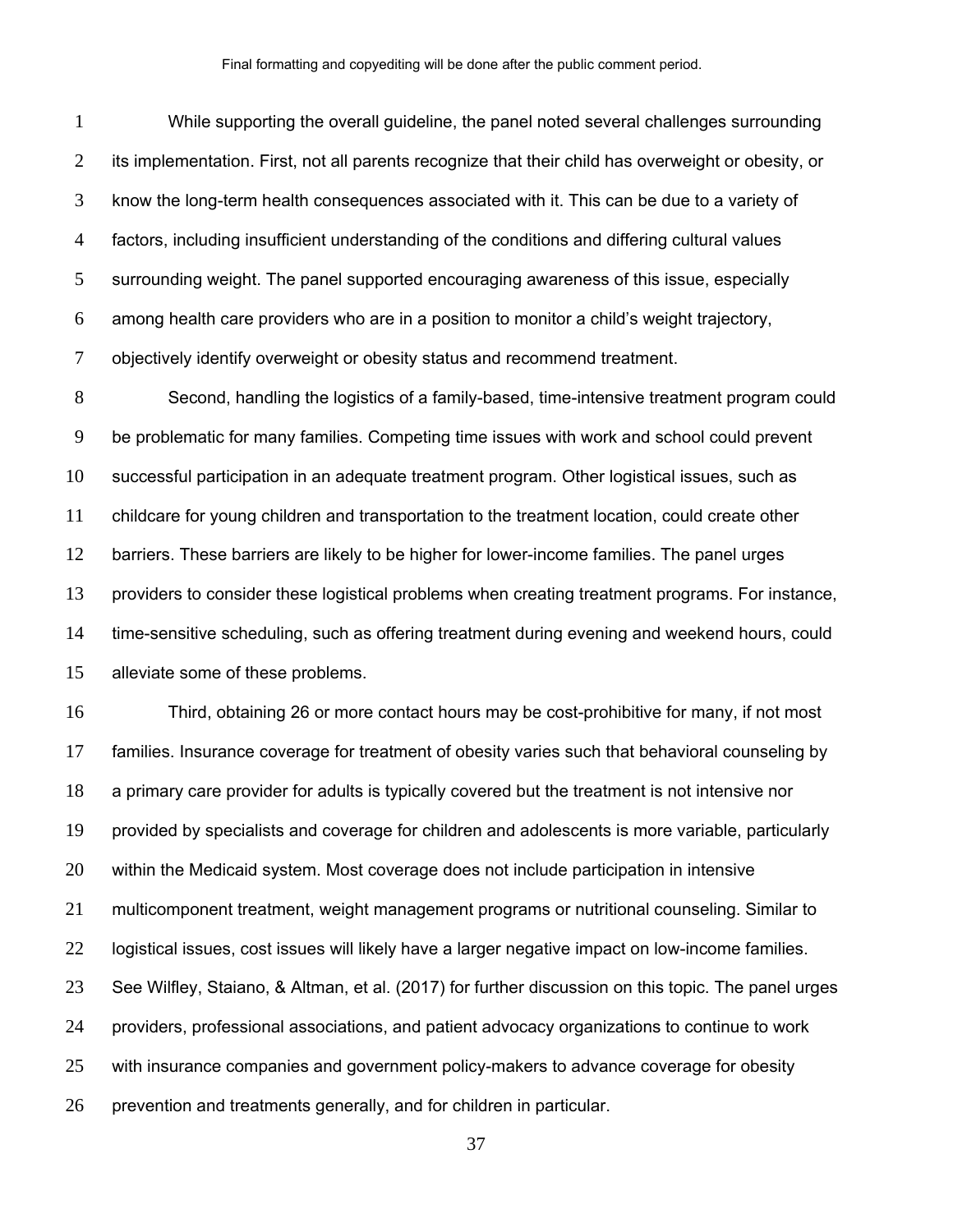| $\mathbf{1}$   | Finally, the panel stressed the importance of treating children with overweight or                               |
|----------------|------------------------------------------------------------------------------------------------------------------|
| $\overline{2}$ | obesity—as well as their parents or guardians—in a non-judgmental, non-stigmatizing manner.                      |
| 3              | As noted, these children are already subjected to weight-based bullying and increased stigma.                    |
| 4              | Adverse childhood experiences, such as abuse or exposure to violence, can also contribute to                     |
| 5              | weight gain and should be considered. Furthermore, children may be singled out by their peers                    |
| 6              | or other family members simply because they seek treatment or participate in a weight-                           |
| 7              | management program. In addition, parents and guardians may also suffer from overweight or                        |
| 8              | obesity and either be blamed or perceive being blamed for their child's weight condition.                        |
| 9              | Providers need to be sensitive to these issues and the impact they have on the child's self-                     |
| 10             | esteem and the willingness of the child and family to participate in treatment. The panel strongly               |
| 11             | recommends that providers be educated about the genetic, biological, psychological, social, and                  |
| 12             | environmental complexities associated with obesity. This knowledge will allow the provider to                    |
| 13             | have a fuller understanding of the condition, grasp the challenges their patients with overweight                |
| 14             | or obesity face, appreciate the difficulties parents and guardians encounter in helping the child                |
| 15             | manage weight, which will improve their ability to treat their patients.                                         |
| 16             |                                                                                                                  |
| 17<br>18       | How this Guideline Compares to Other Guidelines for Treatment of Children and<br><b>Adolescents with Obesity</b> |
| 19             | The broad conclusion reported in this guideline, that for children or adolescents with                           |
| 20             | overweight or obesity, family-based multicomponent behavioral interventions have a small                         |
| 21             | effect, based upon trials providing moderate quality evidence, is similar to the conclusions the                 |
| 22             | 2008 expert committee (Spear et al., 2007), the US Preventive Services Task Force (2010,                         |
| 23             | 2017), and several other health organizations (Hoelscher et al., 2013; Daniels et al., 2005; Fitch               |
| 24             | et al., 2013; NICE, 2013; August et al., 2008; American Association of Clinical Endocrinologists                 |
|                |                                                                                                                  |

- and American College of Endocrinology,1998; National Health and Medical Research Council,
- 2013; National Heart, Lung, and Blood Institute, 2011; Scottish Intercollegiate Guidelines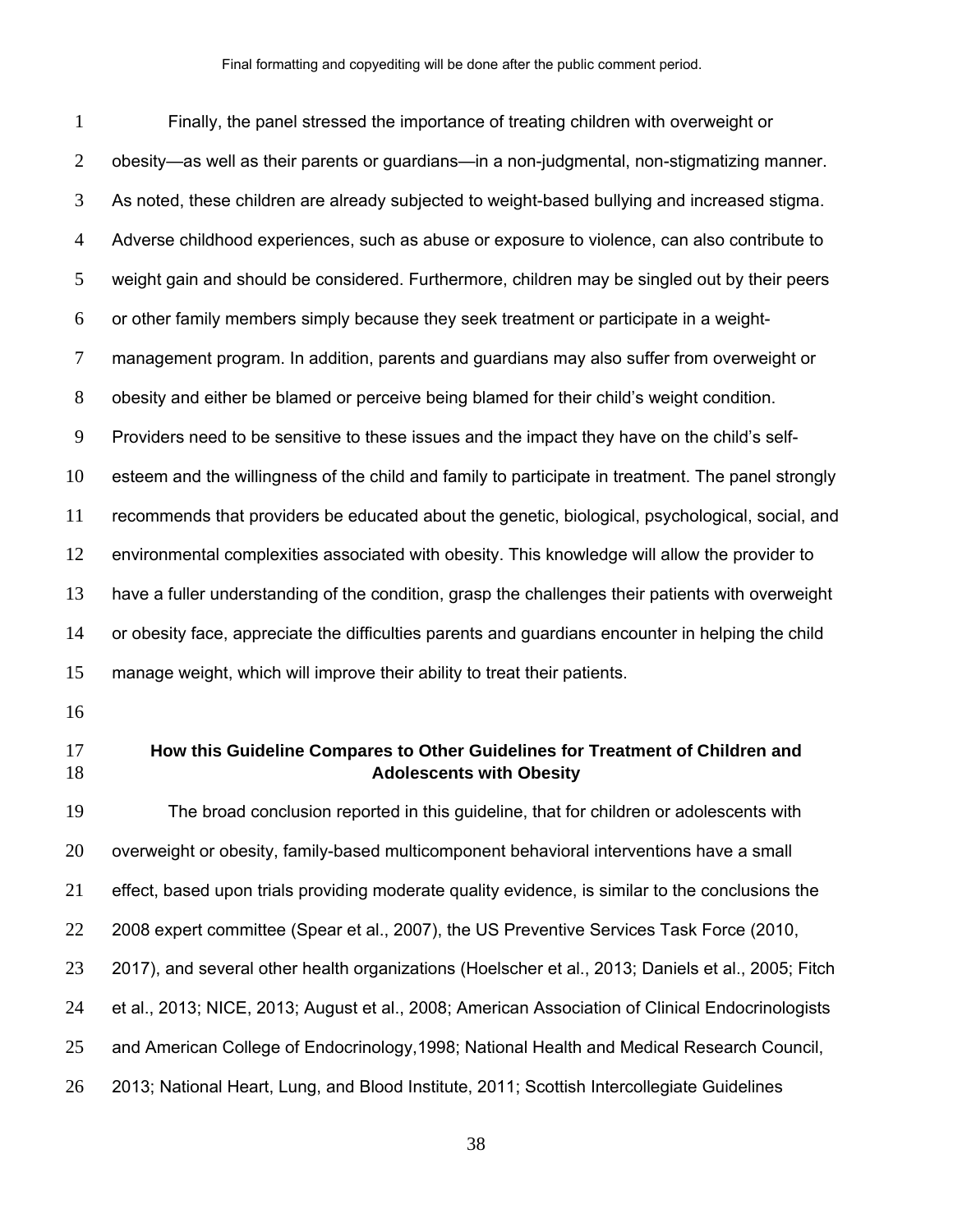Network, 2010; Working Group of the Guideline for the Prevention and Treatment of Childhood and Juvenile Obesity, 2009). The findings of the importance of intensity of contact time, with family-based multicomponent behavioral interventions with 26 or more contact hours providing moderate to low quality evidence of a medium effect, and those with less than 26 contact hours providing moderate quality evidence of no effect, is similar to the findings, both in terms of the quality of the evidence and the size of the intervention effect, of the systematic review conducted in 2010 for the USPSTF recommendations (Whitlock et al., 2010). Furthermore, the recommendation that family-based multicomponent behavioral interventions for children and adolescents with overweight or obesity have at least 26 contact hours is similar to both the 2010 and 2017 USPSTF recommendation. The predominant difference between the recommendations is that the USPSTF recommendation is for children aged 6 to 18 years, while the recommendation from this guideline includes the age range of the systematic review, 2 to 18 years, with particular note of the effectiveness of intervention with preschool and elementary age children diagnosed with overweight or having obesity. Other conclusions of this effort, including insufficient or low-quality evidence on effect moderators and components of the intervention and patient engagement factors that most strongly influence outcomes, reflect the lack of research conducted in this area. The need for

identified previously (Spear et al., 2007; Whitlock et al., 2010). The conclusion that there was

additional research in childhood weight intervention to strengthen recommendations has been

insufficient evidence that setting, interventionist qualifications, mode of delivery, use of

multidisciplinary team including involvement of a psychologist, or cultural tailoring, had

independent effects on zBMI is new to this effort.

## **Limitations of Existing Treatment Research Literature: Future Research Needs**

In the systematic review, several limitations were identified, suggesting areas that require additional research to strengthen the ability to develop practice guidelines for the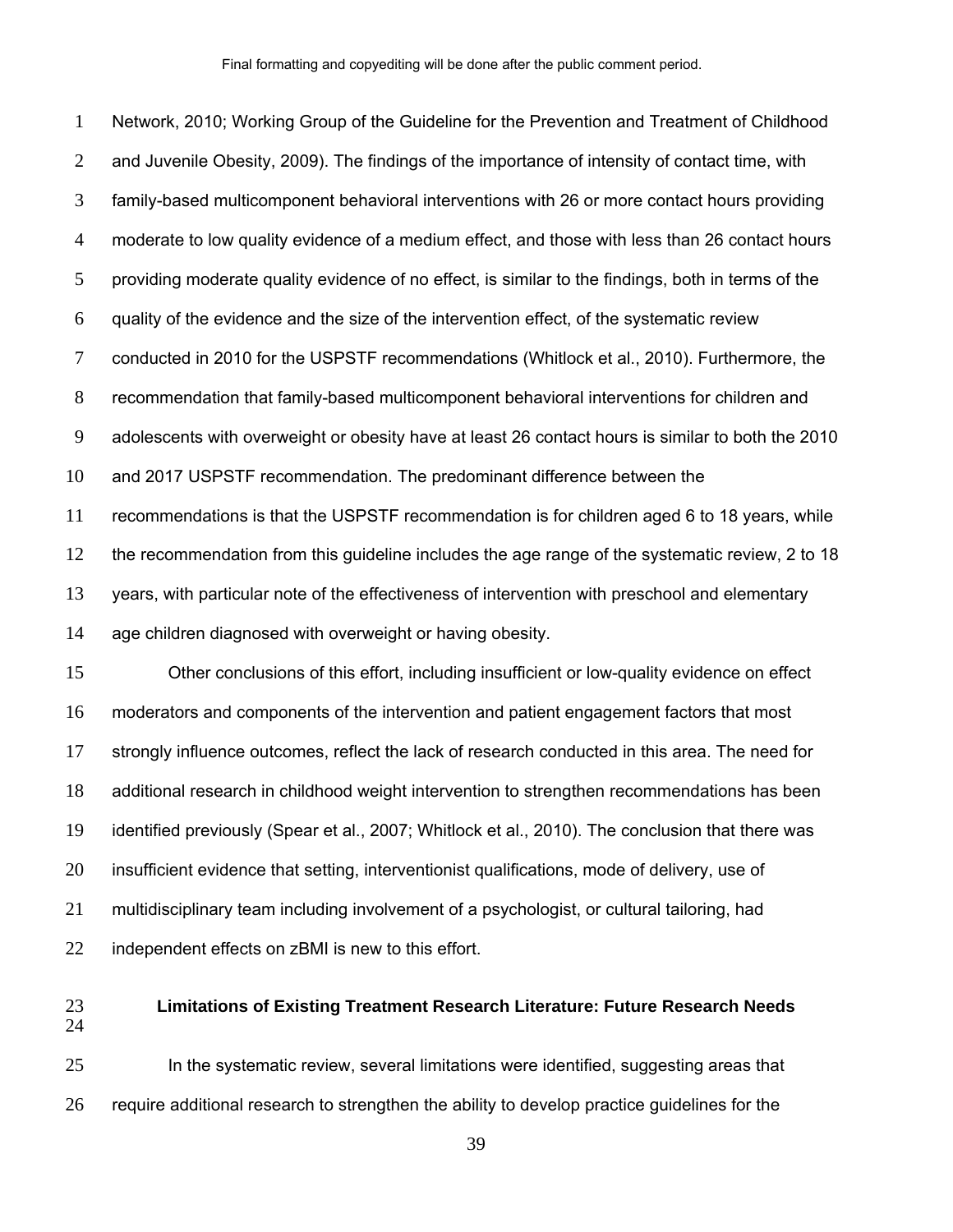treatment of childhood overweight and obesity. One limitation is the lack of guidance regarding 2 the amount of reduction in adiposity needed to improve other aspects of health, particularly cardiometabolic health, in children and adolescents. In adults, a reduction of 3-5% of weight produces clinically relevant health benefits, such as reductions in triglycerides, blood glucose, and hemoglobin A1C, and greater amounts of weight loss produce greater benefits, particularly in regards to blood lipids (decreases in low-density lipoprotein cholesterol and increases in high-density lipoprotein cholesterol) (Jensen et al., 2013). Unfortunately, in children and adolescents, the degree of reduction in adiposity that is required to produce clinically relevant health benefits has not been identified (Coppock, Ridolfi, Hayes, St. Paul, & Wilfley, 2014) although reduction in BMI is associated with improvements in metabolic outcomes (Styne et al., 2017). Some studies do suggest that the cut-off used in this guideline, a reduction of > 0.25 zBMI, can improve cardiovascular risk factors in children and adolescents (Ford, Hunt, Cooper, & Shield, 2010; Kolsgaard, Joner, Brunborg, Anderssen,Tonstad, & Andersen 2012). However, more research is needed to establish, similarly to that which has been achieved with adults, the minimal amount of reduction in zBMI needed to achieve clinically relevant health improvements in children and adolescents. Identifying the minimal effect needed will assist in evaluating treatment options for children and adolescents with overweight or obesity. Additionally, the systematic review only focused on the outcome of adiposity, as evidenced by BMI. The multi-component interventions may have additional benefits, including improvements in diet quality, physical activity, and psychosocial outcomes, which were not reviewed but would be important on their own.

22 It is important to develop clinical practice guidelines that can address the noted health 23 disparities in childhood obesity. Although it was determined that trials that included a significant number of African American or Latino participants were more likely to include culturally tailored interventions, supervised physical activity, and take place in non-health care settings, these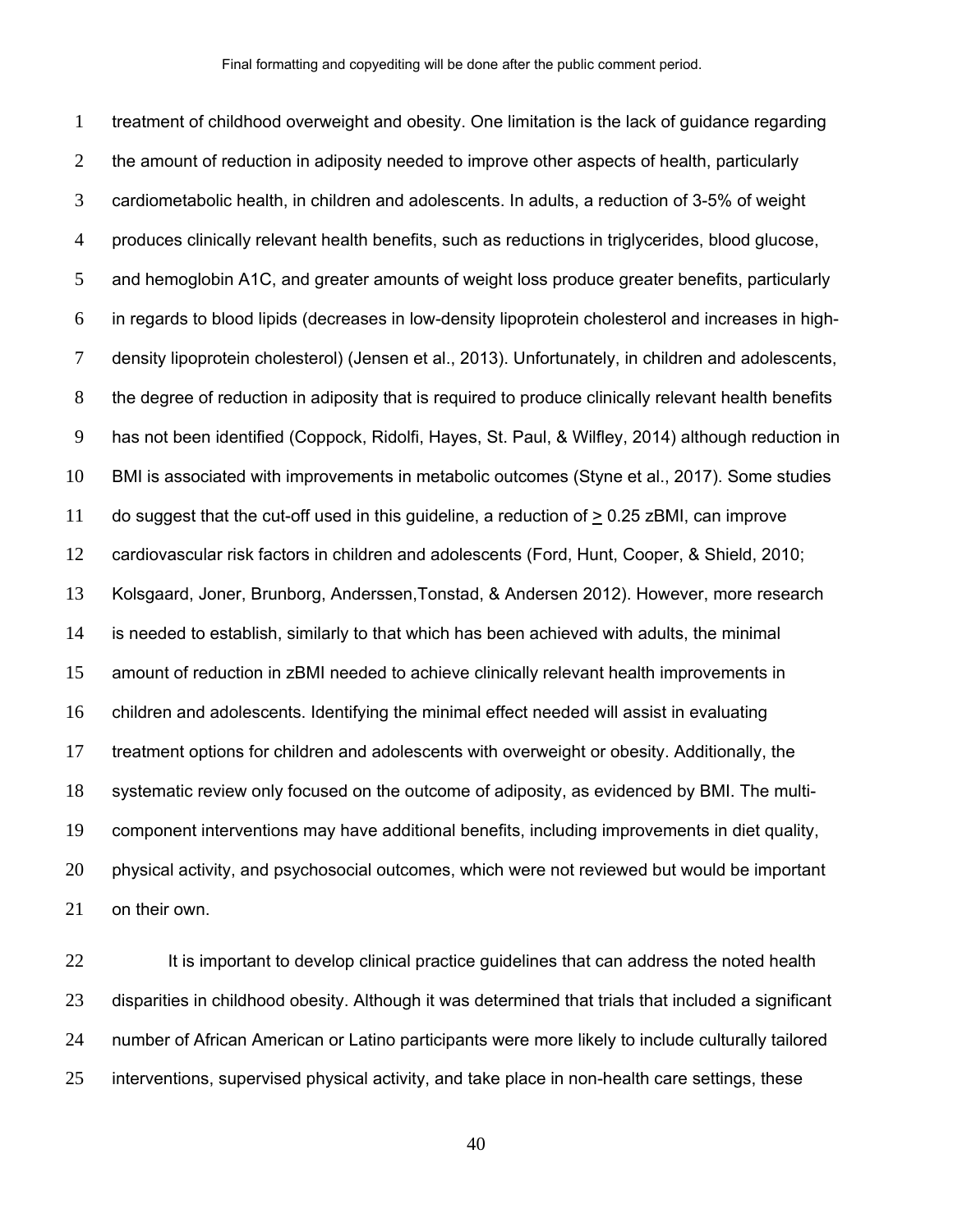findings could not be considered in the recommendations due to the overall poor quality of the 2 data. Additionally, it is worthwhile to note that in many cases, race and ethnicity were not reported in the participant section of the published reports. To address the significant health disparities that do exist in childhood obesity it is imperative that researchers report the race and ethnicity of their participants, consider how culturally tailored interventions may increase treatment efficacy, and describe in detail how interventions are tailored (Seo & Sa, 2010). Please see Table 3 for a list of future research considerations.

Similarly, there was insufficient evidence to explore the role that socioeconomic status played in treatment efficacy. Again, there were a low number of studies that reported the socioeconomic background of families participating in treatment programs and none that targeted participants of low socioeconomic status. Given the disproportionate prevalence of obesity in low-income households (Ogden et al., 2012), it is incumbent upon researchers to accurately report the socioeconomic background of participants and design studies that target families of low socioeconomic status such that more effective means of treatment may be developed for vulnerable families. Further, researchers designing trials targeting these vulnerable families will need to address issues of access to food (Baker, Schootman, Barnidge, & Kelly, 2006) and safe physical activity (Evans, 2004).

For the key questions in the review about the impact of selected strategies of family-based behavioral management interventions in the management of age/sex zBMI and the effect of patient adherence, engagement, and retention, it was determined that there was insufficient evidence. Lack of detail in methodology and/or results prevented the ability to code components 22 of the program and determine adherence and engagement. To assist with understanding these factors on treatment outcomes, researchers are encouraged to provide more detail in these areas. For example, intervention strategy implementation should be described (i.e., how the strategy was conceptualized in the intervention, when and to whom the strategy was introduced, and length of implementation during intervention), and participant adherence to intervention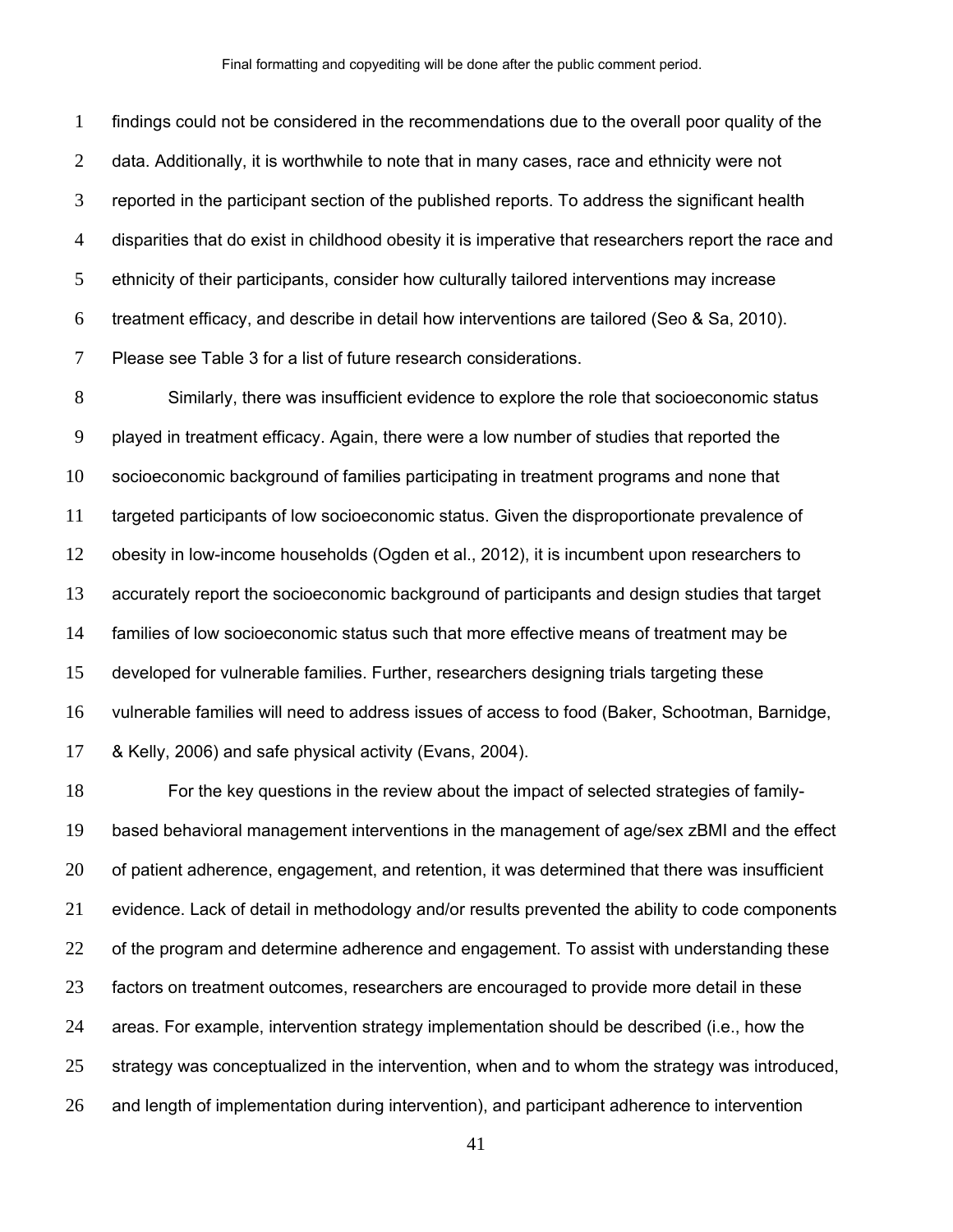strategy implementation should be reported (i.e., percent of time participant reported using strategy as it was designed to be implemented in intervention).

This review was also not able to report on potential harms of the interventions. As family-based, multicomponent behavioral interventions are considered to produce minimal harm, investigators rarely report on harms. However, to fully evaluate programs, potential physiological, as well as psychosocial (either to the child or the family), harms need to be routinely assessed and reported.

While one objective of this effort was to provide an update on research conducted on the efficacy of family-based, multicomponent behavioral interventions for treating child and adolescent overweight and obesity, other key questions focused on identifying factors that may be important for understanding how to successfully implement the intervention, who may benefit most from the intervention, what components of the intervention are most efficacious, and areas of patient engagement needed for successful outcomes. These types of questions may be best addressed by effectiveness trials, and in particular phase 3 translational trials, in which areas of intervention adoption, adaptation, and dissemination are examined (Czajkowski et al., 2016). As the systematic review found insufficient or low-quality research to address the key questions focused in this area, this indicates that more translational research is needed to better inform the development of clinical practice guidelines on weight management for children and adolescents.

To assist with translation, the field of childhood obesity treatment could benefit from using advances in behavioral research design, and the emerging literature on adaptive interventions is particularly promising. Adaptive interventions anticipate response heterogeneity and deploy intervention content depending on specific individual needs (Lei, Nahum-Shani, Lynch, Oslin, & Murphy, 2012). For example, adaptive interventions can change or enhance treatment dose for non-responders, re-introduce treatment for those who experience relapse, decrease or alter dose for those who are early responders, and/or differentially adapt dose by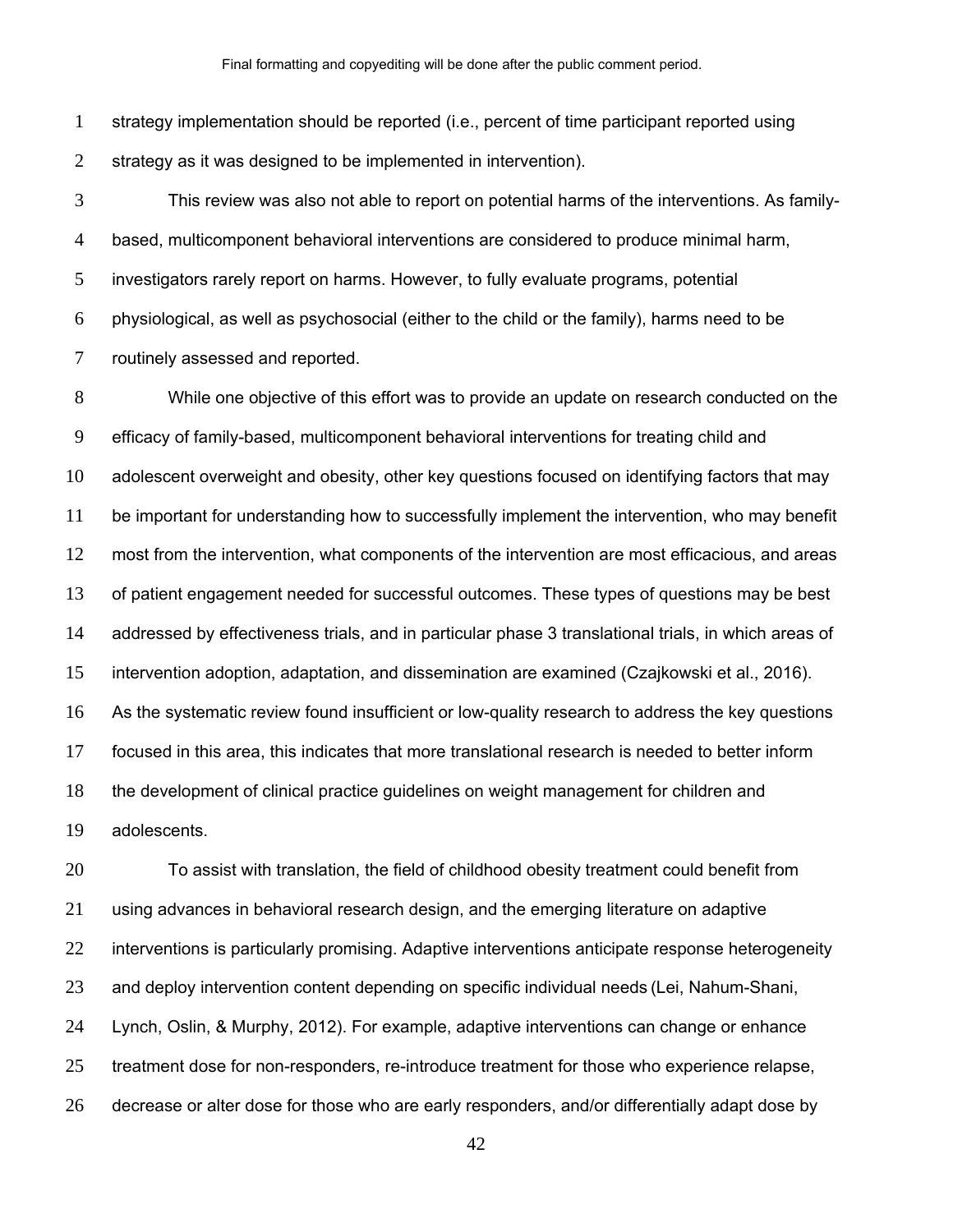treatment target (e.g., parent, childcare provider, teacher). Sequential, multiple assignment, randomized trials (SMARTs) (Lei et al., 2012) allow one to simultaneously test multiple adaptive interventions, along with decision rules for adapting treatment. With SMARTs, researchers can easily evaluate multiple intervention design options (e.g., dose, treatment type, delivery schedule, triggering events). SMARTs may have particular benefit to setting-specific childhood obesity treatments (i.e. school, childcare, primary care-based), in which population level treatments are necessary. Given ever-present resource constraints, SMARTs may also benefit efforts to identify how to best distribute treatment contact among patients and their families. Furthermore, most childhood obesity treatments are essentially "packages" of varied behavioral intervention components. These components are often targeted at multiple levels (e.g., child, parent, family, household, school) and a range of theoretical mediators. A key barrier to improving treatment efficacy is our inability to break up these black box interventions to characterize the effect size of their discrete components. That is, traditional "gold-standard" RCT designs cannot reveal which intervention strategies contribute most to weight change, which might have limited influence, or which might even have detrimental effects. This limits one's ability to refine, enhance, or replace discrete intervention strategies. The challenge is magnified, given the derivative nature of research-tested treatments; a strategy with suboptimal efficacy might proliferate through multiple intervention trials, cannibalizing degrees of freedom that might be devoted to testing novel strategies. Related, this challenge limits one's ability to create lean, cost-efficient interventions that can be scaled and disseminated. Use of novel design frameworks, such as the Multiphase Optimization Strategy (MOST), can assist in 22 building optimized treatment packages that only contain strategies that meaningfully affect weight change outcomes (Noser, Cushing, McGrady, Amaro & Huffhines, 2017). MOST involves using theory to identify testable intervention strategies, which are then subjected to an experimental trial (usually a factorial or fractional-factorial trial). Strategies meeting a pre-defined effect size are assembled into a treatment package, which can then be tested in a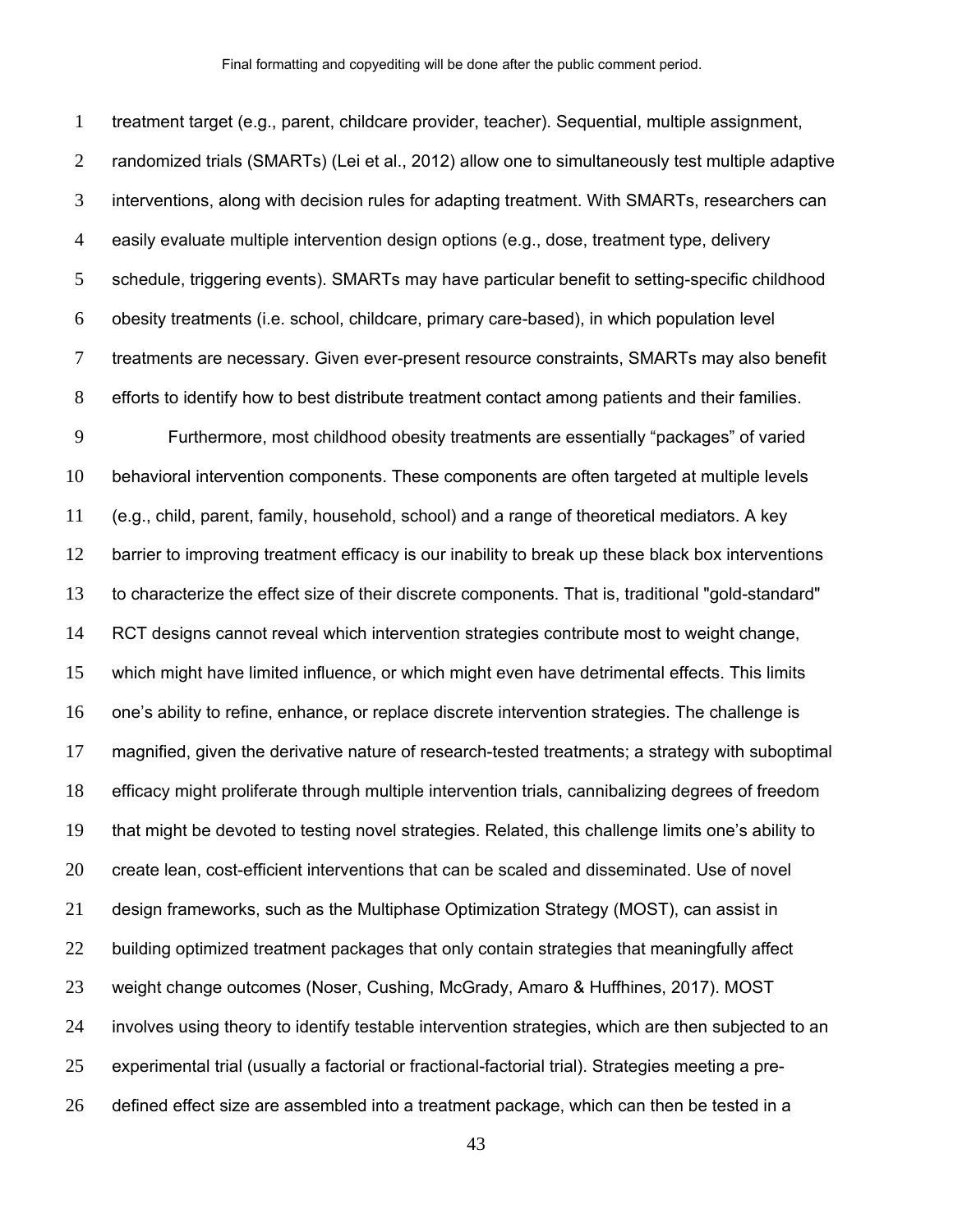Final formatting and copyediting will be done after the public comment period.

- 1 standard randomized controlled trial. A key challenge facing investigations like the panel's is
- 2 the need to discern the efficacy of treatment characteristics by examining largely non-

3 comparable multicomponent interventions. Rather than relying solely on these post-hoc

- 4 determinations of treatment component efficacy, MOST allows for the experimental
- 5 determination of a component's efficacy prior to its implementation in a multicomponent
- 6 package. In this way, one might more rapidly and systematically identify ways of enhancing
- 7 treatment outcomes beyond solely increasing treatment dose.

#### 8 **Table 3: Items to Consider for Inclusion in Future Research Studies on Treatment**

## 9 **Interventions Involving Children**

| Race and ethnicity                                                                        |
|-------------------------------------------------------------------------------------------|
| Socioeconomic status                                                                      |
| Possible harms and other adverse events associated with treatment                         |
| Methodological details of components of the intervention program including implementation |
| process, adherence and engagement                                                         |
| Outcome measures to include BMI/zBMI scores as well as standardized measures of self-     |
| efficacy, psychosocial outcomes, metabolic functioning and other outcomes when used       |
| Other novel designs (i.e., SMARTs)                                                        |

10

#### 11 **Conclusion**

This guideline for the treatment of overweight and obesity in children and adolescents incorporates standards for trustworthy clinical practice guideline development from the former Institute of Medicine of the National Academy of Sciences (IOM, 2011a). Thus, this guideline follows standards required for inclusion in the National Guideline Clearinghouse. These 16 standards include an emphasis on using a high quality systematic review, identification and management of conflicts of interest, transparency, and multidisciplinary panels. The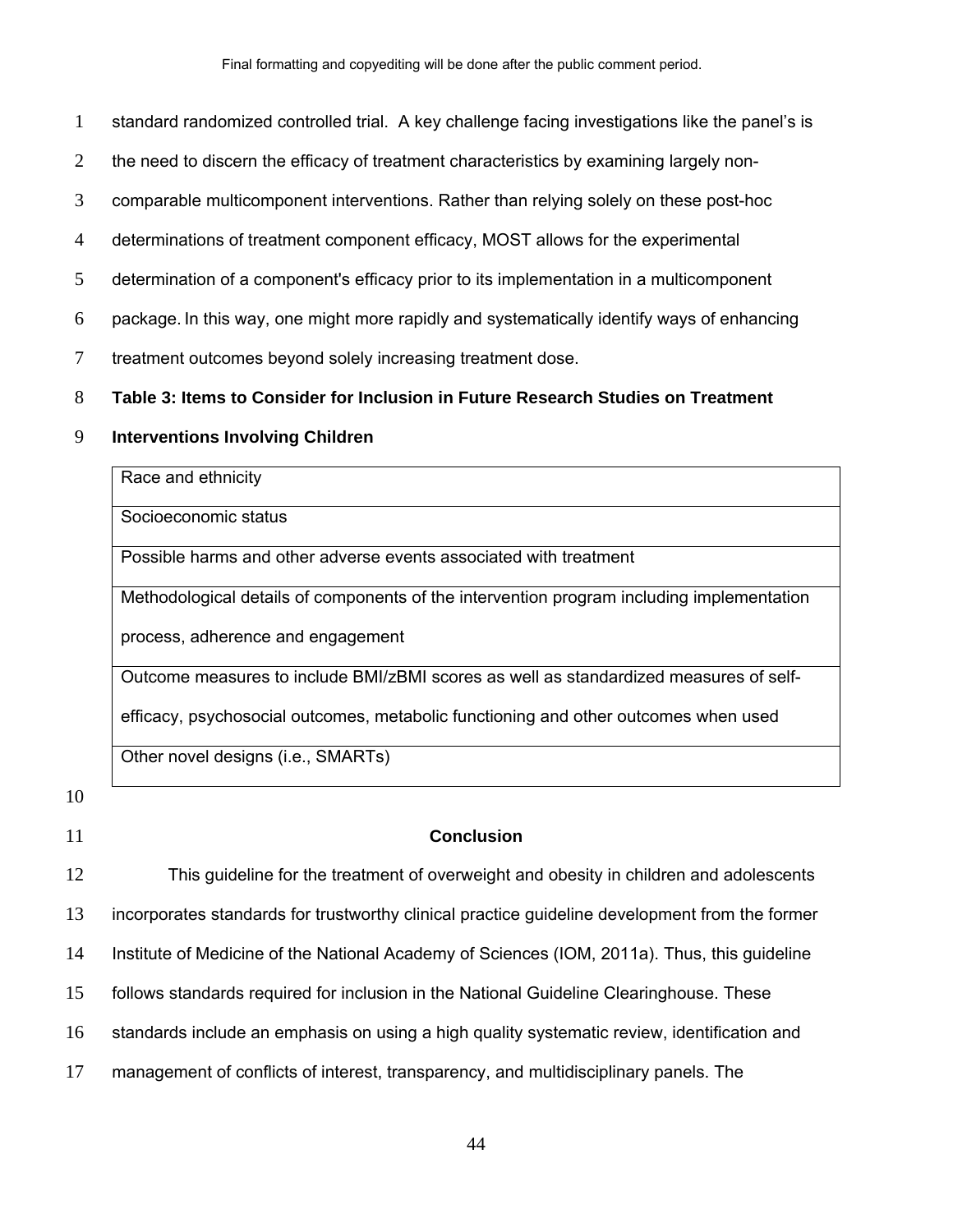recommendations of this guideline are based on a rigorous systematic review that followed IOM (2011b) standards for systematic reviews. This guideline is unique in that it included patient values and preferences as well as information available, though limited, on harms and burdens of treatment.

The findings of this guideline are consistent with those of other published treatment guidelines for overweight and obesity and recommend family-based multicomponent behavioral interventions with at least 26 contact hours for children and adolescents with overweight or obesity. The guideline also recommends using these interventions, particularly with young children diagnosed with overweight or obesity. Panel members recognize that while these recommendations were made based on scientifically rigorous methods, future research is needed to address gaps in the current scientific literature. Several of these limitations include 12 lack of information on the adiposity reduction amount needed to enhance other aspects of health in children and adolescents, lack of reporting of race and ethnicity as well as socioeconomic status of study participants, and no additional outcome measures beyond BMI/zBMI. Furthermore, information is needed on potential harms of interventions, methodological details of the intervention program (i.e., implementation process, adherence, and engagement, other novel designs) and comparative effectiveness of different change strategies.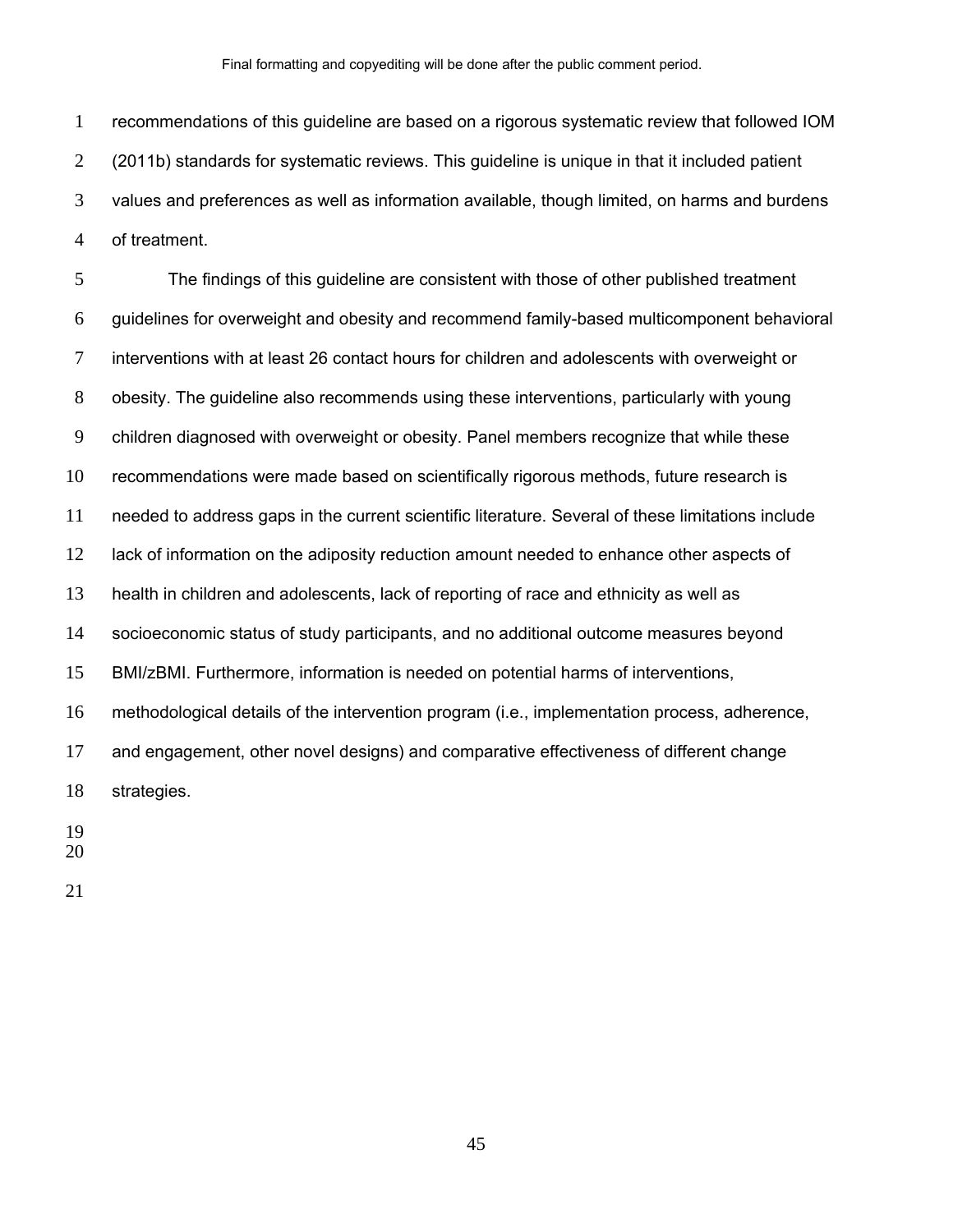#### **Conflicts of Interest**

Prior to final appointment to the panel, candidates completed a conflict of interest (COI) form that was then reviewed by the advisory steering committee or APA staff to ensure there were no identified conflicts that would prohibit participation, with the understanding that some "adversarial conflict" representing different points of views was to be expected and encouraged in this process. While intellectual affiliations were expected, no panel members had been singularly identified with particular approaches to intervention or had significant known financial conflicts. Once the panel was formed, all panel members completed an educational module on COI that underscored the importance of identifying and managing any potential conflicts, both financial and intellectual. The APA COI policy and disclosure form are included in the appendix. All panel members and staff affiliated with development of the Obesity CPG updated their COI form on an annual basis and were asked to provide more timely updates if changes in their disclosures were perceived to be relevant to the development of the guideline. All were asked to disclose all potential COI with the understanding that these would be reviewed and evaluated and a decision would be made regarding how to manage identified conflicts. Conflicts of interest included not only possibilities for financial or professional gain but also strong intellectual viewpoints that might then limit someone from objectively reviewing the evidence. Emphasis was placed on disclosing all potential conflicts and allowing the staff and chair (or other appropriate entity in the case of the chair) to review the disclosures and determine whether or not such information could reasonably be construed as to be a source of possible 22 influence on the guideline development process. Furthermore, upon first joining the initiative and at the initial face to face meeting, panel members were asked to verbalize their conflicts so all present would be familiar with the diversity of perspectives and range of possible influences. This practice continued at subsequent face-to-face meetings.

All authors were required to disclose their intellectual interests, financial and professional interests, interests related to APA, and other relevant interests. They were also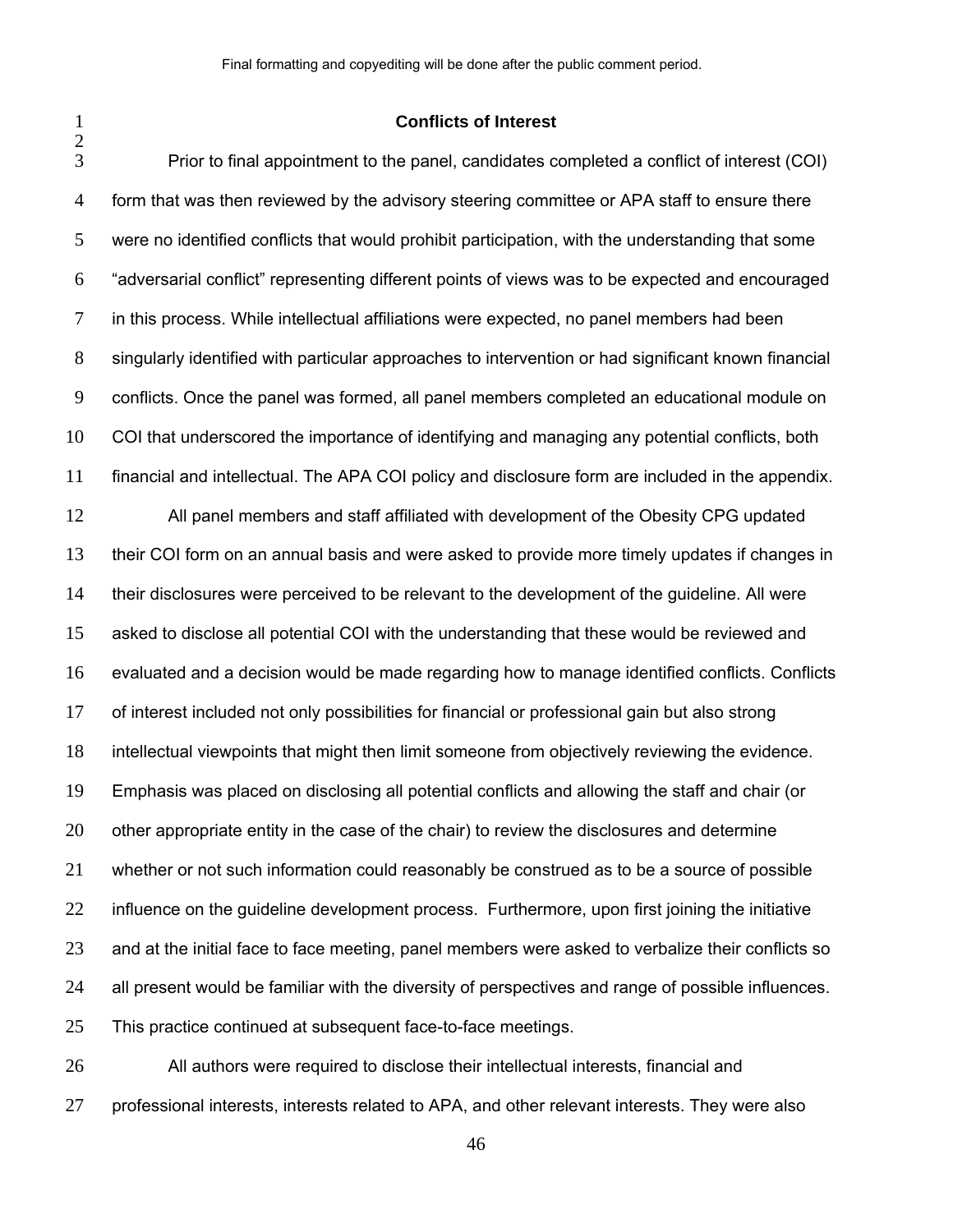required to disclose interests of family members, defined as "a spouse, domestic partner, 2 parent, child, or other relative with whom [they] have a comparably close tie." Authors disclosed the following potential COI: scientific/educational/professional communications, communications to a general audience, roles at APA or other organizations, relevant honoraria, endorsements, research funding or royalties, payment for services or training, and serving as expert witnesses. None of the reported potential conflicts of interest precluded a nominated candidate from serving on the GDP. Excluding all GDP candidates with any potential COIs risks excluding the level and type of expertise needed to fully evaluate treatment benefits and risks. The most knowledgeable individuals can be conflicted because of expertise in their areas of interest, and they may possess both financial and intellectual COIs from participating in research and serving as consultants to industry. However, these experts may possess unique insight into appropriate health care needs and recommendations. There is growing recognition that financial relations to the pharmaceutical industry threaten the integrity of research and of CPGs. However, the issue is still contentious, and exclusion of all potential GDP members with such conflicts may itself be seen as biased against pharmacological treatments or particular medical specialties. Similarly, experts with respect to psychotherapy tend to have intellectual passions for specific types of psychosocial interventions that also constitute potential conflicts. Yet, such individuals may be difficult to replace because of their unique insights, as well as their status in the eyes of key stakeholders (IOM, 2011b). Hence, rather than exclude topic experts and risk minimizing expertise, APA follows the principle of adversarial collaboration in which competing interests are balanced on panels and 22 committees, rather than avoided. This approach is also used by other leading developer of CPGs, such as the ACCF/AHA task force (ACCF and AHA, 2008; IOM, 2011b). Conflict of interest forms for all authors are available by request for public review.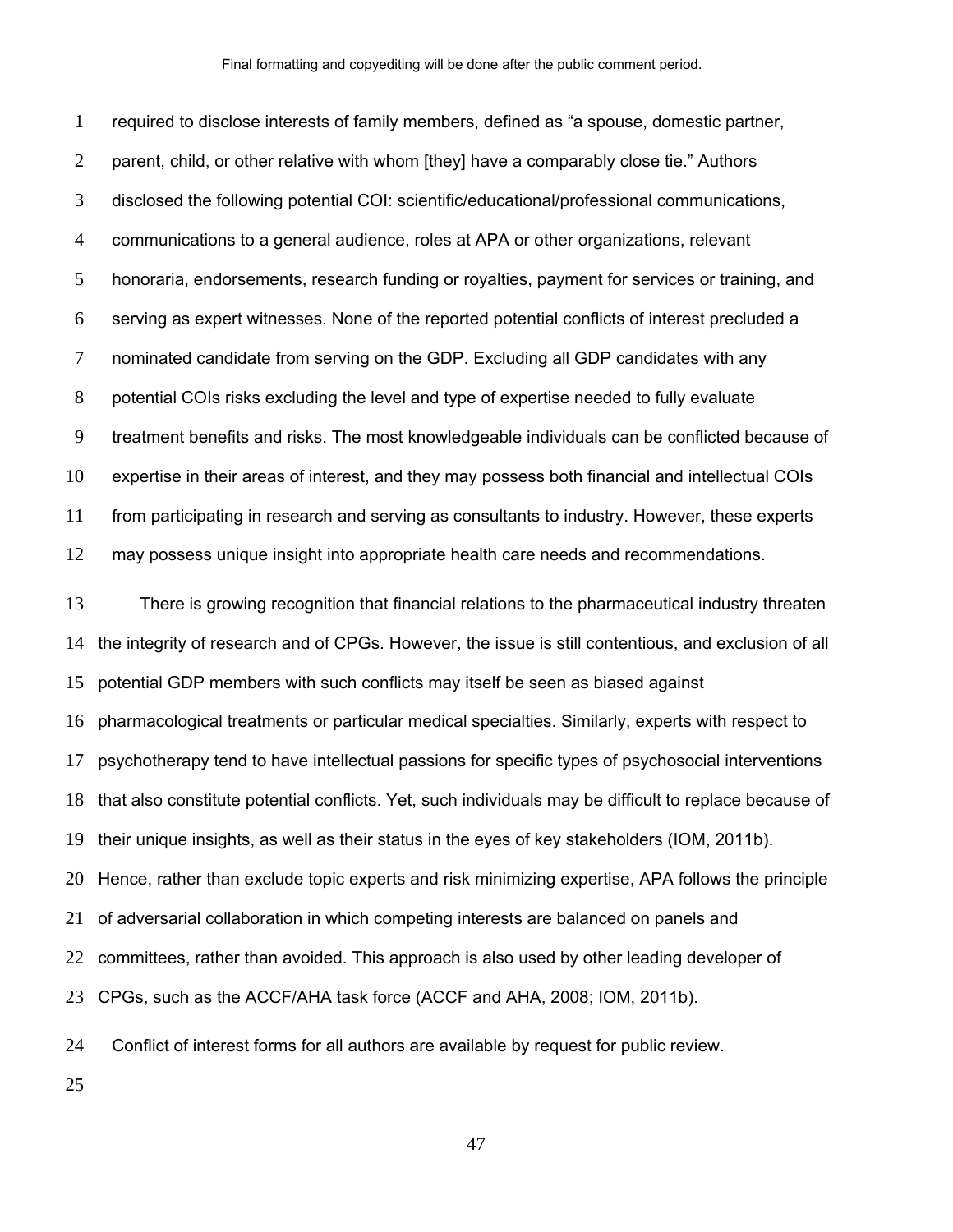| $\mathbf{1}$   | <b>Developer</b>                                                                                       |
|----------------|--------------------------------------------------------------------------------------------------------|
| $\overline{2}$ | American Psychological Association (APA)- Obesity Guideline Development Panel (GDP). The               |
| 3              | Obesity GDP is a multidisciplinary Panel of experts.                                                   |
| $\frac{4}{5}$  | <b>Author Disclosures</b>                                                                              |
| 6              | The Clinical Practice Guideline Panel reported the following disclosures during the development        |
| $\tau$         | and approval of this guideline:                                                                        |
| $8\,$          | Maria M. Llabre, PhD (Chair), is a professor of psychology, associate chair for graduate               |
| 9              | studies and the director of biobehavioral statistics at the Behavioral Medicine Research Center        |
| 10             | at the University of Miami. She reports no conflicts of interest with her work on these guidelines.    |
| 11             | Jamy Darone Ard, MD (Vice-Chair), is an associate professor in the department of                       |
| 12             | epidemiology and prevention and the department of medicine at Wake Forest University Baptist           |
| 13             | Medical Center. He is also the co-director of the Wake Forest Baptist Health Weight                    |
| 14             | Management Center. He regularly leads professional workshops and publishes on topics related           |
| 15             | to obesity and obesity treatment. He receives payment directly for providing or training other         |
| 16             | individuals to provide health services related to obesity, as well as honoraria for presentations,     |
| 17             | discussions, and royalties. He has received funding for research or research training on               |
| 18             | scientific or clinical issues related to obesity. He reports no conflicts of interest with his work on |
| 19             | these guidelines.                                                                                      |
| 20             | Gary Bennett, PhD, is professor of psychology, global health, and medicine at Duke                     |
| 21             | University. He directs the Duke Obesity Prevention Program and the Duke Global Digital Health          |
| 22             | Science. He regularly leads professional workshops and publishes on topics related to obesity.         |
|                |                                                                                                        |

or research training on scientific or clinical issues related to obesity. He holds equity stake in

23 He receives honoraria for presentations and discussions, and has received funding for research

25 Scale Down, a company that markets a digital health weight loss product, as well as in Coeus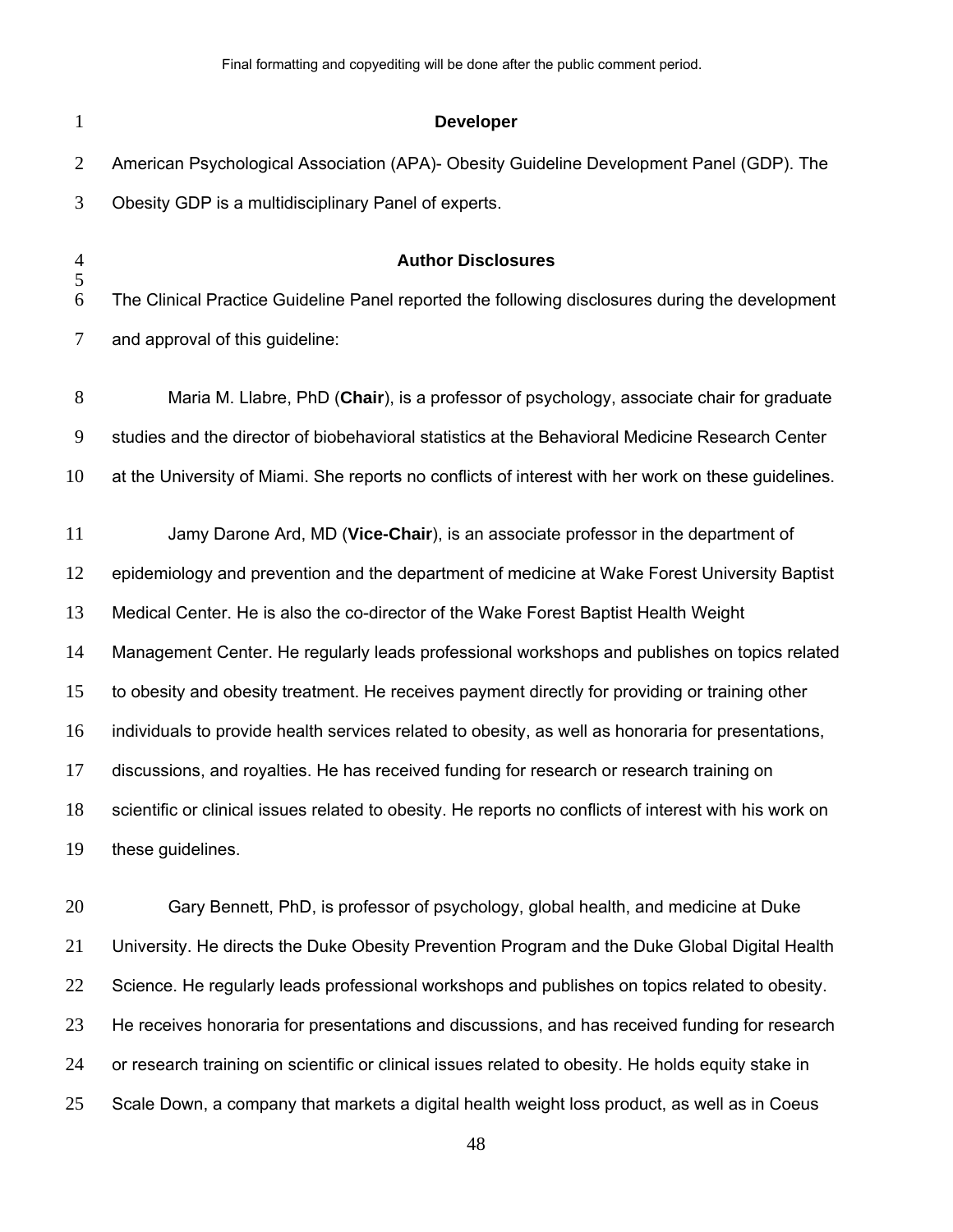Final formatting and copyediting will be done after the public comment period.

Health, a company that develops software that allows developers to more easily create evidence-based health applications including for obesity treatment. He reports no conflicts of interest with his work on these guidelines.

Phillip J. Brantley, PhD, is a John S. Mcllhenny Professor and Head of Behavioral Medicine at the Pennington Biomedical Research Center at Louisiana State University in Baton Rouge. He also serves on the Executive Council of the Obesity Society. He reports no conflicts of interest with his work on these guidelines.

Barbara Fiese, PhD, is a professor of human development and family studies at the University of Illinois at Urbana-Champaign and director of the Family Resiliency Center. She regularly leads professional workshops and publishes on topics related to obesity. She receives honoraria for presentations, discussions, and royalties. She has received funding for research or research training on scientific or clinical issues related to obesity. She reports no conflicts of interest with her work on these guidelines.

Jane Gray, PhD, serves as the director of behavioral health for the Texas Center for the Prevention and Treatment of Childhood Obesity, an interdisciplinary pediatric weight management program in central Texas. She regularly leads professional workshops and publishes on topics related to obesity. She receives payment directly for providing or training other individuals to provide health services related to obesity. Currently, she is participating in the "Expert Exchange," which is a collaboration between the Children's Hospital Association and the American Academy of Pediatrics, focusing on targeting pediatric obesity in primary care, and addressing severe obesity. She reports no conflicts of interest with her work on these guidelines.

Patty Nece, JD, is the counsel for regulations and legislation in the U.S. Department of Labor's Office of the Solicitor's Division of Black Lung and Longshore Legal Services. She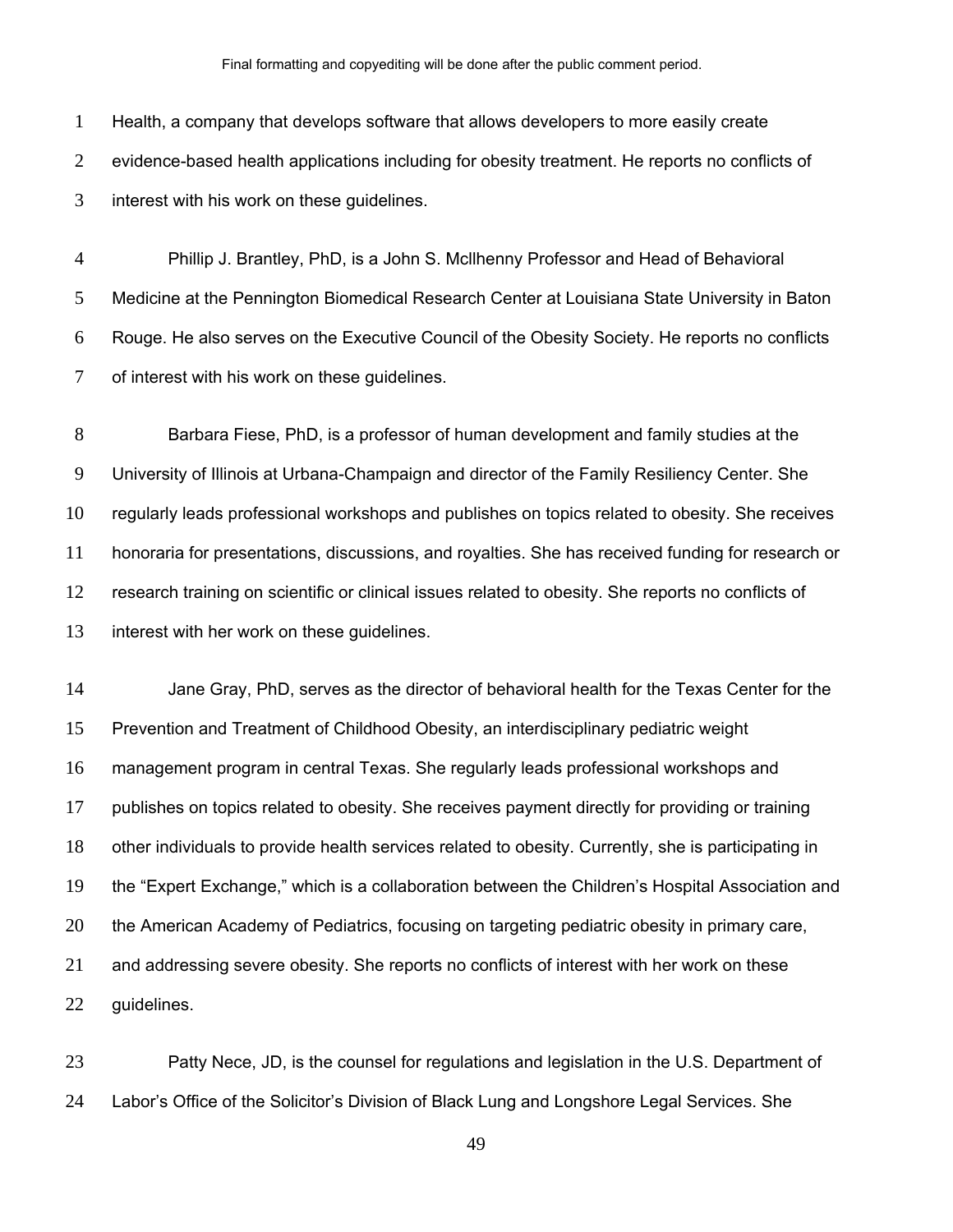regularly leads professional workshops on topics related to obesity. She receives honoraria for presentations and discussions. She reports no conflicts of interest with her work on these guidelines.

Michele Polfuss, PhD, RN, CPNP-AC/PC, is a pediatric nurse practitioner and assistant professor. Currently, she works at the University of Wisconsin – Milwaukee College of Nursing and holds the position of Joint Research Chair in the Nursing of Children between the University of Wisconsin-Milwaukee and Children's Hospital of Wisconsin. She has experience leading professional workshops and publishes on topics related to obesity. She receives honoraria for presentations and discussions on obesity. She is an active researcher who has received funding for research or research training on scientific or clinical issues related to childhood obesity and obesity in developmental disabilities. She serves as the project leader of a group within the National Association of Pediatric Nurse Practitioners that is updating its own clinical practice guidelines on obesity. In 2015, she joined the "Healthy Weight Research Network," researching obesity in individuals with developmental disabilities and autism. She reports no conflicts of interest with her work on these guidelines.

Hollie Raynor, PhD, RD, LDN, is a registered dietician and clinical psychologist. She is an associate professor in the department of nutrition at the University of Tennessee. She regularly leads professional workshops and publishes on topics related to obesity. She receives honoraria for presentation and discussions on obesity. She has received research funding from Weight Watchers International for research in adult weight management. She reports no conflicts of interest with her work on these guidelines.

Delia Smith West, PhD, is a South Carolina SMART State Endowed professor of 23 exercise science, and the director of the Technology Center to Promote Healthy Lifestyles at the University of South Carolina. She regularly leads professional workshops and publishes on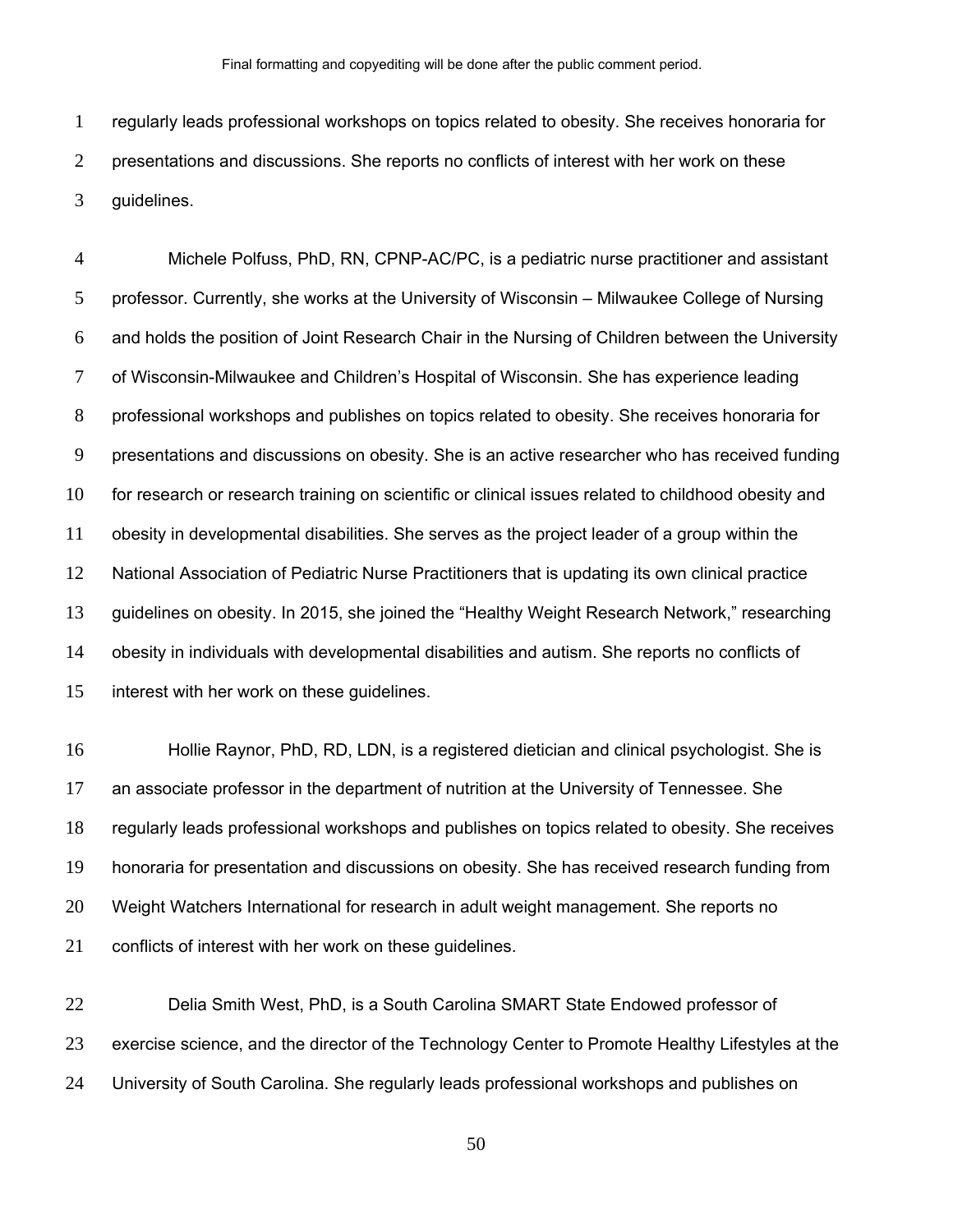Final formatting and copyediting will be done after the public comment period.

| $\mathbf{1}$   | topics related to obesity. She receives payment directly for providing or training other individuals  |
|----------------|-------------------------------------------------------------------------------------------------------|
| $\overline{2}$ | to provide health services related to obesity as well as honoraria for presentations and              |
| 3              | discussions. She has received research funding from the National Institute for Health (NIH).          |
| 4              | She reports no conflicts of interest with her work on these guidelines.                               |
| 5              | Denise Wilfley, PhD, is a Scott Rudolph University professor of psychiatry, medicine,                 |
| 6              | pediatrics, and psychology at Washington University in St. Louis. She regularly leads                 |
| 7              | professional workshops and publishes on topics related to obesity. She receives payment               |
| 8              | directly for providing or training other individuals to provide health services related to obesity as |
| 9              | well as honoraria for presentations and discussions. Currently, she is the principal investigator     |
| 10             | on an NIH/NHLBI T32 training grant called, "Nutrition-Behavioral Cardiovascular Disease               |
| 11             | Prevention." She is on the Advisory Board for several obesity-related centers, and has held or        |
| 12             | currently serves in leadership roles for several scientific and advocacy organizations addressing     |
| 13             | the topic of obesity. She reports no conflicts of interest with her work on these guidelines.         |
| 14             | Conflict of interest forms for all authors are available by request for public review.                |
| 15             |                                                                                                       |
| 16             |                                                                                                       |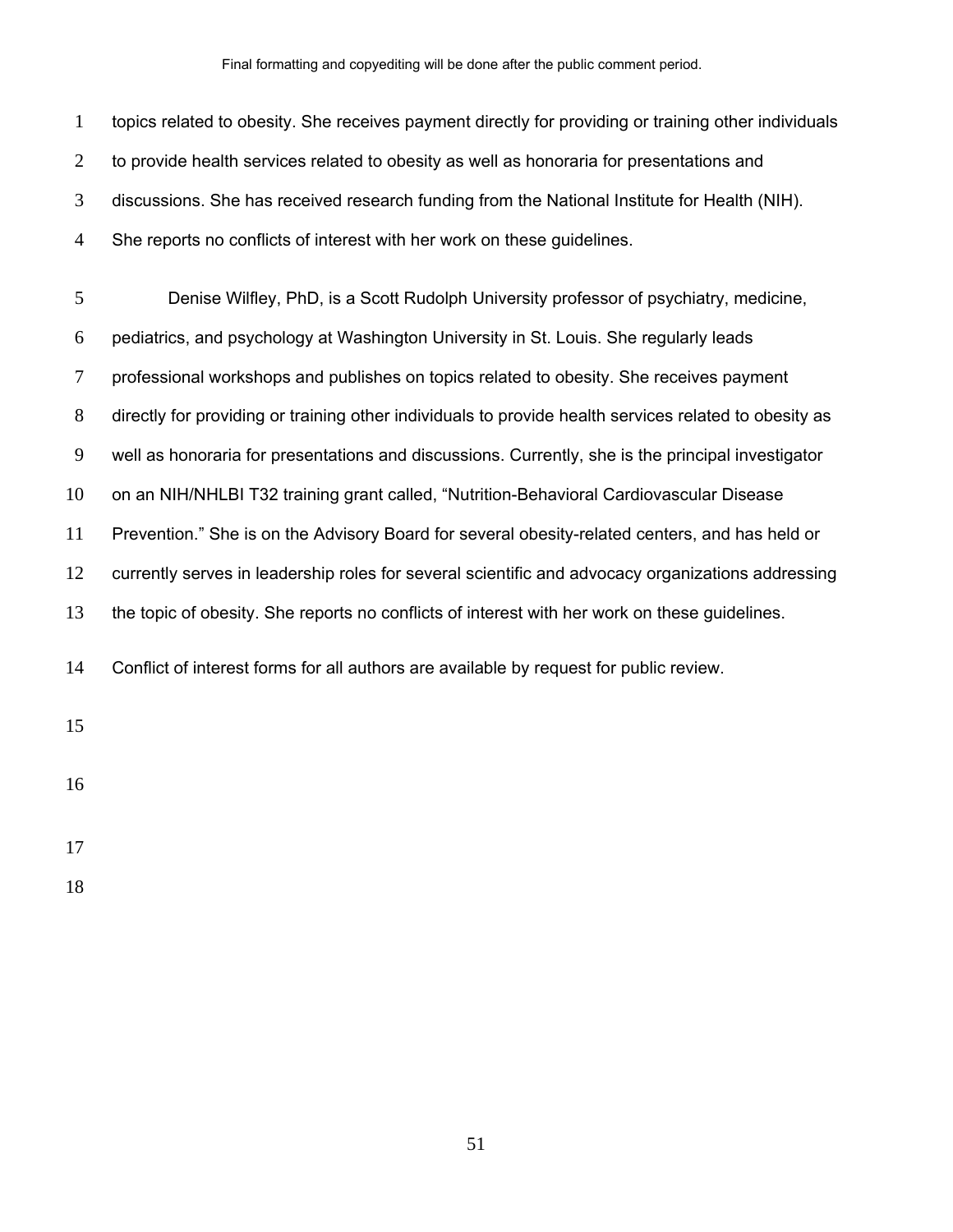| $\mathbf{1}$   | <b>Funding Source/Sponsor</b>                                                             |
|----------------|-------------------------------------------------------------------------------------------|
| 2<br>3         | This guideline was developed with financial support from the American Psychological       |
| $\overline{4}$ | Association. The Obesity GDP functioned as an independent Panel of the association. Final |
| 5              | recommendations were reviewed by the APA Council of Representatives for approval (yes or  |
| 6              | no) as APA policy. However, the Council had no influence on the content of the            |
| 7              | recommendations.                                                                          |
| 8              |                                                                                           |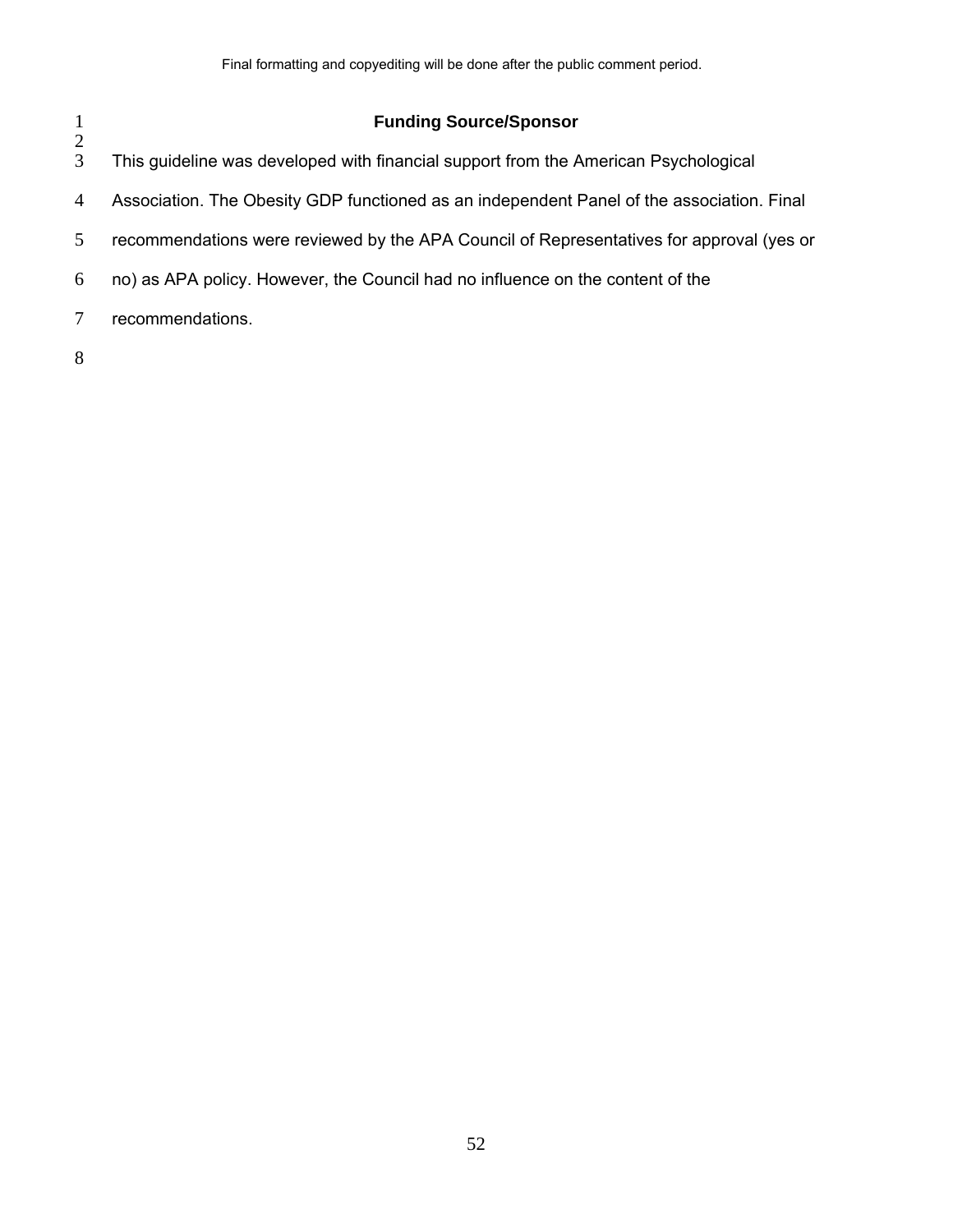# **Acknowledgments**

| 2              | The panel is grateful to APA Executive Director of Practice, Dr. Katherine Nordal for her endless |
|----------------|---------------------------------------------------------------------------------------------------|
| 3              | support and championing of this initiative as well as APA's Board of Professional Affairs, Board  |
| $\overline{4}$ | of Scientific Affairs, Council of Representatives, and Board of Directors. The panel thanks the   |
| 5              | members of the Advisory Steering Committee for the Development of Clinical Practice               |
| 6              | Guidelines who provided guidance and feedback during the course of creating this guideline.       |
| 7              | The panel appreciates the work of APA staff Dr. C. Vaile Wright and Ms. Shannon Beattie           |
| 8              | supporting the work of this panel. The panel is grateful to Kaiser Permanente Research            |
| 9              | Affiliates EPC scientists for their systematic review work and methodological guidance. Thank     |
| 10             | you to two initial panel members Dr. Leonard Epstein and Ms. Caroline Jhingory.                   |
|                |                                                                                                   |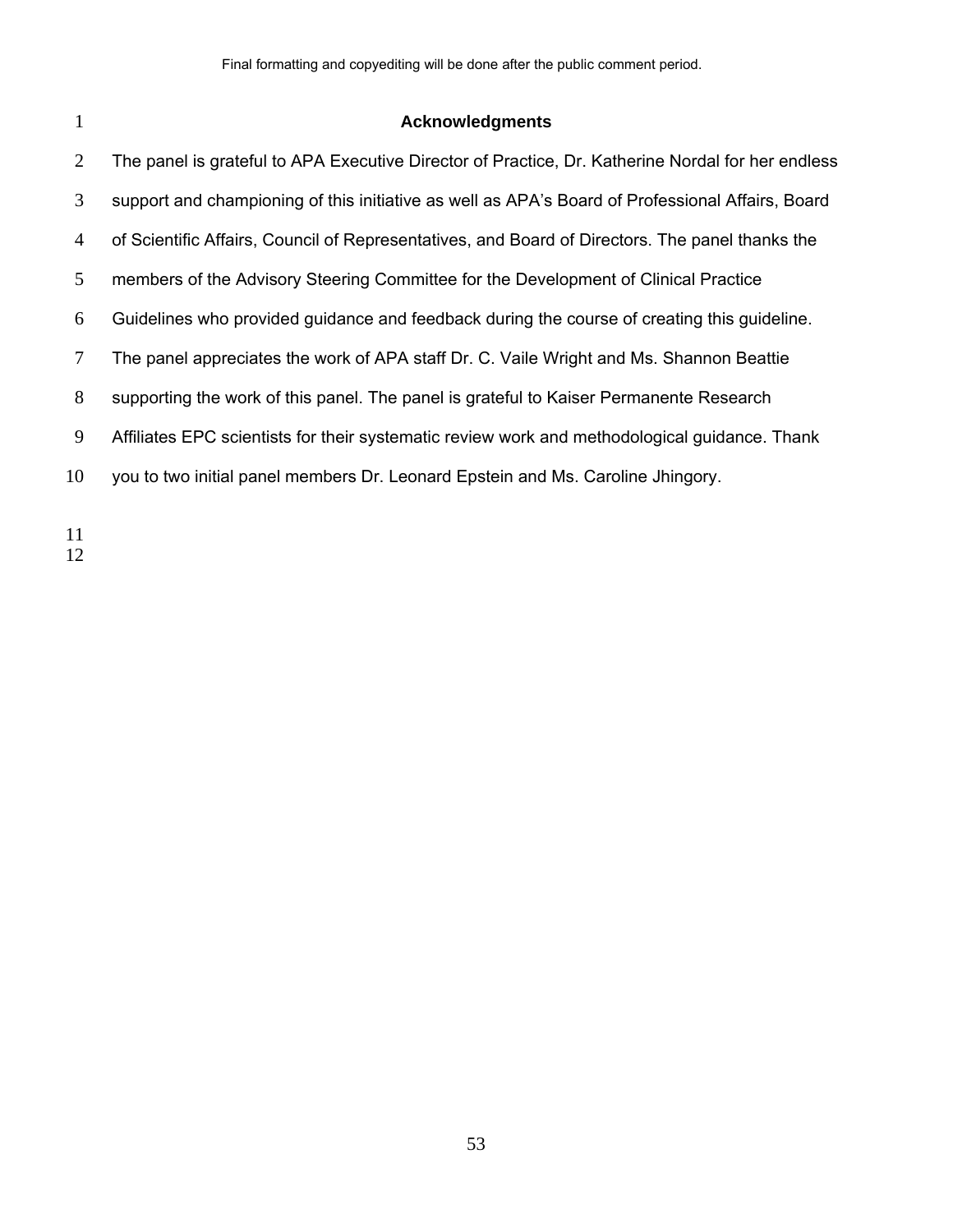| $\mathbf{1}$   | <b>References</b>                                                                              |
|----------------|------------------------------------------------------------------------------------------------|
| 2<br>3         | AACE/ACE Obesity Task Force (1998). AACE/ACE Position statement on the prevention,             |
| $\overline{4}$ | diagnosis, and treatment of obesity. Endocrine Practice, 4(5).                                 |
| 5              | AHA/ACC/TOS (2013). 2013 AHA/ACC/TOS Guideline for the management of overweight and            |
| 6              | obesity in adults: A report of the American College of Cardiology/American Heart               |
| 7              | Association Task Force on Practice Guidelines and The Obesity Society. Circulation,            |
| $8\,$          | 129(25). doi: 10.1161/01.cir.0000437739.71477.ee                                               |
| 9              | American Academy of Family Physicians (2014). Summary of recommendations for clinical          |
| 10             | preventive services. Leawood, KS: American Academy of Family Physicians; PMID                  |
| 11             | American Psychological Association. (2015). Professional practice guidelines: Guidance for     |
| 12             | developers and users. American Psychologist, 70, 823-831.                                      |
| 13             | American Psychological Association. (2016). Resolution on psychologists in integrated primary  |
| 14             | care and specialty health settings. Retrieved from:                                            |
| 15             | http://www.apa.org/about/policy/integrated-primary-care.aspx                                   |
| 16             | August, G. P., Caprio, S., Fennoy, I., Freemark, M., Kaufman, F. R., Lustig, R. H.,  Montori,  |
| 17             | V. M. (2008). Prevention and treatment of pediatric obesity: An Endocrine Society              |
| 18             | Clinical Practice Guideline Based on Expert Opinion. The Journal of Clinical                   |
| 19             | Endocrinology & Metabolism, 93(12), 4576-4599. doi:10.1210/jc.2007-2458                        |
| 20             | Baker, E. A., Schootman, M., Barnidge, E., & Kelly, C. (2006). The role of race and poverty in |
| 21             | access to foods that enable individuals to adhere to dietary guidelines. Preventing            |
| 22             | Chronic Disease, 3(3).                                                                         |
| 23             | Barlow, S. E. (2007). Expert committee recommendations regarding the prevention,               |
| 24             | assessment, and treatment of child and adolescent overweight and obesity: Summary              |
| 25             | report. Pediatrics, 120(4).                                                                    |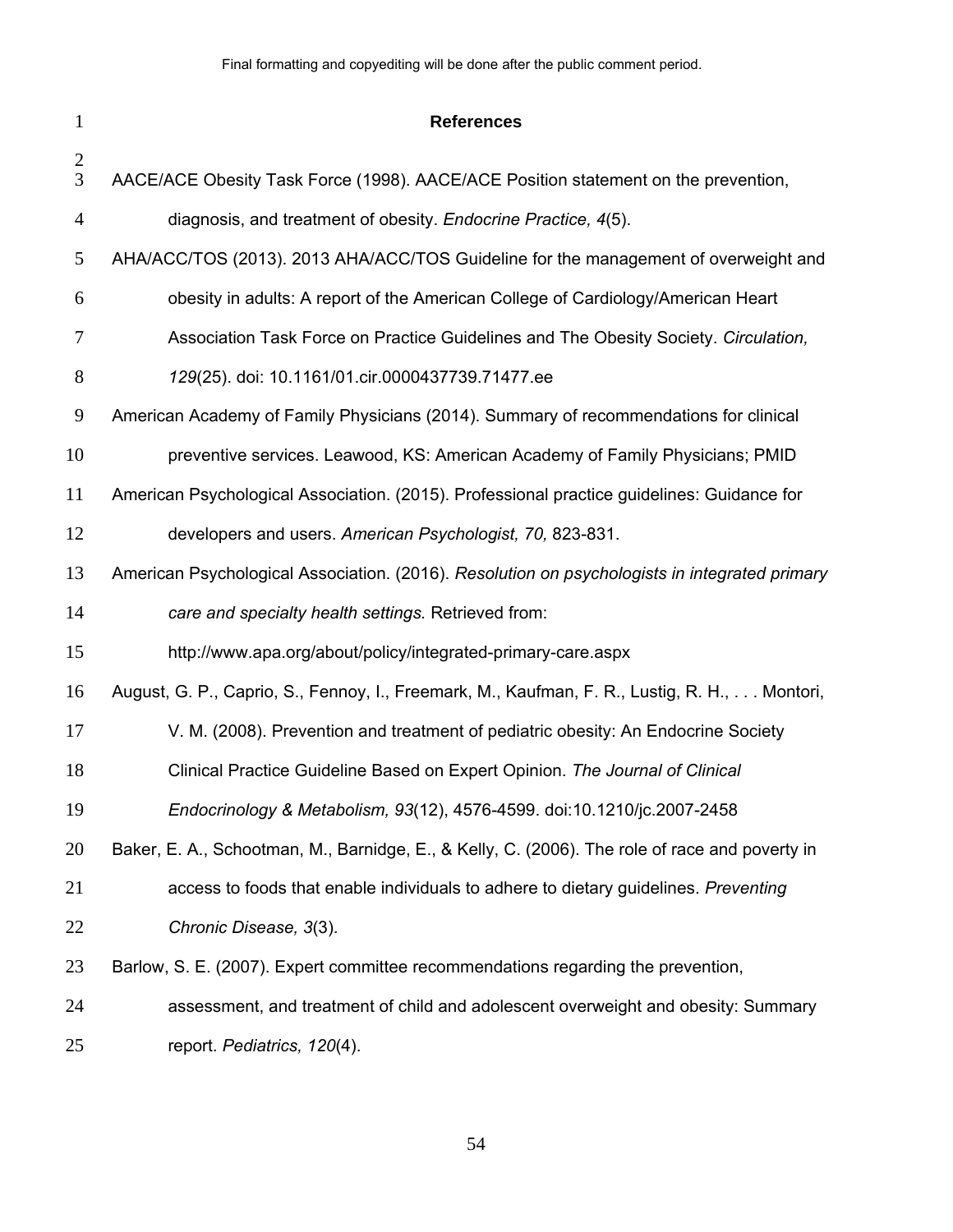Final formatting and copyediting will be done after the public comment period.

| $\mathbf{1}$   | Barlow, S. E., & Dietz, W. H. (1998). Obesity evaluation and treatment: Expert committee            |
|----------------|-----------------------------------------------------------------------------------------------------|
| $\overline{c}$ | recommendations. Pediatrics, 102(3). doi:10.1542/peds.102.3.e29                                     |
| 3              | Bass, R., & Eneli, I. (2015). Severe childhood obesity: An under-recognised and growing health      |
| 4              | problem. Postgraduate Medical Journal, 91(1081), 639-645. doi:10.1136/postgradmedi-                 |
| 5              | 2014-133033                                                                                         |
| 6              | Centers for Disease Control. About child & teen BMI. Available from:                                |
| 7              | https://www.cdc.gov/healthyweight/assessing/bmi/childrens bmi/about childrens bmi.ht                |
| 8              | m <sub>l</sub>                                                                                      |
| 9              | Collins, L. M., Murphy, S. A., Nair, V. N., & Strecher, V. J. (2005). A strategy for optimizing and |
| 10             | evaluating behavioral interventions. Annals of Behavioral Medicine, 30(1), 65-73.                   |
| 11             | doi:10.1207/s15324796abm3001 8                                                                      |
| 12             | Coppock, J. H., Ridolfi, D. R., Hayes, J. F., St. Paul, M., & Wilfley, D. E. (2014). Current        |
| 13             | approaches to the management of pediatric overweight and obesity. Current Treatment                 |
| 14             | Options in Cardiovascular Medicine, 16(11). doi: 10.1007/s11936-014-0343-0                          |
| 15             | Czajkowski, S. M., Lynch, M. R., Hall, K. L., Stipelman, B. A., Haverkos, L., Perl, H.,  Shirley,   |
| 16             | M. C. (2016). Transdisciplinary translational behavioral (TDTB) research: Opportunities,            |
| 17             | barriers, and innovations. Translational Behavioral Medicine, 6(1), 32-43.                          |
| 18             | doi:10.1007/s13142-015-0367-3                                                                       |
| 19             | Daniels, S. R., Arnett, D. K., Eckel, R. H., Gidding, S. S., Hayman, L. L., Kumanyika, S.,          |
| 20             | Williams, C. L. (2005). Overweight in children and adolescents: Pathophysiology,                    |
| 21             | consequences, prevention, and treatment. Circulation, 111(15), 1999-2012. doi:                      |
| 22             | 10.1161/01.CIR.0000161369.71722.10                                                                  |
| 23             | Ells, L. J., Mead, E., Atkinson, G., Corpeleijn, E., Roberts, K., Viner, R.,  Richter, B. (2015).   |
| 24             | Surgery for the treatment of obesity in children and adolescents (review). Cochrane                 |
| 25             | Database of Systematic Reviews, 6(CD011740).                                                        |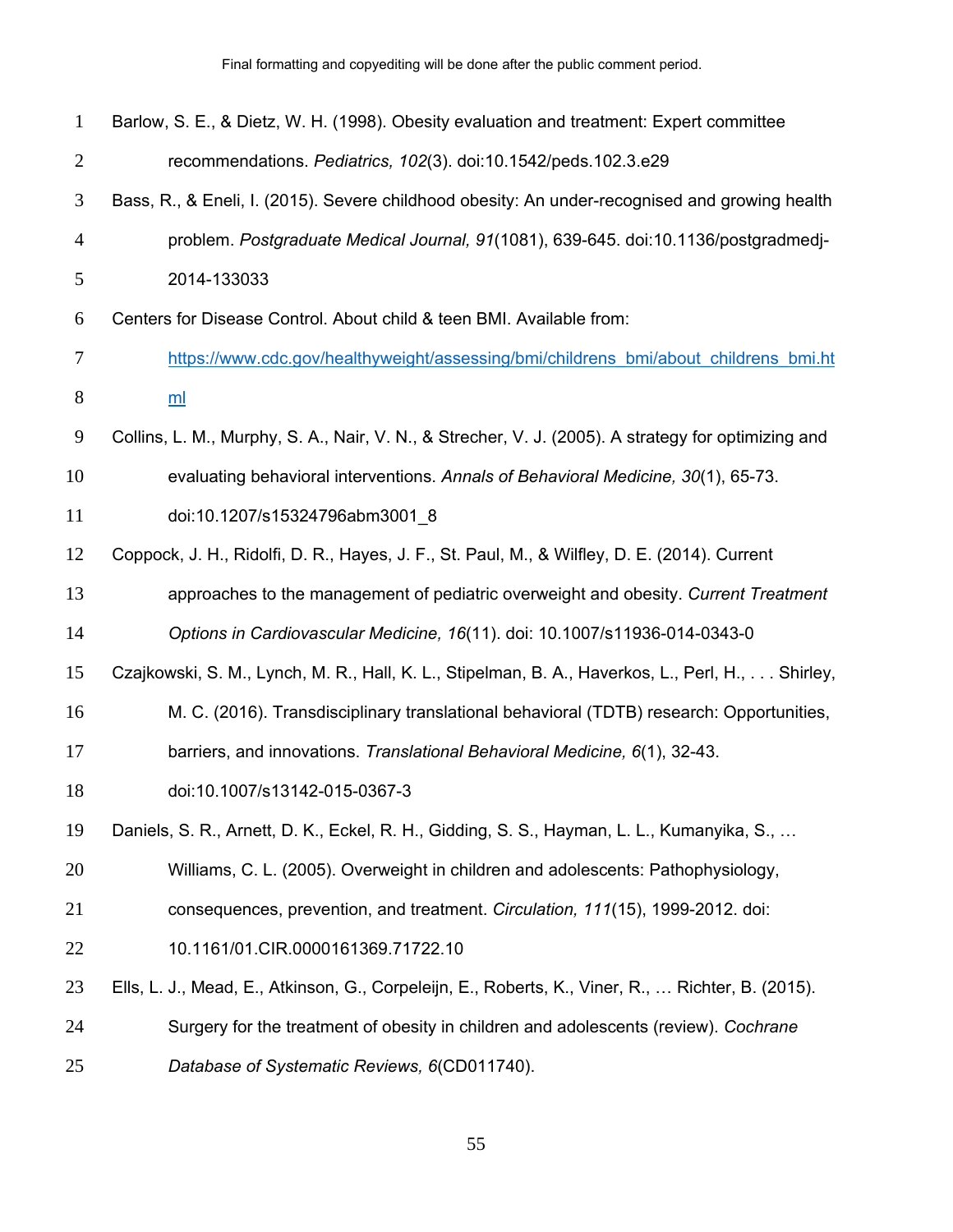Final formatting and copyediting will be done after the public comment period.

| $\mathbf{1}$   | Epstein, L. H., Paluch, R. A., Saelens, B. E., Ernst, M. M., & Wilfley, D. E. (2001). Changes in  |
|----------------|---------------------------------------------------------------------------------------------------|
| $\overline{2}$ | eating disorder symptoms with pediatric obesity treatment. The Journal of                         |
| 3              | Pediatrics, 139(1), 58-65. doi:10.1067/mpd.2001.115022                                            |
| $\overline{4}$ | Evans, G. W. (2004). The environment of childhood poverty. American Psychologist, 59(2), 77-      |
| 5              | 92. doi:10.1037/0003-066x.59.2.77                                                                 |
| 6              | Expert Panel on Integrated Guidelines for Cardiovascular Health and Risk Reduction in Children    |
| 7              | and Adolescents: Summary Report. (2011). Pediatrics, 128(Supplement).                             |
| $8\,$          | doi:10.1542/peds.2009-2107c                                                                       |
| 9              | Falbe, J., Cadiz, A. A., Tantoco, N. K., Thompson, H. R., & Madsen, K. A. (2015). Active and      |
| 10             | healthy families: A randomized controlled trial of a culturally tailored obesity intervention     |
| 11             | for Latino children. Academic Pediatrics, 15(4), 386-395. doi:10.1016/j.acap.2015.02.004          |
| 12             | Fewell, Z., Smith, G. D., & Sterne, J. A. (2007). The impact of residual and unmeasured           |
| 13             | confounding in epidemiologic studies: A Stimulation Study. American Journal of                    |
| 14             | Epidemiology, 166(6), 646-655.                                                                    |
| 15             | Fitch, A., Fox, C., Bauerly, K., Gross, A., Heim, C., Judge-Dietz, J., , Webb, B. (2013).         |
| 16             | Prevention and management of obesity for children and adolescents. Available from:                |
| 17             | https://www.ncbi.nlm.nih.gov/nlmcatalog/101670425                                                 |
| 18             | Ford, A. L., Hunt, L. P., Cooper, A., & Shield, J. P. (2010). What reduction in BMI SDS is        |
| 19             | required in obese adolescents to improve body composition and cardiometabolic                     |
| 20             | health? Archives of Disease in Childhood, 95(4), 256-261. doi:10.1136/adc.2009.165340             |
| 21             | Freedman, D. S., Ogden, C. L., Flegal, K. M., Khan, L. K., Serdula, M. K., & Dietz, W. H. (2007). |
| 22             | Childhood overweight and family income. Medscape General Medicine, 9(2).                          |
| 23             | Golan, M., Kaufman, V., & Shahar, D. R. (2006). Childhood obesity treatment: Targeting parents    |
| 24             | exclusively v. parents and children. British Journal of Nutrition, 95(5), 1008-1015.              |
| 25             | doi:10.1079/bjn20061757                                                                           |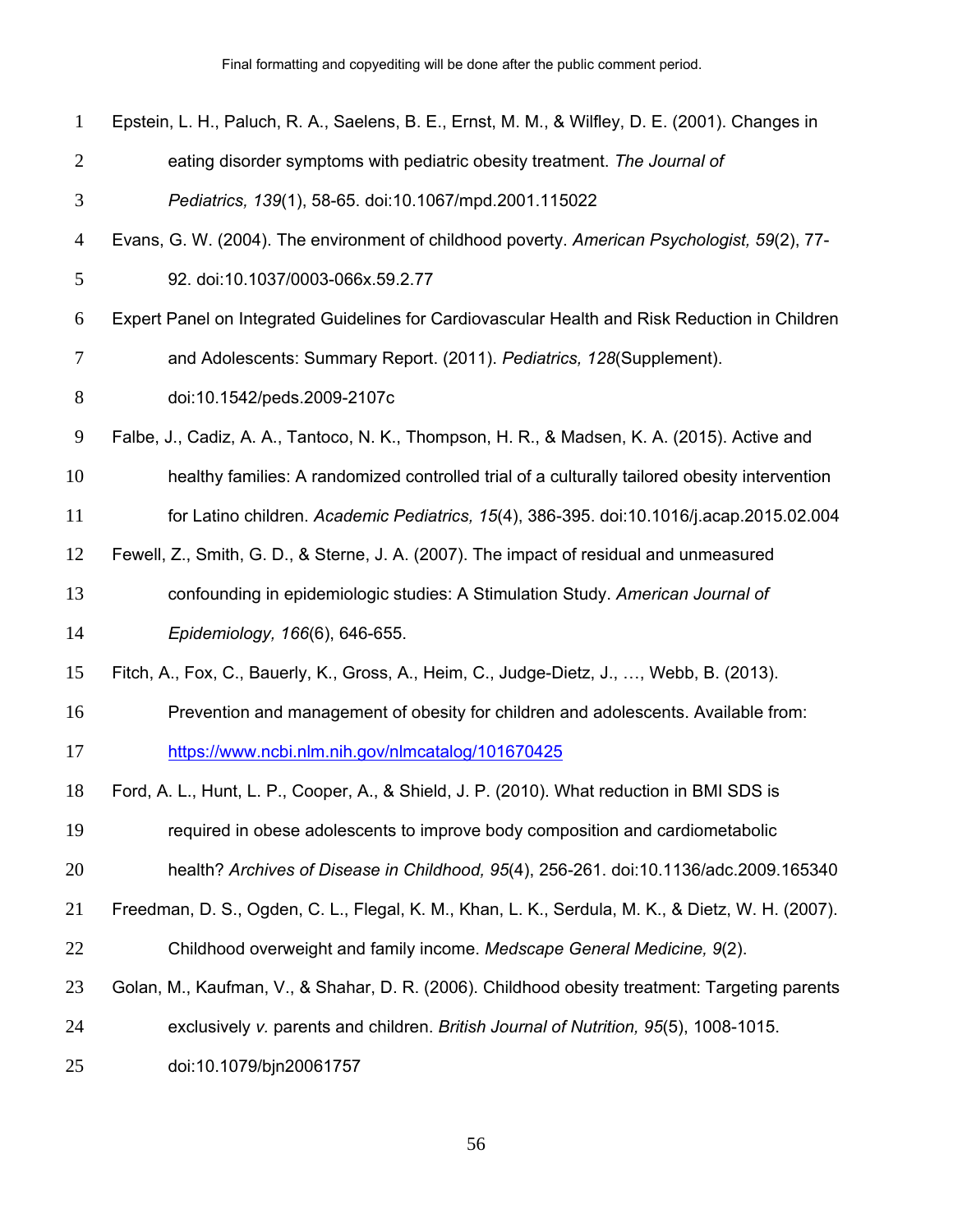| $\mathbf{1}$   | Goldhaber-Fiebert, J. D., Rubinfeld, R. E., Bhattacharya, J., Robinson, T. N., & Wise, P. H.   |
|----------------|------------------------------------------------------------------------------------------------|
| $\overline{2}$ | (2013). The utility of childhood and adolescent obesity assessment in relation to adult        |
| 3              | health. Medical Decision Making, 33(2), 163-175. doi:10.1177/0272989x12447240                  |
| $\overline{4}$ | Golley, R. K., Magarey, A. M., Baur, L. A., Steinbeck, K. S., & Daniels, L. A. (2007). Twelve- |
| 5              | month effectiveness of a parent-led, family-focused weight-management program for              |
| 6              | prepubertal children: A randomized, controlled trial. Pediatrics, 119(3), 517-525.             |
| $\overline{7}$ | doi:10.1542/peds.2006-1746                                                                     |
| 8              | Guyatt, G., Akl, E. A., Hirsh, J., Kearon, C., Crowther, M., Gutterman, D.,  Schünemann, H.    |
| 9              | (2010). The vexing problem of guidelines and conflict of interest: A potential                 |
| 10             | solution. Annals of Internal Medicine, 152(11), 738-741.                                       |
| 11             | Guyatt, G., Oxman, A. D., Sultan, S., Brozek, J., Glasziou, P., Alonso-Coello, P.,             |
| 12             | Schünemann, H. J. (2013). GRADE guidelines: 11. Making an overall rating of                    |
| 13             | confidence in effect estimates for a single outcome and for all outcomes. Journal of           |
| 14             | Clinical Epidemiology, 66(2), 151-157. 10.1016/j.jclinepi.2012.01.006                          |
| 15             | Guyatt, G. H., Oxman, A. D., Vist, G., Kunz, R., Brozek, J., Alonso-Coello, P.,  Schünemann,   |
| 16             | H. J. (2011). GRADE guidelines: 4. Rating the quality of evidence--study limitations (risk     |
| 17             | of bias). Journal of Clinical Epidemiology, 64(4), 407-415. doi:                               |
| 18             | 10.1016/j.jclinepi.2010.07.017                                                                 |
| 19             | Hammons, A. J., Wiley, A. R., Fiese, B. H., & Teran-Garcia, M. (2013). Six-week Latino family  |
| 20             | prevention pilot program effectively promotes healthy behaviors and reduces obesogenic         |
| 21             | behaviors. Journal of Nutrition Education and Behavior, 45(6), 745-750.                        |
| 22             | doi:10.1016/j.jneb.2013.01.023                                                                 |
| 23             | Harris, R.P., Helfand, M., Woolf, S.H., Lohr, K.N., Mulrow, C.D., Teutsch, S.M., & Atkins, D.  |
| 24             | (2001). Current methods of the U.S. Preventive Services Task Force. American Journal           |
| 25             | of Preventive Medicine, 20, 21-35.                                                             |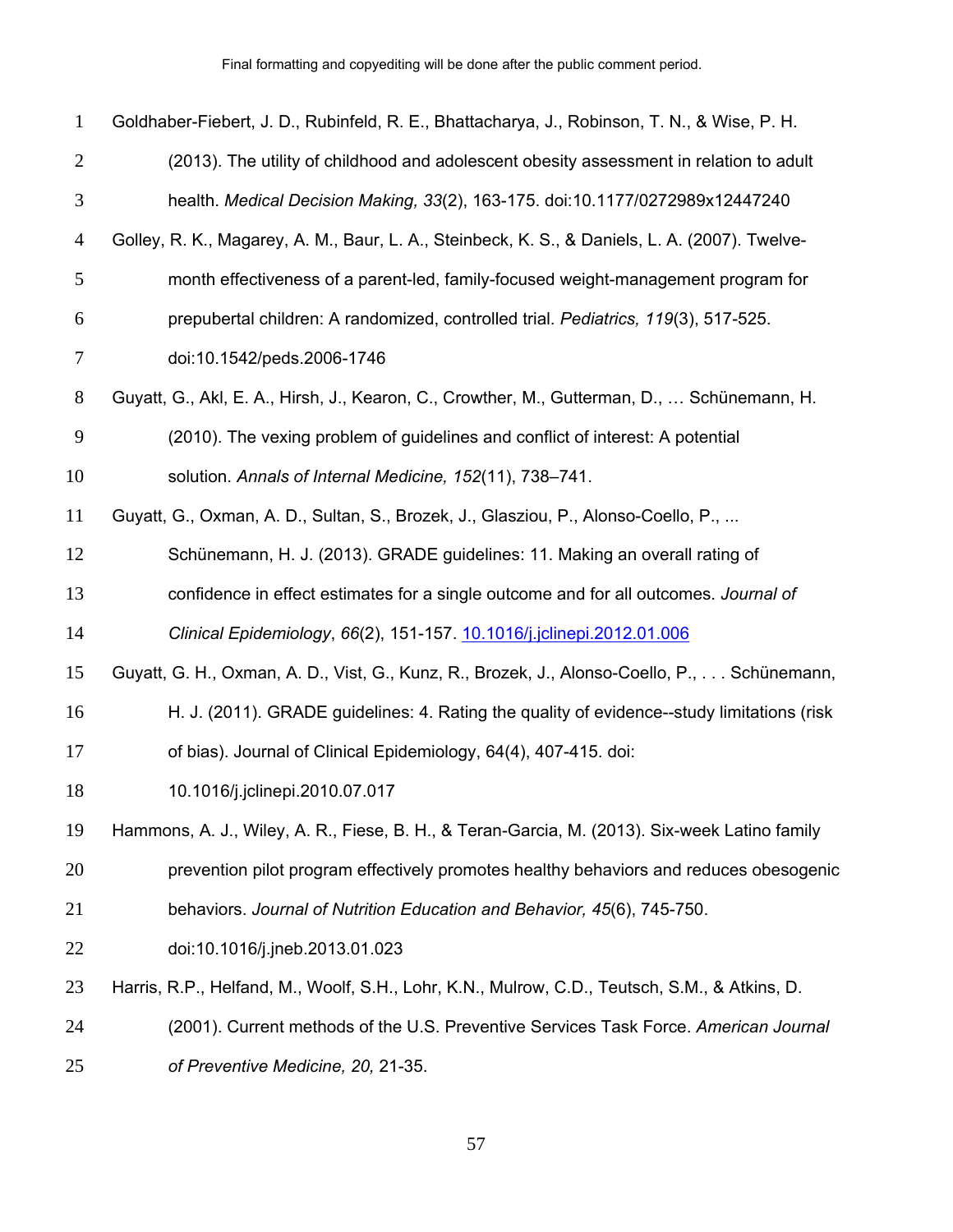| $\mathbf{1}$   | Harrist, A. W., Swindle, T. M., Hubbs-Tait, L., Topham, G. L., Shriver, L. H., & Page, M. C.      |
|----------------|---------------------------------------------------------------------------------------------------|
| $\overline{2}$ | (2016). The social and emotional lives of overweight, obese, and severely obese                   |
| 3              | children. Child Development, 87(5), 1564-1580.                                                    |
| $\overline{4}$ | Herget, S., Rudolph, A., Hilbert, A., & Bluher, S. (2014). Psychosocial status and mental health  |
| 5              | in adolescents before and after bariatric surgery: A systematic literature review. Obesity        |
| 6              | Facts, 7, 233-245.                                                                                |
| $\tau$         | Hoelscher, D. M., Kirk, S., Ritchie, L., & Cunningham-Sabo, L. (2013). Position of the Academy    |
| 8              | of Nutrition and Dietetics: Interventions for the prevention and treatment of pediatric           |
| 9              | overweight and obesity. Journal of the Academy of Nutrition and Dietetics, 113(10),               |
| 10             | 1375-1394. doi:10.1016/j.jand.2013.08.004                                                         |
| 11             | Hughes, A. R., Stewart, L., Chapple, J., Mccoll, J. H., Donaldson, M. D., Kelnar, C. J.,  Reilly, |
| 12             | J. J. (2008). Randomized, controlled trial of a best-practice individualized behavioral           |
| 13             | program for treatment of childhood overweight: Scottish Childhood Overweight                      |
| 14             | Treatment Trial (SCOTT). Pediatrics, 121(3). doi:10.1542/peds.2007-1786                           |
| 15             | Imperatore, G., Boyle, J. P., Thompson, T. J., Case, D., Dabelea, D., Hamman, R. F.,              |
| 16             | Standiford, D. (2012). Projections of Type 1 and Type 2 Diabetes burden in the U.S.               |
| 17             | population aged <20 years through 2050: Dynamic modeling of incidence, mortality, and             |
| 18             | population growth. Diabetes Care, 35(12), 2515-2520. doi:10.2337/dc12-0669                        |
| 19             | Institute of Medicine (2011a). Clinical practice guidelines we can trust. Washington, DC:         |
| 20             | <b>National Academies Press.</b>                                                                  |
| 21             | Institute of Medicine. (2011b). Finding what works in health care: Standard for systematic        |
| 22             | reviews. Washington, D.C: The National Academies Press.                                           |
| 23             | Janicke, D. M., Steele, R. G., Gayes, L. A., Lim, C. S., Clifford, L. M., Schneider, E. M.,       |
| 24             | Westen, S. (2014). Systematic review and meta-analysis of comprehensive behavioral                |
| 25             | family lifestyle interventions addressing pediatric obesity. Journal of Pediatric                 |
| 26             | Psychology, 39(8), 809-825. doi:10.1093/jpepsy/jsu023                                             |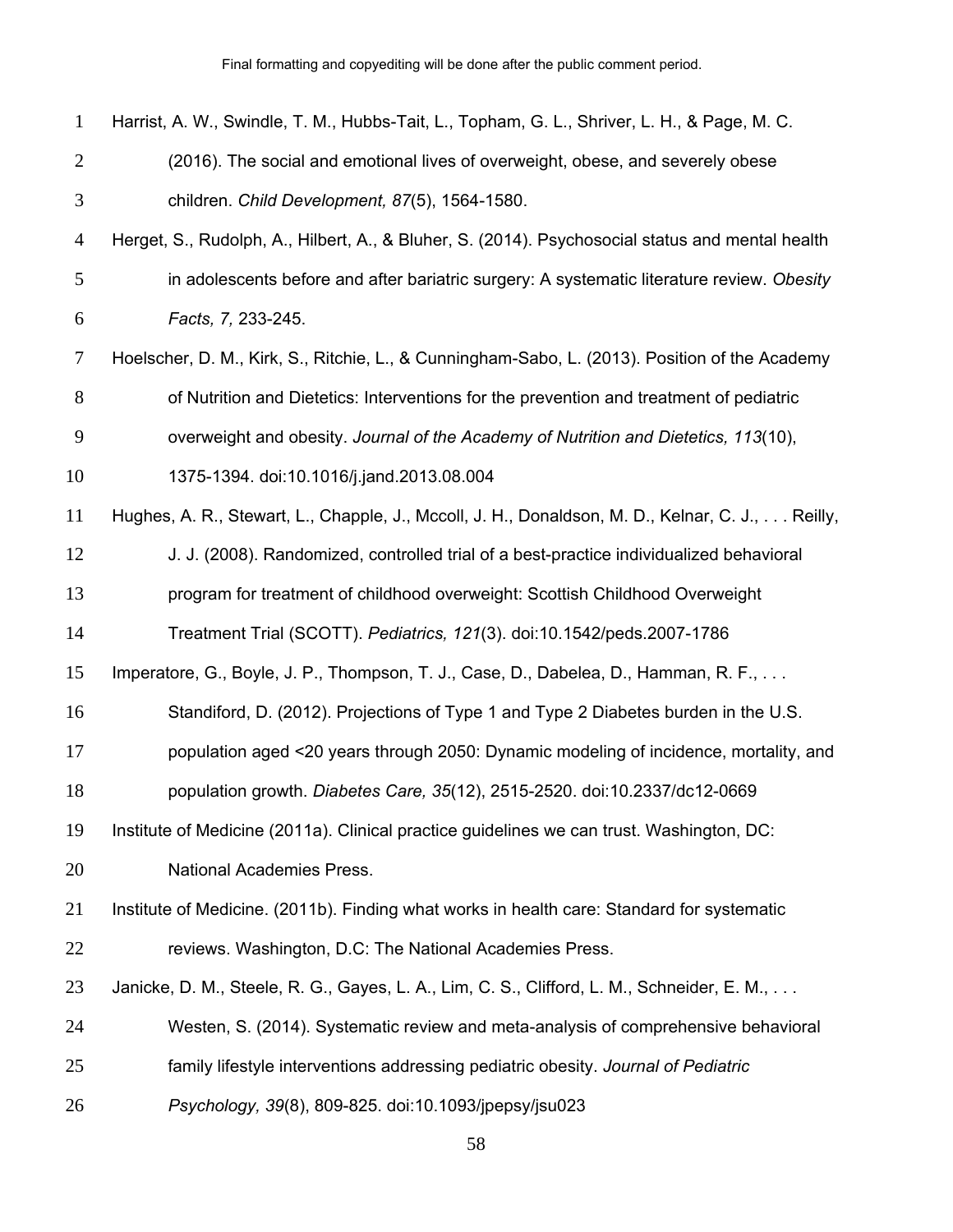| $\mathbf{1}$   | Kelly, A. S., Barlow, S. E., Rao, G., Inge, T. H., Hayman, L. L., Steinberger, J.,  Daniels, S. |
|----------------|-------------------------------------------------------------------------------------------------|
| $\overline{2}$ | R. (2013). Severe obesity in children and adolescents: Identification, associated health        |
| $\mathfrak{Z}$ | risks, and treatment approaches: A scientific statement from the American Heart                 |
| $\overline{4}$ | Association. Circulation, 128(15), 1689-1712. doi:10.1161/cir.0b013e3182a5cfb3                  |
| 5              | Kolsgaard, M. L., Joner, G., Brunborg, C., Anderssen, S. A., Tonstad, S., & Andersen, L. F.     |
| 6              | (2012). Correction: "Reduction in BMI z-score and improvement in cardiometabolic risk           |
| $\tau$         | factors in obese children and adolescents. The Oslo adiposity intervention study - a            |
| $8\,$          | hospital/public health nurse combined treatment." BMC Pediatrics, 12(1).                        |
| $\mathbf{9}$   | doi:10.1186/1471-2431-12-77                                                                     |
| 10             | Lei, H., Nahum-Shani, I., Lynch, K., Oslin, D., & Murphy, S. (2012). A "SMART" design for       |
| 11             | building individualized treatment sequences. Annual Review of Clinical Psychology, 8(1),        |
| 12             | 21-48. doi:10.1146/annurev-clinpsy-032511-143152                                                |
| 13             | Lumeng, J. C., Forrest, P., Appugliese, D. P., Kaciroti, N., Corwyn, R. F., & Bradley, R. H.    |
| 14             | (2010). Weight status as a predictor of being bullied in third through sixth grades.            |
| 15             | Pediatrics, 125(6), e1301-e1307.                                                                |
| 16             | May, A. L., Freedman, D., Sherry, B., Blanck, H. M. (2013). Obesity – United States, 1999-2010. |
| 17             | Morbidity and Mortality Weekly Report, 62(3), 120-128.                                          |
| 18             | Mccallum, Z., Wake, M., Gerner, B., Baur, L. A., Gibbons, K., Gold, L.,  Waters, E. (2007).     |
| 19             | Outcome data from the LEAP (Live, Eat and Play) trial: A randomized controlled trial of a       |
| 20             | primary care intervention for childhood overweight/mild obesity. International Journal of       |
| 21             | Obesity. doi:10.1038/sj.ijo.0803509                                                             |
| 22             | National Health and Medical Research Council (2013) Clinical practice guidelines for the        |
| 23             | management of overweight and obesity in adults, adolescents and children in Australia.          |
| 24             | Melbourne: National Health and Medical Research Council.                                        |
| 25             | National Institute for Health and Care Excellence (2013). Managing overweight and obesity       |
| 26             | among children and young people: Lifestyle weight management services (NICE Public              |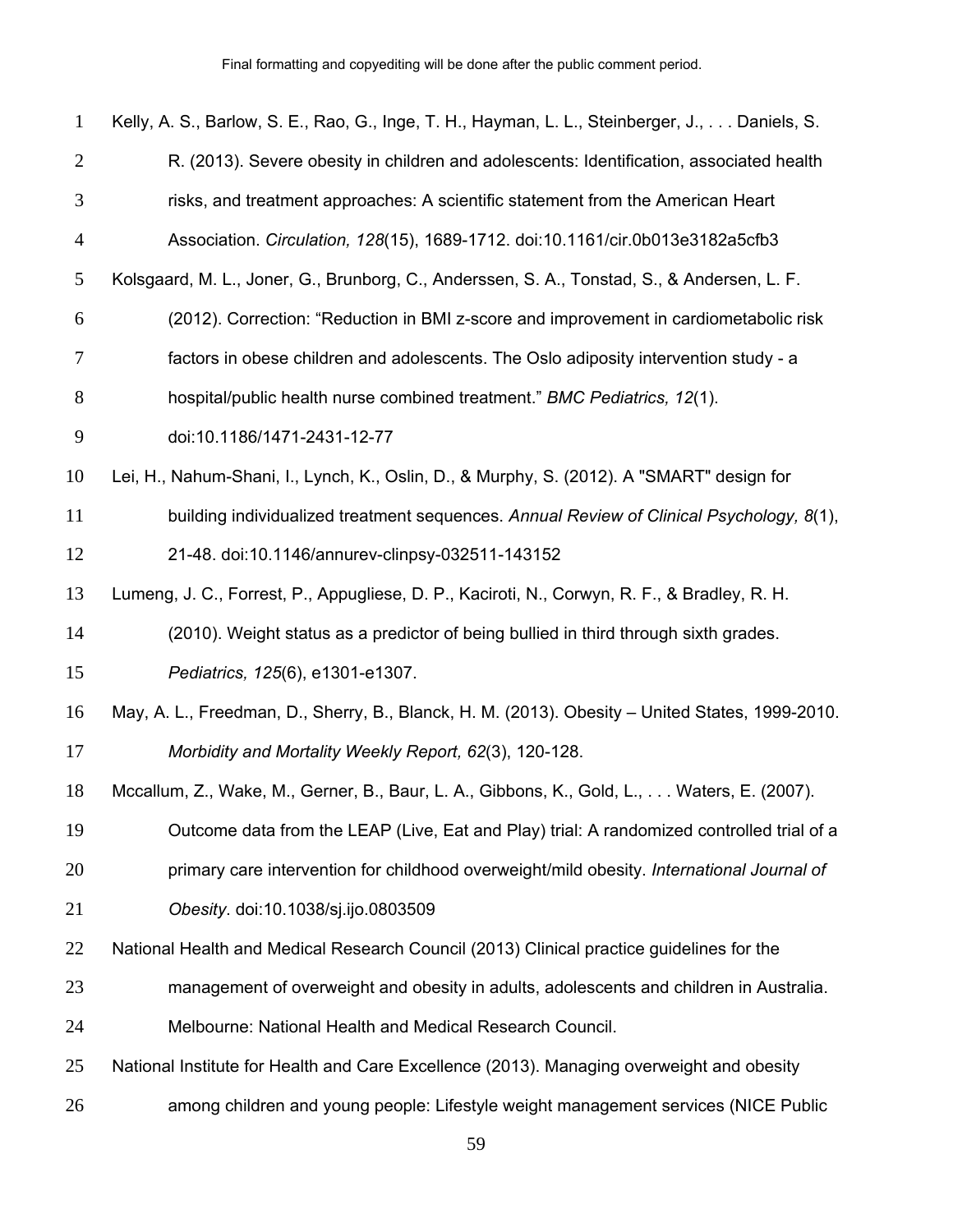#### Final formatting and copyediting will be done after the public comment period.

Health Guidance 47). Retrieved from:

http://www.worldobesity.org/site\_media/uploads/NICE-Child.pdf

National Institute for Health and Care Excellence (2012). The guidelines manual.

https://www.nice.org.uk/article/pmg6/chapter/6-reviewing-the-evidence.

- Noser, A. E., Cushing, C. C., McGrady, M. E., Amaro, C. M., & Huffhines, L. P. (2017). Adaptive
- intervention designs in pediatric psychology: The promise of sequential multiple
- assignment randomized trials of pediatric interventions. *Clinical Practice in Pediatric*
- *Psychology, 5*(2), 170-179. http://dx.doi.org/10.1037/cpp0000185
- O'Connor, E. A., Burda, B. U., Eder, M., Walsh, E. S., & Evans, C. V. (2016). Multicomponent
- behavioral interventions for weight management in children and adolescents who are

overweight or with obesity: A systematic evidence review for the American Psychological

- Association. *Agency for Healthcare Research and Quality*. Portland, Oregon.
- Ogden, C. L. (2002). Prevalence and trends in overweight among US children and adolescents,

1999-2000. *Journal of the American Medical Association, 288*(14), 1728.

- doi:10.1001/jama.288.14.1728
- Ogden, C. L., Carroll, M. D., Kit, B. K., & Flegal, K. M. (2012). Prevalence of obesity and trends
- in body mass index among US Children and Adolescents, 1999-2010. *Journal of the American Medical Association, 307*(5), 483-490.
- Ogden, C. L., Carroll, M. D., Kit, B. K., & Flegal, K. M. (2014). Prevalence of childhood and adult obesity in the United States, 2011-2012. *Journal of the American Medical*
- *Association, 311*(8), 806. doi:10.1001/jama.2014.732
- Ogden, C. L., Carroll, M.D., Fryar, C.D., & Flegal, K.M. (2015). *Prevalence of obesity among*
- *adults and youth: United States, 2011-2014*. Hyattsville, MD: U.S. Department of Health
- and Human Services, Centers for Disease Control and Prevention, National Center for
- Health Statistics.
- http://files.eric.ed.gov/fulltext/ED530165.pdf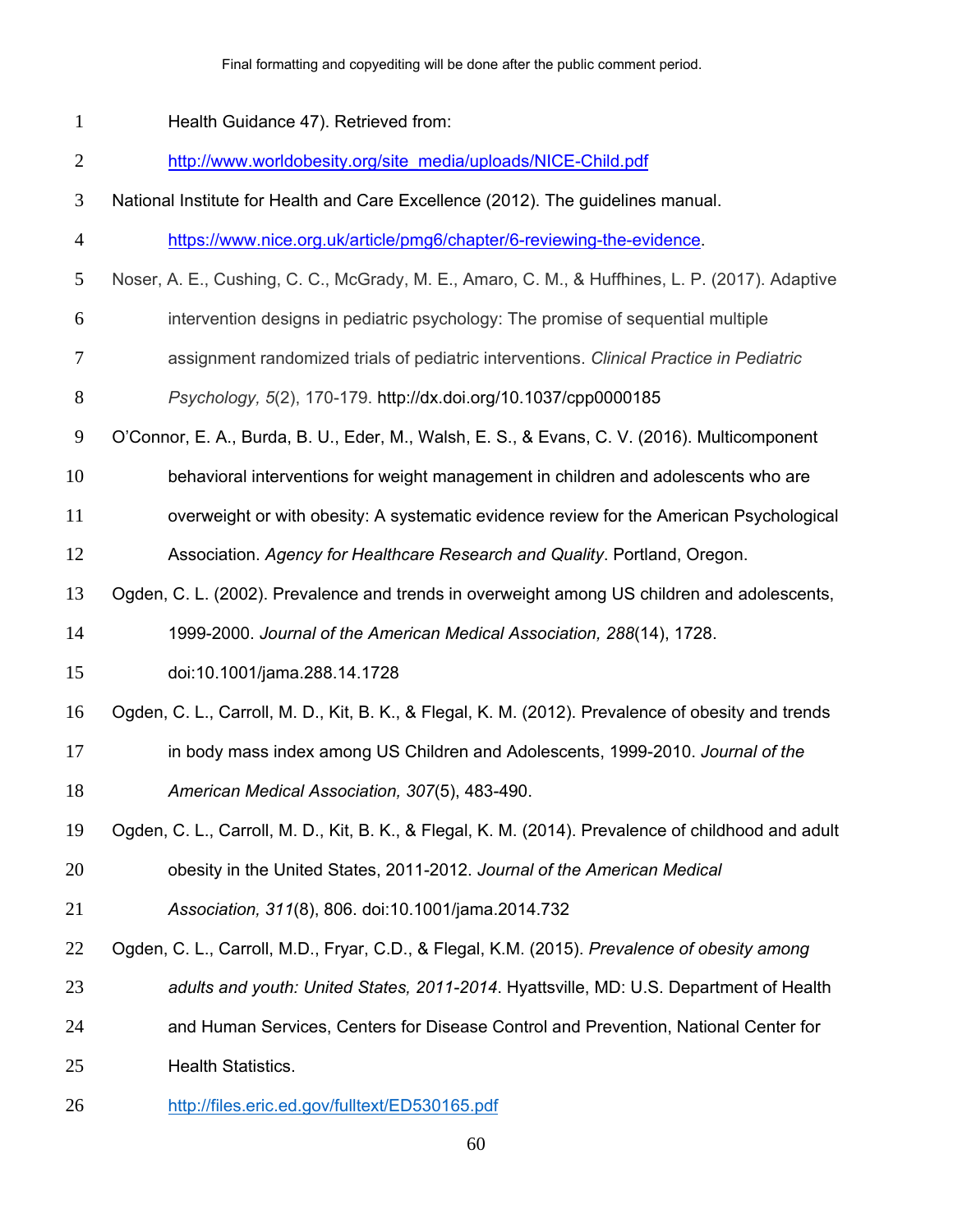| $\mathbf{1}$   | Paulus, G. F., de Vaan, L. E. G., Verdam, F. J., Bouvy, N. D., Ambergen, T. A. W., & van Heurn,     |
|----------------|-----------------------------------------------------------------------------------------------------|
| $\overline{2}$ | L. W. E. (2015). Bariatric surgery in morbidly obese adolescents: A systematic review               |
| 3              | and meta-analysis. Obesity Surgery, 25, 860-878.                                                    |
| $\overline{4}$ | Puhl, R. M., & Brownell, K. D. (2006). Confronting and coping with weight stigma: An                |
| 5              | investigation of overweight and obese adults. Obesity, 14(10), 1802-1815.                           |
| 6              | doi:10.1038/oby.2006.208                                                                            |
| $\overline{7}$ | Puhl, R. M. & Latner, J. D. (2007). Stigma, obesity, and the health of the nation's children.       |
| 8              | Psychological Bulletin, 133(4), 557-580.                                                            |
| 9              | Puhl, R. M., Luedicke, J., & Grilo, C. M. (2013). Obesity bias in training: Attitudes, beliefs, and |
| 10             | observations among advanced trainees in professional health disciplines. Obesity, 22(4),            |
| 11             | 1008-1015. doi:10.1002/oby.20637                                                                    |
| 12             | Puhl, R. M., Latner, J. D., O'Brien, K., Forhan, M., & Danielsdottir, S. (2016). Cross-national     |
| 13             | perspectives about weight-based bullying in youth: Nature, extent and remedies.                     |
| 14             | Pediatric Obesity, 11(4), 241-250.                                                                  |
| 15             | Pulgarón, E. R. (2013). Childhood Obesity: A review of increased risk for physical and              |
| 16             | psychological comorbidities. Clinical Therapeutics, 35(1).                                          |
| 17             | doi:10.1016/j.clinthera.2012.12.014                                                                 |
| 18             | Raynor, H. A., Osterholt, K. M., Hart, C. N., Jelalian, E., Vivier, P., & Wing, R. R. (2012).       |
| 19             | Efficacy of US pediatric obesity primary care guidelines: Two randomized trials. Pediatric          |
| 20             | Obesity, 7(1), 28-38. doi:10.1111/j.2047-6310.2011.00005.x                                          |
| 21             | Reeves, B. C., Deeks, J. J., Higgins, J. P. T., & Wells, G. A. Chapter 13: Including non-           |
| 22             | randomized studies. In: Higgins JPT, Green S (editors), Cochrane Handbook for                       |
| 23             | Systematic Reviews of Interventions Version 5.1.0 (updated March 2011). The Cochrane                |
| 24             | Collaboration, 2011. Available from: www.handbook.cochrane.org.                                     |
| 25             | Robert Wood Johnson Foundation (2017). Provider competencies for the prevention and                 |
| 26             | management of obesity. Available from: https://cdn.bipartisanpolicy.org/wp-                         |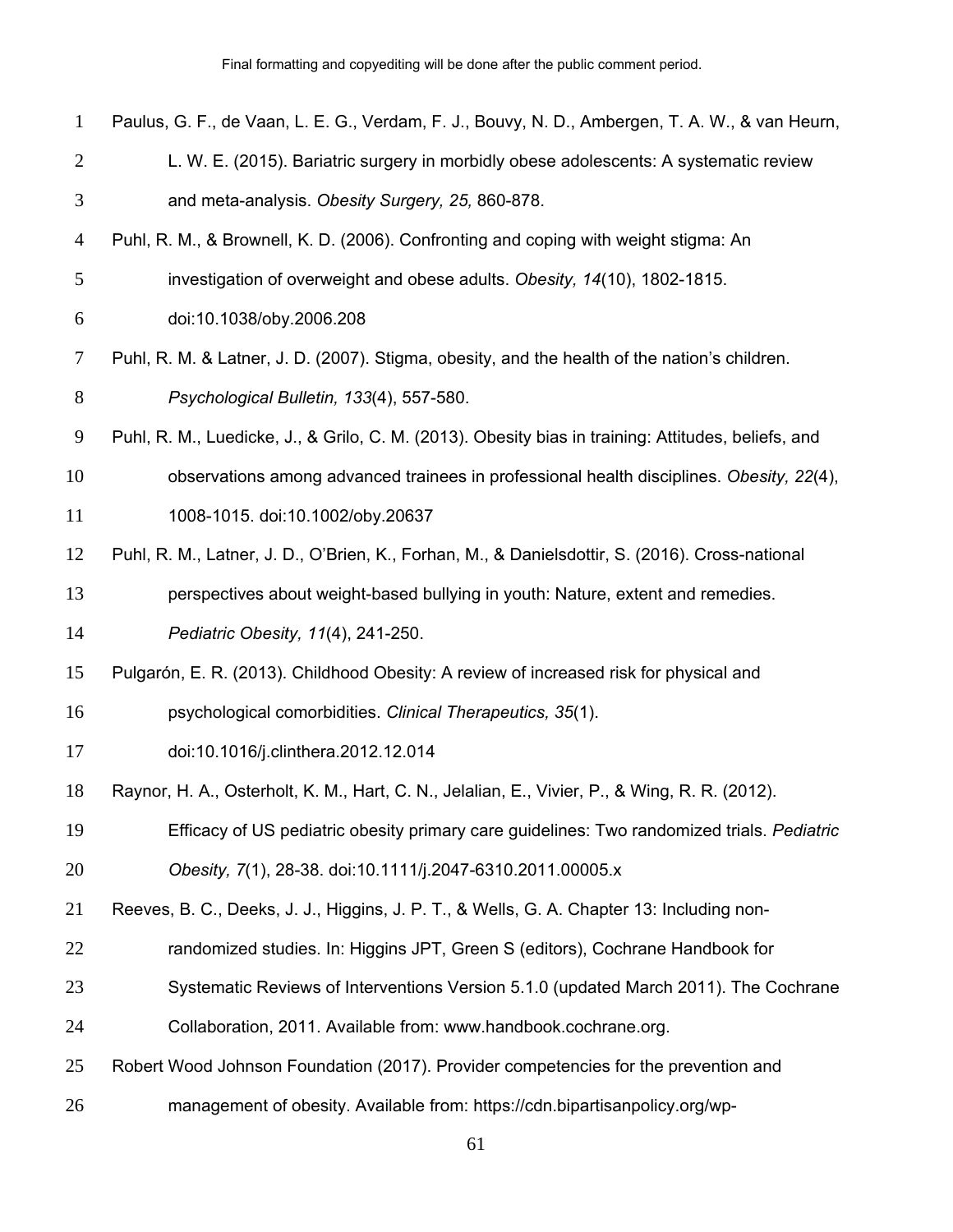- content/uploads/2017/06/Provider-Competencies-for-the-Prevention-and-Management-of-Obesity.pdf
- Rothman, K. J., Greenland, S., & Lash, T. L. (2008). *Modern epidemiology*. Philadelphia: Wolters Kluwer Health/Lippincott Williams & Wilkins.
- Samson, D., & Schoelles, K. M. Developing the topic and structuring systematic reviews of
- medical tests: Utility of PICOTS, analytic frameworks, decision trees, and other
- frameworks. In: Chang, S. M., Matchar, D. B., Smetana, G. W., et al., editors. Methods
- Guide for Medical Test Reviews. Rockville, MD: Agency for Healthcare Research and
- Quality (US); 2012 Jun. Chapter 2. Available from:
- http://www.ncbi.nlm.nih.gov/books/NBK98235/
- Savoye, M., Shaw, M., Dziura, J., Tamborlane, W. V., Rose, P., Guandalini, C., … Caprio, S.
- (2007). Effects of a weight management program on body composition and metabolic
- parameters in overweight children: A randomized controlled trial. *Journal of the*
- *American Medical Association, 297*(24), 2697-2704.
- Schünemann, H. J., Osborne, M., Moss, J., Manthous, C., Wagner, G., Sicilian, L., … Jaeschke,
- R. (2009). An official American Thoracic Society policy statement: Managing conflict of
- interest in professional societies. *American Journal of Respiratory Critical Care*
- *Medicine, 180*(6), 564–580.
- Schvey, N. A., Puhl, R. M., & Brownell, K. D. (2011). The impact of weight stigma on caloric consumption. *Obesity, 19*(10), 1957-1962. doi:10.1038/oby.2011.204
- Schvey, N. A., Puhl, R. M., & Brownell, K. D. (2014). The stress of stigma. *Psychosomatic*
- *Medicine, 76*(2), 156-162. doi:10.1097/psy.0000000000000031
- Scottish Intercollegiate Guidelines Network (2010). Management of obesity: A national clinical
- guideline (SIGN Public Health Guidance 115). Available from:
- http://www.sign.ac.uk/pdf/sign115.pdf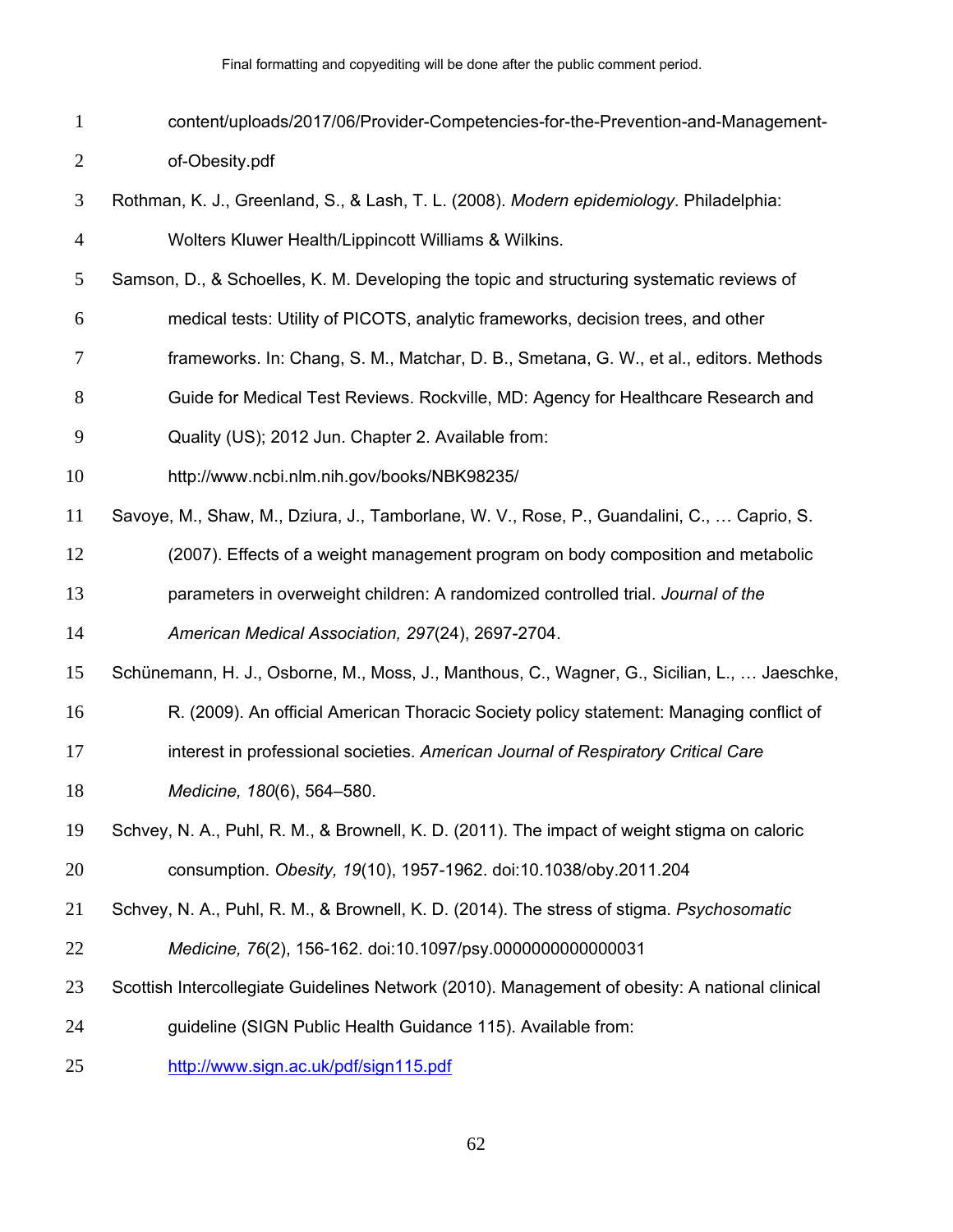| $\mathbf{1}$   | Seo, D., & Sa, J. (2010). A Meta-Analysis of Obesity Interventions among U.S. minority         |
|----------------|------------------------------------------------------------------------------------------------|
| $\overline{2}$ | children. Journal of Adolescent Health, 46(4), 309-323.                                        |
| $\mathfrak{Z}$ | doi:10.1016/j.jadohealth.2009.11.202                                                           |
| $\overline{4}$ | Singh, A. S., Mulder, C., Twisk, J. W., Mechelen, W. V., & Chinapaw, M. J. (2008). Tracking of |
| 5              | childhood overweight into adulthood: A systematic review of the literature. Obesity            |
| 6              | Reviews, 9(5), 474-488. doi:10.1111/j.1467-789x.2008.00475.x                                   |
| $\tau$         | Small, L. & Aplasca, A. (2016). Child obesity and mental health: A complex interaction. Child  |
| 8              | and Adolescent Psychiatric Clinics, 25(2), 269-282. doi:10.1016/j.chc.2015.11.008              |
| 9              | Spear, B. A., Barlow, S. E., Ervin, C., Ludwig, D. S., Saelens, B. E., Schetzina, K. E., &     |
| 10             | Taveras, E. M. (2007). Recommendations for treatment of child and adolescent                   |
| 11             | overweight and obesity. Pediatrics, 120(Supplement). doi:10.1542/peds.2007-2329f               |
| 12             | Styne, D.M., Arslanian, S.A., Connor, E.L., Farooqi, I.S., Murad, M.H., Silverstein, J.H. &    |
| 13             | Yanovski, J.A. (2017). Pediatric obesity- assessment, treatment, and prevention: An            |
| 14             | Endocrine Society clinical practice guideline. The Journal of Clinical Endocrinology and       |
| 15             | Metabolism, 102(3), 709-757. doi:10.1210/jc.2016-2573                                          |
| 16             | US Preventive Services Task Force (2005). Screening and interventions for overweight children  |
| 17             | and adolescents: Recommendation statement. Pediatrics, 116(1). doi:                            |
| 18             | 10.1542/peds.2005-0302                                                                         |
| 19             | US Preventive Services Task Force (2010). Screening for obesity in children and adolescents:   |
| 20             | US Preventive Services Task Force recommendation statement. Pediatrics, 125(2). doi:           |
| 21             | 10.1542/peds.2009-2037                                                                         |
| 22             | US Preventive Services Task Force (June 2017). Final recommendation statement: Obesity in      |
| 23             | children and adolescents: Screening.                                                           |
| 24             | https://www.uspreventiveservicestaskforce.org/Page/Document/RecommendationState                |
| 25             | mentFinal/obesity-in-children-and-adolescents-screening1                                       |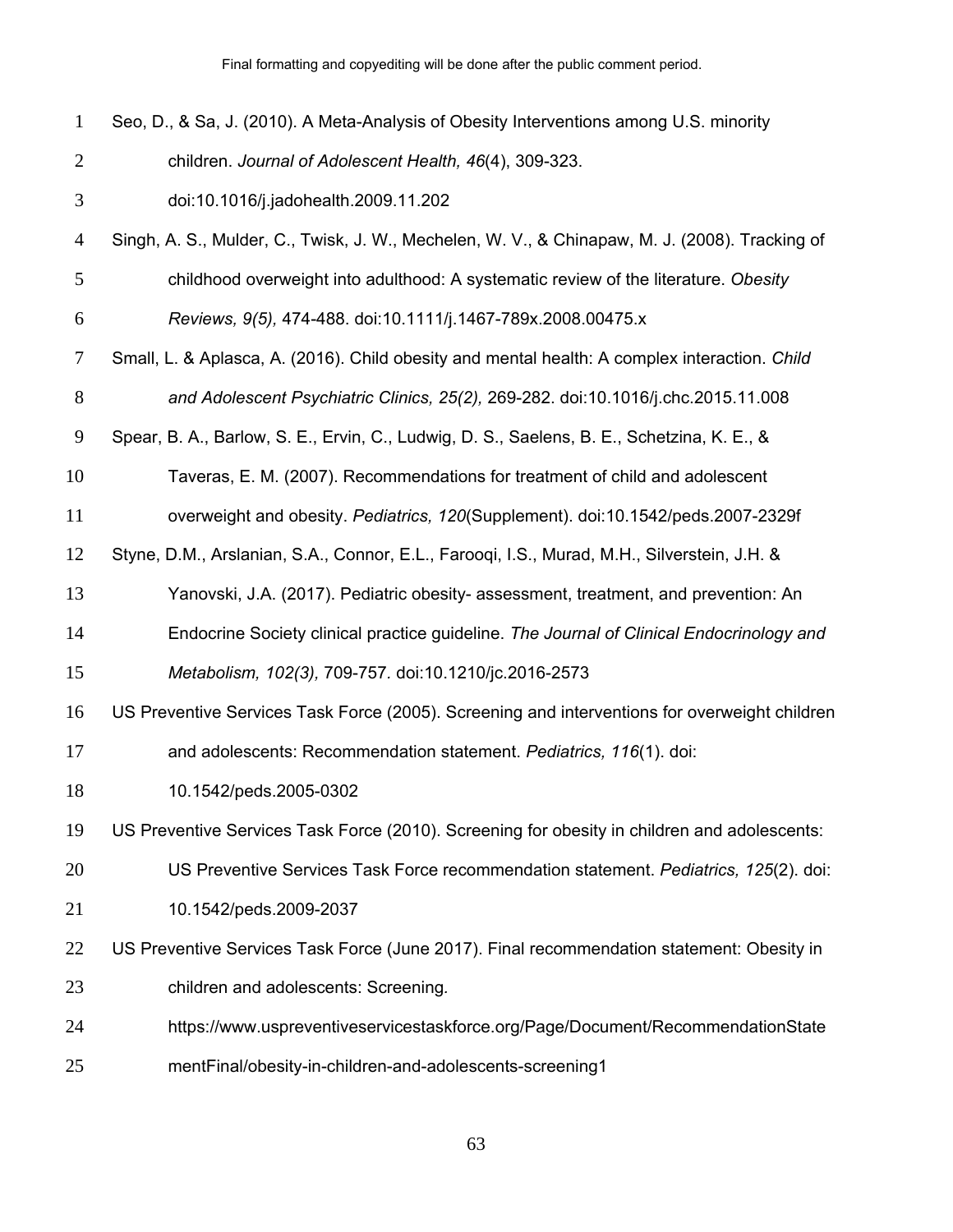| $\mathbf{1}$   | Viswanathan, M., Ansari, M. T., Berkman, N. D., Chang, S., Hartling, L., McPheeters, L. M.,         |
|----------------|-----------------------------------------------------------------------------------------------------|
| $\overline{2}$ | Treadwell, J. R. (2012). Assessing the risk of bias of individual studies in systematic             |
| 3              | reviews of health care interventions. Agency for Healthcare Research and Quality.                   |
| $\overline{4}$ | Methods Guide for Comparative Effectiveness Reviews. Rockville, MD.                                 |
| 5              | Wake, M., Baur, L. A., Gerner, B., Gibbons, K., Gold, L., Gunn, J.,  Ukoumunne, O. C.               |
| 6              | (2009). Outcomes and costs of primary care surveillance and intervention for overweight             |
| 7              | or obese children: The LEAP 2 randomised controlled trial. The BMJ, 339.                            |
| $8\,$          | doi:10.1136/bmj.b3308                                                                               |
| 9              | Wake, M., Lycett, K., Clifford, S. A., Sabin, M. A., Gunn, J., Gibbons, K.,  Wittert, G. (2013).    |
| 10             | Shared care obesity management in 3-10 year old children: 12 month outcomes of                      |
| 11             | HopSCOTCH randomised trial. The BMJ, 346. doi:10.1136/bmj.f3092                                     |
| 12             | Whitlock, E. P., O'Connor, E. A., Williams, S. B., Beil, T. L., & Lutz, K. W. (2010). Effectiveness |
| 13             | of weight management interventions in children: A targeted systematic review for the                |
| 14             | USPSTF. Pediatrics, 125(2). doi:10.1542/peds.2009-1955                                              |
| 15             | Whitlock, E. P., Williams, S. B., Gold, R., Smith, P. R., & Shipman, S. A. (2005). Screening and    |
| 16             | interventions for childhood overweight: A summary of evidence for the US Preventive                 |
| 17             | Services Task Force. Pediatrics, 116(1). doi: 10.1542/peds.2005-0242                                |
| 18             | Wilfley, D.E., Staiano, A.E., Altman, M., Lindros, J., Lima, A., Hassink, S.G.,  Cook, S. (2016).   |
| 19             | Improving access and systems of care for evidence-based childhood obesity treatment:                |
| 20             | conference key findings and next steps. Conference proceedings.                                     |
| 21             | Willcox, K. & Brennan, L. (2014). Biopsychosocial outcomes of laparoscopic adjustable gastric       |
| 22             | banding in adolescents: A systematic review of the literature. Obesity Surgery, 24, 1510-           |
| 23             | 1519.                                                                                               |
| 24             | Working Group of the Guideline for the Prevention and Treatment of Childhood and Juvenile           |
| 25             | Obesity (2009). Clinical practice guideline for the prevention and treatment of childhood           |

and juvenile obesity. The Spanish National Healthcare System of the Spanish Ministry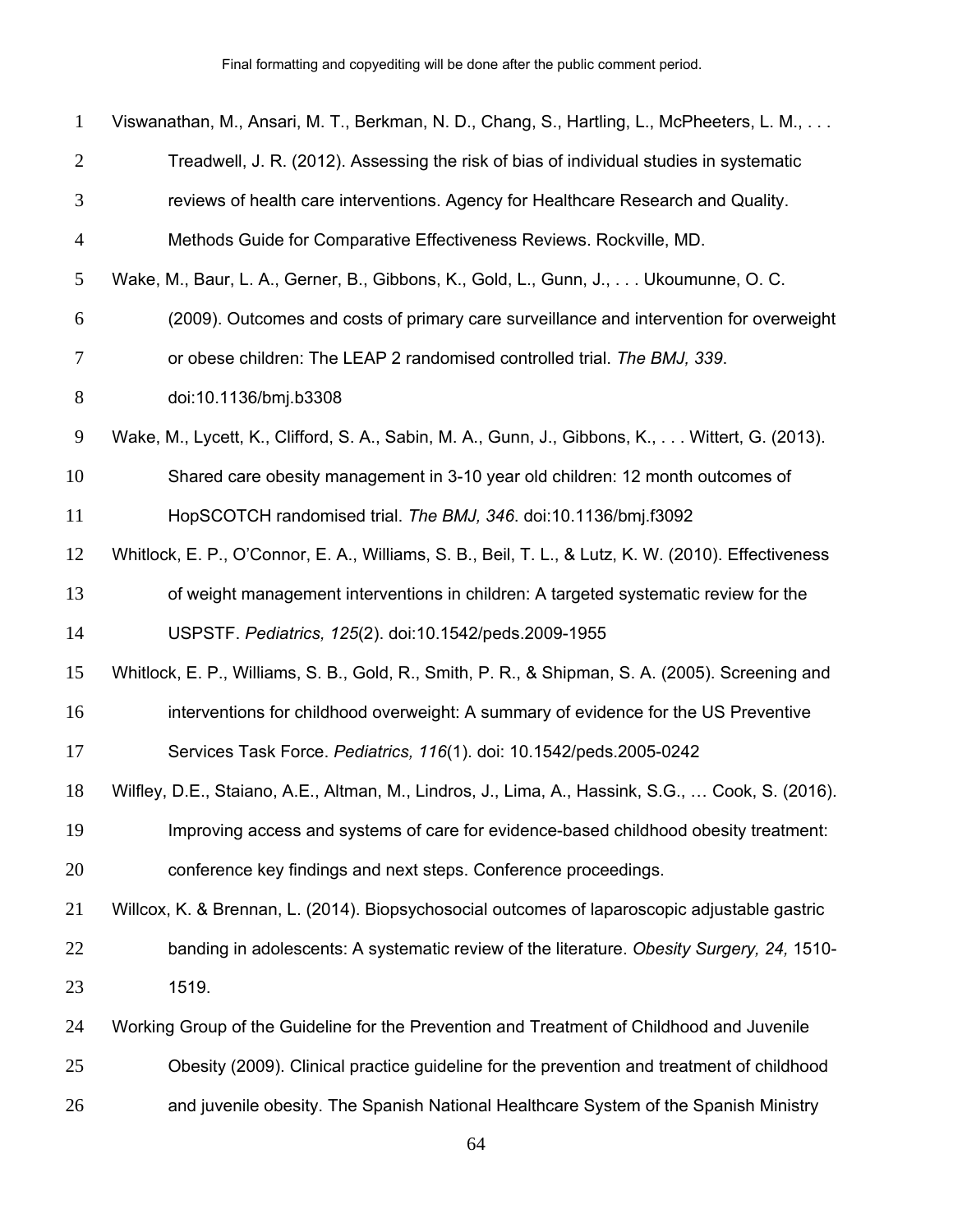- for Health and Social Policy; Catalan Agency for Health Technology Assessment,
- CAHTA no. 2007/25.
- 
- 
- 
-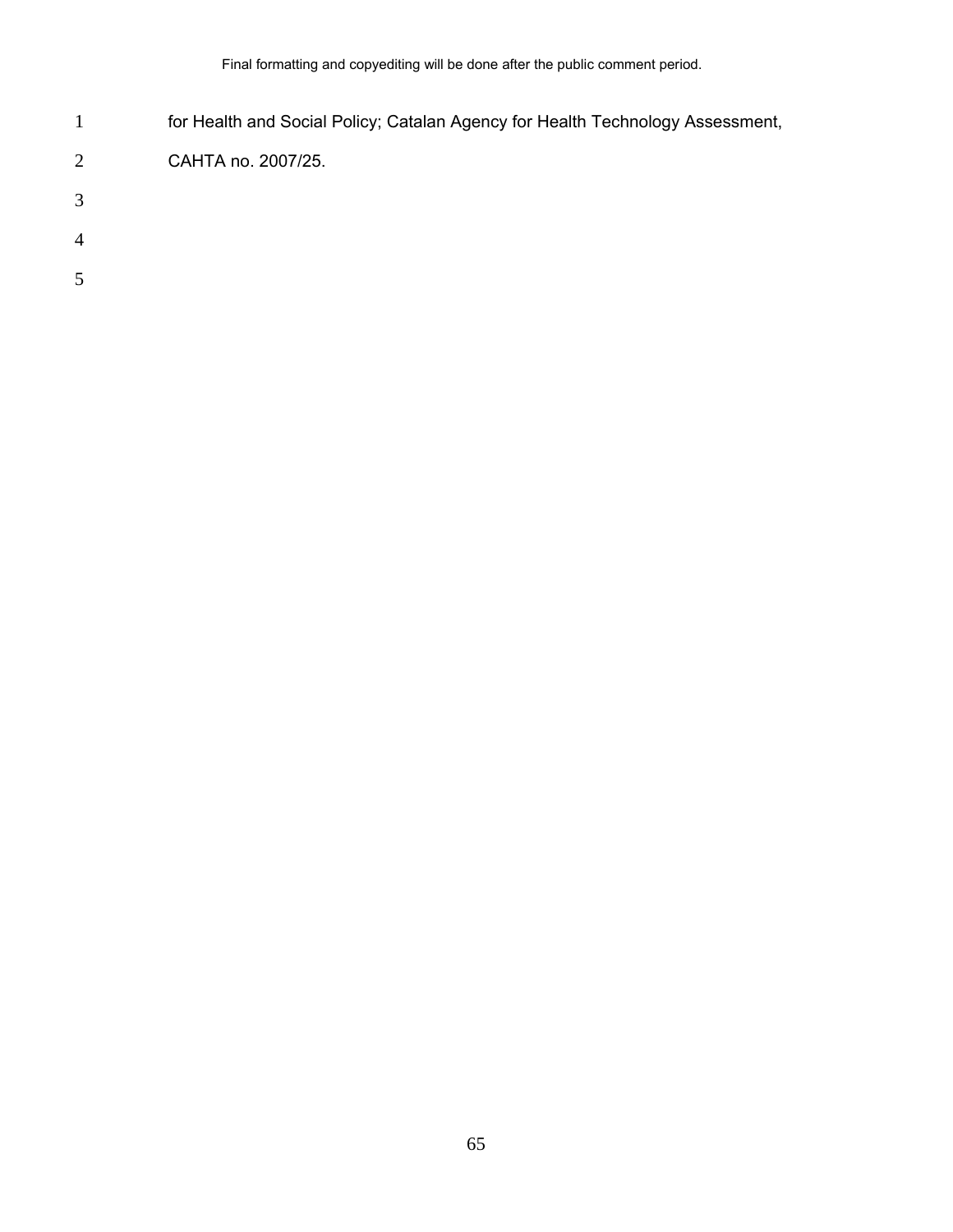## **Appendices**

## **Appendix A Definitions of Key Terms**

 $\frac{4}{5}$ **Advisory Steering Committee (ASC)**. The Advisory Steering Committee is a group of distinguished psychologists appointed by the APA Board of Directors (BOD) to oversee APA's CPG development process. The ASC selects which nominated topics will be considered for guidelines and assembles the Panels who write the guidelines, but they are not directly involved in conducting SRs, nor in writing CPGs. In addition, while the ASC reports to the BOD and was initially constituted by a subcommittee representing the Board of Professional Affairs (BPA), the Board of Scientific Affairs (BSA), and the Committee for the Advancement of Professional Practice (CAPP), the ASC operates autonomously from APA governance to prevent real or perceived COIs.

**Agency for Healthcare Research and Quality (AHRQ).** One of 12 agencies within the Department of Health and Human Services, AHRQ supports research that helps people make more informed decisions and improves the quality of health care services. AHRQ's mission is to improve the quality, safety, efficiency, and effectiveness of health care for all Americans, with the following focus areas: comparing the effectiveness of treatments; quality improvement and patient safety; health information technology; prevention and care management; and health care value. AHRQ develops systematic reviews on topics of greatest public health impact. Topic nomination is an open process through AHRQ's Effective Healthcare Program; APA plans to use this mechanism to support SRs for CPG development.

**Applicability.** Applicability is analogous to external validity or generalizability (IOM, 2011a). Consideration of such is consistent with the aim of helping consumers, clinicians, purchasers, and policy makers make informed that decisions that will improve health care at both the individual

and population levels.

**Benefit.** A positive or valued outcome of an action or event. (IOM, 2011a).

**Bias.** A systematic deviation or process that favors one outcome over others (Gluud, 2006). Bias may lead to under- or over-estimation of treatment effects. It is impractical and most likely impossible to quantify every potential source of bias that may influence an individual study (Chavalarias & Ioannidis, 2010); however, a number of specific methodological flaws or limitations

in research design, implementation, analysis, and evaluation often produce biased outcomes.

**Comparative effectiveness research (CER).** The generation and synthesis of evidence that compares the benefits and harms of alternative methods to prevent, diagnose, treat, and monitor a clinical condition or to improve the delivery of care. The purpose of CER is to help consumers, clinicians, purchasers, and policy makers to make informed decisions that will improve health care at both the individual and population levels. Also referred to as clinical effectiveness research (IOM. 2011a).

- **Confidence interval (CI).** A confidence interval is a range around an estimate that conveys how precise the estimate is; for example, an estimate of the risk of an event occurring or an estimate such as a risk ratio that compares the risk with and without an intervention. The confidence interval is a guide to how sure we can be about the quantity we are interested in. The narrower the range between the two numbers, the more confident we can be about what the true value is; the wider the range, the less sure we can be. The width of the confidence interval reflects the extent to
- which chance may be responsible for the observed estimate (with a wider interval reflecting more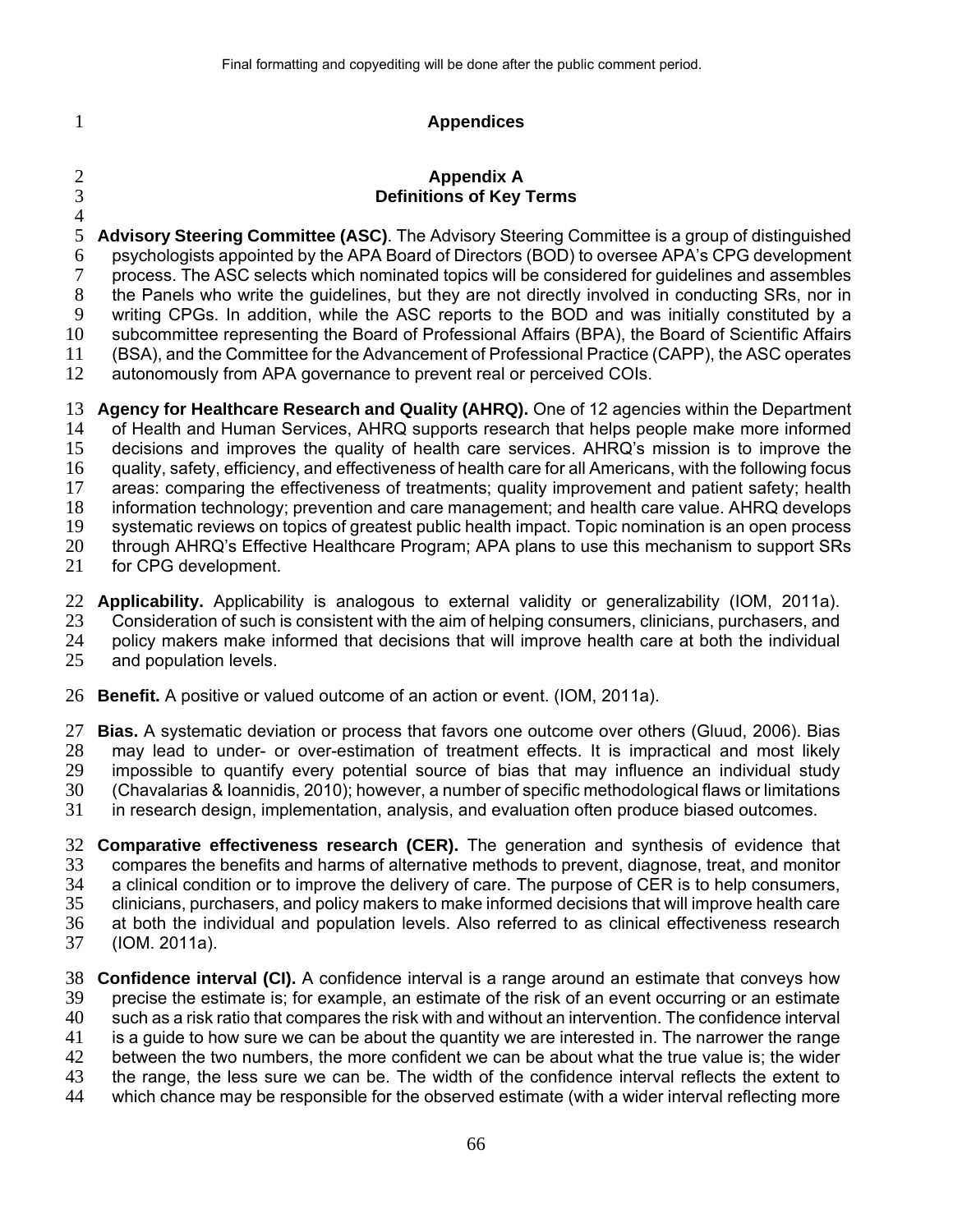- chance). 95% Confidence Interval (CI) means that we can be 95 percent confident that the true
- 2 size of effect is between the lower and upper confidence limit. Conversely, there is a 5 percent
- chance that the true effect is outside of this range (DECIDE, 2012).
- **Effectiveness.** The impact of an intervention compared to active treatment.
- **Efficacy.** The impact of an intervention compared to an inactive control.
- **Estimate of effect**. The observed relationship between an intervention and an outcome expressed
- as, for example, a number needed to treat to benefit, odds ratio, risk difference, risk ratio,
- standardized mean difference, or weighted mean difference.
- **Evidence.** Information on which a decision or guidance is based. Evidence is obtained from a range
- of sources, including randomized controlled trials, observational studies, and expert opinion of
- clinical professionals or patients (IOM, 2011b).
- **Evidence Tables.** Abstracts of data included in the systematic review and include, as available for
- each body of evidence, the number of studies, effect sizes, confidence intervals (when available) and quality ratings
- **GRADE (GRADE collaboration and Framework).** The Grading of Recommendations Assessment, Development and Evaluation (GRADE) Consortium Working Group, which began in the year 2000, is an international collaboration of scholars with an interest in addressing the shortcomings of present grading systems for CPGs in health care. The working group has developed a sensible and transparent framework for grading strength of evidence and strength of recommendations,
- typically referred to as "GRADE" (or the GRADE system). Many international organizations
- provided input into the development of the approach and have started using it (for further
- information, see http://www.gradeworkinggroup.org/).
- **Grid.** A document developed and used by panel members to summarize and evaluate the evidence generated in the systematic review, along with any supplemental information.
- **Guideline Development Panel (GDP)**. A multidisciplinary Guideline Development Panel is assembled for the purpose of developing a specific CPG. GDPs are tasked with generating treatment recommendations from systematic reviews, and drafting the content of the CPGs. These activities take place independently from APA governance/staff, the ASC, and Systematic Review Teams, who play no part in developing the CPG recommendations. There is some interaction between the SRT and GDP to ensure that the systematic review will meet the needs of the CPG developers; yet, the nature of the interaction is transparent and circumscribed to maintain the objectivity and validity of both the systematic review and the CPG.
- **Harm.** A hurtful or adverse outcome of an action or event, or with regard to CPGs, a treatment or health care decision/recommendation, whether temporary or permanent (IOM, 2011b).
- **Institute of Medicine (IOM).** A private, nonprofit institution that provides objective, timely, authoritative information and advice concerning health and science policy to the government, the corporate sector, the professions, and the public under a congressional charter.
- **Meta-analysis**. The use of quantitative statistical methods in a systematic review to integrate the results of included studies.
- **Outcome.** A change resulting from an intervention. In evaluations, a potential consequence of an intervention that is measured after the intervention has been implemented, that is used to assess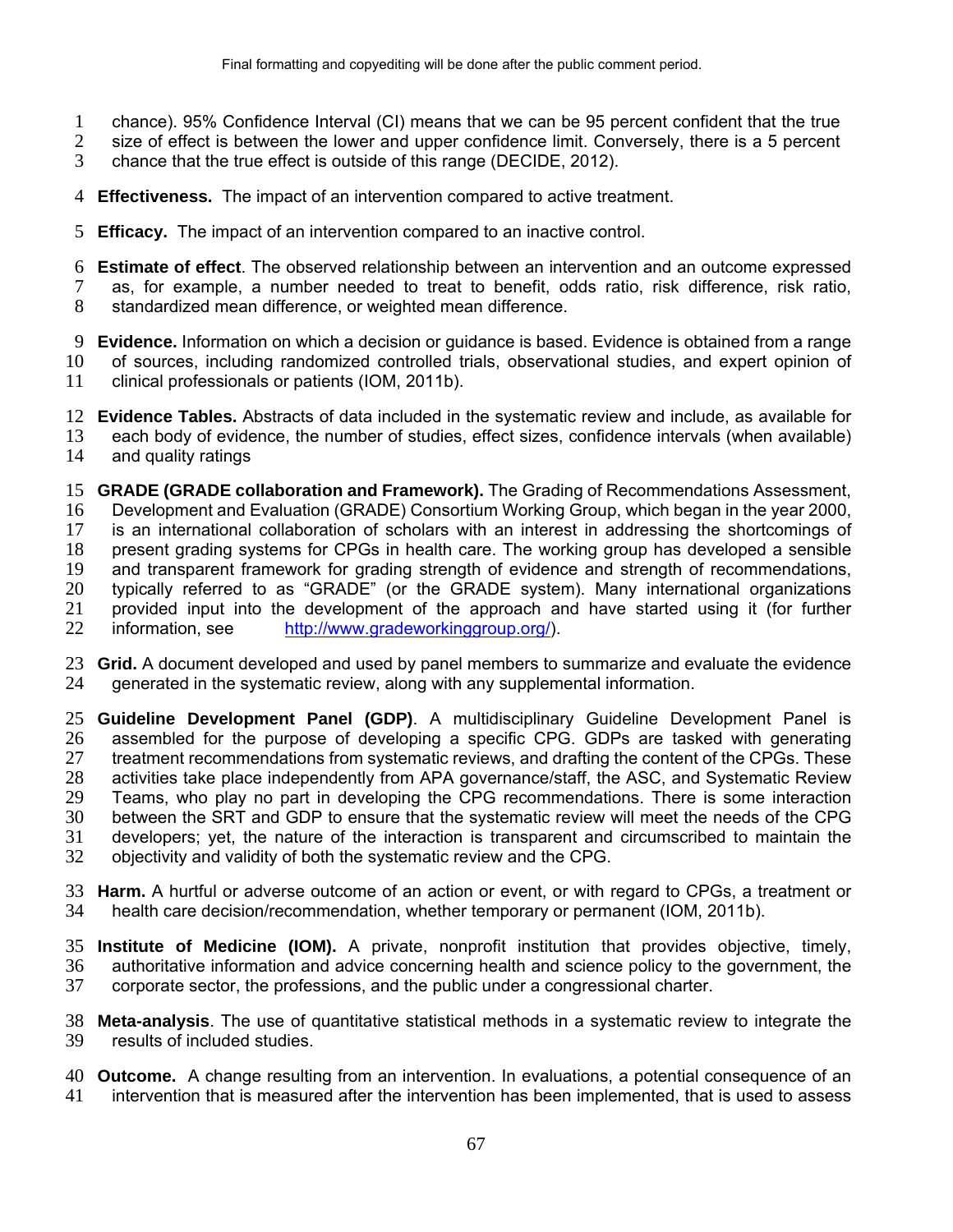- the potential beneficial and harmful effects of the intervention. **Critical outcomes** are the outcomes
- of greatest importance for answering key questions in systematic reviews (Boyd et al., 2012).

**Patient-centeredness.** Respect for and responsiveness to individual patient preferences, needs, and values; helps ensure that patient values and circumstances guide clinical decisions (IOM. 2011a).

- **PICOTS (questions)** Systematic reviews seek to answer clearly formulated key questions that will simplify decision-making about real world practices, and thereby inform CPG recommendations. These key questions are developed using the PICOTS framework, an acronym denoting components that should be specified in each key question: Patient populations (P), Interventions (I), Comparison conditions (C), Outcomes (O), Timing or timeframe (T), and Settings (S). For this reason, the key questions in systematic reviews are frequently referred to as *PICOTS* (or *PICOTS questions)*. *Timing* and *Settings* are newer additions to the framework; hence, key questions may
- also be called PICOS (or PICO questions) by some investigators.
- **Publication bias.** A bias caused by only a subset of all the relevant data being available. The publication of research can depend on the nature and direction of the study results. Studies in which an intervention is not found to be effective are sometimes not published. Because of this, systematic reviews that fail to include unpublished studies may overestimate the true effect of an intervention. In addition, a published report might present a biased set of results (e.g. only outcomes or sub-groups where a statistically significant difference was found).

**Quality of evidence.** The extent to which one can be confident that the estimates of an intervention's effectiveness are adequate to support a particular decision or recommendation (IOM, 2011b; 22 Schünneman et al., 2011). AHRQ uses "strength of evidence" (SOE) to refer to the same basic concept.

- **Randomized controlled trial (RCT)**. An experiment in which two or more interventions, often including a control intervention or no intervention, are compared by randomly allocating participants to the interventions. The term 'trial' is sometimes used to refer to randomized controlled trials (RCTs); however, the term may also be used to refer to quasi-randomized trials (which do not randomly assign participants to groups).
- **Relative Effects.** A quantitative measure for evaluating harms and benefits of treatment,
- expressed as the ratio of two indicators of the frequency of the outcome. A *risk ratio* (RR) is the
- ratio between the risk (incidence) of the outcome event in the intervention group and the risk in
- the control group. For example, if the risk of the outcome event in the intervention group is 5% (5
- 33 per 100) and the risk in the control group is 20% (10 per 100), the RR is  $.05 / .20 = .25$ . If the RR
- is less than 1, the risk of the outcome event in the intervention group is less than the control
- group. If the RR is equal to 1, the risk in the two groups is equal. If the RR is greater than 1, the intervention increases the risk of the outcome compared to the control group.
- 
- An odds ratio (OR) is also a measure of relative effects, in this case, the odds (not risk) in the
- intervention group compared to the odds (not risk) in the control group. An odds is a
- mathematical formula for the probability of an event happening divided by the probability of that
- 41 event not happening or, mathematically: odds =  $p / (1-p)$ . Thus, if the risk in the intervention group is 5% (i.e., .05), then the odds in the intervention group is .05 / .95 = .05 (with rounding). If
- 
- 43 the risk in the control group is .20, then the odds in the control group is .20 / .80 = .25. The odds 44 ratio is then .05 / .25 = .20. Odds ratios can be interpreted similarly to risk ratios. However, wher ratio is then .05 / .25 = .20. Odds ratios can be interpreted similarly to risk ratios. However, when
- the risk of the outcome event is high, the odds ratio will be different from the risk ratio.
-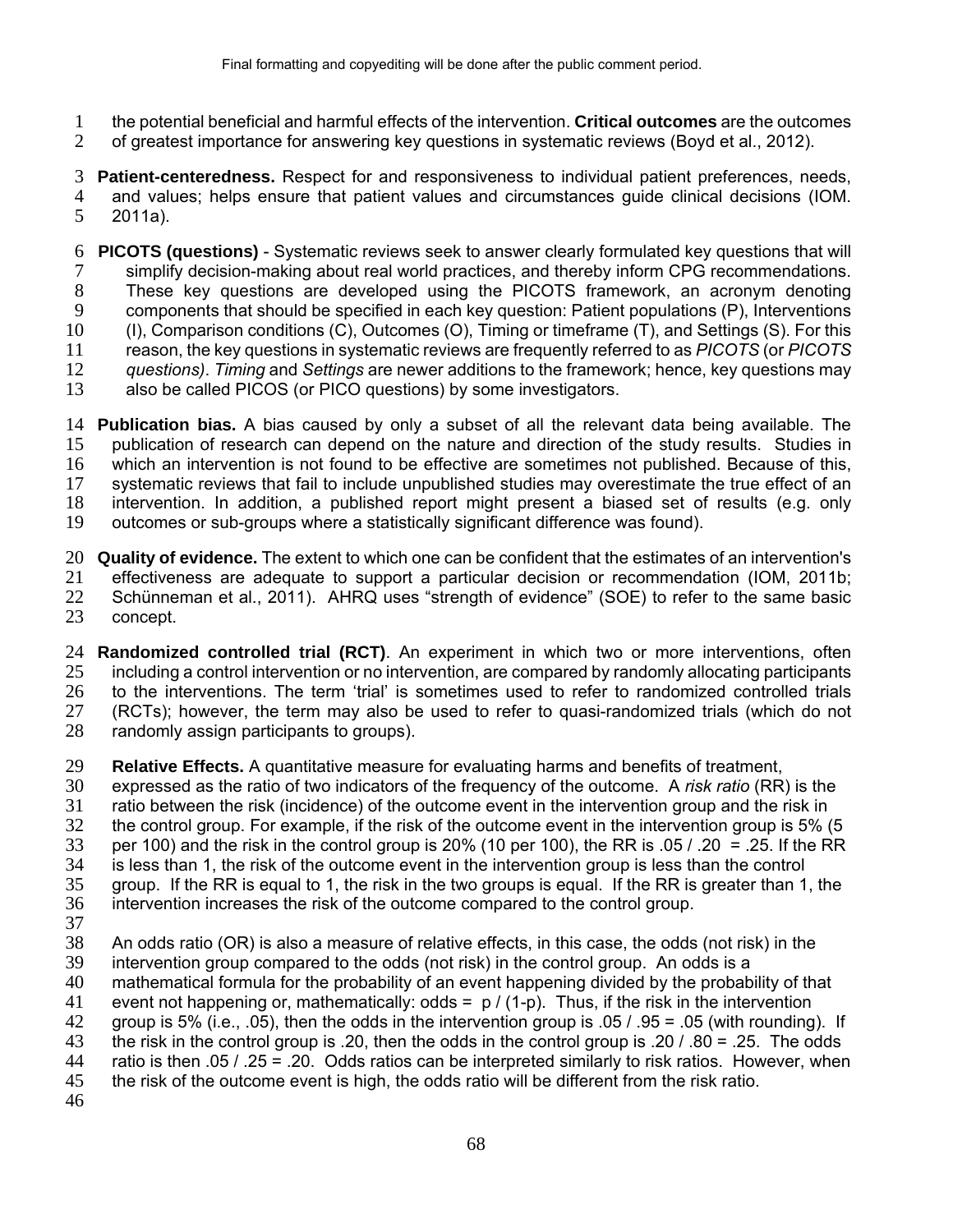**Risk of bias.** The extent to which flaws in the design and execution of a collection of studies could bias the estimate of effect for each outcome under study (IOM, 2011b).

**Strength of Evidence.** The extent to which one can be confident that the estimates of an intervention's effectiveness are adequate to support a particular decision or recommendation (IOM, 2011b; Schünneman et al., 2011). GRADE uses "quality of evidence" to refer to the same basic concept.

- **Strength of Recommendation.** The strength of a recommendation reflects the extent to which one can be confident that the desirable outcomes of a treatment alternative outweigh the undesirable outcomes, across the range of patients to whom the recommendations apply (IOM, 2011b;
- Schünneman et al., 2011).
- **Study Quality.** For an individual study, study quality refers to all aspects of a study's design and execution and the extent to which bias is avoided or minimized. A related concept is internal validity;
- that is, the degree to which the results of a study are likely to be true and free of bias (IOM, 2011b).
- **Systematic Review (SR)** A rigorous approach to synthesizing data from research studies on the benefits, harms and effectiveness of alternative treatment options that pertain to a particular clinical population (IOM, 2011b). Systematic reviews use pre-specified criteria for screening, selecting, appraising, grading, and synthesizing outcomes, from a body of research studies, to answer specific clinical questions in areas of uncertainty. SRs seek to minimize bias by using explicit, standardized procedures (Green et al., 2008). The use of standardized criteria enhances the reliability of the findings and confidence in the conclusions about the relative advantages of alternate treatment approaches (IOM, 2011a).
- **Transparency.** Methods are explicitly defined, consistently applied, and available for public review so that observers can readily link judgments, decisions, or actions to the data on which they are based. Allows users to assess the strengths and weaknesses of the systematic review or CPG (IOM, 2011a).
- **Treatment Recommendation.** In the context of CPGs, treatment recommendations are statements that propose a course of action with respect to a specific health care service, test, therapy, or procedure. Well-constructed recommendations specify what should be offered or provided to patients, as well as under what specific conditions the recommendation applies (Rosenfeld & Shiffman, 2009; Shiffman, 2009). In addition, the IOM (2011b) specifies that CPG recommendations should include alternative treatment options.
-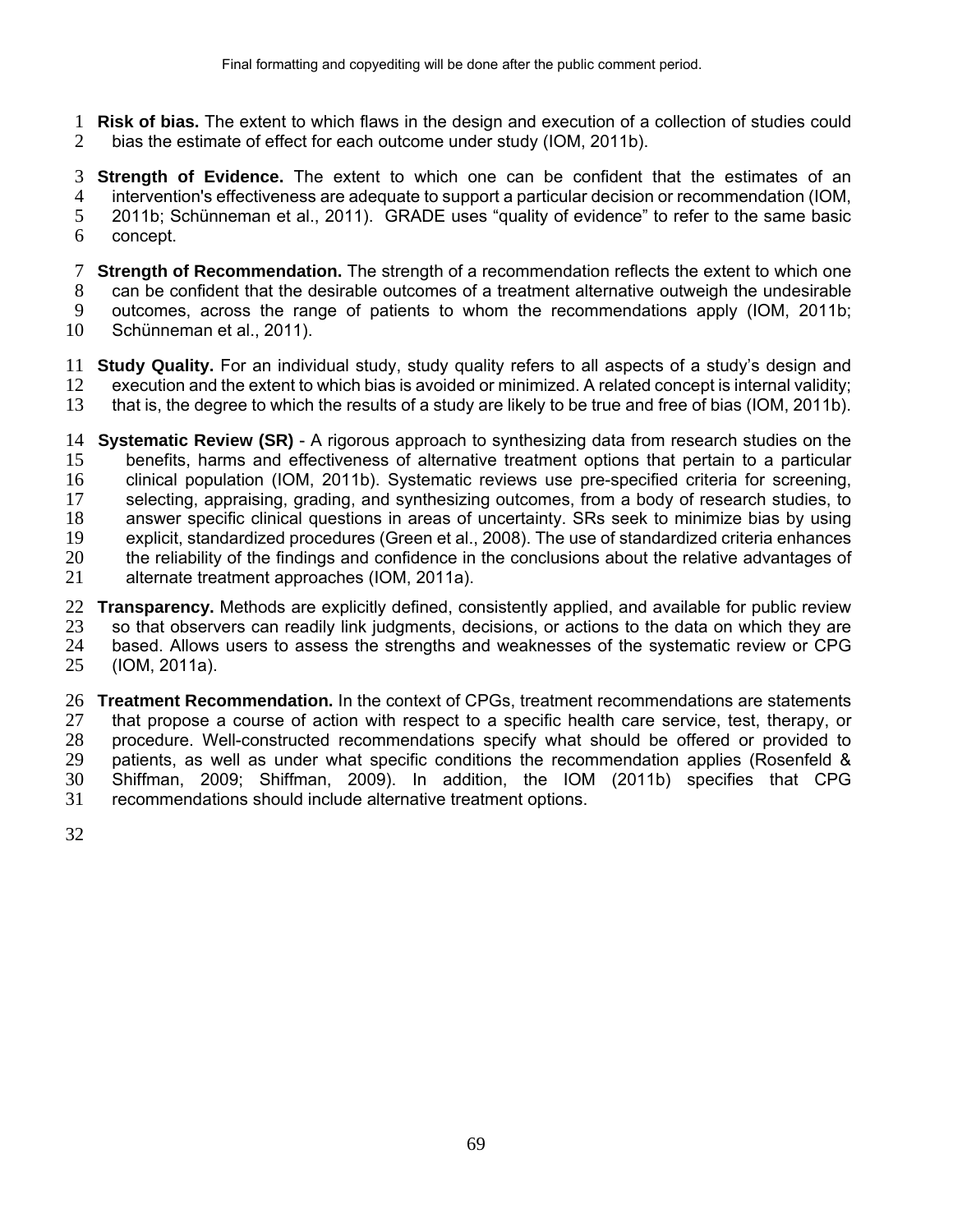| $\mathbf{1}$                | <b>Appendix B</b>                                                                       |
|-----------------------------|-----------------------------------------------------------------------------------------|
| $\overline{2}$              | <b>APA Declarations/COI Form</b>                                                        |
| 3                           |                                                                                         |
|                             |                                                                                         |
| $\overline{4}$<br>5         | <b>American Psychological Association</b>                                               |
| 6                           | <b>Clinical Practice Guideline Initiative</b>                                           |
| $\boldsymbol{7}$<br>$\,8\,$ |                                                                                         |
| 9                           | <b>CONFLICT OF INTEREST POLICY</b>                                                      |
| 10                          |                                                                                         |
| 11<br>12                    | and                                                                                     |
| 13                          | <b>DECLARATION OF INTERESTS</b>                                                         |
| 14<br>15                    | 2015                                                                                    |
| 16                          |                                                                                         |
| 17                          |                                                                                         |
| 18                          |                                                                                         |
| 19<br>20                    | Covered Individual (please type your name and current date)                             |
| 21                          | Name:                                                                                   |
| 22                          |                                                                                         |
| 23                          | Date:                                                                                   |
| 24                          |                                                                                         |
| 25<br>26                    | Please indicate with an 'X' your role(s) in the initiative:                             |
| 27                          |                                                                                         |
| 28                          | Advisory Steering Committee (ASC) Member                                                |
| 29                          |                                                                                         |
| 30                          | Guideline Development Panel (GDP) Member                                                |
| 31<br>32                    | $\rightarrow$ If GDP Member, please name the topic of the Panel:                        |
| 33                          |                                                                                         |
| 34                          | Consultant                                                                              |
| 35                          |                                                                                         |
| 36                          | <b>APA Staff Member</b>                                                                 |
| 37<br>38                    |                                                                                         |
| 39                          | <b>Instructions:</b>                                                                    |
| 40                          |                                                                                         |
| 41                          | Please read the Conflict of Interest Policy, fill out the Declaration of Interests, and |
| 42                          | sign the statement at the end.                                                          |
| 43                          |                                                                                         |
| 44<br>45                    |                                                                                         |
|                             |                                                                                         |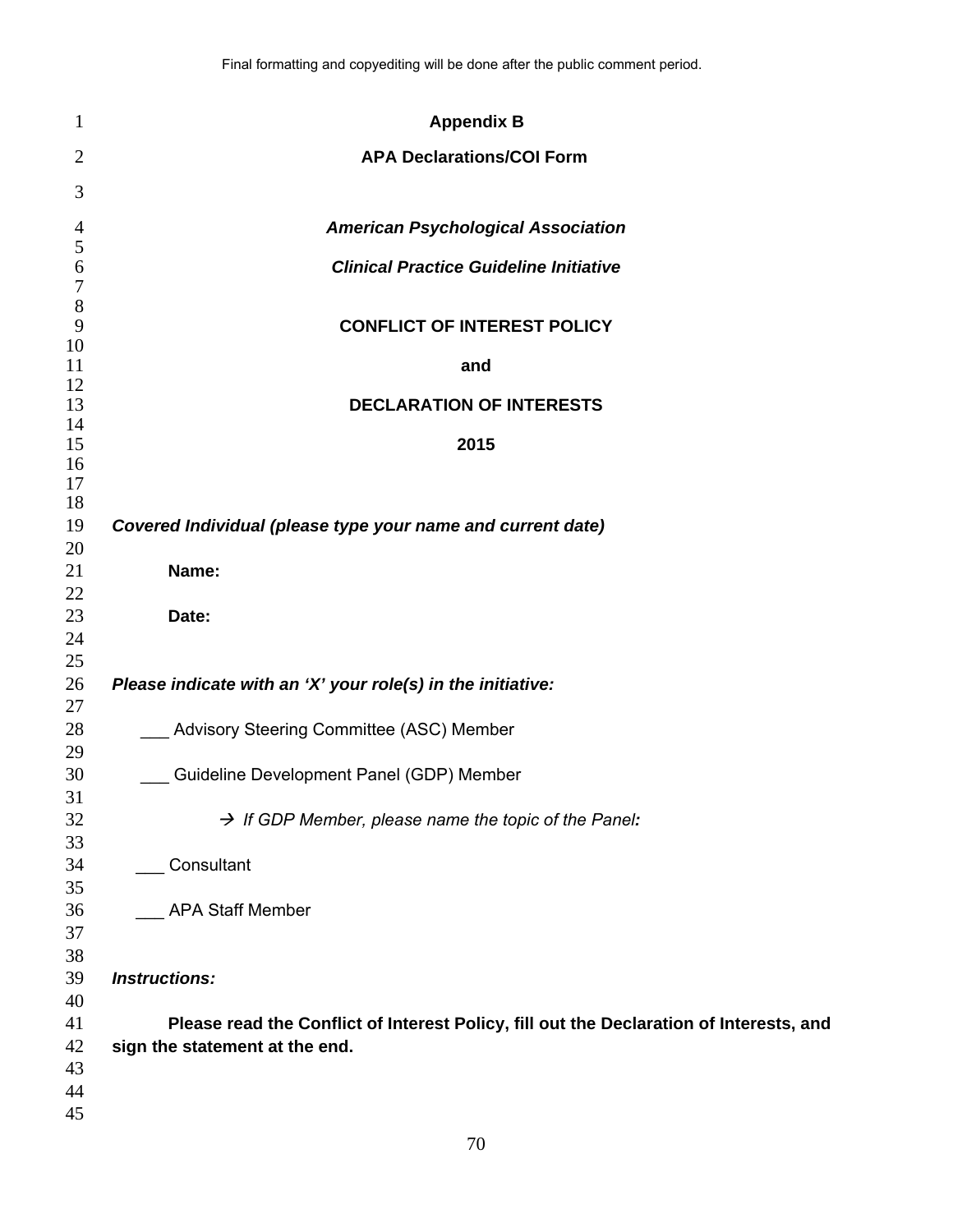# *Conflict of Interest Policy*

It is the aim of the American Psychological Association ("APA") to transact all of its business, including the APA clinical practice guideline initiative, lawfully and impartially. In some

- 
- 4 situations, the relationship of a Covered Individual (as defined below) with a third party, financial<br>5 or otherwise, could reasonably be construed to create a conflict between the interests of APA or otherwise, could reasonably be construed to create a conflict between the interests of APA
- and the interests of the Covered Individual.
- 

Covered Individuals are required to disclose to APA any actual, potential, or perceived conflict of interest (COI) with APA or with their role in the clinical practice guideline initiative, including conflicts from the past 12 months and expected conflicts in the upcoming 12 months. A COI may be of a financial, intellectual, or other nature, as defined below. APA requires Covered 12 Individuals to disclose COIs prior to official appointment to a committee/Panel or as a consultant, as well as at the time points noted below. The existence of COIs will not necessarily preclude participation in the guideline initiative, although it may require limiting a Covered Individual's role. APA staff involved in the initiative may also be asked by their supervisors to disclose COIs, following the same policy as for Covered Individuals. This policy is designed to promote transparency, to protect the integrity of the guideline initiative, and to provide a mechanism to help protect Covered Individuals and APA from legal concerns associated with conflicts of interest. Covered Individuals: This policy applies to members of the Advisory Steering Committee and the Guideline Development Panels of the APA clinical practice guideline initiative and to consultants who are formally engaged by APA for work on the initiative. Term: Covered Individuals shall be bound by this conflict of interest policy during the official 27 term of their position on the committee/Panel or as a consultant. Definition of COI: A 2011 report from the Institute of Medicine includes the following definition of COI: "a divergence between an individual's private interests and his or her professional obligations such that an independent observer might reasonably question whether the 32 individual's professional actions or decisions are motivated by personal gain, such as financial,<br>33 academic advancement, clinical revenue streams, or community standing." (See Institute of academic advancement, clinical revenue streams, or community standing." (See Institute of Medicine, 2011, p. 78; the definition is drawn from Schünemann et al., 2009, p. 565.) The Institute of Medicine report also discusses intellectual COIs relevant to clinical practice guidelines, which it defines as "academic activities that create the potential for an attachment to a specific point of view that could unduly affect an individual's judgment about a specific recommendation" (Institute of Medicine, 2011, p. 78; this definition is drawn from Guyatt et al., 2010, p. 739.) 42 COIs can arise in various situations and may involve the individual or a member of the<br>43 individual's family (spouse, domestic partner, parent, child, or other close relative). Exa individual's family (spouse, domestic partner, parent, child, or other close relative). Examples of potential COIs include, but are not limited to, the following: Receiving payment for directly providing, or training other professionals to provide, health

- services related to the topic(s) of the guideline(s) being developed.
- Receiving honoraria for presentations or discussions of scientific or clinical issues related to the
- topic(s) of the guideline(s) being developed.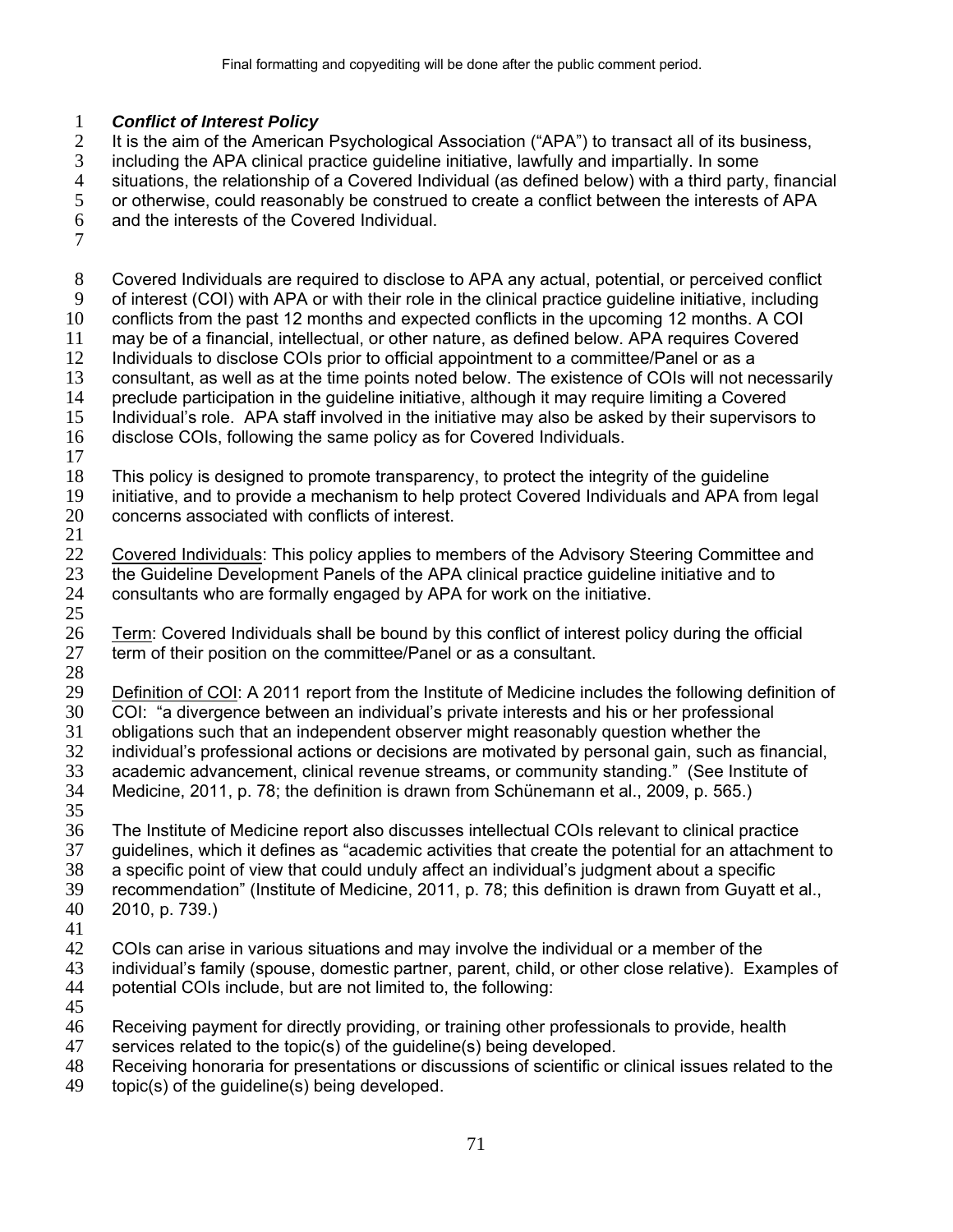- Receiving royalties for books or other materials that address scientific or clinical issues related
- 2 to the topic(s) of the guideline(s) being developed.
- Receiving funding, in the form of grants or contracts, for research on scientific or clinical issues
- 4 related to the topic(s) of the guideline(s) being developed.<br>5 Serving in a governance or other volunteer position in an d Serving in a governance or other volunteer position in an organization that provides health
- 6 services, promotes research related to health services, or develops or advocates for health service policies, related to the topic(s) of the quideline(s) being developed.
- service policies, related to the topic(s) of the guideline(s) being developed.
- Having strongly held opinions or other intellectual biases that might compromise objectivity in
- addressing the topic(s) of the guideline(s) being developed.
- Having a significant ownership interest in or significant capacity to influence decisions of a firm
- or organization that is an APA competitor, customer, or supplier, or a firm that conducts
- research or provides health services related to the topic(s) of the guideline(s) being developed.
- Being employed by or performing other work (including consulting) for a competitor, customer,
- or supplier of APA, regardless of the nature of that work.
- Conduct of APA business of any kind, or arranging for such business, with a firm that one owns or controls.
- Acceptance of any money, property, or anything of value from a person or firm doing or seeking to do business with APA.
- Receipt of direct or indirect economic benefit as a consequence of acquisition, lease, or sale by
- APA of any property, facilities, materials, or services.
- 
- COI Reporting: Covered Individuals must complete a Declaration of Interests form (appended
- below) disclosing any actual, potential, or perceived COIs prior to appointment to a
- committee/Panel or as a consultant, and thereafter on an annual basis. If, during the year, a
- change occurs in a Covered Individual's COIs or in his/her family members' COIs, the Covered
- Individual must report that information immediately to APA staff who work on the clinical practice
- guideline initiative, who will share it with the relevant committee/Panel Chair or Vice Chair.
- Covered Individuals are expected to provide any updates regarding their COIs orally at the
- beginning of all official committee/Panel meetings.
- 
- In addition, Covered Individuals should disclose any professional papers or presentations on
- which they are listed as authors, prior to publication or delivery, that pertain to the topic(s) of the guideline(s) with which they are involved. This disclosure should be made to APA staff involved
- in the initiative.
- 

If a Covered Individual is unsure whether particular information should be reported, or if the

- information is sensitive or confidential, the Individual may first consult with APA staff involved in
- the initiative about whether and how to report it. With the individual's permission, the staff may
- then seek further guidance from the Chair or Vice Chair of the relevant committee/Panel.
- 
- Disclosure of any actual, potential, or perceived COI is the responsibility of everyone
- participating in the clinical practice guideline initiative. In general, if any Covered Individual or
- APA staff member is aware of circumstances that may constitute a COI involving another
- participant in the initiative, then he/she should first discuss it with that participant. If such a
- discussion is not appropriate or if the discussion does not produce a satisfactory result, then
- he/she should discuss it with APA staff and/or the relevant committee/Panel Chair or Vice Chair.
- 
- COI Review and Management: Each Covered Individual's completed Declaration of Interests
- form will be reviewed by APA staff and by the Chair and/or Vice Chair of the relevant
- committee/Panel (or only by APA staff for consultants). The individual's résumé or curriculum
- vitae, as well as publicly available materials about the individual, may also be examined in the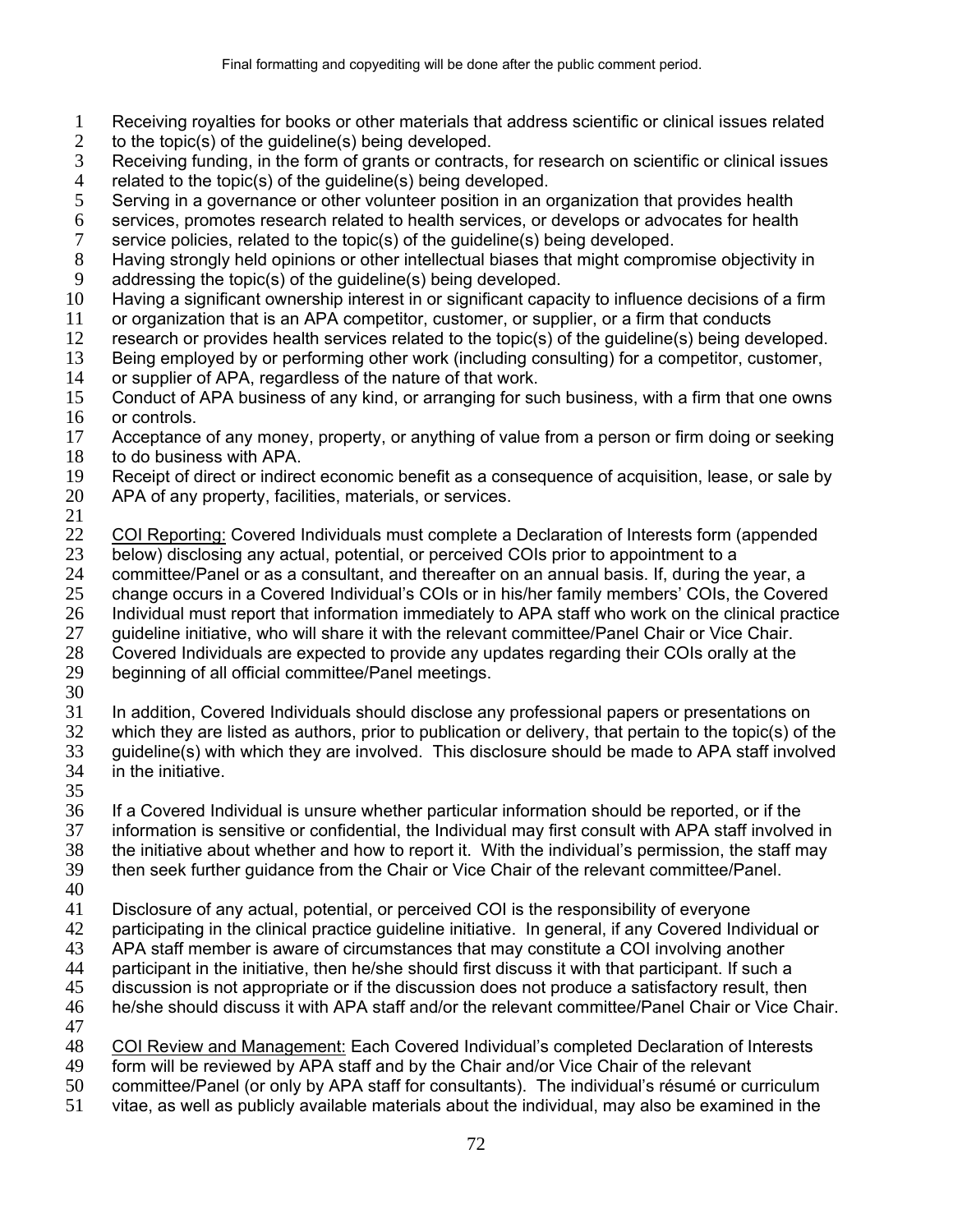course of the review. The primary purpose of the review is to determine whether the individual

has any actual, potential, or perceived COIs that would preclude the individual from participation in the clinical practice guideline development initiative or require resignation from any role that

he/she already has in the initiative.

Having one or more COIs does not necessarily mean that a Covered Individual cannot be involved in the initiative. If the reviewers determine that an individual's COIs do not preclude participation, then the reviewers will identify what actions, if any, may be needed to resolve or manage the impact of the COIs on the integrity (both actual and perceived) of the initiative. Examples of such actions may include limitations on the individual's participation in discussions, deliberations, or voting on specific matters and not being counted in determining a quorum for all or portions of a particular committee/Panel meeting. Such actions would not prevent the individual from briefly stating his/her position or answering questions on relevant matters. Possible actions for managing the impact of COIs will be discussed with the Covered Individual, but final decisions on which actions are taken are made by APA staff in consultation with the relevant committee/Panel Chair and/or Vice Chair. In some cases, the APA General Counsel may participate in making such decisions. Also, in some cases in which the Covered Individual is a member of a Guideline Development Panel or a consultant, the Chair and/or Vice Chair of the Advisory Steering Committee may participate in making such decisions.

If any new COIs are reported or discovered during the period after a Declaration of Interests

form has been submitted, APA staff and the relevant committee/Panel Chair and/or Vice Chair

will determine whether any further actions are required for managing their impact on the initiative.

For Covered Individuals who are members of a committee/Panel, information about all actual,

potential, and perceived COIs are shared with all other members of the committee/Panel.

Information about all actions taken to resolve or manage the impact of COIs are also shared

- with all members of the committee/Panel.
- 

Record of COIs: APA retains a copy of all completed Declaration of Interests forms and related documents. Summary information about Covered Individuals' COIs and of actions taken to manage their impact will be available for public view. (No information will be publicly released about people who are nominated or considered for positions on a committee/Panel or as consultants but not selected.) Additional information about COIs and actions taken may appear in meeting minutes and summaries, which will also be available for public view. It is also possible that additional information will be made public in response to inquiries. 

- 
- References
- 

Guyatt, G., Akl, E. A., Hirsh, J., Kearon, C., Crowther, M., Gutterman, D., Lewis, S. Z.,

Nathanson, I., Jaeschke, R., & Schünemann, H. (2010). The vexing problem of guidelines and conflict of interest: A potential solution. *Annals of Internal Medicine, 152*(11), 738–741.

Institute of Medicine (2011). *Clinical practice guidelines we can trust*. Washington, DC: National Academies Press.

Schünemann, H. J., Osborne, M., Moss, J., Manthous, C., Wagner, G., Sicilian, L., Ohar, J.,

McDermott, S., Lucas, L., & R. Jaeschke. (2009). An official American Thoracic Society policy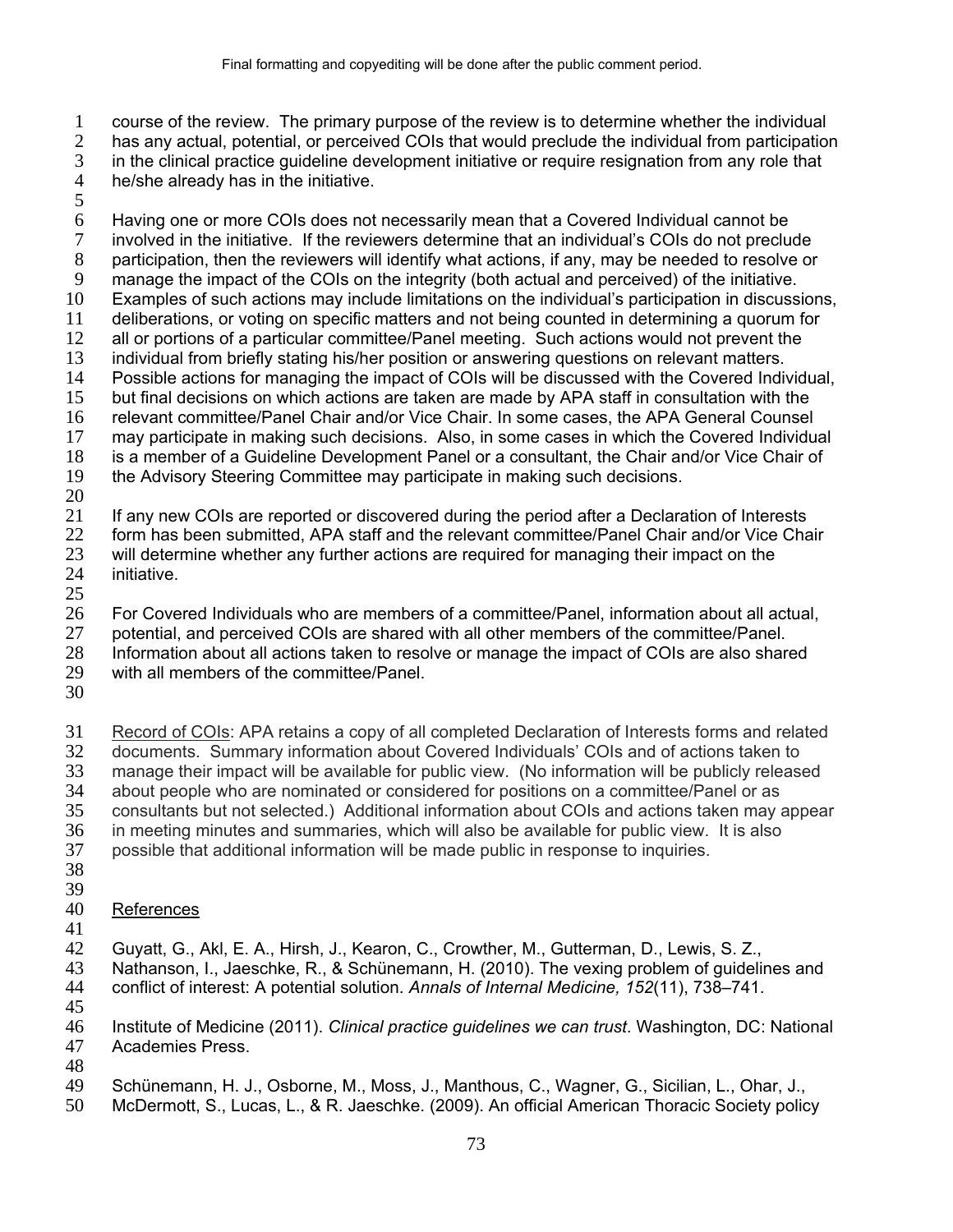statement: Managing conflict of interest in professional societies. *American Journal of Respiratory Critical Care Medicine, 180*(6), 564–580.  $\overline{3}$ 

## $\frac{4}{5}$ *Declaration of Interests*

*The purpose of this Declaration is to identify your actual, potential, and perceived conflicts of interest with APA and with your role in the APA clinical practice guideline initiative. Having conflicts of interest does not necessarily preclude participation in the initiative. Decisions about how conflicts should be managed will be made by APA staff in consultation with the Chair or* 

*Vice Chair of any committee or Panel of which you are a member.* 

*Please answer the following questions by marking either 'Yes' or 'No' and then explaining any 'Yes' answers in the space immediately following or by attaching supplementary materials. When responding, please think about the full range of research, teaching, practice, writing, service work, and professional relationships in which you and your family members are* 

*involved. (You may consult with APA staff in advance if you have any questions or concerns* 

- *about what information to provide on this form.)*
- 
- *The questions are organized into four sections:*
- *Intellectual Interests*
- *Financial and Professional Interests*
- *Interests Related to APA*
- *Other Relevant Interests*
- 

*For the purposes of this Declaration, a family member is a spouse, domestic partner, parent, child, or other relative with whom you have a comparably close tie.*  

- *Please attach a CV, résumé, or other materials if these are needed to provide complete answers.*
- *(Questions begin on next page.)*
- 

- 
- 
-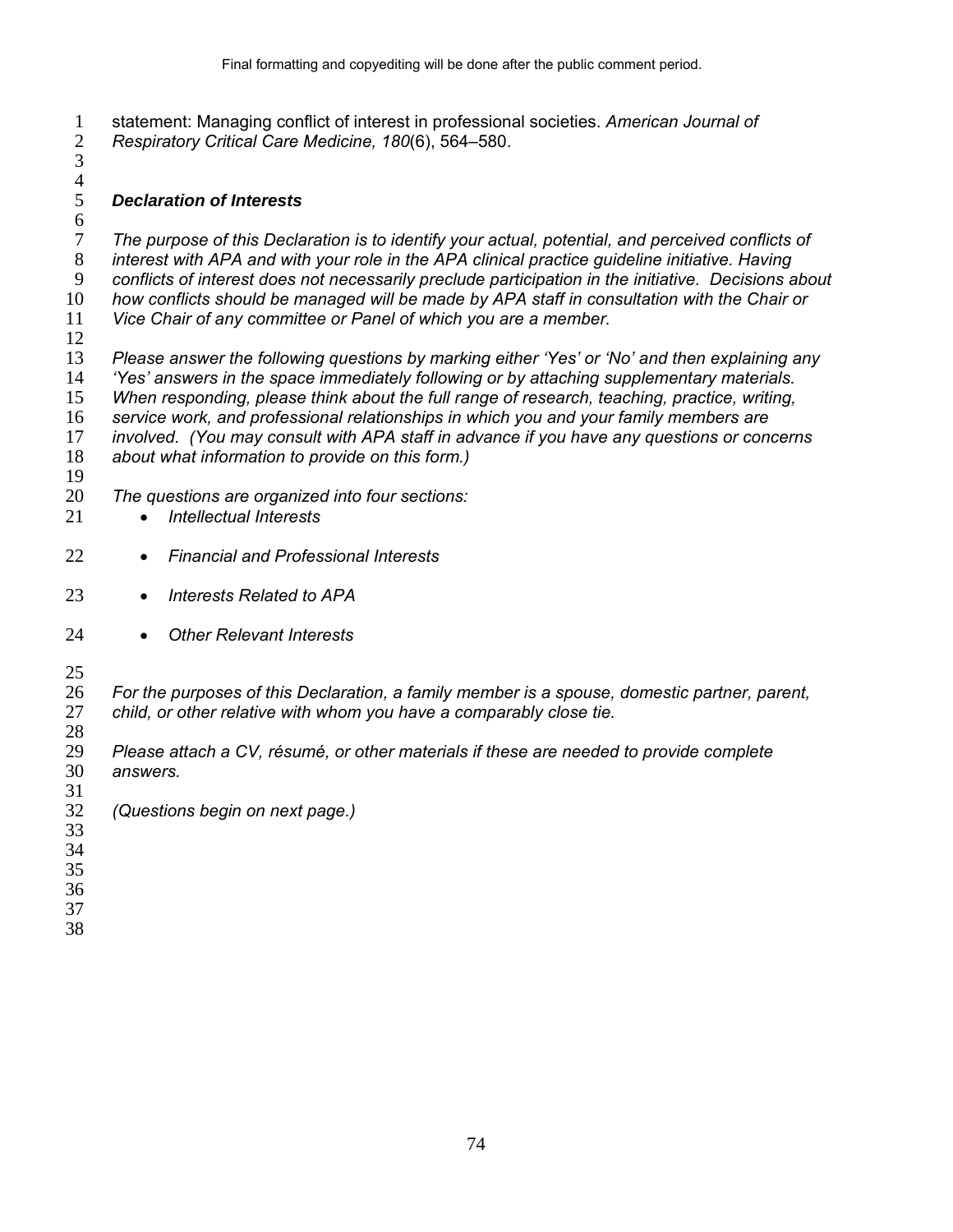| $\mathbf{1}$<br>$\overline{\mathbf{c}}$ | <b>INTELLECTUAL INTERESTS</b>                                                                                                                                                                                                                                                                                                                                                                                       |
|-----------------------------------------|---------------------------------------------------------------------------------------------------------------------------------------------------------------------------------------------------------------------------------------------------------------------------------------------------------------------------------------------------------------------------------------------------------------------|
| $\overline{3}$<br>$\overline{4}$        | (The questions in this section concern only you, not family members.)                                                                                                                                                                                                                                                                                                                                               |
| 5<br>6                                  | 1. Scientific/educational/professional communications                                                                                                                                                                                                                                                                                                                                                               |
| $\tau$<br>$8\,$<br>9<br>10<br>11<br>12  | Over the past 12 months, have you had any scientific, educational, or professional publications<br>(including in-press) or made any scientific, educational, or professional presentations related to<br>the topic(s) of the guideline(s) that you will be involved in developing or overseeing? Has your<br>name been included on a relevant speakers' bureau list? Please include both paid and non-paid<br>work. |
| 13<br>14                                | $\rule{1em}{0.15mm}$ Yes $\rule{1em}{0.15mm}$ No                                                                                                                                                                                                                                                                                                                                                                    |
| 15<br>16<br>17                          | Do you expect that, over the next 12 months, you will have any such publications or<br>presentations or that your name will be included on a speakers' bureau list?                                                                                                                                                                                                                                                 |
| 18<br>19                                | $Yes$ Mo                                                                                                                                                                                                                                                                                                                                                                                                            |
| 20<br>21<br>22<br>23                    | If 'Yes' to any of these questions, please provide a list of the relevant publications,<br>presentations, courses, and speakers' bureaus. You may attach a copy of your CV or résumé<br>but please make sure to add any items that do not yet appear on those documents.                                                                                                                                            |
| 24<br>25<br>26<br>27<br>28<br>29        | [Insert material here]                                                                                                                                                                                                                                                                                                                                                                                              |
| 30                                      | 2. Communications with general audiences                                                                                                                                                                                                                                                                                                                                                                            |
| 31<br>32<br>33<br>34                    | Over the past 12 months, have you made presentations to a general (non-academic, non-<br>scientific) audience that address research, clinical, or policy issues related to the topic(s) of the<br>guideline(s) that you will be involved in developing or overseeing? Have you been involved in<br>organizing any events that include such presentations?                                                           |
| 35<br>36                                | $Yes$ No                                                                                                                                                                                                                                                                                                                                                                                                            |
| 37<br>38<br>39<br>40<br>41              | Over the past 12 months, have you published articles or books for a general audience or<br>produced materials for television, radio, or the Internet (e.g., blogs, online petitions, Facebook,<br>LinkedIn, TED Talks, Twitter, YouTube) that address these issues? Please include both paid<br>and non-paid work. You need not include formal research publications for academic or scientific<br>audiences.       |
| 42<br>43                                | $\xi$ Yes $\xi$ No                                                                                                                                                                                                                                                                                                                                                                                                  |
| 44<br>45                                | Do you expect that, over the next 12 months, you will be involved in any such activities?                                                                                                                                                                                                                                                                                                                           |
| 46                                      | No Nes No                                                                                                                                                                                                                                                                                                                                                                                                           |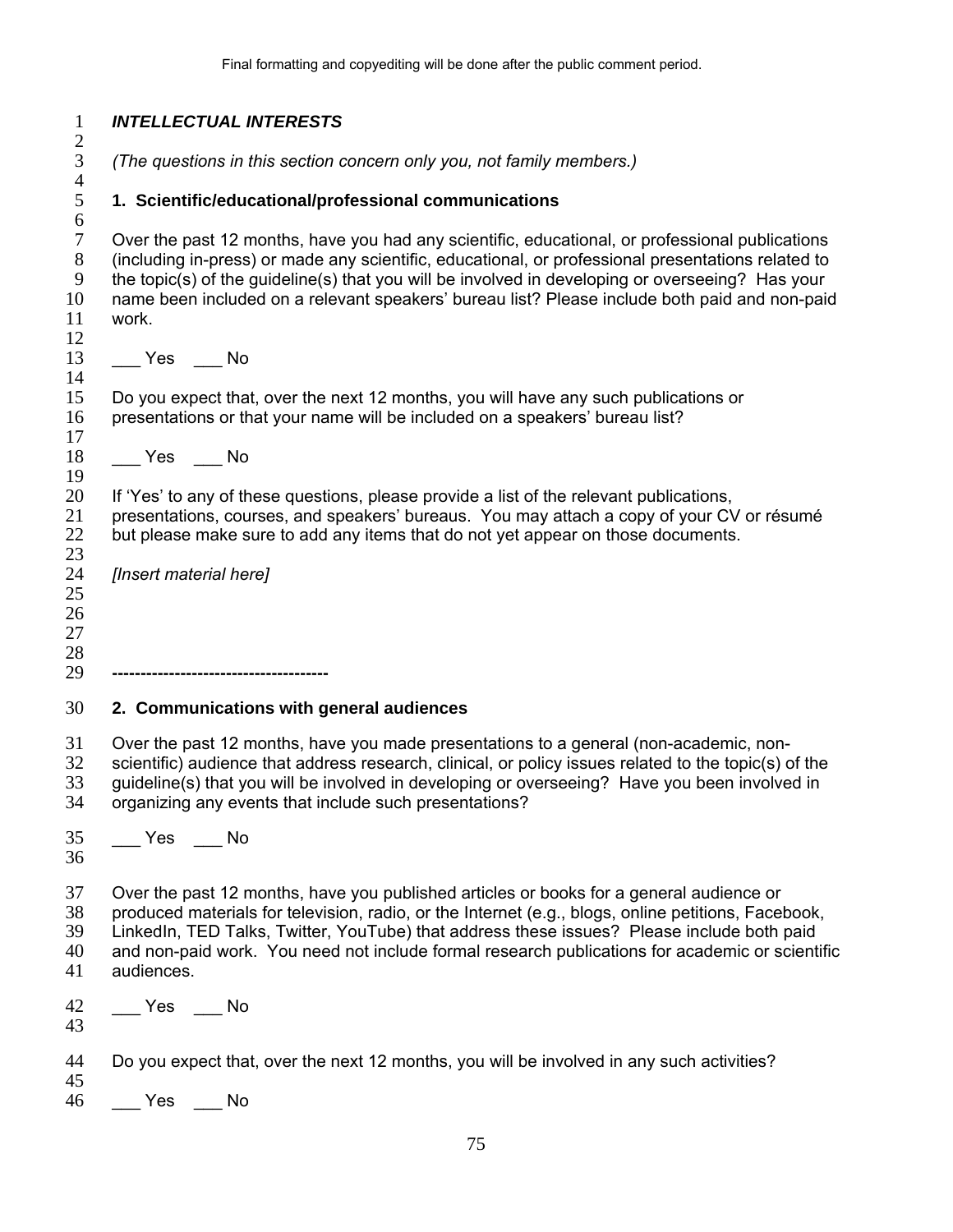| $\overline{2}$<br>3<br>4<br>5<br>6<br>7<br>8 | If 'Yes' to any of these questions, please provide a list of the presentations and<br>published/posted materials. You may attach a copy of your CV or résumé but please make sure<br>to add any items that do not yet appear on those documents.<br>[Insert material here] |
|----------------------------------------------|----------------------------------------------------------------------------------------------------------------------------------------------------------------------------------------------------------------------------------------------------------------------------|
| 9                                            | 3. Expert witness                                                                                                                                                                                                                                                          |
| 10<br>11<br>12<br>13                         | Over the past 12 months, have you served as an expert witness in a court case or other legal<br>proceeding on a matter related to the topic(s) of the guideline(s) that you will be involved in<br>developing or overseeing?                                               |
| 14<br>15                                     | $Yes$ No                                                                                                                                                                                                                                                                   |
| 16<br>17<br>18                               | Do you expect that, over the next 12 months, you will serve as an expert witness in a legal<br>proceeding?                                                                                                                                                                 |
| 19<br>20<br>21                               | Yes No                                                                                                                                                                                                                                                                     |
| 22<br>23                                     | If 'Yes' to either question, please explain:                                                                                                                                                                                                                               |
| 24<br>25<br>26<br>27<br>28                   | [Insert material here]                                                                                                                                                                                                                                                     |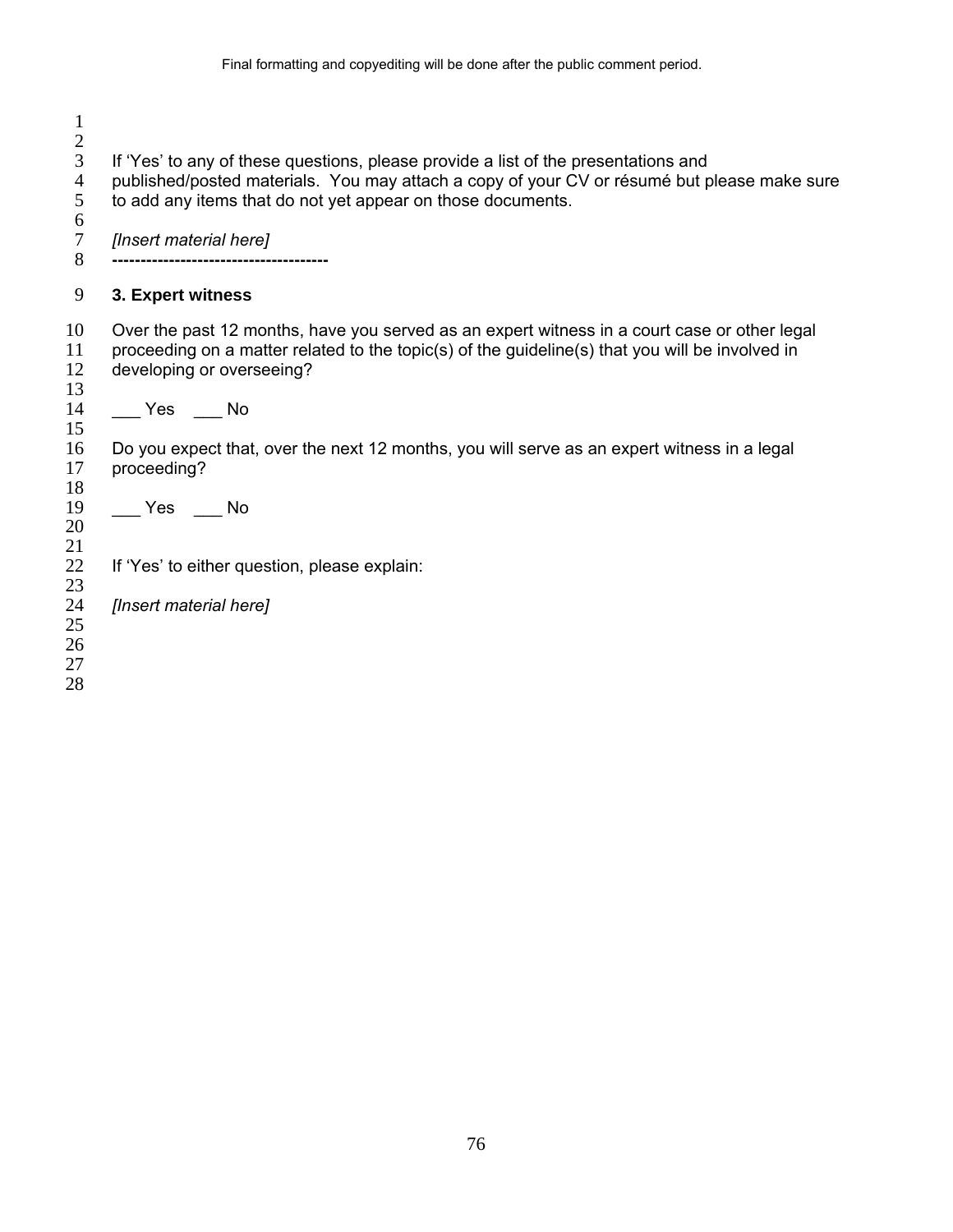*FINANCIAL AND PROFESSIONAL INTERESTS*   $\begin{array}{c} 2 \\ 3 \\ 4 \end{array}$ *(The questions in this section concern both you and family members. For the purposes of this Declaration, a family member is a spouse, domestic partner, parent, child, or other relative with whom you have a comparably close tie.)*  **4. Payment for services or training**  Over the past 12 months, have you or a family member received payment for directly providing, or training other individuals to provide, health services related to the topic(s) of the guideline(s) that you will be involved in developing or overseeing? (Health services include professional, community-based, and peer support services.) 16 \_\_\_\_ Yes \_\_\_\_ No Do you expect that, over the next 12 months, you or a family member will receive any payment for such activity? \_\_\_ Yes \_\_\_ No If 'Yes' to either question, please explain: *[Insert material here]*  **-------------------------------------- 5. Honoraria**  Over the past 12 months, have you or a family member received any honoraria for presentations or discussions of scientific or clinical issues related to the topic(s) of the guideline(s) that you will be involved in developing or overseeing? (Please include honoraria that were donated to charity.) \_\_\_ Yes \_\_\_ No Do you expect that, over the next 12 months, you or a family member will receive any such honoraria? \_\_\_ Yes \_\_\_ No If 'Yes' to either question, please explain: *[Insert material here]*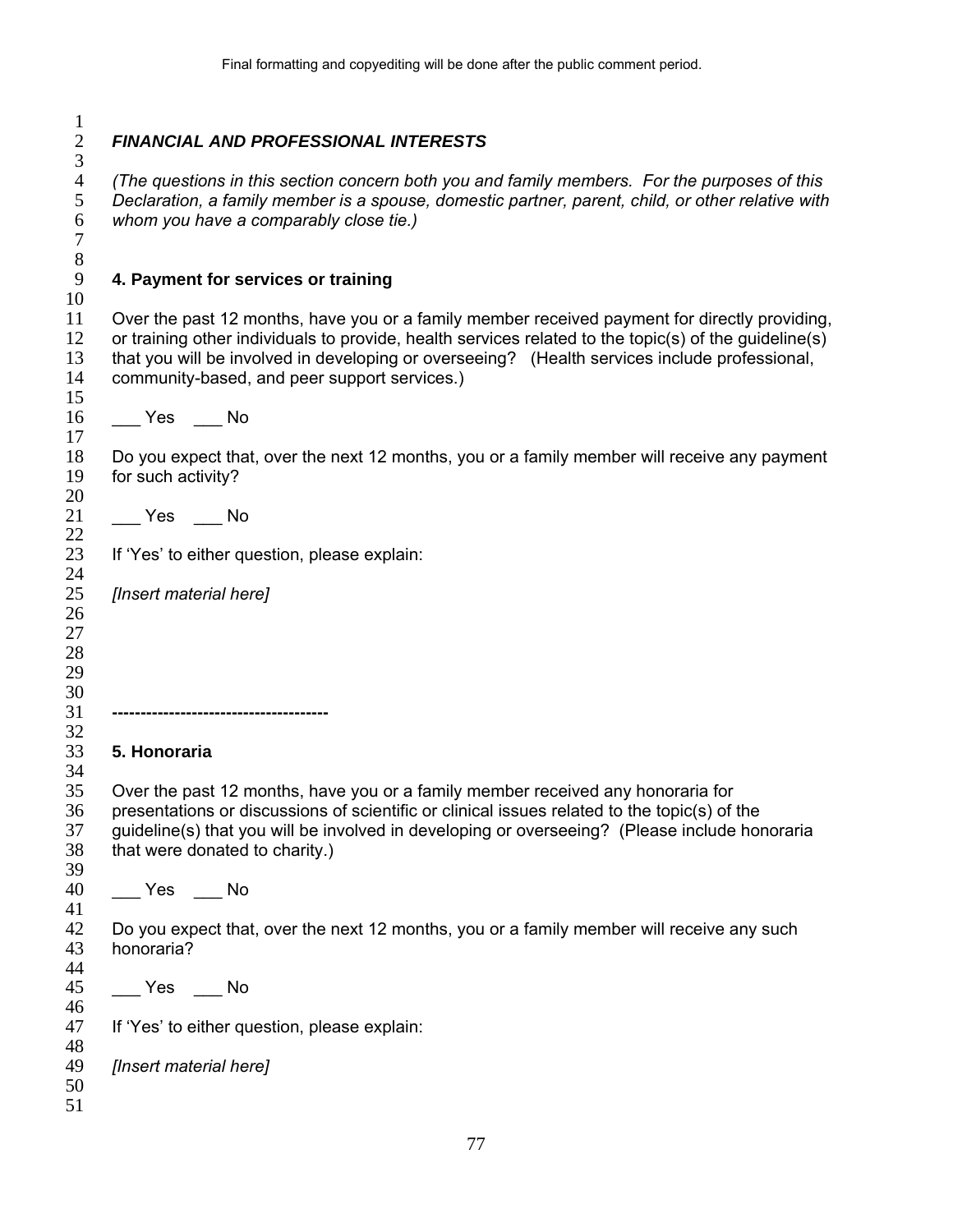| <b>6. Royalties</b>                              |                                                                                                                                                                                                                                                                                                                                                  |
|--------------------------------------------------|--------------------------------------------------------------------------------------------------------------------------------------------------------------------------------------------------------------------------------------------------------------------------------------------------------------------------------------------------|
|                                                  | Over the past 12 months, have you or a family member received royalties or advance payments<br>for books, films, or other materials that address scientific or clinical issues related to the topic(s)<br>of the guideline(s) that you will be involved in developing or overseeing? (Please include<br>royalties that were donated to charity.) |
| $\rule{1em}{0.15mm}$ Yes $\rule{1em}{0.15mm}$ No |                                                                                                                                                                                                                                                                                                                                                  |
|                                                  | Do you expect that, over the next 12 months, you or a family member will receive any such<br>royalties or advance payments?                                                                                                                                                                                                                      |
| $\rule{1em}{0.15mm}$ Yes $\rule{1em}{0.15mm}$ No |                                                                                                                                                                                                                                                                                                                                                  |
|                                                  | If 'Yes' to either question, please explain:                                                                                                                                                                                                                                                                                                     |
| [Insert material here]                           |                                                                                                                                                                                                                                                                                                                                                  |
|                                                  |                                                                                                                                                                                                                                                                                                                                                  |
| 7. Endorsements                                  |                                                                                                                                                                                                                                                                                                                                                  |
| donated to charity.)                             | Over the past 12 months, have you or a family member received monetary or other material<br>compensation for endorsing a product or service related to the topic(s) of the guideline(s) that<br>you will be involved in developing or overseeing? (Please include compensation that was                                                          |
| in No<br>Yes                                     |                                                                                                                                                                                                                                                                                                                                                  |
|                                                  |                                                                                                                                                                                                                                                                                                                                                  |
|                                                  | Do you expect that, over the next 12 months, you or a family member will receive such<br>compensation for an endorsement?                                                                                                                                                                                                                        |
| $\rule{1em}{0.15mm}$ Yes $\rule{1em}{0.15mm}$ No |                                                                                                                                                                                                                                                                                                                                                  |
|                                                  | If 'Yes' to either question, please explain:                                                                                                                                                                                                                                                                                                     |
| [Insert material here]                           |                                                                                                                                                                                                                                                                                                                                                  |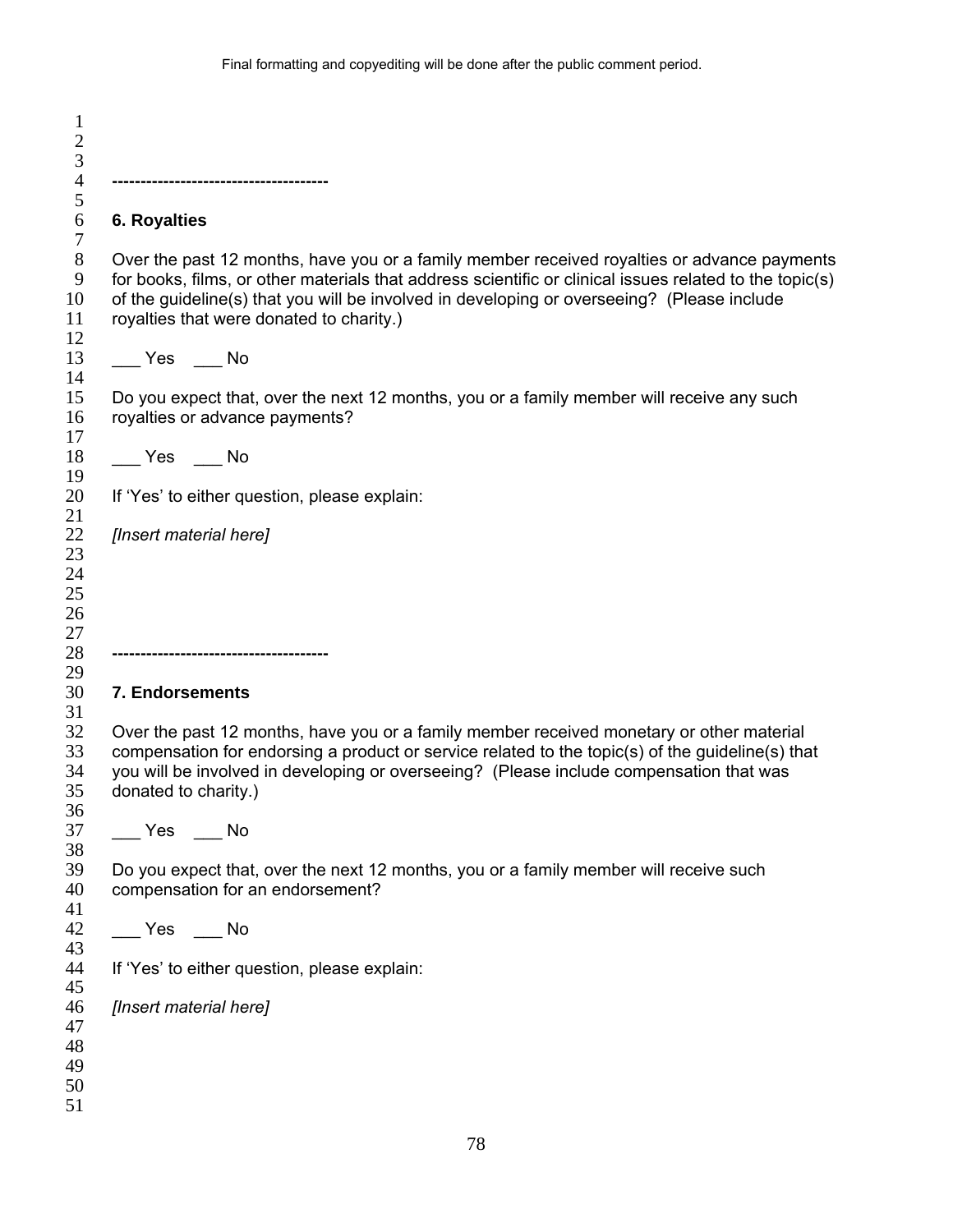|                                                                                | 8. Research funding                                                                                                                                                                                                                                                                                  |
|--------------------------------------------------------------------------------|------------------------------------------------------------------------------------------------------------------------------------------------------------------------------------------------------------------------------------------------------------------------------------------------------|
|                                                                                | Over the past 12 months, have you or a family member received funding, in the form of grants,<br>fellowships, or contracts, for research or research training on scientific or clinical issues related<br>to the topic(s) of the guideline(s) that you will be involved in developing or overseeing? |
|                                                                                |                                                                                                                                                                                                                                                                                                      |
| funding?                                                                       | Do you expect that, over the next 12 months, you or a family member will receive any such                                                                                                                                                                                                            |
| $\xrightarrow{\text{Yes}} \_ \text{No}$                                        |                                                                                                                                                                                                                                                                                                      |
|                                                                                | If 'Yes' to either question, please explain:                                                                                                                                                                                                                                                         |
| [Insert material here]                                                         |                                                                                                                                                                                                                                                                                                      |
|                                                                                |                                                                                                                                                                                                                                                                                                      |
|                                                                                |                                                                                                                                                                                                                                                                                                      |
|                                                                                |                                                                                                                                                                                                                                                                                                      |
| 9. Employer                                                                    |                                                                                                                                                                                                                                                                                                      |
|                                                                                | Over the past 12 months, have you or a family member held a job with an employer that has<br>economic, policy, or other interests in healthcare guidelines in general or in the particular                                                                                                           |
|                                                                                | topic(s) of the guideline(s) that you will be involved in developing or overseeing? (Please                                                                                                                                                                                                          |
|                                                                                | consider both full- and part-time positions and both permanent and temporary positions.)                                                                                                                                                                                                             |
|                                                                                |                                                                                                                                                                                                                                                                                                      |
|                                                                                | employer that has such interests?                                                                                                                                                                                                                                                                    |
|                                                                                |                                                                                                                                                                                                                                                                                                      |
|                                                                                | If 'Yes' to either question, please explain:                                                                                                                                                                                                                                                         |
|                                                                                |                                                                                                                                                                                                                                                                                                      |
| $\xrightarrow{\text{Yes}}$ $\xrightarrow{\text{No}}$<br>[Insert material here] |                                                                                                                                                                                                                                                                                                      |
|                                                                                | Do you expect that, over the next 12 months, you or a family member will hold a job with an                                                                                                                                                                                                          |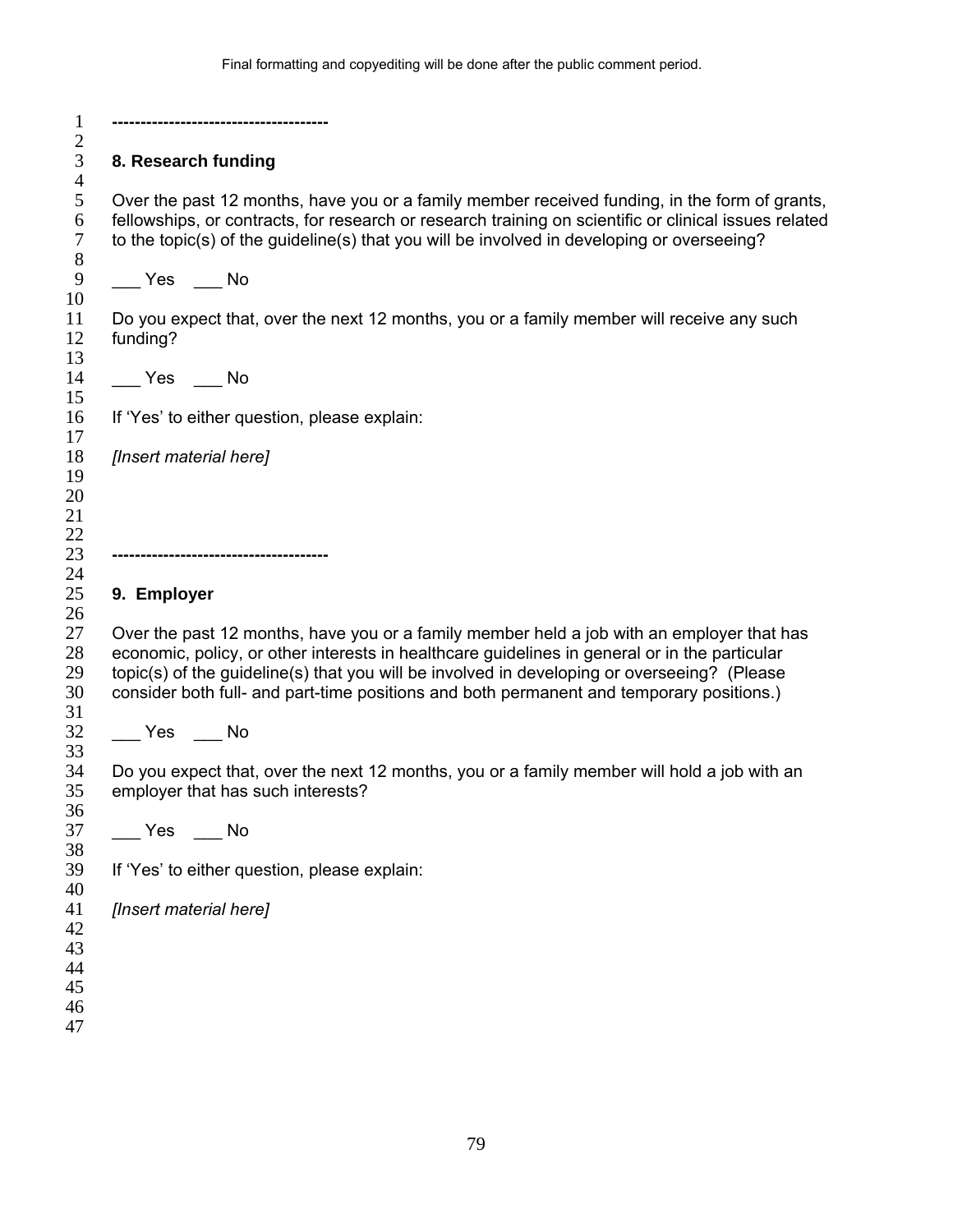**-------------------------------------**   $rac{2}{3}$ **10. Roles in organizations**   $\frac{4}{5}$ Over the past 12 months, have you or a family member served in a governance, advisory, or 6 other position in an organization (other than APA) that provides health services, promotes<br>
7 research related to health services, or develops or advocates for health service policies, re research related to health services, or develops or advocates for health service policies, related to the topic(s) of the guideline(s) that you will be involved in developing or overseeing? 10 \_\_\_\_ Yes \_\_\_\_ No Do you expect that, over the next 12 months, you or a family member will serve in such a position? \_\_\_ Yes \_\_\_ No If 'Yes' to either question, please explain: *[Insert material here]*  **-------------------------------------- 11. Influence/ownership/stock in health-related firms**  Over the past 12 months, have you or a family member had a significant capacity to influence decisions of a firm or organization that conducts research or provides health services related to the topic(s) of the guideline(s) being developed? (Health services include professional, community-based, and peer support services.) 31 \_\_\_\_ Yes \_\_\_\_ No Over the past 12 months, have you and/or any family member(s) held an ownership interest greater than 5% in such a firm? Have you and/or any family member(s) owned stock in such a firm that exceeded \$10,000 in value at any time during the past 12 months? (Please consider the total amounts held by you and family members, e.g., whether the stock that your spouse and your parent own adds up to more than \$10,000 in value.) \_\_\_ Yes \_\_\_ No Do you or any family member hold stock options of any value in such a firm? \_\_\_ Yes \_\_\_ No Do you expect that, over the next 12 months, you or a family member will have such capacity to influence a firm or have such ownership or stock interests? \_\_\_ Yes \_\_\_ No If 'Yes' to any of these questions, please explain: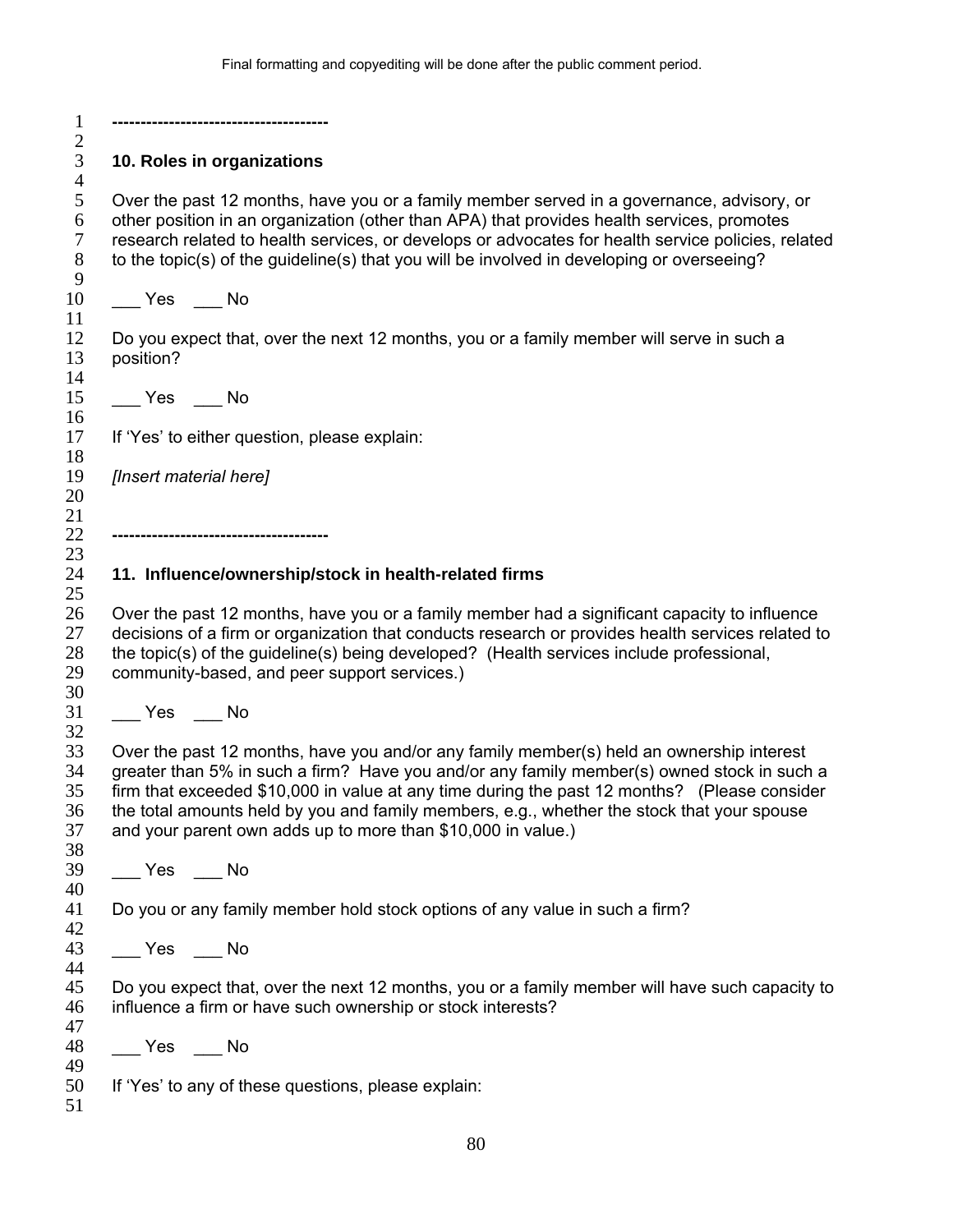| $\mathbf{1}$<br>$\overline{c}$<br>$\overline{3}$<br>$\overline{4}$<br>5 | [Insert material here]                                                                                                                                                                                                                                                                                                                                                                                                                               |
|-------------------------------------------------------------------------|------------------------------------------------------------------------------------------------------------------------------------------------------------------------------------------------------------------------------------------------------------------------------------------------------------------------------------------------------------------------------------------------------------------------------------------------------|
| 6<br>$\boldsymbol{7}$<br>8                                              | <b>INTERESTS RELATED TO APA</b>                                                                                                                                                                                                                                                                                                                                                                                                                      |
| 9<br>10<br>11<br>12                                                     | (The questions in this section concern both you and family members. For the purposes of this<br>Declaration, a family member is a spouse, domestic partner, parent, child, or other relative with<br>whom you have a comparably close tie.)                                                                                                                                                                                                          |
| 13                                                                      | 12. APA roles                                                                                                                                                                                                                                                                                                                                                                                                                                        |
| 14<br>15                                                                | Over the past 12 months, have you or a family member been a member of any APA governance<br>group, task force, or advisory body? (Please include roles in APA divisions.)                                                                                                                                                                                                                                                                            |
| 16                                                                      |                                                                                                                                                                                                                                                                                                                                                                                                                                                      |
| 17<br>18<br>19                                                          | Do you expect that, over the next 12 months, you or a family member will serve as a member of<br>such an APA group?                                                                                                                                                                                                                                                                                                                                  |
| 20<br>21                                                                | Yes No                                                                                                                                                                                                                                                                                                                                                                                                                                               |
| 22                                                                      | If 'Yes' to either question, please explain:                                                                                                                                                                                                                                                                                                                                                                                                         |
| 23<br>24<br>25<br>26<br>27<br>28<br>29<br>30                            | [Insert material here]<br>-----------------------------------                                                                                                                                                                                                                                                                                                                                                                                        |
| 31                                                                      | 13. Influence/ownership/stock in firms of interest to APA                                                                                                                                                                                                                                                                                                                                                                                            |
| 32<br>33<br>34<br>35                                                    | Over the past 12 months, have you or a family member had a significant capacity to influence<br>decisions of a firm or organization that is an APA competitor, customer, or supplier?                                                                                                                                                                                                                                                                |
| 36                                                                      | $\rule{1em}{0.15mm}$ Yes $\rule{1em}{0.15mm}$ No                                                                                                                                                                                                                                                                                                                                                                                                     |
| 37<br>38<br>39<br>40<br>41<br>42<br>43                                  | Over the past 12 months, have you and/or any family member(s) held an ownership interest<br>greater than 5% in such a firm? Have you and/or any family member(s) owned stock in such a<br>firm that exceeded \$10,000 in value at any time during the past 12 months? (Please consider<br>the total amounts held by you and family members, e.g., whether the stock that your spouse<br>and your parent own adds up to more than \$10,000 in value.) |
| 44                                                                      | $\xrightarrow{\text{Yes}}$ $\xrightarrow{\text{No}}$                                                                                                                                                                                                                                                                                                                                                                                                 |
| 45<br>46<br>47                                                          | Do you or any family member hold stock options of any value in such a firm?                                                                                                                                                                                                                                                                                                                                                                          |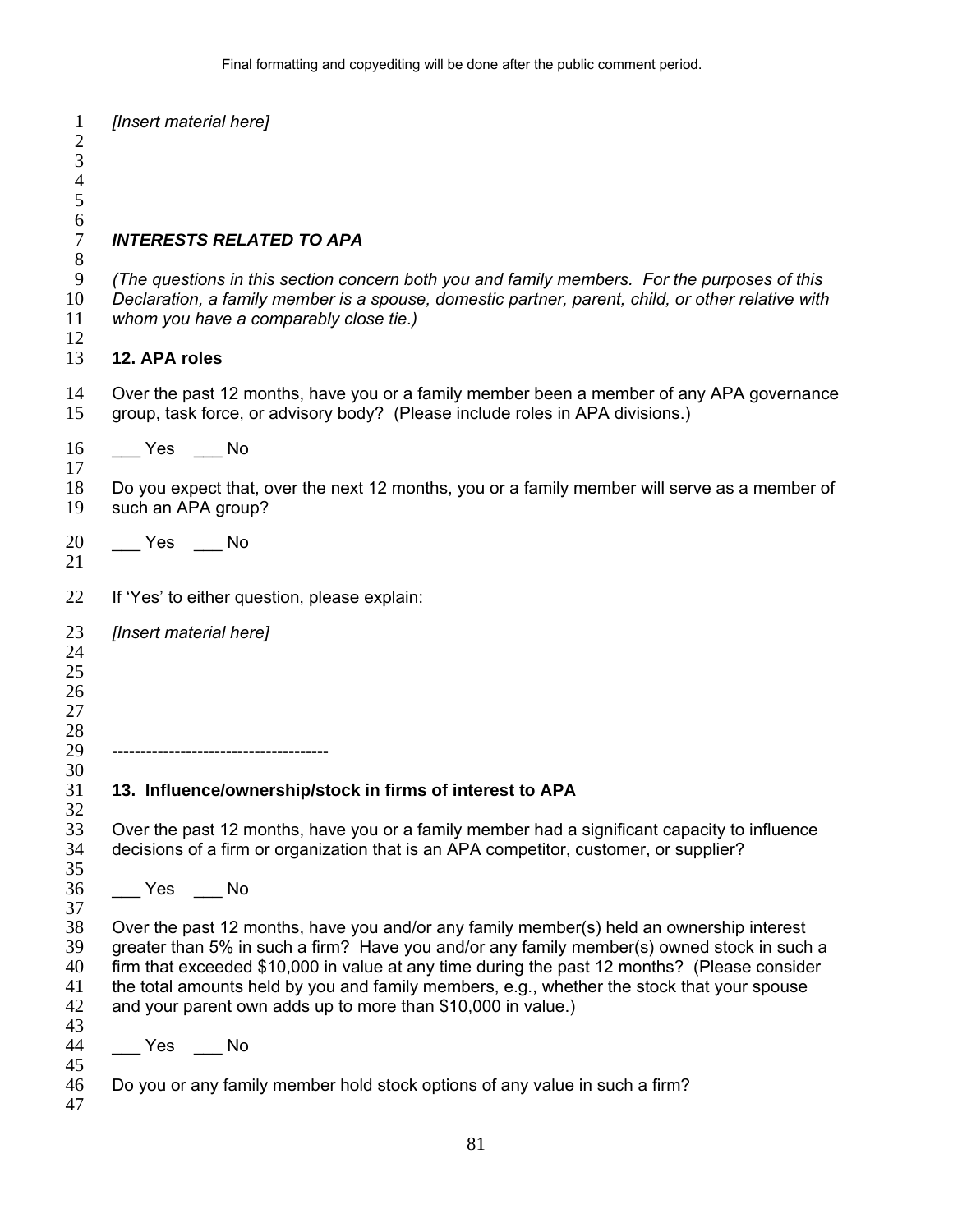| $\mathbf{1}$<br>$\sqrt{2}$                       |                                                                                                                                                                                                                   |
|--------------------------------------------------|-------------------------------------------------------------------------------------------------------------------------------------------------------------------------------------------------------------------|
| $\mathfrak{Z}$<br>$\overline{4}$<br>5            | Do you expect that, over the next 12 months, you or a family member will have such capacity to<br>influence a firm or have such ownership or stock interests?                                                     |
| $\boldsymbol{6}$<br>$\overline{7}$<br>$8\,$<br>9 | $\xrightarrow{\text{Yes}} \underline{\hspace{1cm}}$ No                                                                                                                                                            |
| 10<br>11<br>12<br>13                             | If 'Yes' to any of these questions, please explain:                                                                                                                                                               |
| 14<br>15<br>16<br>17<br>18<br>19<br>20           | [Insert material here]<br>------------------------------------                                                                                                                                                    |
| 21                                               | 14. Paid work with other firms that do business with APA                                                                                                                                                          |
| 22<br>23<br>24<br>25                             | Over the past 12 months, have you or a family member been employed by or performed other<br>work (including consulting) for a competitor, customer, or supplier of APA, regardless of the<br>nature of that work? |
| 26<br>27                                         | $\xrightarrow{\text{Yes}}$ No                                                                                                                                                                                     |
| 28<br>29<br>30                                   | Do you expect that, over the next 12 months, you or a family member will be engaged in such<br>employment or work?                                                                                                |
| 31<br>32                                         | $\xrightarrow{\ }$ Yes $\xrightarrow{\ }$ No                                                                                                                                                                      |
| 33<br>34                                         | If 'Yes' to either question, please explain:                                                                                                                                                                      |
| 35<br>36<br>37<br>38<br>39<br>40                 | [Insert material here]                                                                                                                                                                                            |
| 41<br>42                                         | 15. Business ties to APA                                                                                                                                                                                          |
|                                                  |                                                                                                                                                                                                                   |
| 43<br>44                                         | Over the past 12 months, have you or a family member conducted APA business of any kind, or<br>arranged for such business, with a firm that is owned or controlled by you or a family member?                     |
| 45                                               | Yes<br>No                                                                                                                                                                                                         |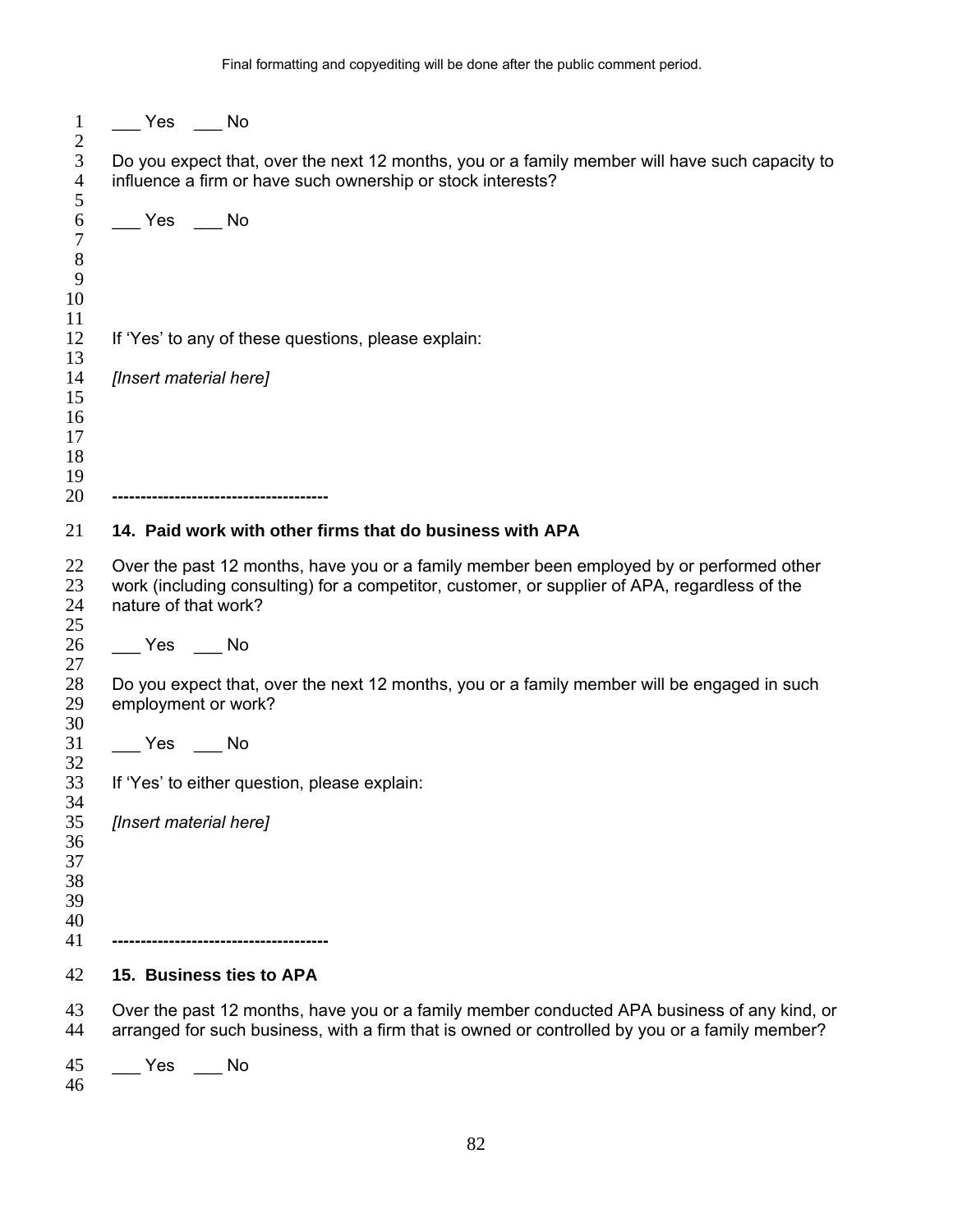| 1<br>$\overline{2}$<br>3   | Do you expect that, over the next 12 months, you or a family member will conduct or arrange for<br>such business?                                                                                                       |
|----------------------------|-------------------------------------------------------------------------------------------------------------------------------------------------------------------------------------------------------------------------|
| $\overline{4}$             |                                                                                                                                                                                                                         |
| 5<br>6                     | If 'Yes' to either question, please explain:                                                                                                                                                                            |
| $\tau$<br>$8\,$<br>9<br>10 | [Insert material here]                                                                                                                                                                                                  |
| 11<br>12                   |                                                                                                                                                                                                                         |
| 13                         |                                                                                                                                                                                                                         |
| 14                         |                                                                                                                                                                                                                         |
| 15                         |                                                                                                                                                                                                                         |
| 16                         | ----------------------------------                                                                                                                                                                                      |
| 17                         | 16. Ties to others seeking business with APA                                                                                                                                                                            |
| 18<br>19                   | Over the past 12 months, have you or a family member accepted any money, property, or<br>anything of value from a person or firm doing or seeking to do business with APA?                                              |
| 20<br>21                   | $\rule{1em}{0.15mm}$ Yes $\rule{1em}{0.15mm}$ No                                                                                                                                                                        |
| 22<br>23                   | Do you expect that, over the next 12 months, you or a family member will accept any money,<br>property, or anything of value from a person or firm doing or seeking to do business with APA?                            |
| 24                         | $\xrightarrow{\text{Yes}}$ $\xrightarrow{\text{No}}$                                                                                                                                                                    |
| 25<br>26                   | If 'Yes' to either question, please explain:                                                                                                                                                                            |
| 27<br>28                   | [Insert material here]                                                                                                                                                                                                  |
| 29<br>30                   |                                                                                                                                                                                                                         |
| 31<br>32                   |                                                                                                                                                                                                                         |
| 33<br>34                   | ----------------------------------                                                                                                                                                                                      |
| 35                         | 17. Other economic benefits related to APA business                                                                                                                                                                     |
| 36<br>37<br>38             | Over the past 12 months, have you or a family member received any direct or indirect economic<br>benefit as a consequence of acquisition, lease, or sale by APA of any property, facilities,<br>materials, or services? |
| 39                         | Yes No                                                                                                                                                                                                                  |
| 40<br>41                   | Over the past 12 months, have you or a family member received any other direct or indirect                                                                                                                              |

42 economic benefit related to APA business that are not covered in the previous questions?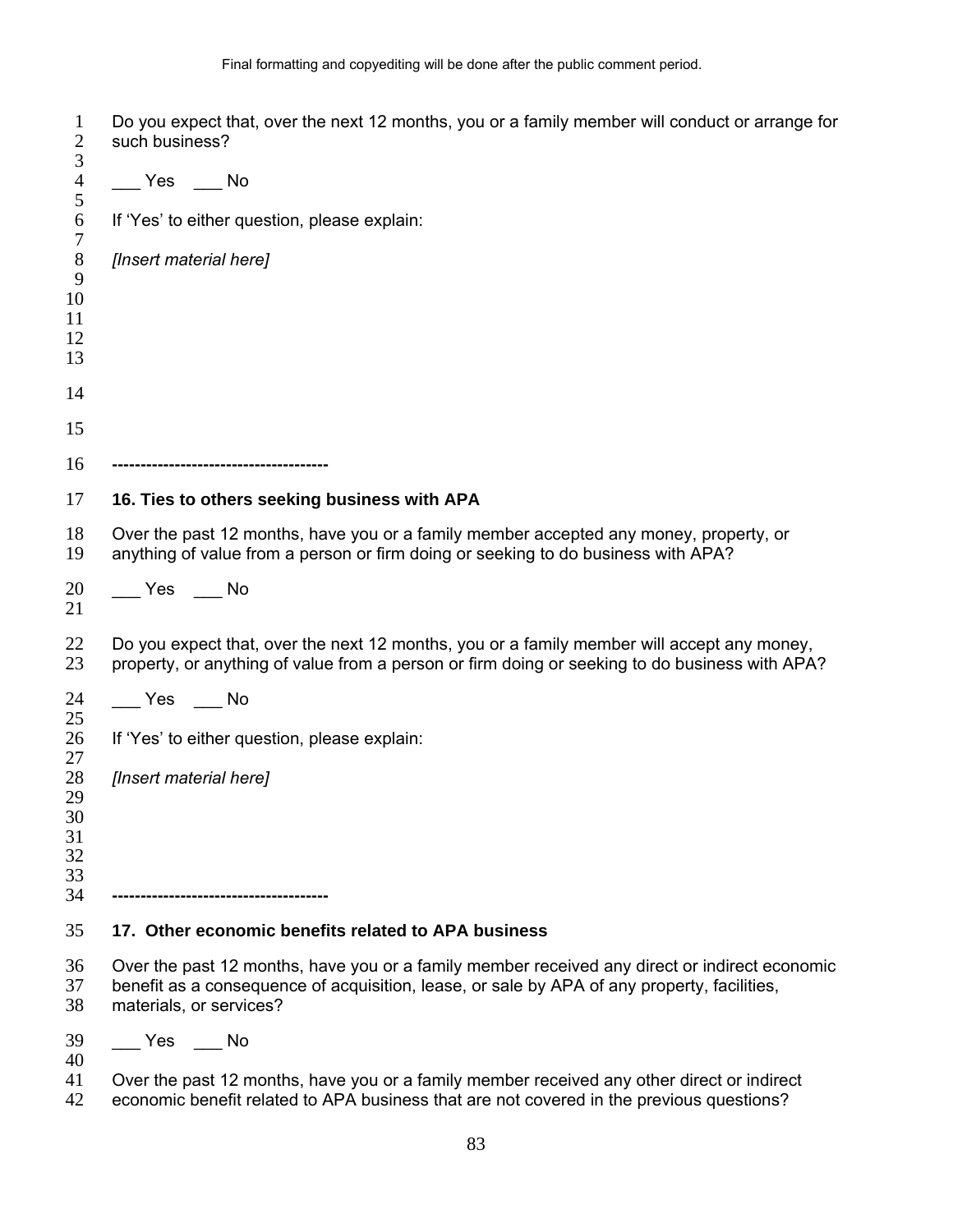\_\_\_ Yes \_\_\_ No

 $\frac{2}{3}$ Do you expect that, over the next 12 months, you or a family member will receive any such economic benefit?

\_\_\_ Yes \_\_\_ No

 $\frac{6}{7}$ 

 

 

If 'Yes' to any of these questions, please explain:

*[Insert material here]* 

# *OTHER RELEVANT INTERESTS*

*(The questions in this section concern both you and family members. For the purposes of this Declaration, a family member is a spouse, domestic partner, parent, child, or other relative with whom you have a comparably close tie.)*  

#### **18. Other professional activities**

23 Over the past 12 months, have you or a family member engaged in any other scientific,<br>24 academic, clinical, business, or policy activities, either paid or unpaid, related to the topi academic, clinical, business, or policy activities, either paid or unpaid, related to the topic(s) of the guideline(s) that you will be involved in developing or overseeing? (This question is asking about activities not already addressed in answers to the previous questions.) 

28 Yes No

Do you expect that, over the next 12 months, you or a family member will engage in other such activities?

\_\_\_ Yes \_\_\_ No

If 'Yes' to either question, please explain:

*[Insert material here]* 

- 
- 
- 
- **--------------------------------------**

#### **19. Legal proceedings**

At any point over the last 12 months, have you or a family member been under prosecution for a

- crime? Have you or a family member been involved in any civil legal proceedings as either
- defendant or plaintiff? (Please include all such legal proceedings, including those not related to
- the topic(s) of the guideline(s) you will be involved in developing or overseeing.)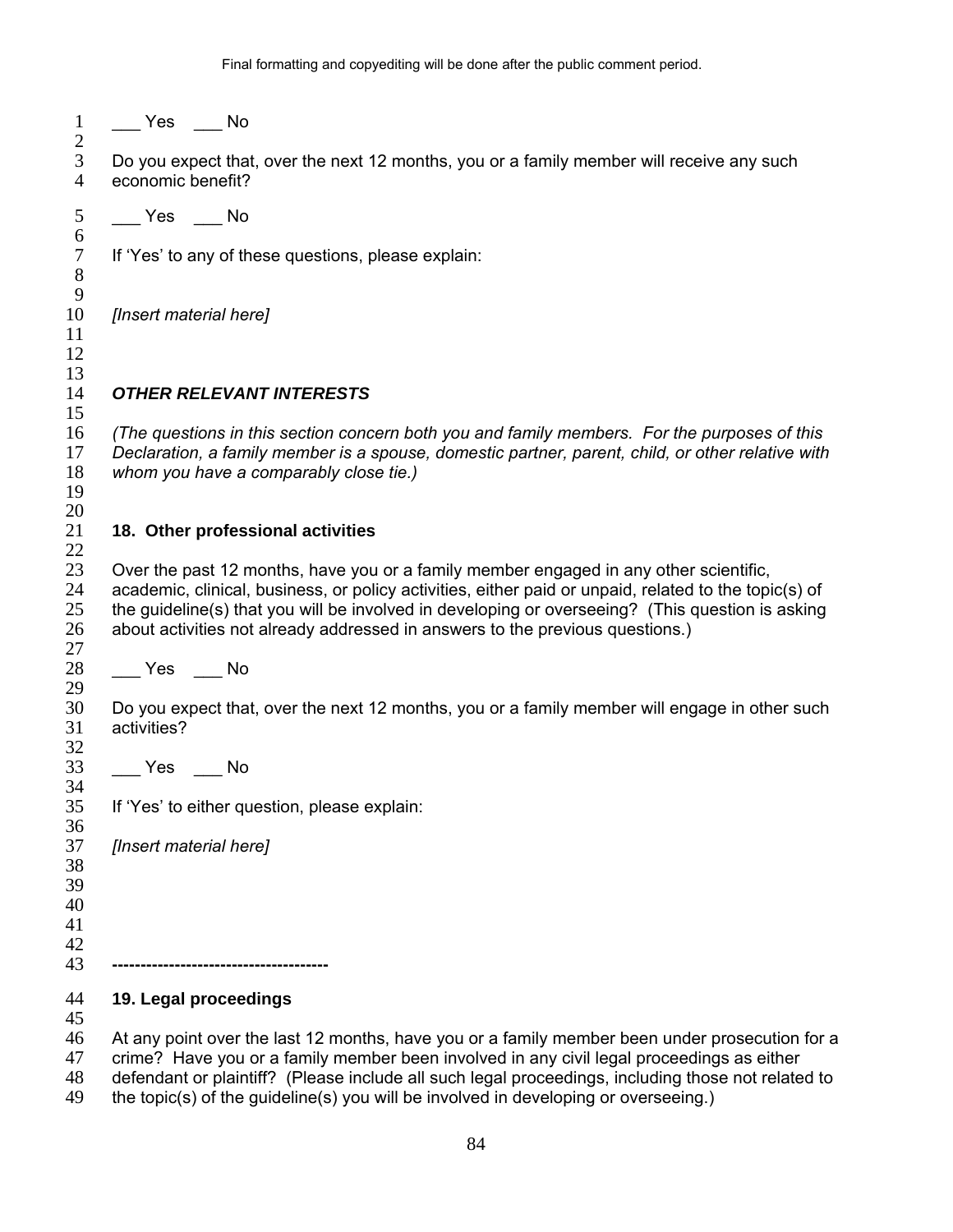| 1<br>$\sqrt{2}$                        | Yes No                                                                                                                                                                                                                                                                                                                                                                                                                                                                                                                                         |
|----------------------------------------|------------------------------------------------------------------------------------------------------------------------------------------------------------------------------------------------------------------------------------------------------------------------------------------------------------------------------------------------------------------------------------------------------------------------------------------------------------------------------------------------------------------------------------------------|
| 3<br>$\overline{4}$                    | If 'Yes' to either question, please explain:                                                                                                                                                                                                                                                                                                                                                                                                                                                                                                   |
| 5<br>6<br>$\tau$                       | [Insert material here]                                                                                                                                                                                                                                                                                                                                                                                                                                                                                                                         |
| $8\,$<br>9<br>10<br>11<br>12           |                                                                                                                                                                                                                                                                                                                                                                                                                                                                                                                                                |
| 13                                     | 20. Misconduct                                                                                                                                                                                                                                                                                                                                                                                                                                                                                                                                 |
| 14<br>15<br>16<br>17<br>18<br>19       | At any point over the last 12 months, have you or a family member been formally charged with<br>ethical, professional, or financial misconduct by any organization? (Please include all such<br>charges, including those not related to the topic(s) of the guideline(s) you will be involved in<br>developing or overseeing.)                                                                                                                                                                                                                 |
| 20<br>21<br>22                         | Yes No<br>If 'Yes," please explain:                                                                                                                                                                                                                                                                                                                                                                                                                                                                                                            |
| 23<br>24<br>25<br>26<br>27<br>28       | [Insert material here]                                                                                                                                                                                                                                                                                                                                                                                                                                                                                                                         |
| 29                                     |                                                                                                                                                                                                                                                                                                                                                                                                                                                                                                                                                |
| 30<br>31<br>32<br>33<br>34<br>35<br>36 | 21. Additional activities<br>Is there any other information regarding your or family members' activities, including interactions<br>with organizations and individuals, that you believe is relevant to the guideline(s) that you will be<br>involved in developing or overseeing or to your working with APA? Please focus on activities<br>that may constitute actual, potential, or perceived conflicts of interest, and include activities that<br>occurred more than 12 months ago or are expected to occur more than 12 months from now. |
| 37<br>38<br>39                         |                                                                                                                                                                                                                                                                                                                                                                                                                                                                                                                                                |
| 40<br>41                               | If 'Yes," please explain:                                                                                                                                                                                                                                                                                                                                                                                                                                                                                                                      |
| 42<br>43<br>44<br>45                   | [Insert material here]                                                                                                                                                                                                                                                                                                                                                                                                                                                                                                                         |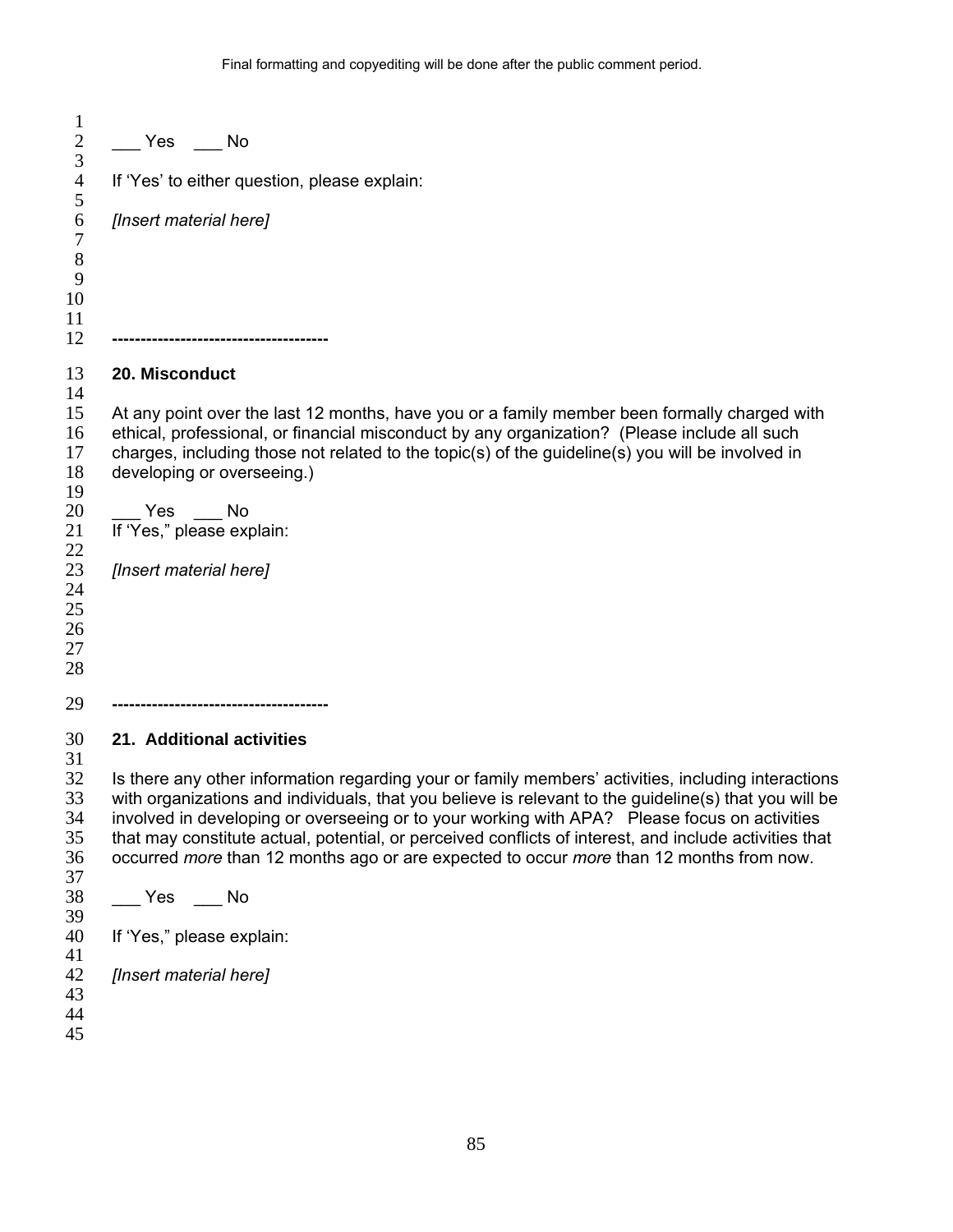| $\mathbf 1$<br>$\overline{2}$                    |                                                                                                                                                                                                                                                                                                                                                                                                     |
|--------------------------------------------------|-----------------------------------------------------------------------------------------------------------------------------------------------------------------------------------------------------------------------------------------------------------------------------------------------------------------------------------------------------------------------------------------------------|
| 3                                                | 22. Relationships                                                                                                                                                                                                                                                                                                                                                                                   |
| $\overline{4}$<br>5<br>6<br>$\tau$<br>$8\,$<br>9 | Do you have any concerns that your work on guideline development or with APA could have a<br>significant negative impact on any professional or personal relationships you have with mentors,<br>students, trainees, colleagues, supervisors, funders, friends, or relatives? (For this question,<br>please consider all relatives in addition to spouse, domestic partner, parents, and children.) |
| 10                                               | $Yes$ No                                                                                                                                                                                                                                                                                                                                                                                            |
| 11<br>12                                         | If 'Yes,' please explain:                                                                                                                                                                                                                                                                                                                                                                           |
| 13<br>14<br>15<br>16<br>17<br>18                 | [Insert material here]                                                                                                                                                                                                                                                                                                                                                                              |
| 19<br>20                                         | Finally, please read, complete, and sign the following statement:                                                                                                                                                                                                                                                                                                                                   |
| 21<br>22<br>23                                   | I have read and I understand the requirements of APA's Conflict of Interest Policy above and I<br>agree to abide by the Policy throughout the official term of my position in the APA clinical<br>practice guideline initiative.                                                                                                                                                                    |
| 24<br>25<br>26                                   | I have also fully and truthfully answered the questions in the Declaration of Interests above<br>about all actual, potential, and perceived conflicts of interest.                                                                                                                                                                                                                                  |
| 27                                               | If any new actual, potential, or perceived conflicts of interest arise, I agree to disclose them                                                                                                                                                                                                                                                                                                    |
| 28                                               | immediately to APA staff and to the Chair or Vice Chair of any committee or Panel of which I am                                                                                                                                                                                                                                                                                                     |
| 29                                               | a member.                                                                                                                                                                                                                                                                                                                                                                                           |
| 30<br>31<br>32                                   |                                                                                                                                                                                                                                                                                                                                                                                                     |
| 33<br>34                                         | Signature (type name)<br><b>Date</b>                                                                                                                                                                                                                                                                                                                                                                |
| 35<br>36<br>37<br>38                             |                                                                                                                                                                                                                                                                                                                                                                                                     |
| 39<br>40<br>41                                   | Please email this document to Ms. Shannon Beattie at: sbeattie@apa.org                                                                                                                                                                                                                                                                                                                              |
| 42<br>43<br>44                                   | REMINDER: Please attach a CV, résumé, or other materials if these are needed to<br>provide complete answers.                                                                                                                                                                                                                                                                                        |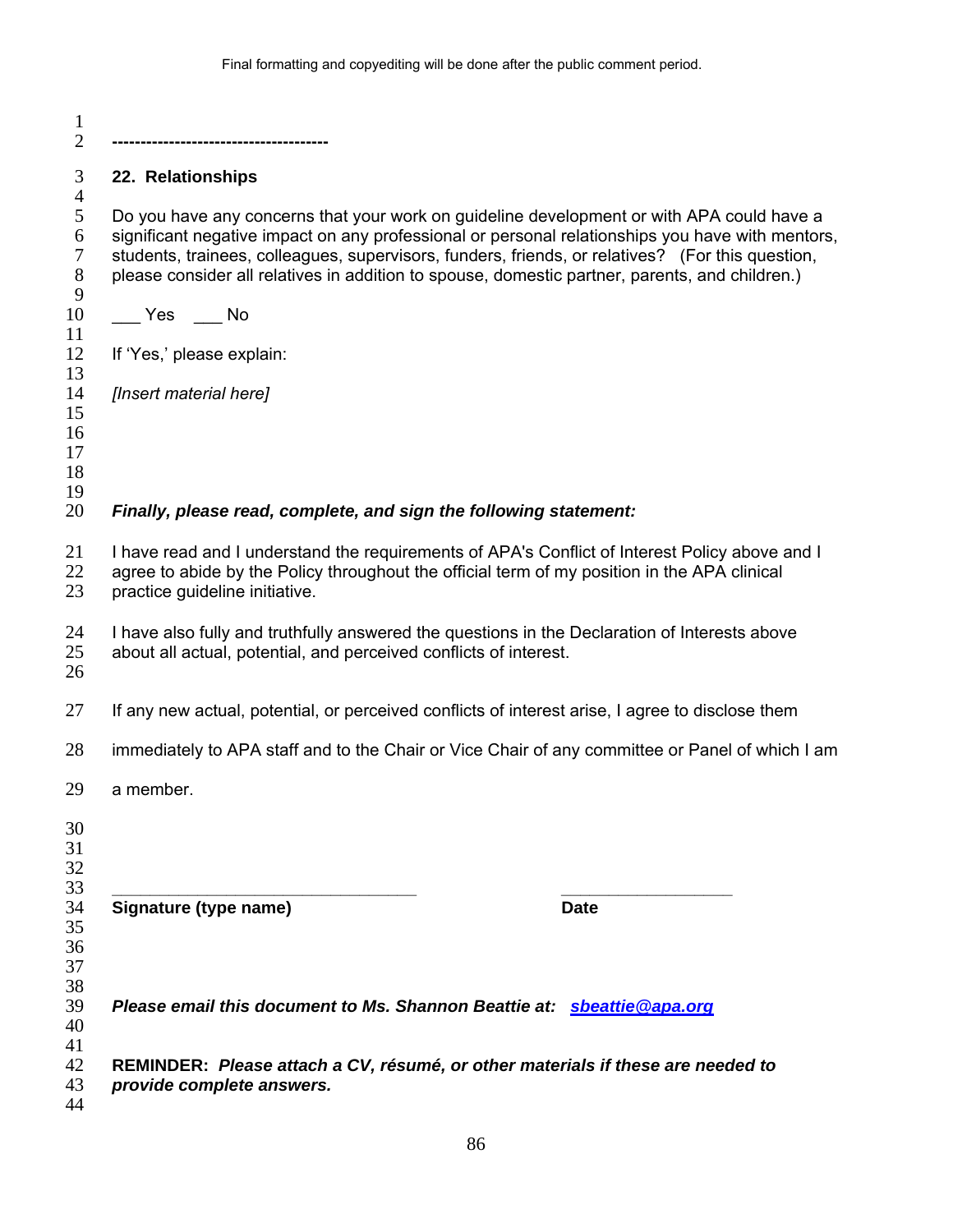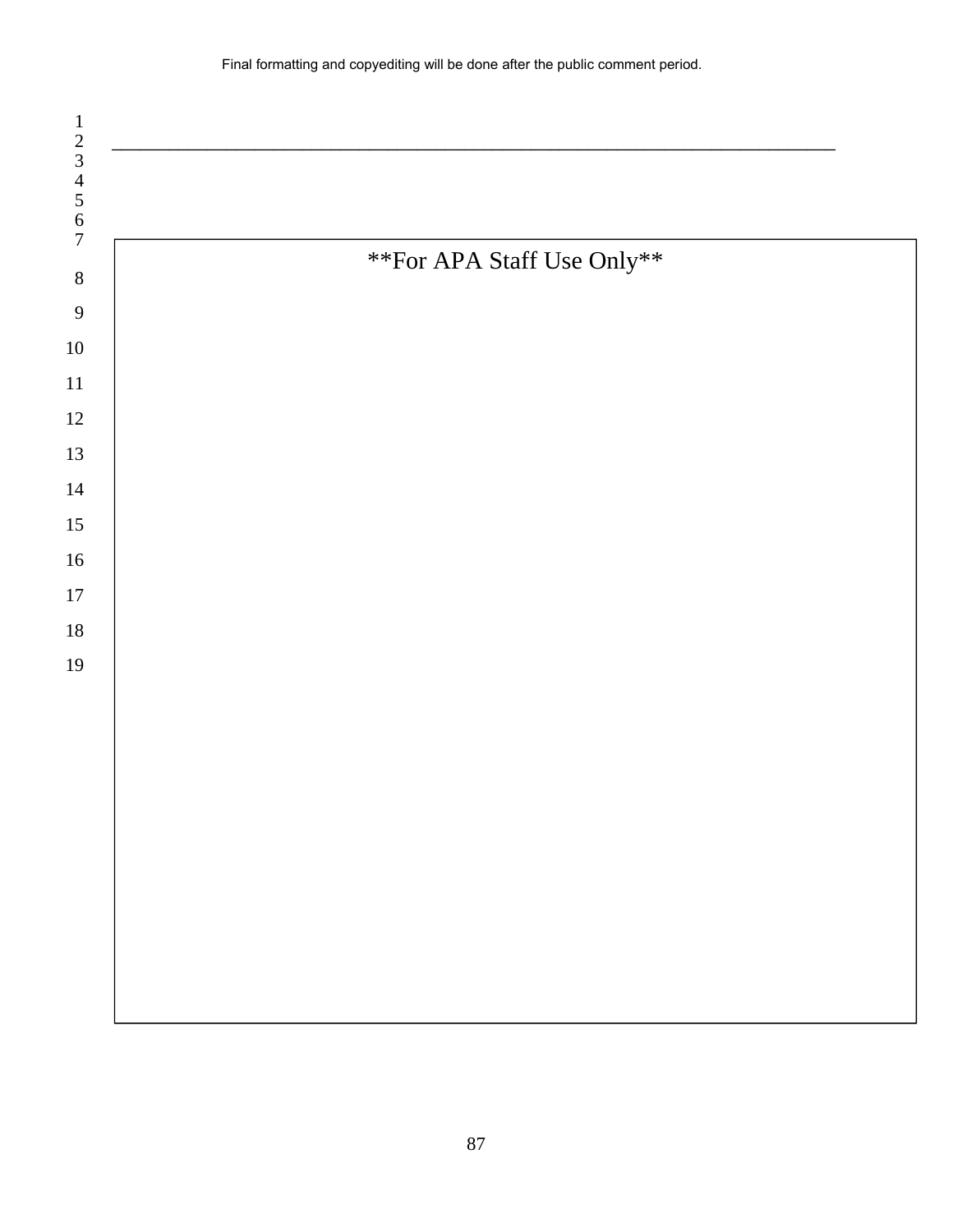## **Appendix C**

# *Voting Procedures Established by Advisory Steering Committee (ASC)*

# **1) What % should be considered a majority for winning a vote?**

6 The ASC agreed that at least 70% of the whole constituted panel would constitute a strong<br>7 recommendation. For conditional recommendations, agreement among more than 50% with recommendation. For conditional recommendations, agreement among more than 50% with less than 20% of panel members preferring an alternative recommendation must be reached. The denominator for voting will be the number of the entire panel membership, except in special cases, to be determined by the ASC. Such cases could include the lack of participation by a 11 particular member in the guideline development process. APA staff will consult with ASC<br>12 liaisons to panels as needed regarding special cases. However, panel members who are liaisons to panels as needed regarding special cases. However, panel members who are normally participatory, but have missed crucial conversations and/or votes due to extenuating circumstances, will still be allowed to share their opinions.

## **2) Should dissenting opinions from members that disagree be added to recommendation statements?**

The ASC agreed that there may be a section in final guideline documents for any dissenting opinions that panel members have. A footnote will disclose the number of dissenting panel members and possibly their names. 

 

- 
- 
- 
- 
- 
- 
- 
- 
- 
- 
- 
- 
- 

 

- 
- 
- 
-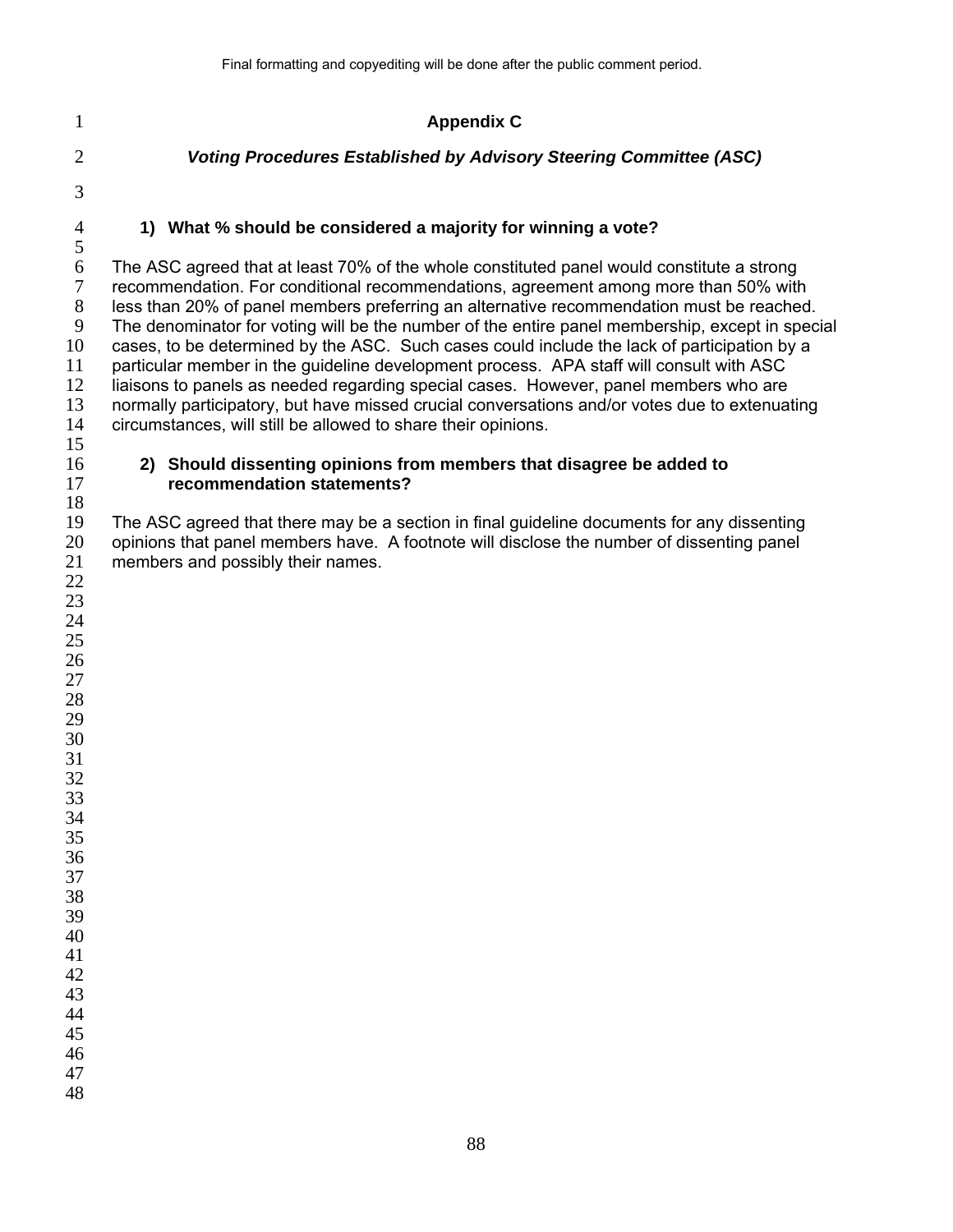| $\mathbf{1}$<br>$\mathbf{2}$<br>3<br>$\overline{4}$<br>5 | <b>Appendix D</b>                                                                                          |
|----------------------------------------------------------|------------------------------------------------------------------------------------------------------------|
|                                                          | Other Organizations' Clinical Practice Guidelines on Overweight and Obesity in Children<br>and Adolescents |
| 6                                                        | AACE/ACE Obesity Task Force (1998). AACE/ACE Position statement on the prevention,                         |
| 7                                                        | diagnosis, and treatment of obesity. Endocrine Practice, 4(5).                                             |
| 8                                                        | AHA/ACC/TOS (2013). 2013 AHA/ACC/TOS Guideline for the management of overweight and                        |
| 9                                                        | obesity in adults: A report of the American College of Cardiology/American Heart                           |
| 10                                                       | Association Task Force on Practice Guidelines and The Obesity Society. Circulation,                        |
| 11                                                       | 129(25). doi: 10.1161/01.cir.0000437739.71477.ee                                                           |
| 12                                                       | American Academy of Family Physicians (2014). Summary of recommendations for clinical                      |
| 13                                                       | preventive services. Leawood, KS: American Academy of Family Physicians; PMID                              |
| 14                                                       | August, G. P., Caprio, S., Fennoy, I., Freemark, M., Kaufman, F. R., Lustig, R. H.,  Montori,              |
| 15                                                       | V. M. (2008). Prevention and treatment of pediatric obesity: An Endocrine Society                          |
| 16                                                       | Clinical Practice Guideline Based on Expert Opinion. The Journal of Clinical                               |
| 17                                                       | Endocrinology & Metabolism, 93(12), 4576-4599. doi:10.1210/jc.2007-2458                                    |
| 18                                                       | Barlow, S. E. (2007). Expert committee recommendations regarding the prevention,                           |
| 19                                                       | assessment, and treatment of child and adolescent overweight and obesity: Summary                          |
| 20                                                       | report. Pediatrics, 120(4).                                                                                |
| 21                                                       | Barlow, S. E., & Dietz, W. H. (1998). Obesity evaluation and treatment: Expert committee                   |
| 22                                                       | recommendations. Pediatrics, 102(3). doi:10.1542/peds.102.3.e29                                            |
| 23                                                       | Expert Panel on Integrated Guidelines for Cardiovascular Health and Risk Reduction in Children             |
| 24                                                       | and Adolescents: Summary Report. (2011). Pediatrics, 128(Supplement).                                      |
| 25                                                       | doi:10.1542/peds.2009-2107c                                                                                |
| 26                                                       | Guyatt, G., Oxman, A. D., Sultan, S., Brozek, J., Glasziou, P., Alonso-Coello, P.,                         |
| 27                                                       | Schünemann, H. J. (2013). GRADE guidelines: 11. Making an overall rating of                                |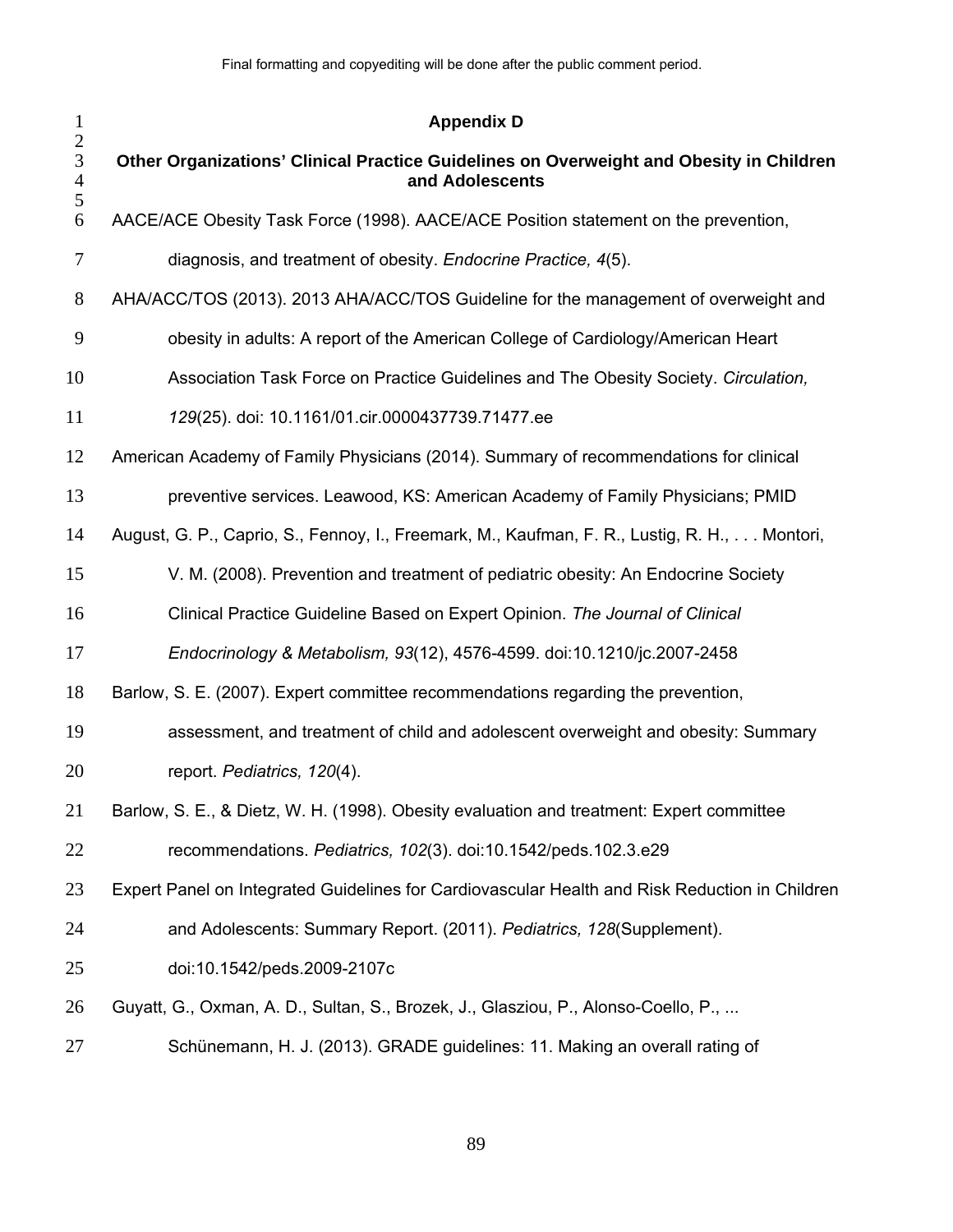| $\mathbf{1}$   | confidence in effect estimates for a single outcome and for all outcomes. Journal of           |
|----------------|------------------------------------------------------------------------------------------------|
| $\overline{2}$ | Clinical Epidemiology, 66(2), 151-157. 10.1016/j.jclinepi.2012.01.006                          |
| 3              | Guyatt, G. H., Oxman, A. D., Vist, G., Kunz, R., Brozek, J., Alonso-Coello, P., Schünemann,    |
| $\overline{4}$ | H. J. (2011). GRADE guidelines: 4. Rating the quality of evidence--study limitations (risk     |
| 5              | of bias). Journal of Clinical Epidemiology, 64(4), 407-415. doi:                               |
| 6              | 10.1016/j.jclinepi.2010.07.017                                                                 |
| 7              | National Health and Medical Research Council (2013) Clinical practice guidelines for the       |
| 8              | management of overweight and obesity in adults, adolescents and children in Australia.         |
| 9              | Melbourne: National Health and Medical Research Council.                                       |
| 10             | National Institute for Health and Care Excellence (2013). Managing overweight and obesity      |
| 11             | among children and young people: Lifestyle weight management services (NICE Public             |
| 12             | Health Guidance 47). Retrieved from:                                                           |
| 13             | http://www.worldobesity.org/site_media/uploads/NICE-Child.pdf                                  |
| 14             | Scottish Intercollegiate Guidelines Network (2010). Management of obesity: A national clinical |
| 15             | guideline (SIGN Public Health Guidance 115). Available from:                                   |
| 16             | http://www.sign.ac.uk/pdf/sign115.pdf                                                          |
| 17             | Spear, B. A., Barlow, S. E., Ervin, C., Ludwig, D. S., Saelens, B. E., Schetzina, K. E., &     |
| 18             | Taveras, E. M. (2007). Recommendations for treatment of child and adolescent                   |
| 19             | overweight and obesity. Pediatrics, 120(Supplement). doi:10.1542/peds.2007-2329f               |
| 20             | Styne, D.M., Arslanian, S.A., Connor, E.L., Farooqi, I.S., Murad, M.H., Silverstein, J.H. &    |
| 21             | Yanovski, J.A. (2017). Pediatric obesity- assessment, treatment, and prevention: An            |
| 22             | Endocrine Society clinical practice guideline. The Journal of Clinical Endocrinology and       |
| 23             | Metabolism, 102(3), 709-757. doi:10.1210/jc.2016-2573                                          |
| 24             | US Preventive Services Task Force (2005). Screening and interventions for overweight children  |
| 25             | and adolescents: Recommendation statement. Pediatrics, 116(1). doi:                            |
| 26             | 10.1542/peds.2005-0302                                                                         |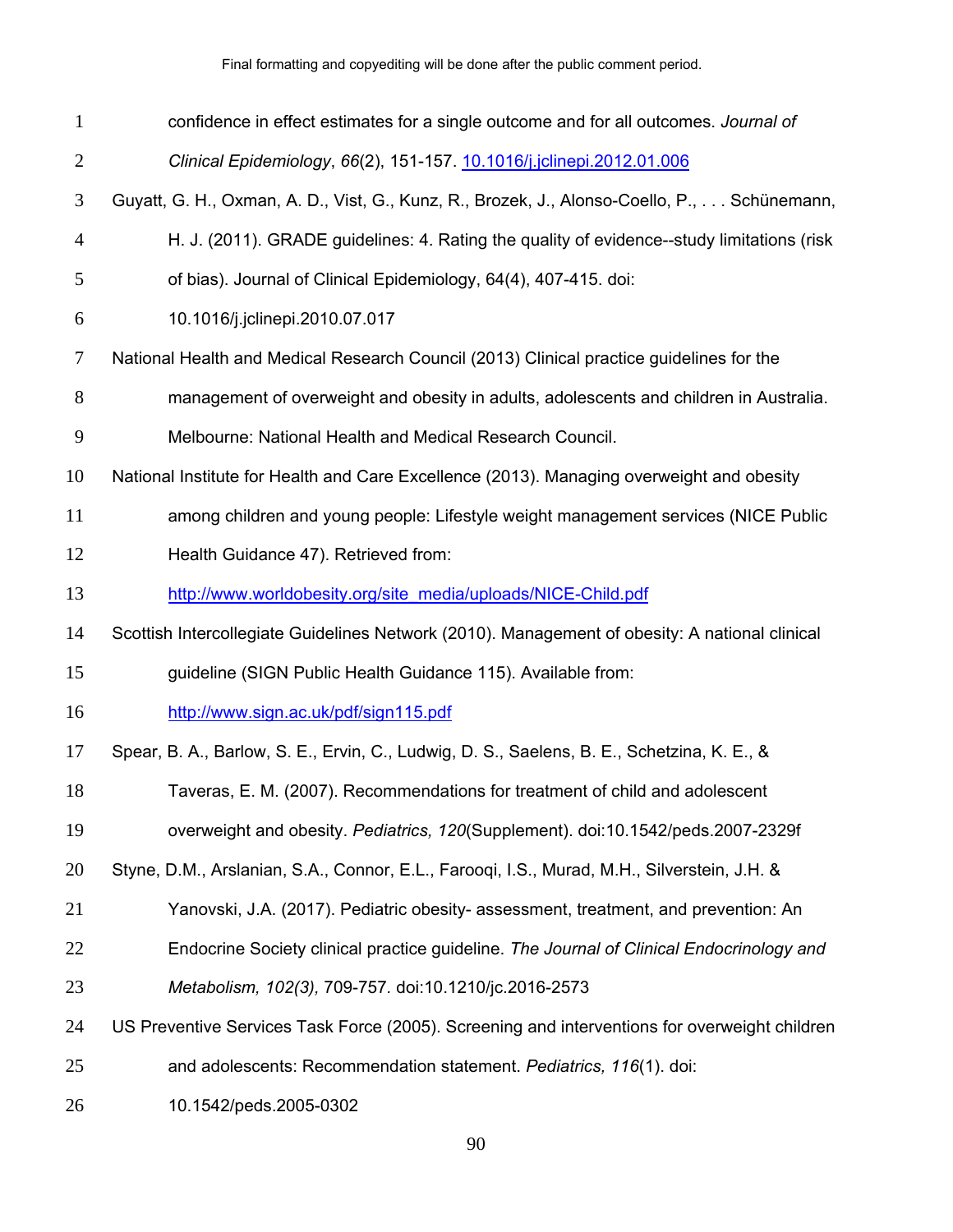| $\mathbf{1}$                                                                                                                                                   | US Preventive Services Task Force (2010). Screening for obesity in children and adolescents: |
|----------------------------------------------------------------------------------------------------------------------------------------------------------------|----------------------------------------------------------------------------------------------|
| $\overline{2}$                                                                                                                                                 | US Preventive Services Task Force recommendation statement. Pediatrics, 125(2). doi:         |
| 3                                                                                                                                                              | 10.1542/peds.2009-2037                                                                       |
| $\overline{4}$                                                                                                                                                 | US Preventive Services Task Force (June 2017). Final recommendation statement: Obesity in    |
| 5                                                                                                                                                              | children and adolescents: Screening.                                                         |
| 6                                                                                                                                                              | https://www.uspreventiveservicestaskforce.org/Page/Document/RecommendationState              |
| 7                                                                                                                                                              | mentFinal/obesity-in-children-and-adolescents-screening1                                     |
| 8                                                                                                                                                              | Working Group of the Guideline for the Prevention and Treatment of Childhood and Juvenile    |
| $\mathbf{9}$                                                                                                                                                   | Obesity (2009). Clinical practice guideline for the prevention and treatment of childhood    |
| 10                                                                                                                                                             | and juvenile obesity. The Spanish National Healthcare System of the Spanish Ministry         |
| 11                                                                                                                                                             | for Health and Social Policy; Catalan Agency for Health Technology Assessment,               |
| 12                                                                                                                                                             | CAHTA no. 2007/25.                                                                           |
| 13<br>14<br>15<br>16<br>17<br>18<br>19<br>20<br>21<br>22<br>23<br>24<br>25<br>26<br>27<br>28<br>29<br>30<br>31<br>32<br>33<br>34<br>35<br>36<br>37<br>38<br>39 |                                                                                              |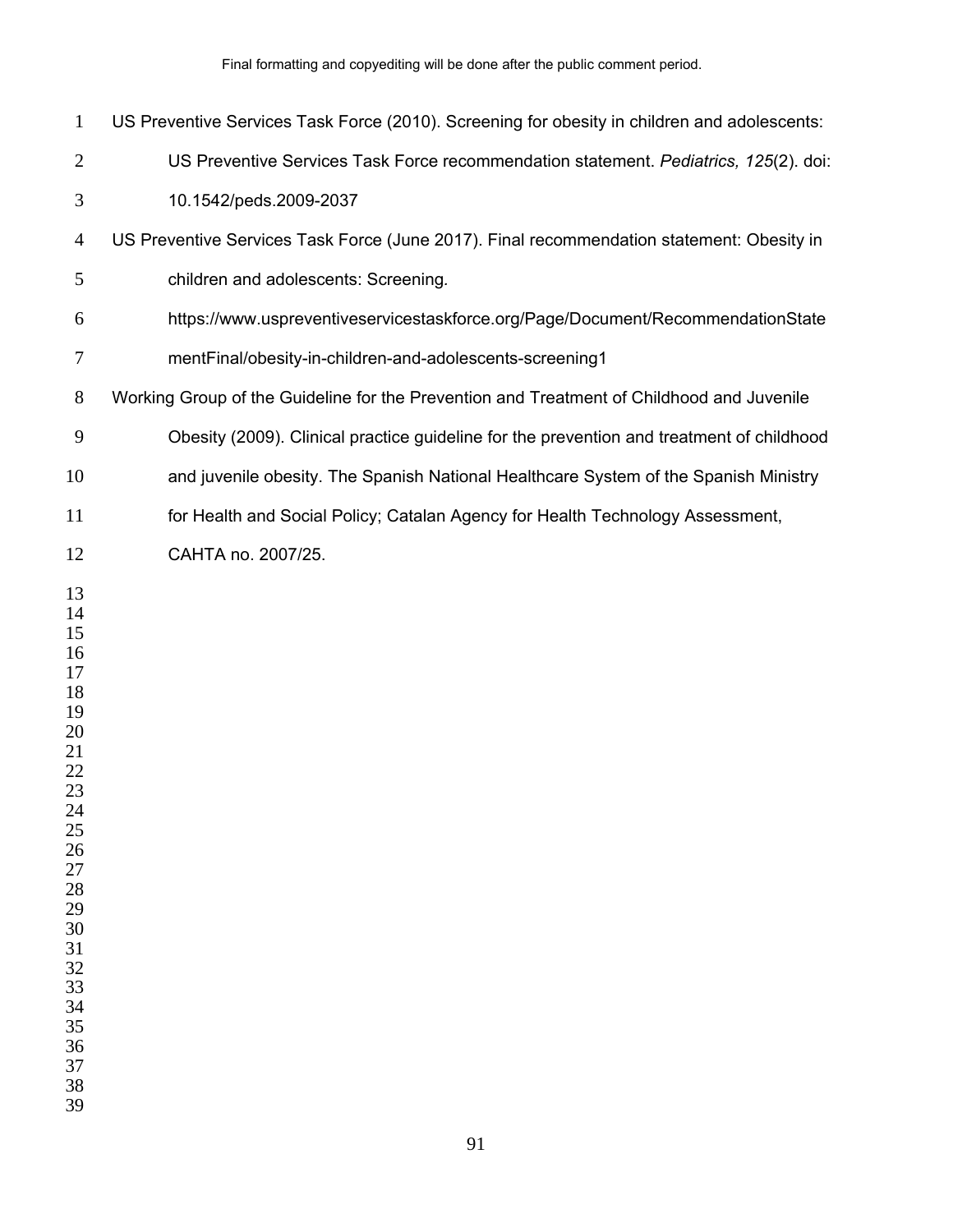| $\mathbf{1}$                                                      | <b>Appendix E</b>                                                                                                  |
|-------------------------------------------------------------------|--------------------------------------------------------------------------------------------------------------------|
| $\overline{c}$<br>$\overline{3}$<br>$\overline{\mathcal{L}}$<br>5 | Systematic Reviews on Medication and Surgery to Treat Overweight and Obesity in<br><b>Children and Adolescents</b> |
| 6                                                                 | Ells, L. J., Mead, E., Atkinson, G., Corpeleijn, E., Roberts, K., Viner, R.,  Richter, B. (2015).                  |
| 7                                                                 | Surgery for the treatment of obesity in children and adolescents (review). Cochrane                                |
| 8                                                                 | Database of Systematic Reviews, 6(CD011740).                                                                       |
| 9                                                                 | Herget, S., Rudolph, A., Hilbert, A., & Bluher, S. (2014). Psychosocial status and mental health                   |
| 10                                                                | in adolescents before and after bariatric surgery: A systematic literature review. Obesity                         |
| 11                                                                | Facts, 7, 233-245.                                                                                                 |
| 12                                                                | Mead, E., Brown, T., Rees, K., Azevedo, L. B., Whittaker, V., Jones, D.,  Ells, L. J. (2017).                      |
| 13                                                                | Diet, physical activity and behavioral interventions for the treatment of overweight or                            |
| 14                                                                | obese children from the age of 6 to 11 years (Review). Cochrane Database of                                        |
| 15                                                                | Systematic Reviews, 6(CD012651).                                                                                   |
| 16                                                                | O'Connor, E. A., Evans, C. V., Burda, B. U., Walsh, E. S., Eder, M., & Lozano, P. (2017).                          |
| 17                                                                | Screening for obesity and intervention for weight management in children and                                       |
| 18                                                                | adolescents: Evidence report and systematic review for the US Preventive Services                                  |
| 19                                                                | Task Force. JAMA, 317(23).                                                                                         |
| 20                                                                | Paulus, G. F., de Vaan, L. E. G., Verdam, F. J., Bouvy, N. D., Ambergen, T. A. W., & van Heurn,                    |
| 21                                                                | L. W. E. (2015). Bariatric surgery in morbidly obese adolescents: A systematic review                              |
| 22                                                                | and meta-analysis. Obesity Surgery, 25, 860-878.                                                                   |
| 23                                                                | Styne, D. M., Arslanian, S. A., Connor, E. L., Faroogi, I. S., Murad, M. H., Silverstein, J. H.,                   |
| 24                                                                | Yanovski, J. A. (2017). Pediatric obesity – Assessment, treatment, and prevention: An                              |
| 25                                                                | endocrine society clinical practice guideline. Journal of Clinical Endocrinology &                                 |
| 26                                                                | Metabolism, 102(3), 709-757.                                                                                       |